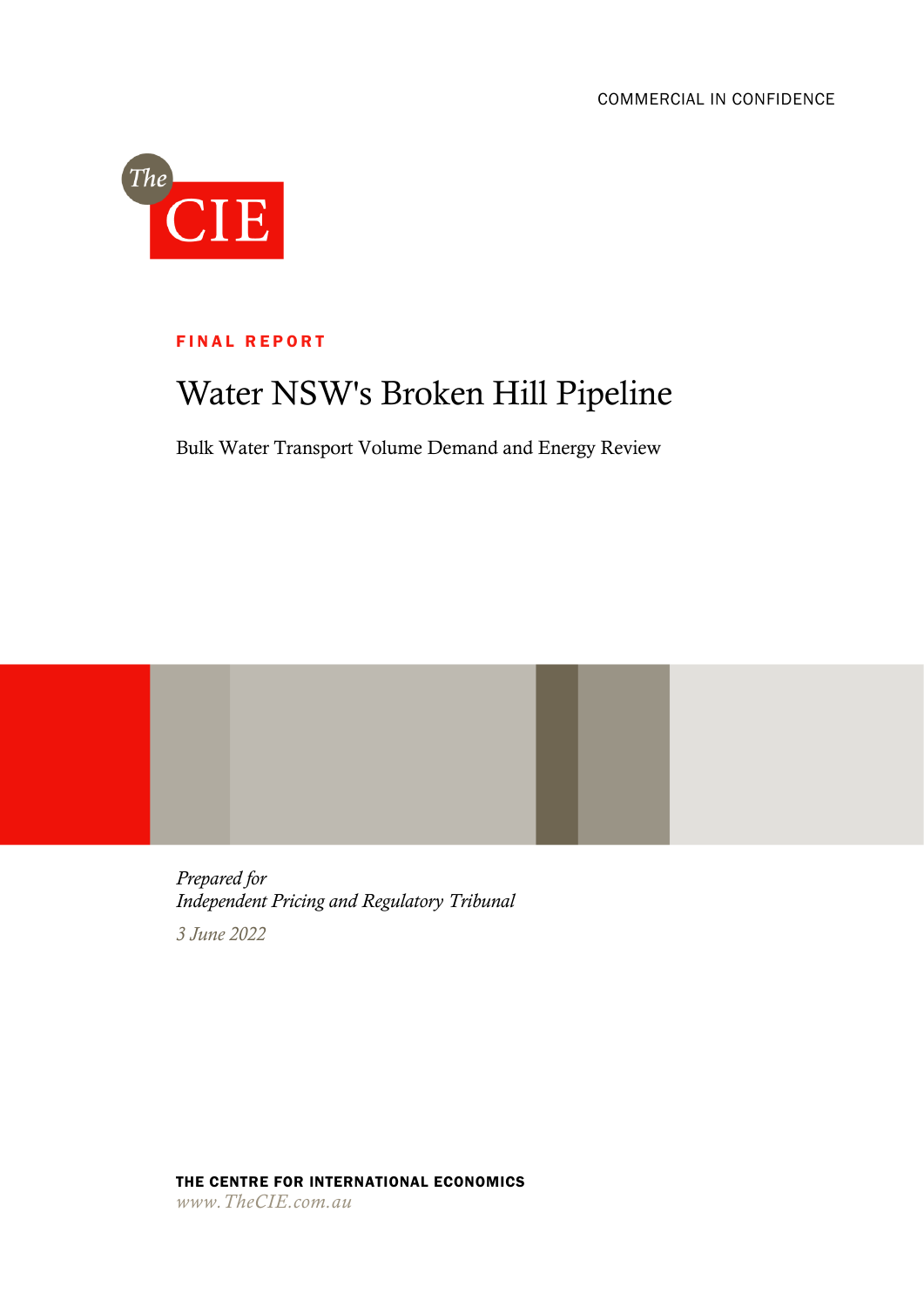The Centre for International Economics is a private economic research agency that provides professional, independent and timely analysis of international and domestic events and policies.

The CIE's professional staff arrange, undertake and publish commissioned economic research and analysis for industry, corporations, governments, international agencies and individuals.

## © Centre for International Economics 2022

This work is copyright. Individuals, agencies and corporations wishing to reproduce this material should contact the Centre for International Economics at one of the following addresses.

## **CANBERRA**

Centre for International Economics Ground Floor, 11 Lancaster Place Canberra Airport ACT 2609

| Telephone | $+61262457800$    |
|-----------|-------------------|
| Facsimile | +61 2 6245 7888   |
| Email     | cie@TheCIE.com.au |
| Website   | www.TheCIE.com.au |

### **SYDNEY**

Centre for International Economics Level 7, 8 Spring Street Sydney NSW 2000

| Telephone | +61 2 9250 0800      |
|-----------|----------------------|
| Email     | ciesyd@TheCIE.com.au |
| Website   | www.TheCIE.com.au    |

## DISCLAIMER

While the CIE endeavours to provide reliable analysis and believes the material it presents is accurate, it will not be liable for any party acting on such information.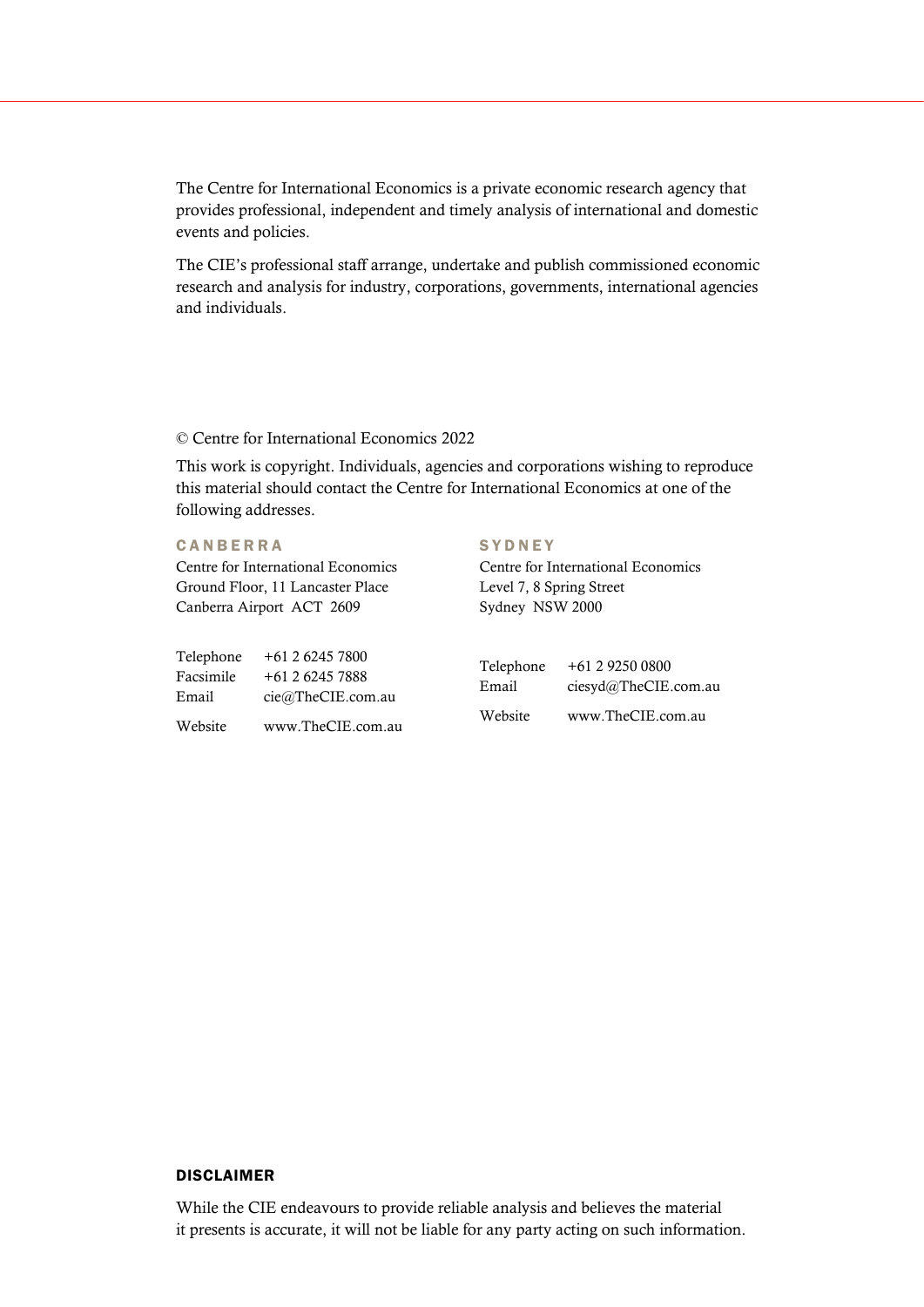# *Contents*

|              | <b>Executive summary</b>                                                                      | 1              |
|--------------|-----------------------------------------------------------------------------------------------|----------------|
|              | The Task                                                                                      | $\mathbf{1}$   |
|              | Purpose of forecasting                                                                        | 3              |
|              | Pipeline bulk water transport service                                                         | 3              |
|              | Energy review                                                                                 | 5              |
| $\mathbf{1}$ | Water NSW Pipeline connections and bulk water transport volumes                               | 15             |
|              | Pipeline connections                                                                          | 15             |
|              | Pipeline bulk water transport volumes                                                         | 16             |
| 2            | <b>Energy review</b>                                                                          | 24             |
|              | Efficient energy volume                                                                       | 24             |
|              | Pumping profile                                                                               | 32             |
|              | Benchmark energy prices                                                                       | 39             |
| A            | Essential Water's and Water NSW's Broken Hill Pipeline customer and water<br>demand forecasts | 58             |
| в            | Pipeline operator assumed maximum fixed electricity consumption by<br><b>Pipeline assets</b>  | 61             |
| C            | <b>IPART pumping model</b>                                                                    | 62             |
|              | <b>BOXES, CHARTS AND TABLES</b>                                                               |                |
| 1            | Overview of the scope of works                                                                | $\mathbf{2}$   |
| 2            | Forecast pipeline customer connections                                                        | 3              |
| 3            | Forecast pipeline bulk water transport volumes                                                | $\overline{4}$ |
| 4            | Forecast pipeline fixed and variable energy parameters                                        | 6              |
| 5            | 2019-20 actual monthly Pipeline electricity use compared to implied<br>electricity use        | 6              |
| 6            | Regression analysis output for monthly electricity consumption and ML<br>pumped               | 7              |
| 7            | Forecast pumping profile electricity demand                                                   | 8              |
| 8            | Summary of energy price amendments                                                            | 10             |
| 9            | Summary of energy price amendments (retail margin)                                            | 13             |
| 10           | Summary of energy price amendments (retail operating costs)                                   | 13             |
| 11           | Forecast benchmark electricity costs                                                          | 13             |
| 1.1          | Water NSW Broken Hill Pipeline forecast customer and offtake numbers                          | 15             |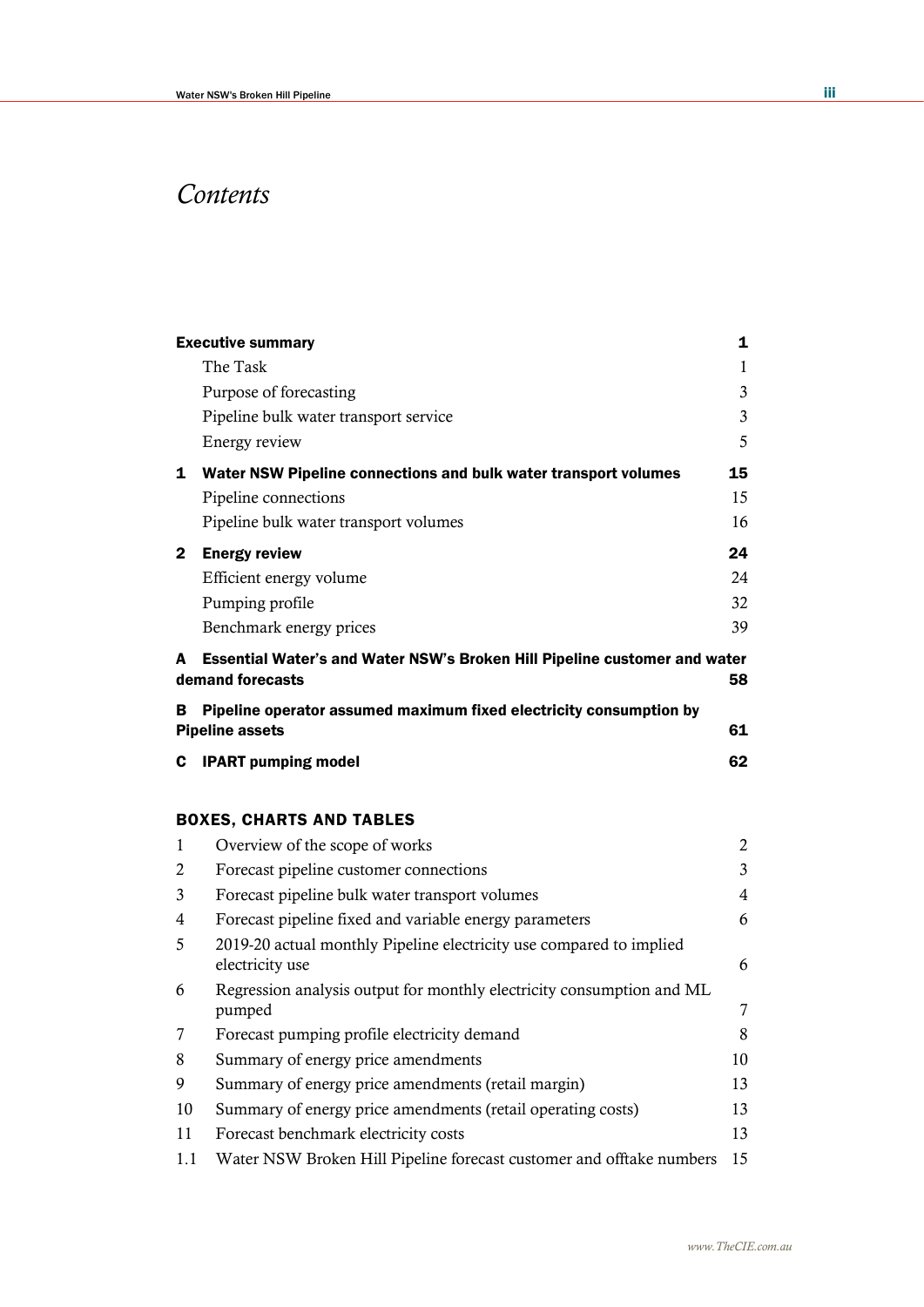| 1.2 | Water NSW projected annual consumption met by the Broken Hill Pipeline                                                                                                             |    |
|-----|------------------------------------------------------------------------------------------------------------------------------------------------------------------------------------|----|
|     |                                                                                                                                                                                    | 16 |
| 1.3 | Water NSW Pipeline and Essential Water Raw Water Supply Agreement                                                                                                                  | 18 |
| 1.4 | Essential Water bulk water Pipeline source volumes                                                                                                                                 | 19 |
| 1.5 | Water NSW actual and forecast offtake customer annual demand                                                                                                                       | 20 |
| 1.6 | Historical rainfall at Water NSW Pipeline sites                                                                                                                                    | 21 |
| 1.7 | Water NSW's evaporation loss calculation                                                                                                                                           | 22 |
| 1.8 | Water NSW's proposed evaporation losses compared to annual calculated<br>evaporation and reported actuals                                                                          | 23 |
| 2.1 | Benchmark fixed and variable electricity parameters                                                                                                                                | 25 |
| 2.2 | 2019-20 actual monthly Pipeline electricity use compared to implied<br>electricity use assuming 6.39 MWh/day fixed and 1.64MWh/ML variable<br>energy parameters                    | 25 |
| 2.3 | 2019-20 actual monthly Pipeline electricity use compared to implied<br>electricity use                                                                                             | 26 |
| 2.4 | 2019-20 actual monthly Pipeline electricity use compared to implied<br>electricity use (no fixed energy use parameter)                                                             | 27 |
| 2.5 | Actual monthly pipeline electricity use compared to implied electricity use<br>assuming 6.39 MWh/day fixed and 1.64MWh/ML variable energy<br>parameters (April 2019 to April 2021) | 27 |
| 2.6 | Actual monthly Pipeline electricity use compared to implied electricity use<br>(April 2019 to April 2021)                                                                          | 28 |
| 2.7 | April 2019 to April 2021 actual monthly Pipeline electricity use compared to<br>implied electricity use (no fixed energy use parameter)                                            | 28 |
| 2.8 | Regression analysis output for monthly electricity consumption and ML<br>pumped                                                                                                    | 29 |
| 2.9 | 2019-20 monthly electricity consumption MWh and ML pumped line fit plot                                                                                                            | 29 |
|     | 2.10 Regression analysis output for monthly electricity consumption and ML<br>pumped — no intercept                                                                                | 29 |
|     | 2.11 Regression analysis output for monthly electricity consumption and ML<br>pumped                                                                                               | 30 |
|     | 2.12 Regression analysis output for all available monthly electricity consumption<br>and ML pumped – no intercept                                                                  | 30 |
|     | 2.13 Forecast pipeline fixed and variable energy parameters                                                                                                                        | 31 |
|     | 2.14 Variable off-peak daily energy use                                                                                                                                            | 33 |
|     | 2.15 Variable shoulder daily energy use                                                                                                                                            | 34 |
|     | 2.16 Variable peak daily energy use                                                                                                                                                | 34 |
|     | 2.17 Bulk water storage volume                                                                                                                                                     | 35 |
|     | 2.18 Pumping by period                                                                                                                                                             | 35 |
|     | 2.19 Estimated total annual electricity consumption under different pumping<br>profile scenarios                                                                                   | 37 |
|     | 2.20 Estimated annual electricity consumption under different pumping profile<br>scenarios and CIE forecast water demand                                                           | 38 |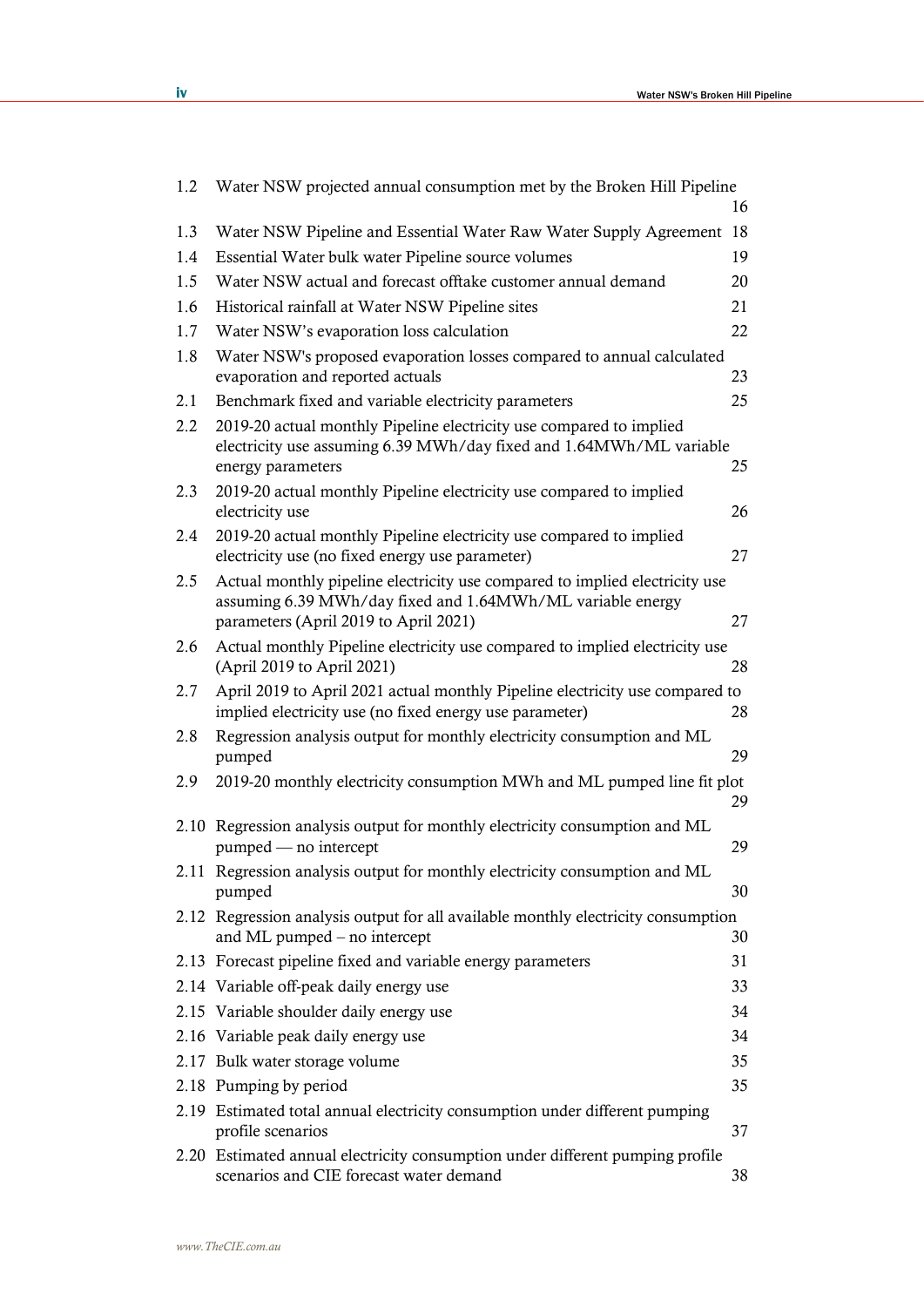|     | 2.21 CIE recommended pumping profile                                                              | 39 |
|-----|---------------------------------------------------------------------------------------------------|----|
|     | 2.22 Energy data inputs and potential changes                                                     | 40 |
|     | 2.23 30-minute electricity purchase costs for 2019-20 and 2020-21                                 | 41 |
|     | 2.24 Ratio of off-peak, shoulder and peak prices to average annual wholesale<br>electricity price | 42 |
|     | 2.25 Wholesale energy contract prices                                                             | 42 |
|     | 2.26 Forecast wholesale electricity costs                                                         | 44 |
|     | 2.27 Essential Energy network tariffs (Tariff BHND3AO)                                            | 44 |
|     | 2.28 Large-Scale Generation Certificates forward prices                                           | 45 |
|     | 2.29 Estimated cost of complying with LRET                                                        | 46 |
|     | 2.30 Estimated cost of complying with SRET                                                        | 47 |
|     | 2.31 Forecast costs of complying with the NSW Energy Savings Scheme                               | 48 |
|     | 2.32 Forecast annual distribution and transmission loss factors                                   | 49 |
|     | 2.33 Forecast determination combined distribution and transmission loss factors                   | 50 |
|     | 2.34 Australian Energy Market Operator National Electricity Market fees                           | 51 |
|     | 2.35 Historical and forecast ancillary service costs                                              | 52 |
|     | 2.36 Forecast ancillary service fees                                                              | 52 |
|     | 2.37 Summary of energy price amendments                                                           | 54 |
|     | 2.38 Summary of energy price amendments (retail margin)                                           | 56 |
|     | 2.39 Summary of energy price amendments (retail operating costs)                                  | 57 |
|     | 2.40 Forecast benchmark electricity costs                                                         | 57 |
| A.1 | Essential Water forecast customer numbers for potable water (excl mines)                          | 58 |
| A.2 | Essential Water forecast sewerage customer numbers (excl mines)                                   | 58 |
| A.3 | Essential Water forecast treated water sales (ML)                                                 | 59 |
| A.4 | Essential Water forecast chlorinated water sales (ML)                                             | 59 |
| A.5 | Essential Water forecast untreated water sales (ML/year)                                          | 59 |
| A.6 | Essential Water forecast sewerage volumes (ML)                                                    | 59 |
| A.7 | Water NSW Broken Hill Pipeline forecast customer and offtake numbers                              | 60 |
| A.8 | Water NSW projected annual pipeline bulk water transport volumes                                  | 60 |
| B.1 | Pipeline operator assumed maximum fixed electricity consumption by<br>Pipeline assets             | 61 |
| C.1 | Constraints in IPART pumping model                                                                | 62 |
| C.2 | Peak, shoulder, and off-peak periods                                                              | 63 |
|     |                                                                                                   |    |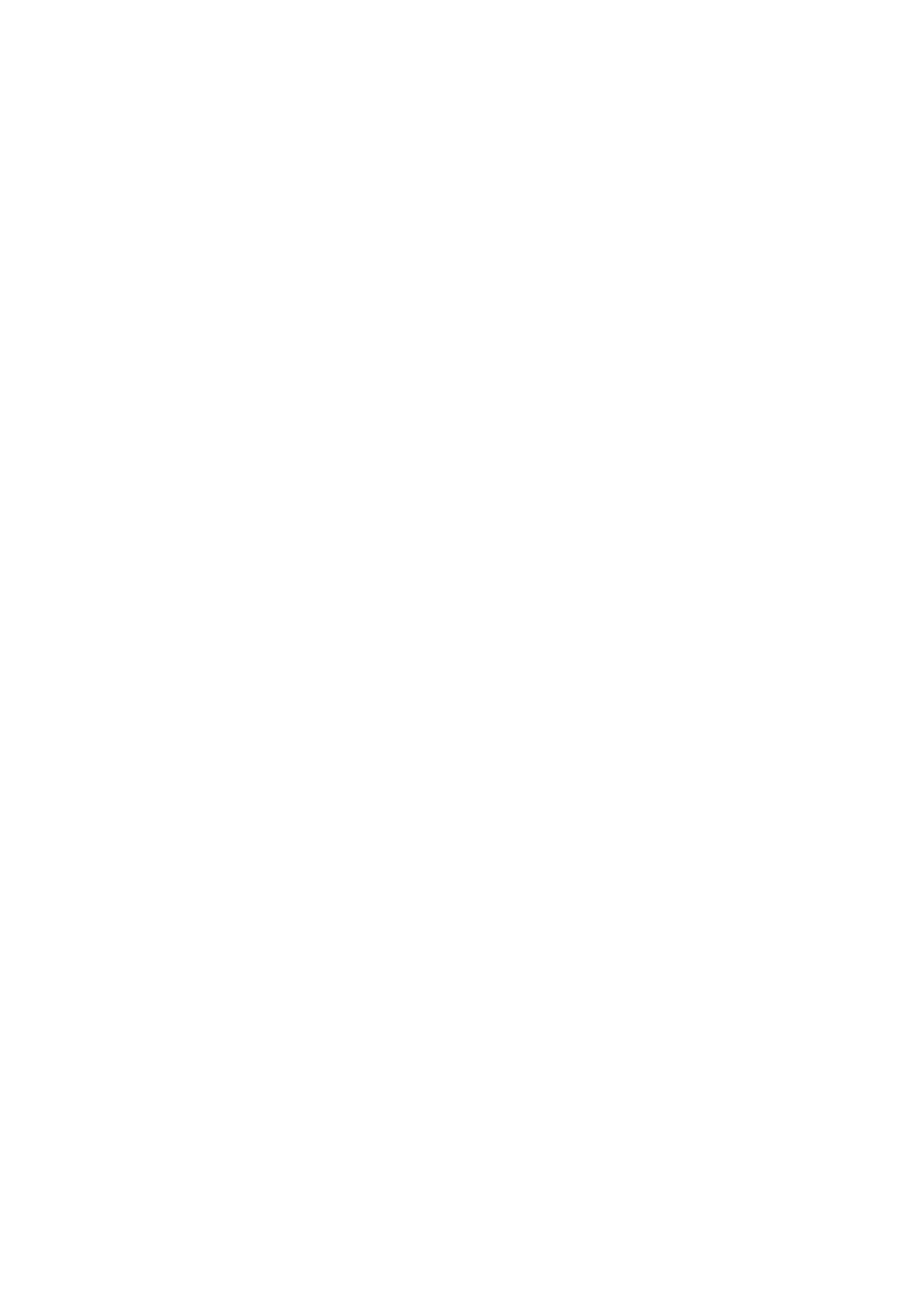## *Executive summary*

## *The Task*

IPART has commenced its review of maximum prices to apply from 1 July 2022 for:

- Essential Water's water and wastewater services to its customers in Broken Hill and surrounding areas (Menindee, Sunset Strip and Silverton), and
- Water NSW's Broken Hill Pipeline (the Pipeline) bulk water transportation services covering Broken Hill and surrounding areas.

As part of the price reviews, IPART has engaged The Centre for International Economics (The CIE) to complete an independent evaluation of:

- 1 Essential Water's forecast customer demand, consisting of:
	- a) customer number forecasts (table A.1 for potable water and table A.2 for sewerage), and
	- b) water demand forecasts for treated water (table A.3), chlorinated water (table A.4), un-treated water sales (table A.5) and sewerage (table A.6), and
- 2 the Pipeline's:
	- a) bulk water customer demand forecasts (table A.7), and
	- b) proposed efficient energy costs (table A.8). 1

This report covers task 2. Task 1 is covered in The CIE 2021, 'Essential Water's water and sewerage services in Broken Hill: Demand Review Final Report', December.

Each of these forecasts are underpinned by demographic and climatic inputs outlined in chart 1, which in turn have been assessed as part of the scope of works.

<sup>1</sup> Refer to Appendix A for Essential Water's customer and water demand, as well as and Water NSW's Broken Hill Pipeline forecast bulk water transport connections and volumes.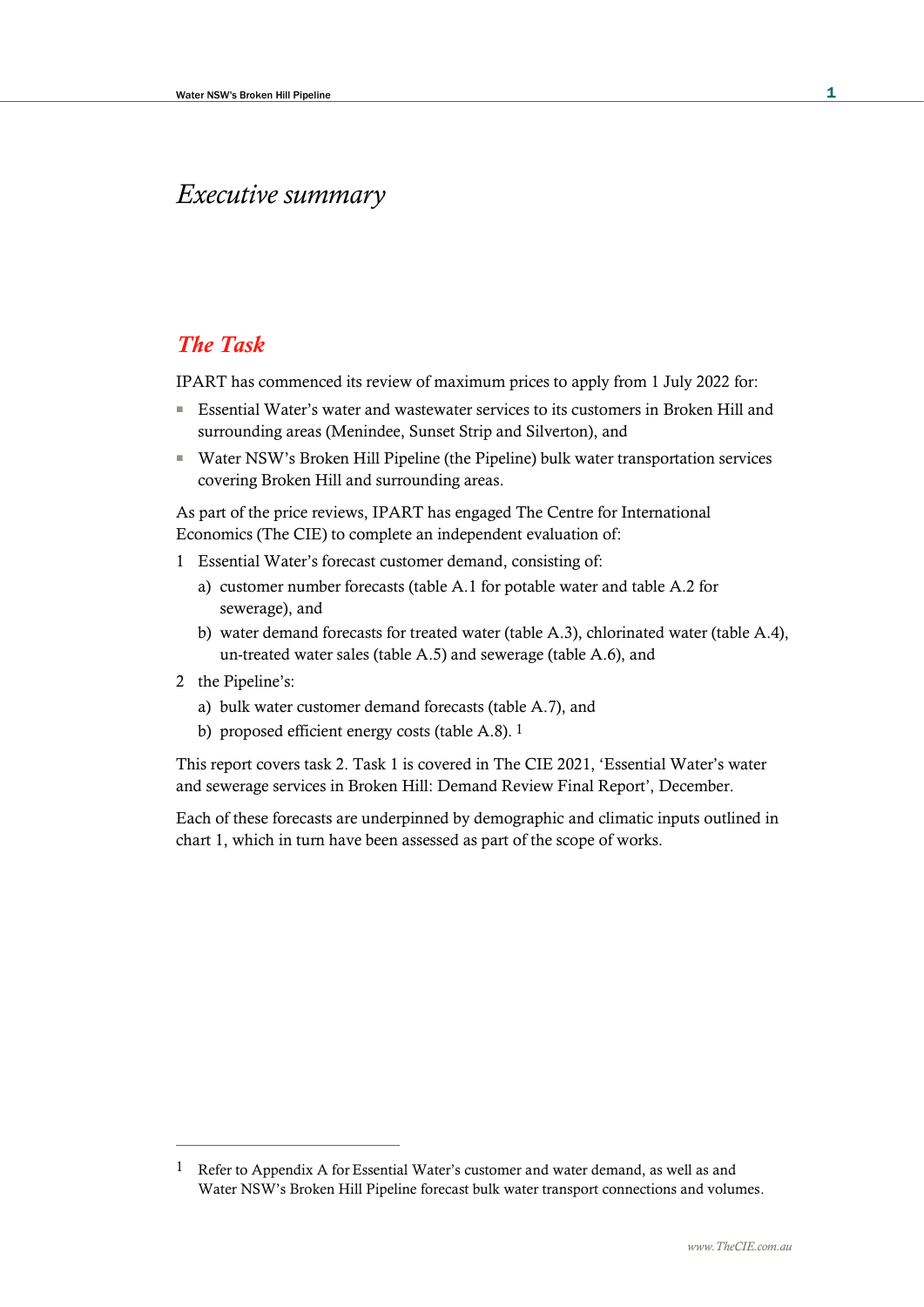

## 1 Overview of the scope of works

*Data source:* CIE.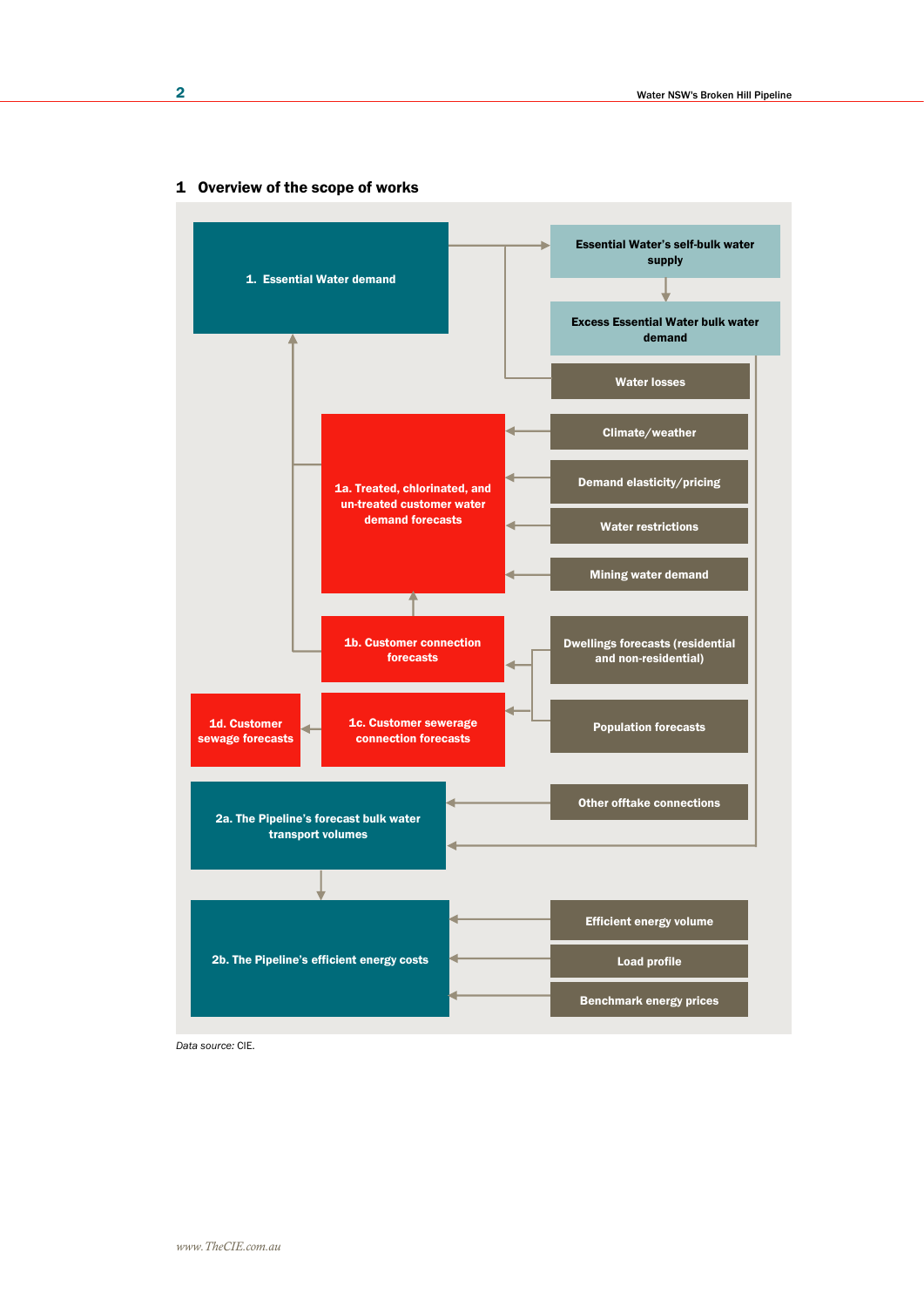## *Purpose of forecasting*

Demand forecasts form a primary input into regulatory decisions. Demand forecasts:

- influence the notional revenue allowance through:
	- operating expenditure projections
	- capital expenditure projections and hence the regulatory asset base, which in turn impacts on depreciation and the return on capital, and
	- influence prices as prices are set so that demand multiplied by prices is equal to the notional revenue allowance.

Demand forecasts are also a primary input into decision-making by businesses. They can help to inform:

- pricing structures
- risks and risk management if demand forecasts have a stochastic component rather than being a single forecast, and
- capital and operating expenditure planning decisions.

## *Pipeline bulk water transport service*

## *Offtake connections*

Table 2 presents Water NSW's proposed pipeline bulk water transport customer connection forecasts, and CIE's recommendation.

#### 2 Forecast pipeline customer connections

|                             | 2022-23      | 2023-24      | 2024-25      | 2025-26      | 2026-27      |
|-----------------------------|--------------|--------------|--------------|--------------|--------------|
|                             | No.          | No.          | No.          | No.          | No.          |
| <b>Water NSW's proposal</b> |              |              |              |              |              |
| <b>Essential Water</b>      | $\mathbf{1}$ | $\mathbf{1}$ | $\mathbf{1}$ | $\mathbf{1}$ | 1            |
| Other offtakes              | 5            | 5            | 5            | 5            | 5            |
| <b>Total</b>                | 6            | 6            | 6            | 6            | 6            |
| <b>CIE's recommendation</b> |              |              |              |              |              |
| <b>Essential Water</b>      | $\mathbf{1}$ | $\mathbf{1}$ | $\mathbf{1}$ | $\mathbf{1}$ | $\mathbf{1}$ |
| Other offtakes              | 5            | 5            | 5            | 5            | 5            |
| <b>Total</b>                | 6            | 6            | 6            | 6            | 6            |

*Source:* Note: Water NSW currently has five offtakes (Kudgee Station, Netley Cattle Yards, Netley Station, Pinepoint / Sunnydale and Balaclava). Netley Cattle Yards and Netley Station are not taking any water and have not entered into a Water Agreement. All the other Offtakes are taking water. The Offtake Structure Pinepoint/Sunnydale is one structure but two customers who share the costs 50:50 for that offtake. Water NSW therefore refers to five offtakes with four offtake customers.

*Source:* Water NSW 2021, 'Pricing Proposal to the Independent Pricing and Regulatory Tribunal: Regulated prices for the Wentworth to Broken Hill Pipeline', pp. 65-66, June[, https://www.ipart.nsw.gov.au/sites/default/files/cm9\\_documents/Pricing-proposal-by-Water-](https://www.ipart.nsw.gov.au/sites/default/files/cm9_documents/Pricing-proposal-by-Water-NSW-June-2021.PDF)[NSW-June-2021.PDF](https://www.ipart.nsw.gov.au/sites/default/files/cm9_documents/Pricing-proposal-by-Water-NSW-June-2021.PDF) ;CIE.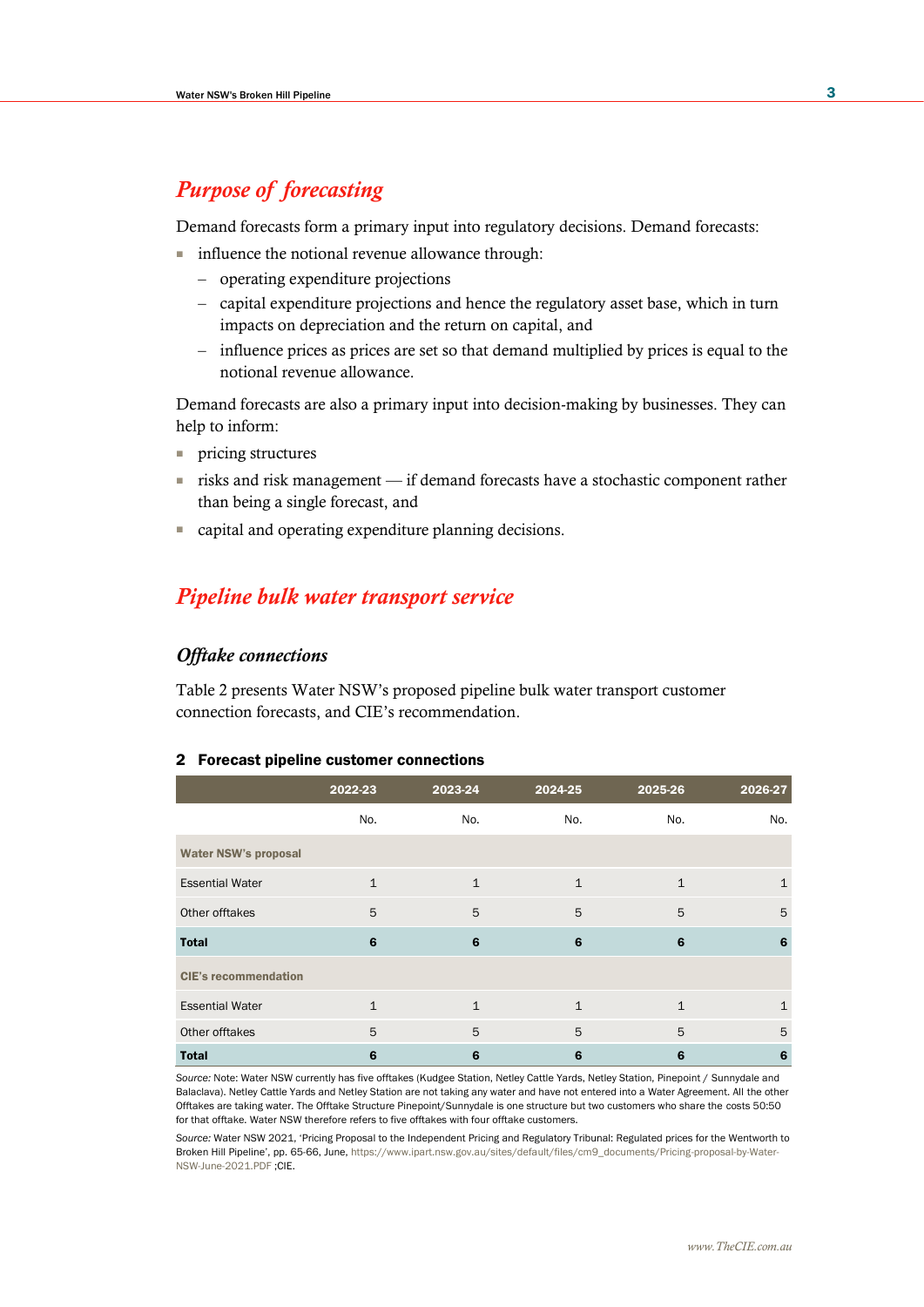We consider continuing the remaining offtake customer numbers based on existing agreements is reasonable, given that:

- forecast Essential Water bulk water transport volumes account for  $\sim$  99.6 per cent of forecast Pipeline bulk water transport volumes (discussed above), and
- $\blacksquare$  the remaining Pipeline transport connections collectively account for  $\lt 1$  per cent of total forecast Pipeline bulk water transport volumes (discussed below).

However, we understand Water NSW has not actively sought additional Pipeline bulk water transport connections, post the initial 2017 pipeline scoping study. We suggest Water NSW undertake active research to understand if additional pipeline bulk water transport connections would be sought.

Refer to chapter 1 for further discussion.

### *Pipeline bulk water transport volumes*

Table 3 presents Water NSW's proposed pipeline bulk water transport volumes and CIE's recommendation.

|                                                | 2022-23   | 2023-24   | 2024-25   | 2025-26     | 2026-27 |
|------------------------------------------------|-----------|-----------|-----------|-------------|---------|
|                                                | ML        | ML        | ML        | ML          | ML      |
| <b>Water NSW's proposal</b>                    |           |           |           |             |         |
| Essential Water <sup>a</sup>                   | 5574.7    | 5 5 5 3.1 | 5 5 3 1.5 | 5 509.9     | 5488.1  |
| Other offtakes                                 | 2.8       | 2.8       | 2.8       | 2.8         | 2.8     |
| <b>Evaporation losses</b>                      | 435.3     | 435.3     | 435.3     | 435.3       | 435.3   |
| <b>Total</b>                                   | 6 0 1 2.8 | 5991.2    | 5969.6    | 5948.0      | 5926.2  |
| <b>CIE's recommendation</b>                    |           |           |           |             |         |
| <b>Essential Water</b><br>(CIE central case) a | 5 7 9 2.4 | 5 7 6 9.4 | 5 7 4 6.4 | 5 7 2 3 . 3 | 5 700.3 |
| Other offtakes                                 | 3.6       | 3.6       | 3.6       | 3.6         | 3.6     |
| <b>Evaporation losses</b>                      | 389.8     | 389.8     | 389.8     | 389.8       | 389.8   |
| <b>Total</b>                                   | 6 185.8   | 6 162.8   | 6 139.8   | 6 1 16.7    | 6 093.7 |

#### 3 Forecast pipeline bulk water transport volumes

a Excludes potential Cobalt Blue Mine.

*Source:* Water NSW 2021, 'Attachment 4 – WaterNSW (Pipeline) AIR/SIR 2021'; CIE.

#### *Essential Water bulk water transport volumes*

Essential Water's forecast bulk water volumes are discussed in The CIE 2021, 'Essential Water's water and sewerage services in Broken Hill: Demand Review Final Report', December. We consider it reasonable that Essential Water will source most of its bulk water from the River Murray and transport via the pipeline over the 2022 determination, given the: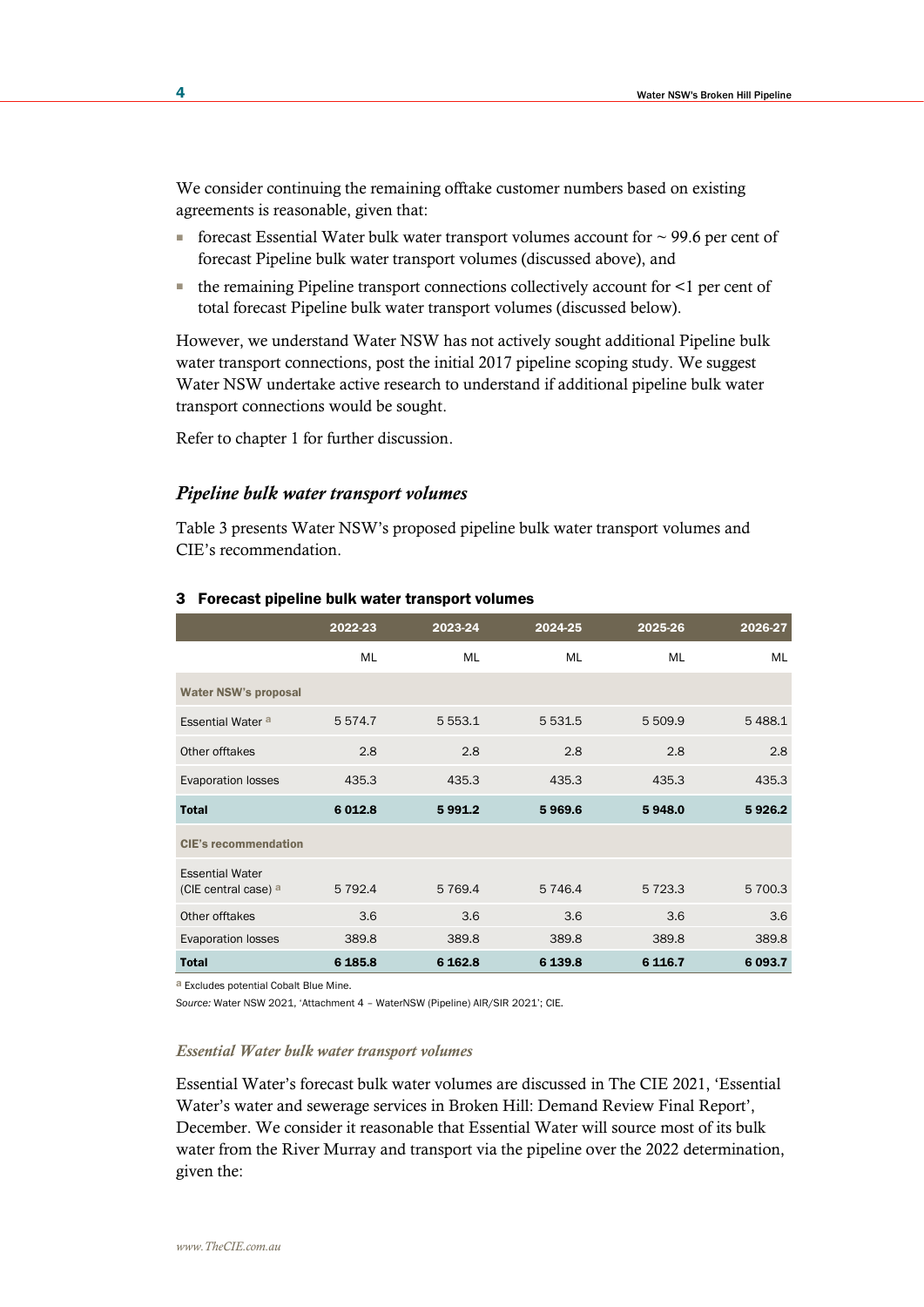- historical preference for Essential Water to source its bulk water needs from the Pipeline, after the Pipeline commenced operations in May 2019, and
- the improved bulk water quality supplied to Broken Hill since the Pipeline commenced operations, compared to Stephen's Creek Reservoir.2

#### *Other offtake customer annual bulk water transport volumes*

Water NSW forecast the annual bulk water transport volumes for other offtakes to remain steady at 2.81 ML, 23 per cent below 2020-21 actual sales of 3.64 ML.3 Water NSW's forecast reduction in other offtake customer bulk water transport volumes appears to correlate with recent climate conditions, assuming increased rainfall carries over into the 2022 determination period. However, Water NSW has not substantiated the reduction in other customer forecast pipeline bulk water transport volumes for the 2022 determination period. We conclude the 2019-20 actual other offtake bulk water transport volume (the latest full year data currently available) of 3.64 ML per annum is used as the forecast for the 2022 determination period.

#### *Evaporation losses*

Water NSW's proposed evaporation losses of 435.4 ML per year is greater than the 2019-20 financial year reported actual annual evaporation of 389.8 ML (the latest full year actual data available).

We recommend at the next Pipeline review the actual annual reported evaporation volumes are assessed against that calculated using the Stephens Creek weather station average monthly evaporation data, to determine if it truly represents the Pipeline's forecast evaporation.

## *Energy review*

## *Efficient energy volume*

Table 4 presents Water NSW's proposed forecast pipeline variable and fixed energy parameters used to calculate benchmark energy costs, and CIE's recommendation.

<sup>2</sup> Essential Water 2021, 'Essential Water Pricing Proposal: Submission', p. 66, June; Essential Water responses to information request, RFI 3, 1 October 2021 and 12 October 2021; Broken Hill City Council 2021, 'Broken Hill City Council's Submission to Essential Water's water and sewerage services in Broken Hill from 1 July 2022', p. 6, October, [https://www.ipart.nsw.gov.au/sites/default/files/cm9\\_documents/Online-Submission-](https://www.ipart.nsw.gov.au/sites/default/files/cm9_documents/Online-Submission-Broken-Hill-City-Council-D.-Turley-AM-22-Oct-2021-092624891.PDF)[Broken-Hill-City-Council-D.-Turley-AM-22-Oct-2021-092624891.PDF](https://www.ipart.nsw.gov.au/sites/default/files/cm9_documents/Online-Submission-Broken-Hill-City-Council-D.-Turley-AM-22-Oct-2021-092624891.PDF)

<sup>3</sup> As stated in Water NSW 2021, 'Attachment 4 – WaterNSW (Pipeline) AIR/SIR 2021'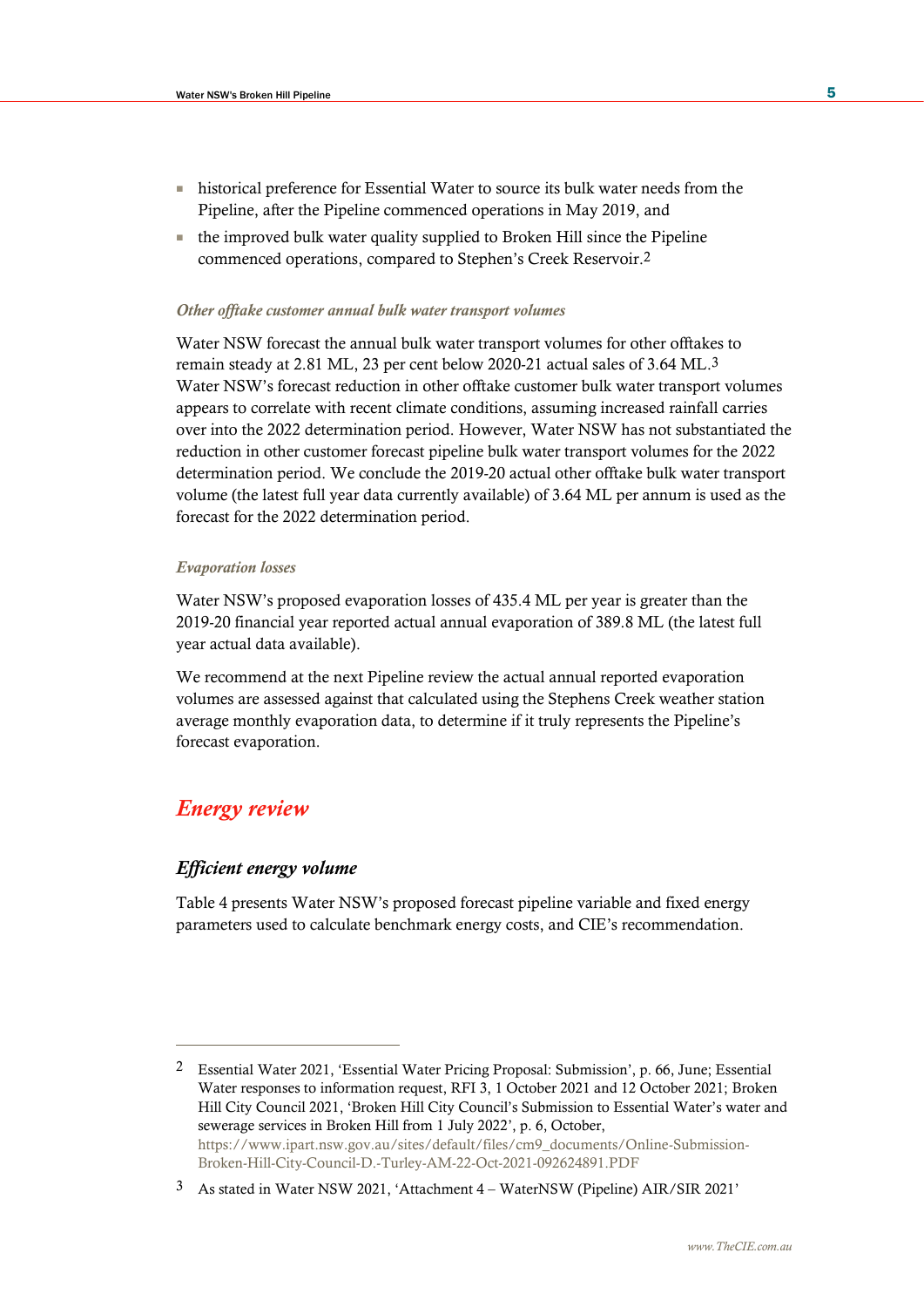#### 4 Forecast pipeline fixed and variable energy parameters

|                      | Variable | <b>Fixed</b> |
|----------------------|----------|--------------|
|                      | MWh/ML   | MWh/day      |
| Water NSW's proposal | 1.64     | 6.39         |
| CIE's recommendation | 1.64     | 6.39         |

*Notes: MWh/ML (Megawatt hours per megalitre); MWh/day (Megawatt hours per day).* 

*Source:* Water NSW 2021, 'Pricing Proposal to the Independent Pricing and Regulatory Tribunal: Regulated prices for the Wentworth to Broken Hill Pipeline', p. 37, June[, https://www.ipart.nsw.gov.au/sites/default/files/cm9\\_documents/Pricing-proposal-by-Water-NSW-](https://www.ipart.nsw.gov.au/sites/default/files/cm9_documents/Pricing-proposal-by-Water-NSW-June-2021.PDF)[June-2021.PDF;](https://www.ipart.nsw.gov.au/sites/default/files/cm9_documents/Pricing-proposal-by-Water-NSW-June-2021.PDF) CIE.

Water NSW's assumed variable and fixed energy parameters are modelled outcomes, derived following an engineering assessment during the 2019 Pipeline price review.4 These modelled energy parameters are the most detailed energy use estimates currently available for the Pipeline, as they consider the Pipeline's specific engineering inputs and configuration. However, future energy use forecasts can be improved via further assessment of the Pipeline's actual energy use over time.

For example, an evaluation of the Pipeline's actual monthly electricity use and water pumped, supplied by Water NSW, indicates the assumed energy parameters are greater than actually energy use (chart 5).



#### 5 2019-20 actual monthly Pipeline electricity use compared to implied electricity use

*Note: The implied fixed electricity use calculated assuming 6.39 MWh/day and the implied variable electricity use calculated assuming 1.64MWh/ML.*

*Data source:* Water NSW 2021, 'Attachment 4 – WaterNSW (Pipeline) AIR/SIR 2021'; CIE.

<sup>4</sup> Synergies Economic Consulting 2019, 'Expenditure review of WaterNSW's Wentworth to Broken Hill Pipeline: Final; Report', Table 30 Recommended efficient energy volume, p. 119, January; IPART 2019, 'Murray River to Broken Hill Pipeline WaterNSW: Final Report', p. 29, [https://www.ipart.nsw.gov.au/sites/default/files/documents/final-report-murray-river-to](https://www.ipart.nsw.gov.au/sites/default/files/documents/final-report-murray-river-to-broken-hill-pipeline-waternsw-may-2019_0.pdf)[broken-hill-pipeline-waternsw-may-2019\\_0.pdf](https://www.ipart.nsw.gov.au/sites/default/files/documents/final-report-murray-river-to-broken-hill-pipeline-waternsw-may-2019_0.pdf)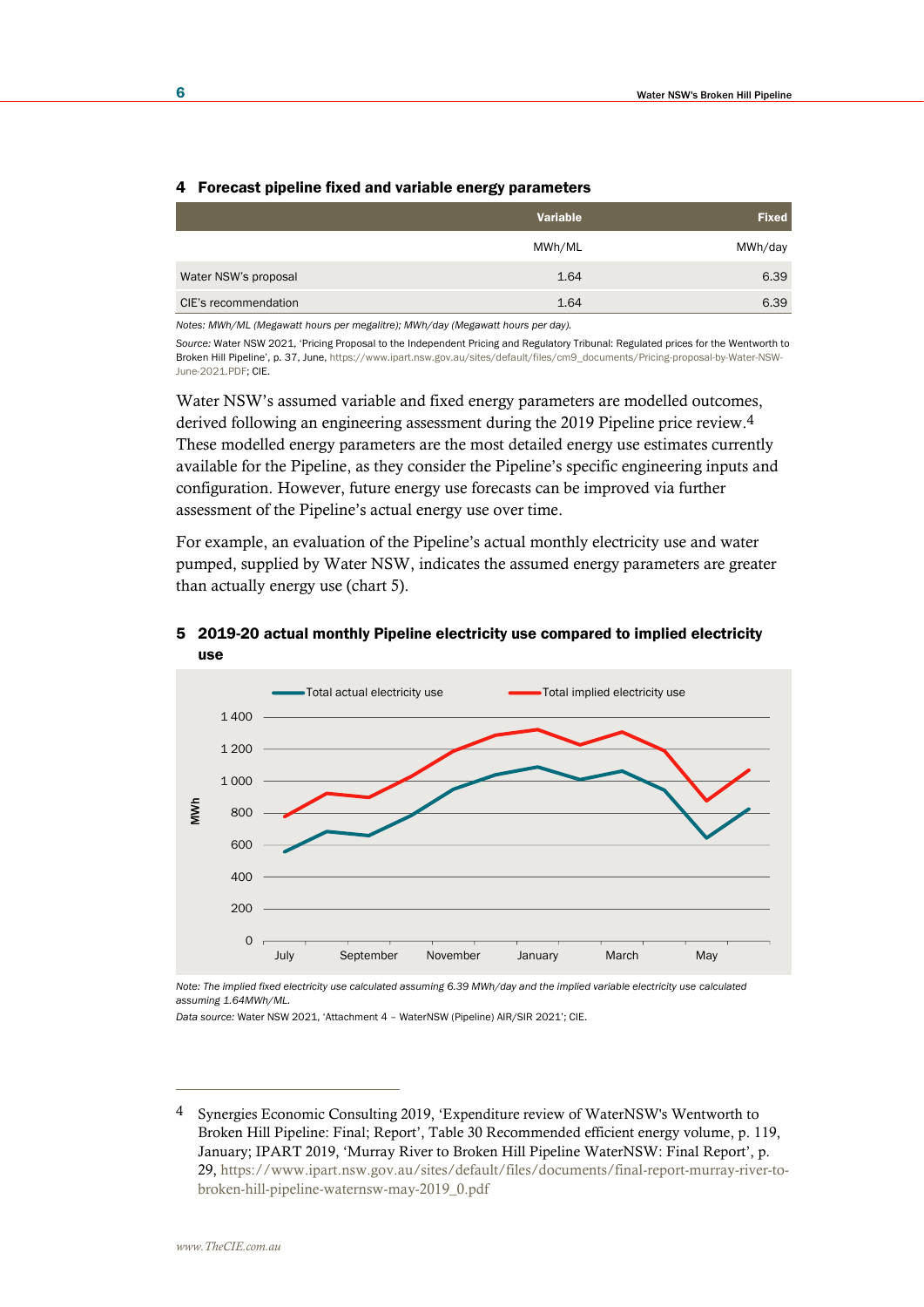A linear regression analysis<sup>5</sup> of 2019-20 energy use (table 6) indicates the assumed:

- 1.64 MWh/ML variable parameter is an upper bound value within the 95 per cent confidence interval that aligns closely with actual variable electricity consumption MWh/ML, with a possible lower bound estimate of 1.17 MWh/ML.
- 6.39 MWh/day fixed parameter:
	- is at the most upper limit of the estimated 95 per cent confidence interval, represented by the intercept in table 6, noting the parameter is not statistically significant at the 10 per cent level, and
	- the difference between the implied electricity use and actuals, as supplied by Water NSW, is largely corrected when an implied fixed energy parameter close to 0 is used.
		- … This suggests the fixed energy parameter is likely to be greater than actual energy consumption, based on an assessment of the 2019-20 monthly electricity use data provided by Water NSW.

## 6 Regression analysis output for monthly electricity consumption and ML pumped

| <b>Coefficients</b> | <b>Standard</b><br><b>Error</b> | t Stat   | <b>P-value</b> | Lower 95% | Upper 95% |
|---------------------|---------------------------------|----------|----------------|-----------|-----------|
| $-22.843$           | 13.104                          | $-1.743$ | 0.112          | $-52.042$ | 6.355     |
| 1.605               | 0.023                           | 68.348   | 0.000          | 1.552     | 1.657     |
|                     |                                 |          |                |           |           |

*Notes:* Adjusted R Square is 0.99765. Coefficients calculated using monthly electricity data.

*Sources:* Water NSW 2021, 'Attachment 4 – Water NSW (Pipeline) AIR/SIR 2021'; CIE.

Given the fixed and variable energy parameters have a significant flow on impact to the pumping profile, and ultimately the benchmark forecast electricity costs, we recommend:

- Water NSW provide substantiating evidence that the assumed 6.39 MWh/day reflects actual fixed energy use. This should include an engineering assessment of the fixed energy consumption at the three pumping stations, and bulk water storage, which in turn are influenced by a range of operational engineering considerations. For example:
	- planned maintenance and or planned/unplanned outages
	- operational factors such as flow rates, current BWS volumes, forecast and current power usage and periods, and
	- algal conditions in the River Murray and water quality conditions in the Bulk Water Storage, and
- the variable and fixed energy parameters are subject to an engineering assessment at the next Pipeline review that incorporates several years of actual electricity meter read data and adjusted if necessary.

<sup>5</sup> Monthly electricity consumption =  $\beta$ 0 +  $\beta$ 1 ML pumped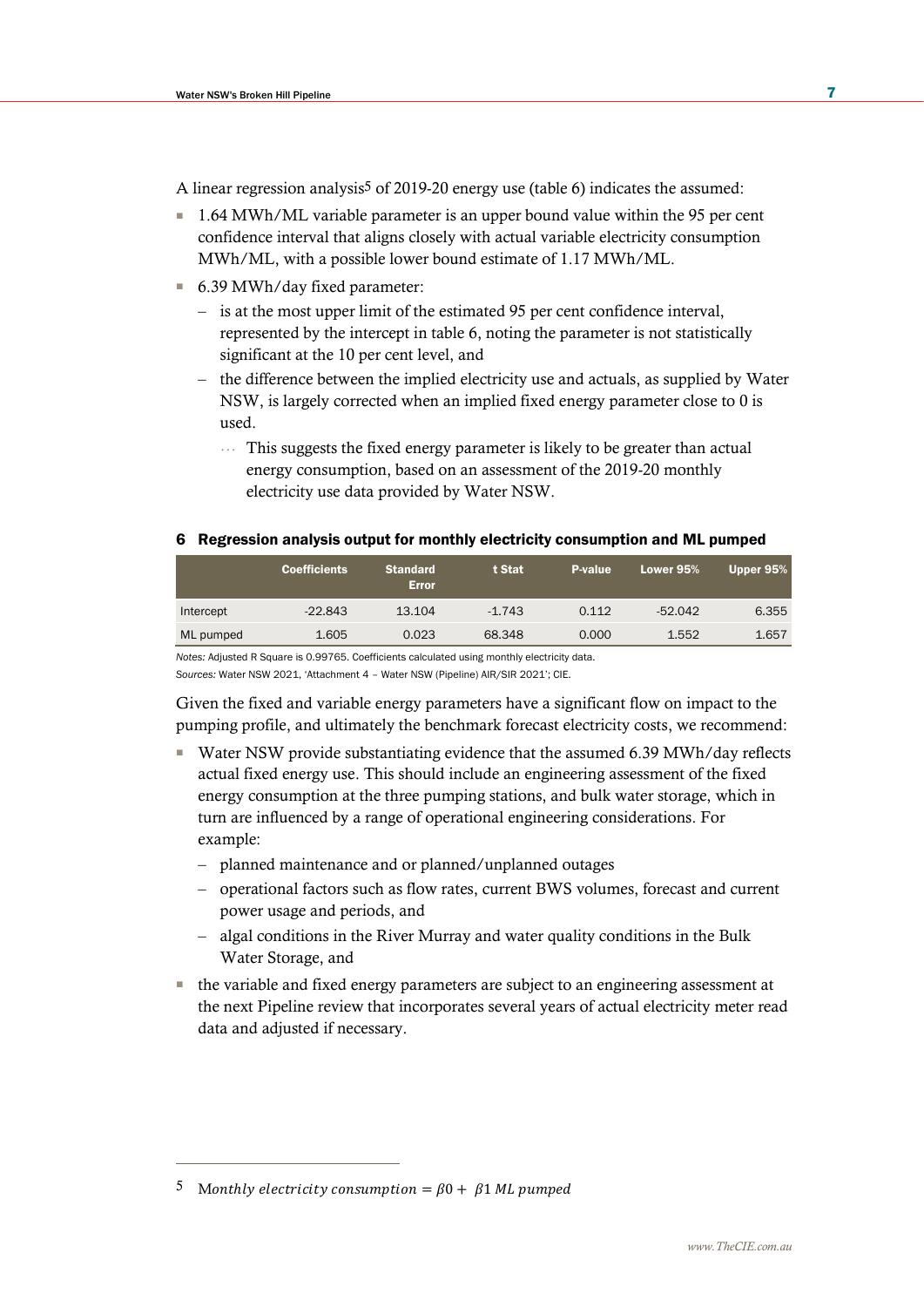## *Pumping profile*

Water NSW converted the annual water consumption forecasts into a half-hourly profile by scaling using the 2019-20 historical pumping profile. Water NSW argue this approach ensures the pumping profile incorporates the Pipeline's operational constraints.6

In addition to historical pumping profiles, we have also considered a simulated pumping profile. This takes a pumping model which was developed by IPART for the 2019 Murray River to Broken Hill Pipeline determination. The model assumes that pumping is smoothed over the year, with the model seeking to pump constantly over the year to meet expected annual demand (including losses), subject to constraints (the pipeline flow rate and minimum and maximum storage levels).

We consider using the IPART simulated pumping profile to be preferred to using actual data as:

- The pumping profile depends on the level of demand. As demand is expected to fall over the determination period, we would expect the pumping profile to change – using actual data does not allow the profile to change with demand.
- 2019-20 actual data may not reflect efficient pumping. Against the cost minimisation profile estimated from the IPART model, pumping during the year was not efficient.
- The simulated pumping profile accounts for losses, pipeline downtime, and Water NSW advice that the storage levels generally do not go below 60 per cent (they are maintained at between 60 per cent and 80 per cent capacity7).

Table 7 shows Water NSW's forecast pumping profile electricity demand and our recommendation.

|                           | 2022-23        | 2023-24        | 2024-25        | 2025-26        | 2026-27        |
|---------------------------|----------------|----------------|----------------|----------------|----------------|
|                           | MWh            | MWh            | <b>MWh</b>     | <b>MWh</b>     | MWh            |
| <b>Water NSW proposed</b> |                |                |                |                |                |
| Off-peak                  | 8737           | 8710           | 8684           | 8657           | 8630           |
| Shoulder                  | 3 2 3 9        | 3 2 3 0        | 3 2 2 2        | 3 2 1 3        | 3 2 0 4        |
| Peak                      | 218            | 218            | 218            | 218            | 218            |
| Total <sup>a</sup>        | 12 194         | 12 158         | 12 1 24        | 12 088         | 12 052         |
|                           | Share of total | Share of total | Share of total | Share of total | Share of total |
| Off-peak                  | 73%            | 73%            | 73%            | 73%            | 73%            |
| Shoulder                  | 27%            | 27%            | 27%            | 27%            | 27%            |
| Peak                      | 2%             | 2%             | 2%             | 2%             | 2%             |

#### 7 Forecast pumping profile electricity demand

6 Water NSW 2021, 'Pricing Proposal to the Independent Pricing and Regulatory Tribunal: Regulated prices for the Wentworth to Broken Hill Pipeline', p. 37, June, [https://www.ipart.nsw.gov.au/sites/default/files/cm9\\_documents/Pricing-proposal-by-](https://www.ipart.nsw.gov.au/sites/default/files/cm9_documents/Pricing-proposal-by-Water-NSW-June-2021.PDF)[Water-NSW-June-2021.PDF](https://www.ipart.nsw.gov.au/sites/default/files/cm9_documents/Pricing-proposal-by-Water-NSW-June-2021.PDF)

7 Water NSW response to IPART Stylised Pumping Profile.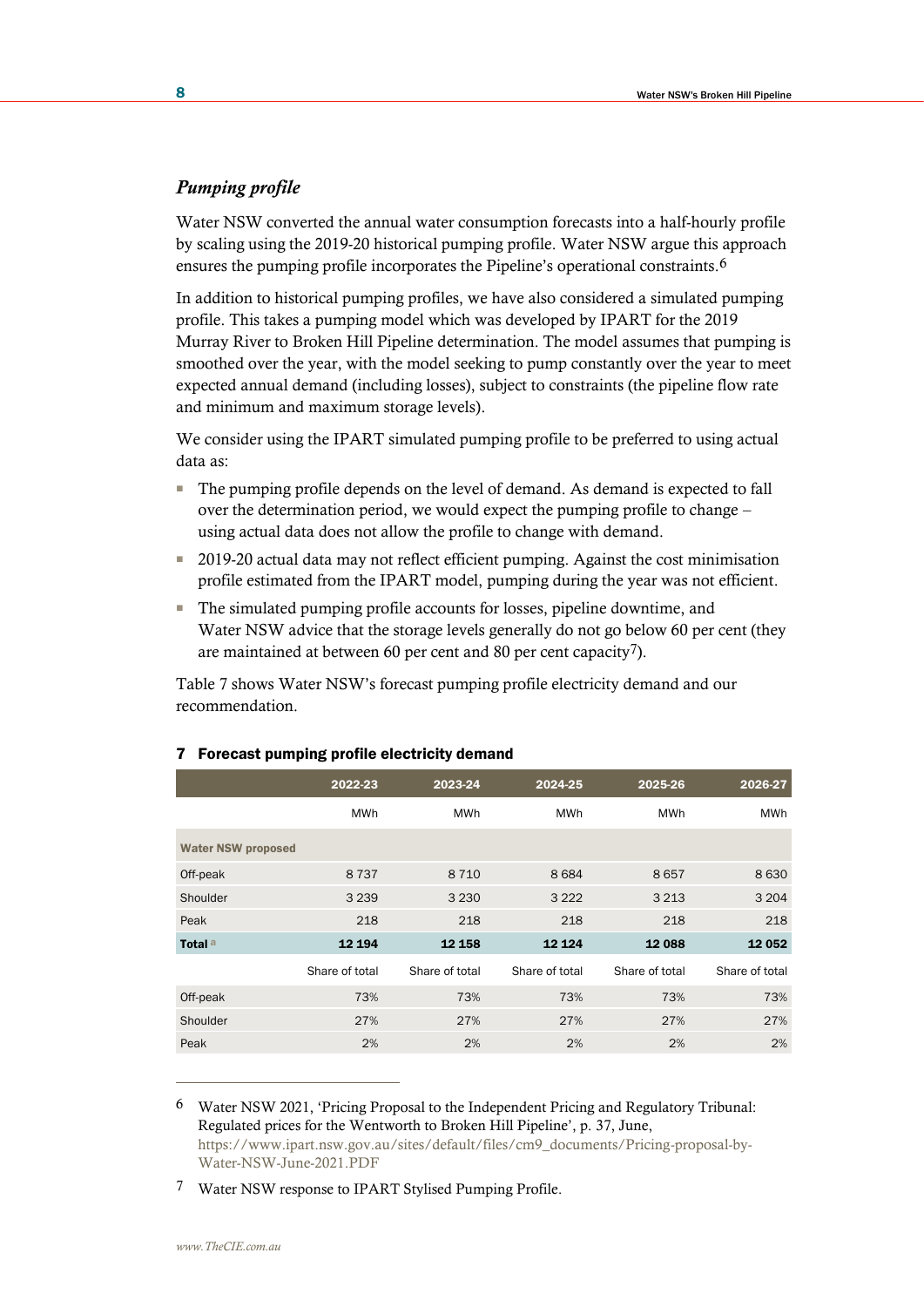|                           | 2022-23        |                | 2024-25        | 2025-26        | 2026-27        |  |
|---------------------------|----------------|----------------|----------------|----------------|----------------|--|
|                           | <b>MWh</b>     | <b>MWh</b>     | <b>MWh</b>     | <b>MWh</b>     | <b>MWh</b>     |  |
| <b>CIE</b> recommendation |                |                |                |                |                |  |
| Off-peak                  | 9871           | 9893           | 9857           | 9848           | 9842           |  |
| Shoulder                  | 2 2 2 5        | 2 1 6 7        | 2 1 6 9        | 2 1 4 1        | 2 1 1 2        |  |
| Peak                      | 386            | 371            | 375            | 367            | 365            |  |
| Total <sup>b</sup>        | 12 4 8 2       | 12 4 31        | 12 4 01        | 12 3 5 6       | 12 3 19        |  |
|                           | Share of total | Share of total | Share of total | Share of total | Share of total |  |
| Off-peak                  | 79%            | 80%            | 79%            | 80%            | 80%            |  |
| Shoulder                  | 18%            | 17%            | 17%            | 17%            | 17%            |  |
| Peak                      | 3%             | 3%             | 3%             | 3%             | 3%             |  |

a *Assumes electricity volumes of 6.39 MWh/day and 1.64MWh/ML and Essential Water's forecast bulk water transport volumes of 5 575ML in 2022-23, 5 553 ML in 2023-24, 5 532 ML in 2024-25, 5 510 ML in 2025-26, and 5 488 ML in 2026-27; losses at the bulk supply facility of 435 ML per annum, and other offtake bulk water transport volumes of 3 ML per annum.* 

b *Assumes electricity volumes of 6.39 MWh/day and 1.64MWh/ML and forecast CIE bulk water transport volumes of 5 792 ML in 2022-23, 5 769 ML in 2023-24, 5 746 ML in 2024-25, 5 723 ML in 2025-26, 5 700 ML in 2026 27 and losses at the bulk supply facility of 389.8 ML per annum, and other offtake bulk water transport volumes of 3 ML per annum.*

*Sources:* Water NSW 2021, "RFI 2-3 BH Pipeline energy costs - Data request for IPART CIE - STC"; Water NSW 2021, Email 'Pumping Profile Update', 15 October 2021; CIE.

We recognise there may be some determinants of an efficient pumping profile which is not characterised in the IPART model, such as labour costs or operation risks. Also, daily data on actual storage levels was not available, which would help better understand how the Pipeline is currently operated. We recommend that the model is further refined in consultations with Water NSW at the next Pipeline review.

## *Electricity costs*

Water NSW engaged Frontier Economics to provide forecast energy prices for the five-year determination period. A cost build-up approach was used, incorporating:8

- wholesale electricity costs for the assumed demand profile
- costs of complying with state and federal government policies
- costs associated with the New South Wales Energy Savings Scheme
- National Electricity Market fees, ancillary services charges and costs of meeting prudential requirements
- energy losses incurred during the transmission and distribution of electricity to customers
- network costs (including the Climate Change Fund Levy)
- retail margin, and
- retail operating cost.

<sup>8</sup> Water NSW 2021, 'Pricing Proposal to the Independent Pricing and Regulatory Tribunal: Regulated prices for the Wentworth to Broken Hill Pipeline', p. 130, June, [https://www.ipart.nsw.gov.au/sites/default/files/cm9\\_documents/Pricing-proposal-by-](https://www.ipart.nsw.gov.au/sites/default/files/cm9_documents/Pricing-proposal-by-Water-NSW-June-2021.PDF)[Water-NSW-June-2021.PDF](https://www.ipart.nsw.gov.au/sites/default/files/cm9_documents/Pricing-proposal-by-Water-NSW-June-2021.PDF)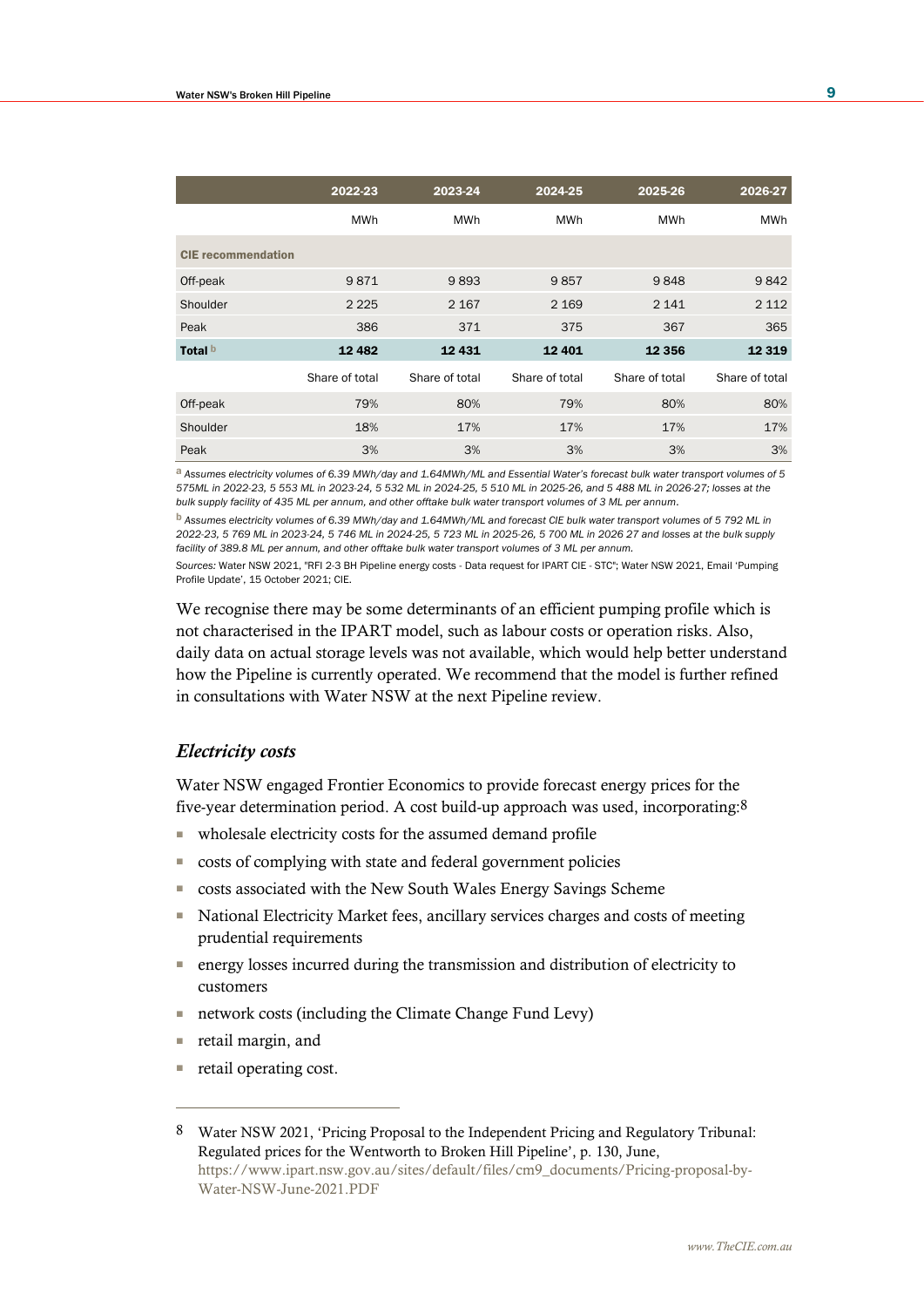To account for the potential changes, Water NSW propose a true-up mechanism where movements in the wholesale and network cost components of the benchmark electricity price are assessed at the end of the 2022 determination period.9

We consider Frontier Economics electricity forecast approach and Water NSW's proposed cost true up are reasonable as:

- all energy cost components likely to be included in the Pipeline's electricity bill have been incorporated
- the latest published data at the time of Water NSW's submission has been used, and will be used to estimate electricity costs in the true-up process, and
- both wholesale and network charges are largely exogenous.

However, in summary, we have made the following amendments to the forecast energy prices, with further details in tables 8 to 10:

- updated benchmark energy price components where new information has become available since Water NSW lodged its submission, and
- amended wholesale and network costs associated with the recommended bulk water transport volumes and pumping profile.

|                                              | 2022-23<br>forecast   | 2023-24<br>forecast | 2024-25<br>forecast  | 2025-26<br>forecast | 2026-27<br>forecast  | <b>Comment</b>                                                  | <b>Energy</b><br>price<br>impacta |
|----------------------------------------------|-----------------------|---------------------|----------------------|---------------------|----------------------|-----------------------------------------------------------------|-----------------------------------|
|                                              | $(*/MWh,$<br>2021-22) | \$/MWh.<br>2021-22) | (\$/MWh,<br>2021-22) | \$/MWh.<br>2021-22) | (\$/MWh,<br>2021-22) |                                                                 |                                   |
| Wholesale energy purchase costs <sup>b</sup> |                       |                     |                      |                     |                      |                                                                 |                                   |
| Water NSW's<br>submission                    | 51.80                 | 52.99               | 52.99                | 52.99               | 52.99                | Impacted by:<br>$\blacksquare$ amended                          | Decrease                          |
| CIE's<br>recommendation <sup>c</sup>         | 51.17                 | 52.33               | 52.33                | 52.33               | 52.33                | bulk water<br>transport<br>volumes<br>and<br>pumping<br>profile |                                   |
| <b>Network costs</b>                         |                       |                     |                      |                     |                      |                                                                 |                                   |
| <b>Water NSW's submission</b>                |                       |                     |                      |                     |                      |                                                                 |                                   |
| Network access<br>charge                     | 19.16                 | 19.16               | 19.16                | 19.16               | 19.16                |                                                                 | No change                         |
| Energy peak                                  | 37.26                 | 37.26               | 37.26                | 37.26               | 37.26                |                                                                 |                                   |
| Energy shoulder                              | 31.94                 | 31.94               | 31.94                | 31.94               | 31.94                |                                                                 |                                   |
| Energy off-peak                              | 26.42                 | 26.42               | 26.42                | 26.42               | 26.42                |                                                                 |                                   |

#### 8 Summary of energy price amendments

9 Water NSW 2021, 'Pricing Proposal to the Independent Pricing and Regulatory Tribunal: Regulated prices for the Wentworth to Broken Hill Pipeline', p. 130, June, [https://www.ipart.nsw.gov.au/sites/default/files/cm9\\_documents/Pricing-proposal-by-](https://www.ipart.nsw.gov.au/sites/default/files/cm9_documents/Pricing-proposal-by-Water-NSW-June-2021.PDF)[Water-NSW-June-2021.PDF](https://www.ipart.nsw.gov.au/sites/default/files/cm9_documents/Pricing-proposal-by-Water-NSW-June-2021.PDF)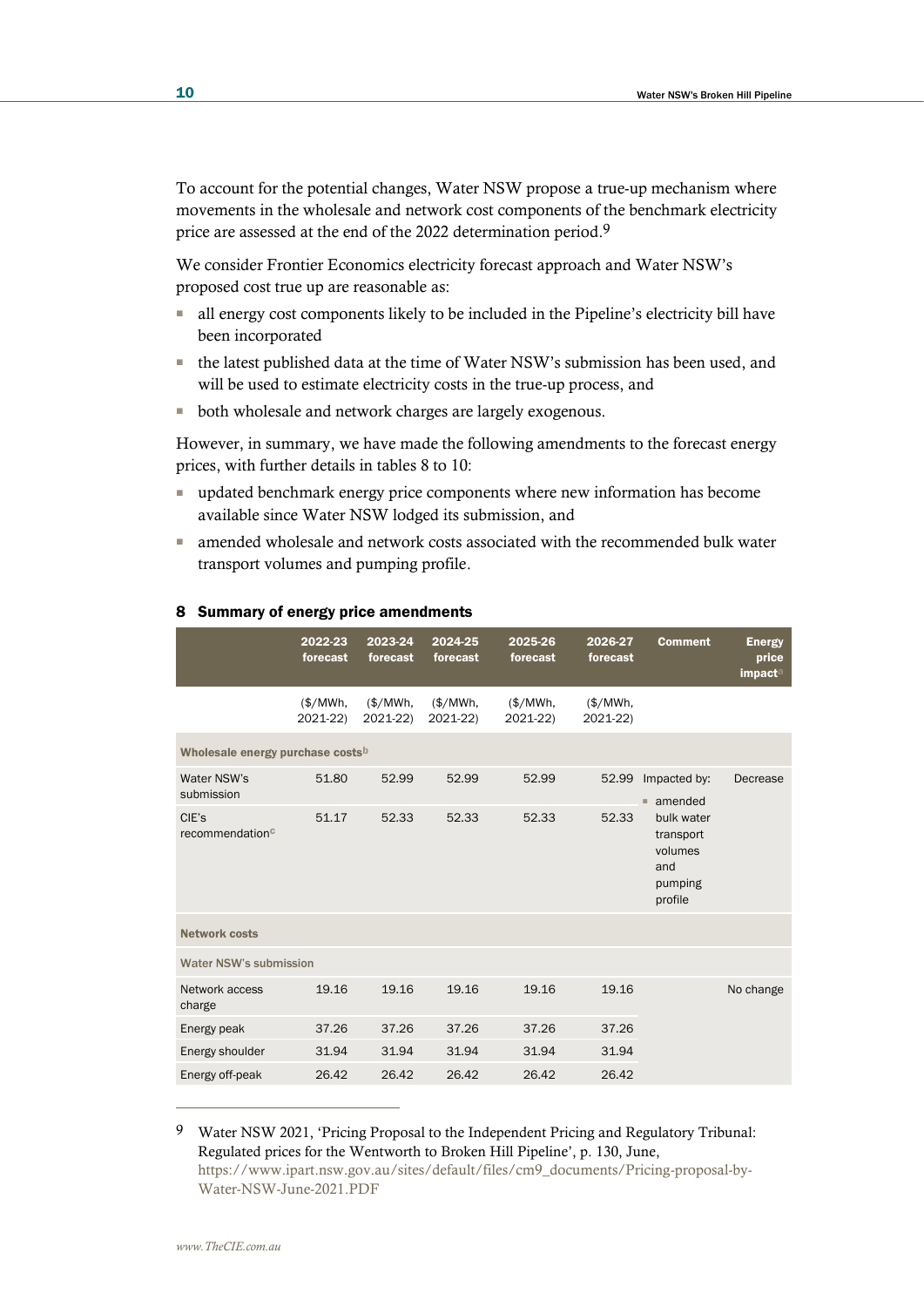|                             | 2022-23<br>forecast   | 2023-24<br>forecast  | 2024-25<br>forecast   | 2025-26<br>forecast   | 2026-27<br>forecast   | <b>Comment</b>                                                                                                                                                    | <b>Energy</b><br>price<br>impacta |
|-----------------------------|-----------------------|----------------------|-----------------------|-----------------------|-----------------------|-------------------------------------------------------------------------------------------------------------------------------------------------------------------|-----------------------------------|
|                             | $(*/MWh,$<br>2021-22) | (\$/MWh,<br>2021-22) | $(*/MWh,$<br>2021-22) | $(*/MWh,$<br>2021-22) | $(*/MWh,$<br>2021-22) |                                                                                                                                                                   |                                   |
| Demand peak                 | 9.10                  | 9.10                 | 9.10                  | 9.10                  | 9.10                  | $\alpha$<br><b>No</b>                                                                                                                                             |                                   |
| Demand shoulder             | 8.23                  | 8.23                 | 8.23                  | 8.23                  | 8.23                  | change to                                                                                                                                                         |                                   |
| Demand off-peak             | 2.46                  | 2.46                 | 2.46                  | 2.46                  | 2.46                  | the unit<br>prices<br>recomme<br>nded.<br>However,<br>۰<br>estimated<br>total<br>network<br>costs<br>impacted<br>by the<br>change to<br>the<br>pumping<br>profile |                                   |
| <b>CIE's recommendation</b> |                       |                      |                       |                       |                       | and bulk<br>water<br>transport<br>volumes.                                                                                                                        |                                   |
| Network access<br>charge    | 19.16                 | 19.16                | 19.16                 | 19.16                 | 19.16                 |                                                                                                                                                                   |                                   |
| Energy peak                 | 37.26                 | 37.26                | 37.26                 | 37.26                 | 37.26                 |                                                                                                                                                                   |                                   |
| Energy shoulder             | 31.94                 | 31.94                | 31.94                 | 31.94                 | 31.94                 |                                                                                                                                                                   |                                   |
| Energy off-peak             | 26.42                 | 26.42                | 26.42                 | 26.42                 | 26.42                 |                                                                                                                                                                   |                                   |
| Demand peak                 | 9.10                  | 9.10                 | 9.10                  | 9.10                  | 9.10                  |                                                                                                                                                                   |                                   |
| Demand shoulder             | 8.23                  | 8.23                 | 8.23                  | 8.23                  | 8.23                  |                                                                                                                                                                   |                                   |
| Demand off-peak             | 2.46                  | 2.46                 | 2.46                  | 2.46                  | 2.46                  |                                                                                                                                                                   |                                   |
| <b>LRET</b>                 |                       |                      |                       |                       |                       |                                                                                                                                                                   |                                   |
| Water NSW's<br>submission   | 4.21                  | 2.62                 | 2.62                  | 2.62                  |                       | $2.62$ Higher<br>forward                                                                                                                                          | Increase                          |
| CIE's<br>recommendation     | 6.74                  | 5.86                 | 5.86                  | 5.86                  | 5.86                  | certificate<br>prices.<br>■ Slight<br>decrease<br>to the<br><b>RRP</b>                                                                                            |                                   |
| <b>SRET</b>                 |                       |                      |                       |                       |                       |                                                                                                                                                                   |                                   |
| Water NSW's<br>submission   | 8.50                  | 8.29                 | 8.09                  | 7.89                  | 7.70                  | $\alpha$<br>Slight<br>decrease                                                                                                                                    | Decrease                          |
| CIE's<br>recommendation     | 8.25                  | 8.05                 | 7.86                  | 7.66                  | 7.48                  | to the STP                                                                                                                                                        |                                   |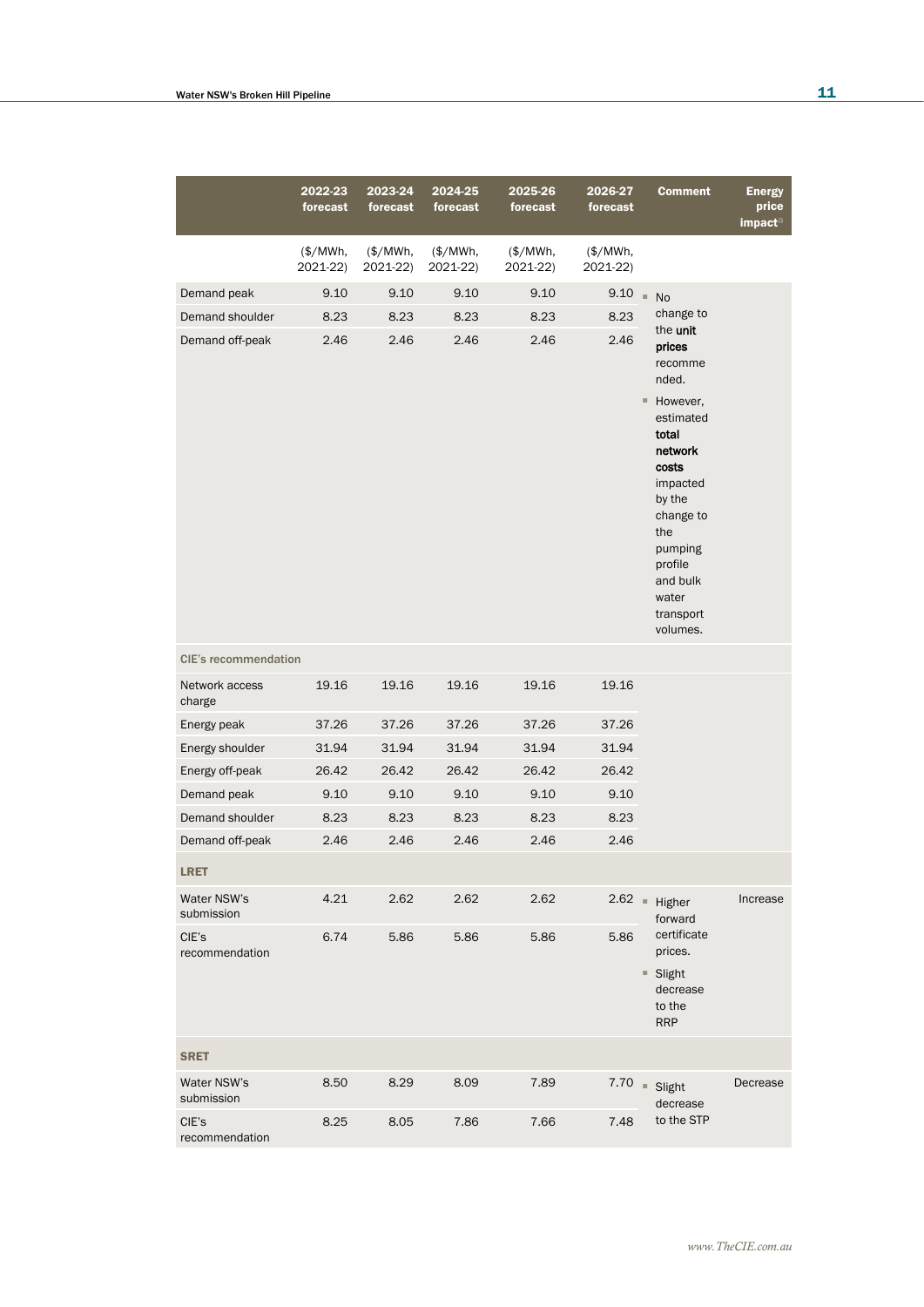|                                                                   | 2022-23<br>forecast   | 2023-24<br>forecast  | 2024-25<br>forecast  | 2025-26<br>forecast   | 2026-27<br>forecast   | <b>Comment</b>                                                                                                                             | <b>Energy</b><br>price<br>impacta |
|-------------------------------------------------------------------|-----------------------|----------------------|----------------------|-----------------------|-----------------------|--------------------------------------------------------------------------------------------------------------------------------------------|-----------------------------------|
|                                                                   | $(*/MWh,$<br>2021-22) | (\$/MWh,<br>2021-22) | (\$/MWh,<br>2021-22) | $(*/MWh,$<br>2021-22) | $(*/MWh,$<br>2021-22) |                                                                                                                                            |                                   |
| <b>NSW ESS</b>                                                    |                       |                      |                      |                       |                       |                                                                                                                                            |                                   |
| Water NSW's<br>submission<br>CIE's<br>recommendation <sup>d</sup> | 4.29<br>2.87          | 4.29<br>2.87         | 4.29<br>2.87         | 4.29<br>2.87          | 4.29<br>2.87          | $\bar{a}$<br>Decrease<br>to the<br>AEMC's<br>forecast<br>published<br>in the<br>2021<br>Residenti<br>al<br>Electricity<br>Price<br>Trends. | Decrease                          |
| <b>Market fees</b>                                                |                       |                      |                      |                       |                       |                                                                                                                                            |                                   |
| Water NSW's<br>submissione                                        | 0.65                  | 0.65                 | 0.65                 | 0.65                  | 0.65                  | $\alpha$<br>Decrease<br>to AEMO's                                                                                                          | Decrease                          |
| CIE's<br>recommendatione                                          | 0.58                  | 0.58                 | 0.58                 | 0.58                  | 0.58                  | forecast<br>fees.                                                                                                                          |                                   |
| <b>Ancillary service fees</b>                                     |                       |                      |                      |                       |                       |                                                                                                                                            |                                   |
| Water NSW's<br>submissione                                        | 0.366                 | 0.366                | 0.366                | 0.366                 | 0.366                 | ×<br>Applied a<br>longer                                                                                                                   | Decrease                          |
| CIE's<br>recommendatione                                          | 0.362                 | 0.362                | 0.362                | 0.362                 | 0.362                 | averaging<br>period of<br>7 years,<br>compared<br>to 5 years<br>■ Updated<br>June<br>2021<br>inflation<br>values                           |                                   |

a Compared to Water NSW's submission.

b CIE's recommended total wholesale electricity costs also differ to Water NSW's proposal due to a lower combined distribution and transmission loss factor of 0.9568 per annum, compared to Water NSW's proposed 0.9689 per annum.

 $c$  Figures differ to Draft Report due to amendments to the recommended pumping profile, following new information provided by Water NSW. For example, accounting for pipeline downtime and Water NSW advice that the storage levels generally do not go below 60 per cent.

d Figures differ to the Draft Report due to updated AEMC's forecast published residential electricity price trends, released on 25 November 2021.

e Minor adjustments made to Draft Report figures following final review.

*Notes: LRET is Large-scale Renewable Energy Target; SRET is Small-scale Renewable Energy Scheme; RRP is renewable power percentages; STP is Small-scale Renewable Energy Scheme; AEMC is the Australian Energy Market Commission; AEMO is the Australian Energy Market Operator; ESS is the NSW Energy Savings Scheme.*

*Source:* Water NSW 2021, "RFI 2-3 BH Pipeline energy costs - Data request for IPART CIE – STC; CIE.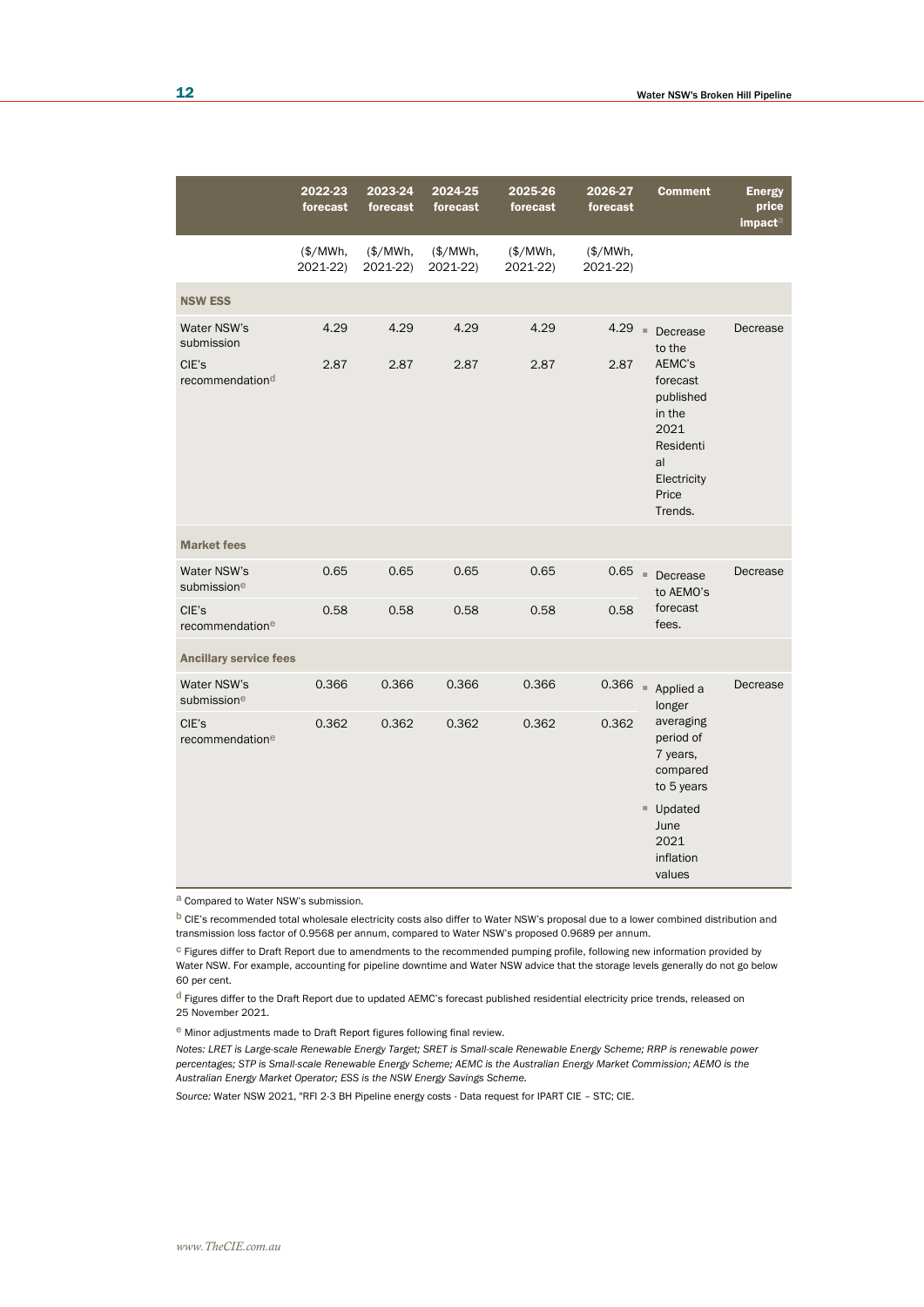|                           | 2022-23<br>forecast | 2023-24<br>forecast                    | 2024-25<br>forecast        | 2025-26<br>forecast        | 2026-27<br>forecast        |           | <b>Comment Energy price</b><br>impacta |
|---------------------------|---------------------|----------------------------------------|----------------------------|----------------------------|----------------------------|-----------|----------------------------------------|
|                           | total costs         | Per cent of Per cent of<br>total costs | Per cent of<br>total costs | Per cent of<br>total costs | Per cent of<br>total costs |           |                                        |
| Water NSW's<br>submission | 5.70                | 5.70                                   | 5.70                       | 5.70                       | 5.70                       | No change | No change                              |
| CIE's<br>recommendation   | 5.70                | 5.70                                   | 5.70                       | 5.70                       | 5.70                       |           |                                        |

### 9 Summary of energy price amendments (retail margin)

a Compared to Water NSW's submission.

*Source:* Water NSW 2021, "RFI 2-3 BH Pipeline energy costs - Data request for IPART CIE – STC; CIE.

### 10 Summary of energy price amendments (retail operating costs)

|                                  | 2022-23<br>forecast | 2023-24<br>forecast | 2024-25<br>forecast | 2025-26<br>forecast | 2026-27<br>forecast | <b>Comment</b>       | <b>Energy</b><br>price<br>impacta |
|----------------------------------|---------------------|---------------------|---------------------|---------------------|---------------------|----------------------|-----------------------------------|
|                                  | \$2021-22           | \$2021-22 \$2021-22 |                     | \$2021-22           | \$2021-22           |                      |                                   |
| Water NSW's<br>submission        | 2 3 8 7             | 2 3 8 7             | 2 3 8 7             | 2 3 8 7             | 2 3 8 7             | Updated<br>inflation | Increase                          |
| CIE's<br>recommendation <b>b</b> | 2418                | 2418                | 2418                | 2418                | 2418                | figures              |                                   |

a Compared to Water NSW's submission.

b Figures differ to the Draft Report following new information provided by Water NSW.

*Source:* Water NSW 2021, "RFI 2-3 BH Pipeline energy costs - Data request for IPART CIE – STC; CIE.

Table 11 shows Water NSW's submitted benchmark electricity costs and our recommendation.

### 11 Forecast benchmark electricity costs

|                                          | 2022-23 | 2023-24 | 2024-25 | 2025-26 | 2026-27 | <b>Total</b> |  |
|------------------------------------------|---------|---------|---------|---------|---------|--------------|--|
|                                          | \$'000  | \$'000  | \$'000  | \$'000  | \$'000  | \$'000       |  |
| Water NSW proposal <sup>a</sup>          |         |         |         |         |         |              |  |
| Wholesale                                | 612     | 624     | 622     | 621     | 619     | 3098         |  |
| Renewable                                | 203     | 181     | 178     | 175     | 172     | 908          |  |
| Market fees<br>and ancillary<br>services | 12      | 12      | 12      | 12      | 12      | 12           |  |
| <b>Network</b><br>charges                | 644     | 643     | 641     | 639     | 637     | 3 2 0 4      |  |
| Retail<br>operating cost<br>margin       | 91      | 91      | 90      | 90      | 90      | 452          |  |
| <b>Total</b><br>electricity<br>costs     | 1563    | 1551    | 1544    | 1537    | 1530    | 7 7 2 4      |  |
| CIE's recommendation b                   |         |         |         |         |         |              |  |
| Wholesale                                | 611     | 622     | 621     | 619     | 617     | 3 0 9 0      |  |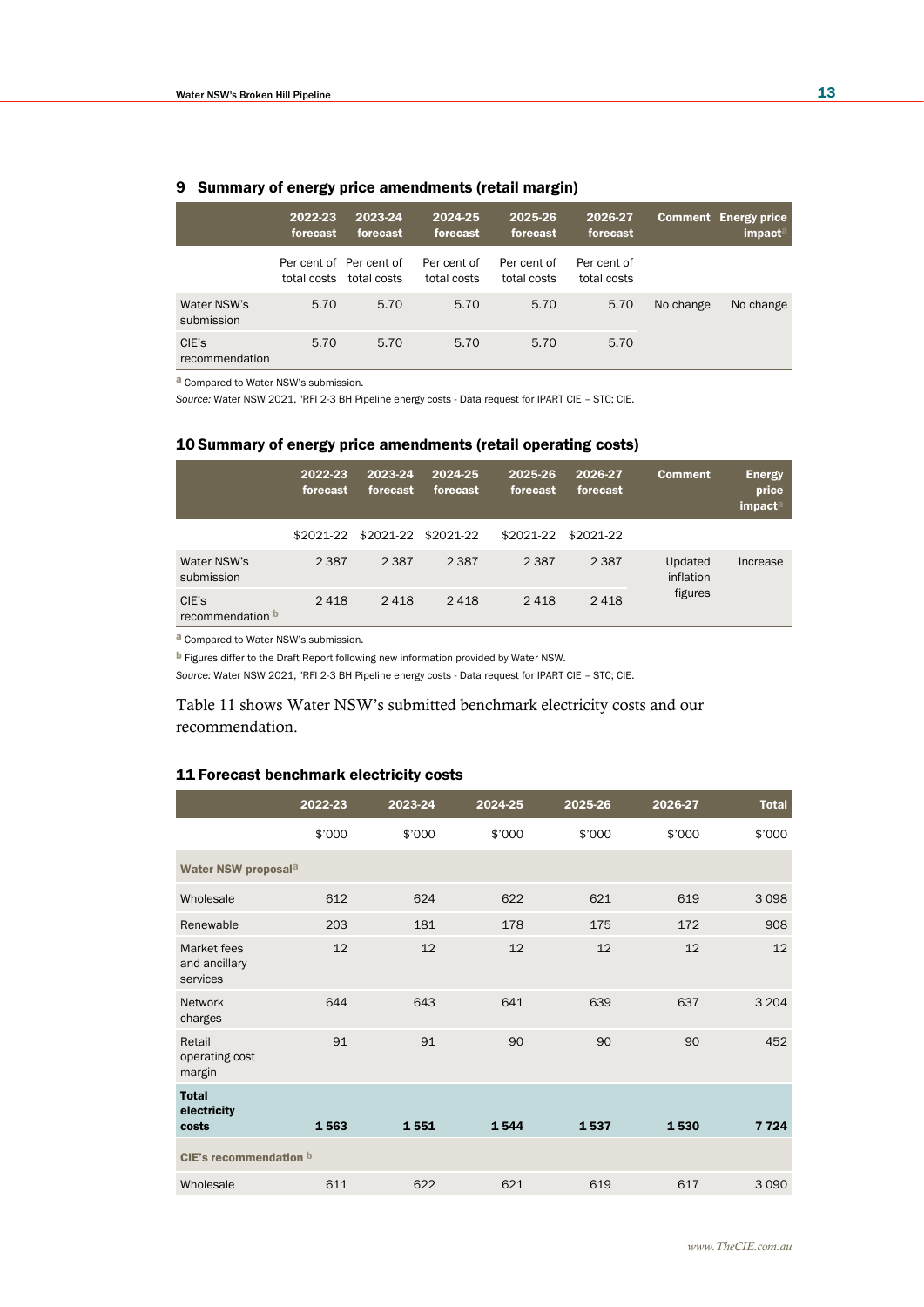|                                          | 2022-23 | 2023-24 | 2024-25 | 2025-26 | 2026-27 | <b>Total</b> |
|------------------------------------------|---------|---------|---------|---------|---------|--------------|
|                                          | \$'000  | \$'000  | \$'000  | \$'000  | \$'000  | \$'000       |
| Renewable                                | 213     | 200     | 197     | 194     | 191     | 995          |
| Market fees<br>and ancillary<br>services | 11      | 11      | 11      | 11      | 11      | 56           |
| <b>Network</b><br>charges                | 616     | 612     | 611     | 608     | 606     | 3 0 5 3      |
| Retail<br>operating cost<br>& margin     | 90      | 90      | 90      | 89      | 89      | 447          |
| <b>Total</b><br>electricity<br>costs     | 1542    | 1536    | 1529    | 1521    | 1513    | 7640         |

a Assumes electricity volumes of 6.39 MWh/day and 1.64MWh/ML and Essential Water's forecast bulk water transport volumes of 5 575ML in 2022-23, 5 553 ML in 2023-24, 5 532 ML in 2024-25, 5 510 ML in 2025-26, and 5 488 ML in 2026-27; losses at the bulk supply facility of 435 ML per annum, and other offtake bulk water transport volumes of 3 ML per annum.

b Assumes electricity volumes of 6.39 MWh/day and 1.64MWh/ML and forecast Essential Water bulk water transport volumes of 5 792 ML in 2022-23, 5 769 ML in 2023-24, 5 746 ML in 2024-25, 5 723 ML in 2025-26, and 5 700 ML in 2026-27; losses at the bulk supply facility of 389.8 ML per annum, and other offtake bulk water transport volumes of 3 ML per annum.

*Source:* Water NSW 2021, 'Pricing Proposal to the Independent Pricing and Regulatory Tribunal: Regulated prices for the Wentworth to Broken Hill Pipeline', p. 130, June, [https://www.ipart.nsw.gov.au/sites/default/files/cm9\\_documents/Pricing-proposal-by-Water-NSW-](https://www.ipart.nsw.gov.au/sites/default/files/cm9_documents/Pricing-proposal-by-Water-NSW-June-2021.PDF)[June-2021.PDF;](https://www.ipart.nsw.gov.au/sites/default/files/cm9_documents/Pricing-proposal-by-Water-NSW-June-2021.PDF) CIE.

Note, the figures in table 11 assume the variable and fixed electricity loads of 6.39 MWh per day and 1.64 MWh per ML respectively. Therefore, updates to these figures will change the forecast electricity costs.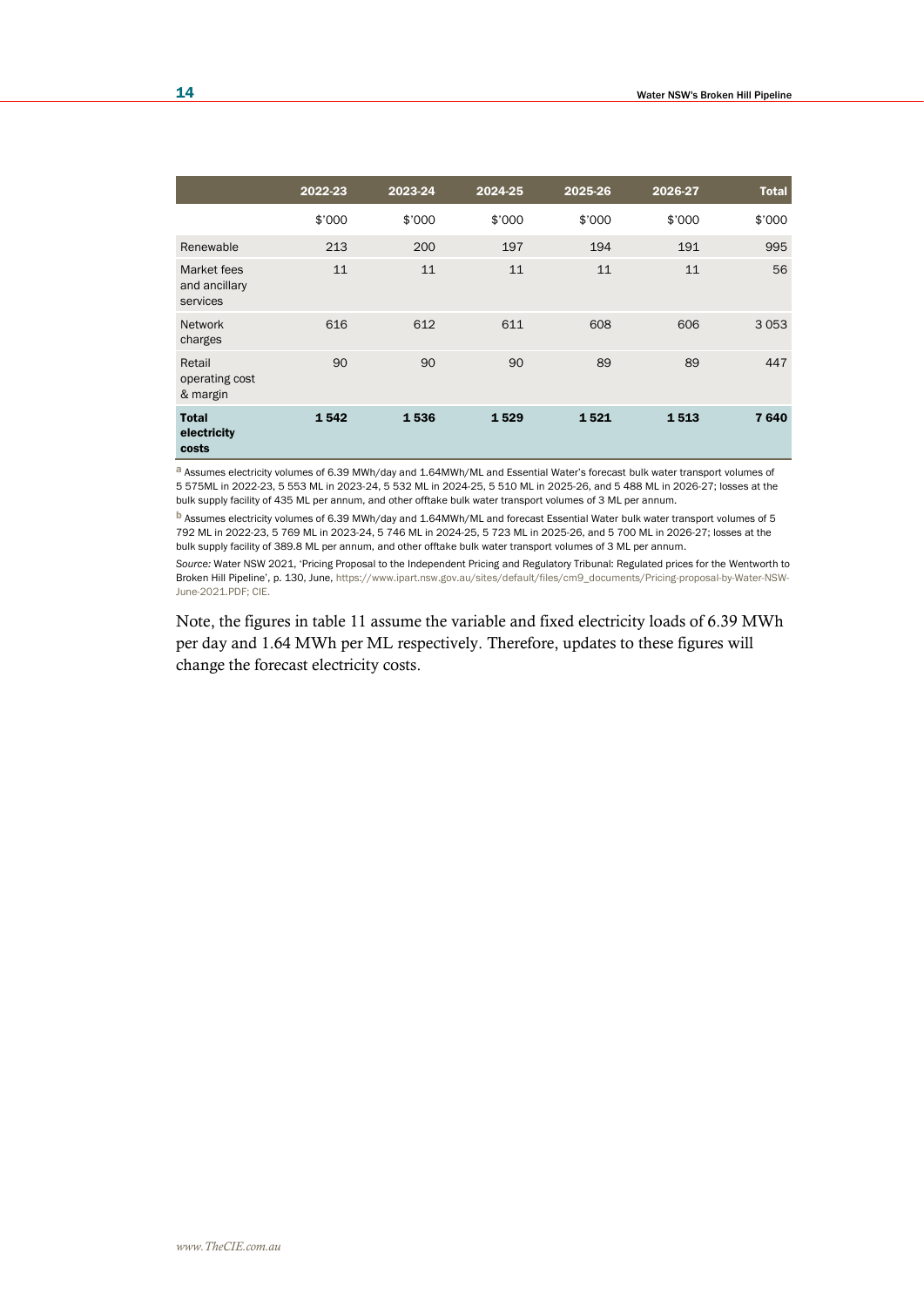# *1 Water NSW Pipeline connections and bulk water transport volumes*

## *Pipeline connections*

Water NSW forecasts six Pipeline connections, Essential Water and five other offtakes, to remain constant from 2020-21 and over the next determination period (2022-23 to 2026-27) (table 1.1).

## 1.1 Water NSW Broken Hill Pipeline forecast customer and offtake numbers

|                    | 2021-22 | 2022-23 | 2023-24 | 2024-25 | 2025-26 | 2026-27 |
|--------------------|---------|---------|---------|---------|---------|---------|
| Essential<br>Water |         |         |         |         |         |         |
| Other offtakes     | 5       | 5       | 5       | 5       | 5       | 5       |
| <b>Total</b>       |         |         |         |         |         |         |

Note: WaterNSW currently has five offtakes (Kudgee Station, Netley Cattle Yards, Netley Station, Pinepoint / Sunnydale and Balaclava). Netley Cattle Yards and Netley Station are not taking any water and have not entered into a Water Agreement. All the other Offtakes are taking water. The Offtake Structure Pinepoint/Sunnydale is one structure but two customers who share the costs 50:50 for that offtake. WaterNSW therefore refers to five offtakes with four offtake customers.

*Source:* Water NSW 2021, 'Pricing Proposal to the Independent Pricing and Regulatory Tribunal: Regulated prices for the Wentworth to Broken Hill Pipeline', pp. 65-66, June[, https://www.ipart.nsw.gov.au/sites/default/files/cm9\\_documents/Pricing-proposal-by-Water-](https://www.ipart.nsw.gov.au/sites/default/files/cm9_documents/Pricing-proposal-by-Water-NSW-June-2021.PDF)[NSW-June-2021.PDF.](https://www.ipart.nsw.gov.au/sites/default/files/cm9_documents/Pricing-proposal-by-Water-NSW-June-2021.PDF) 

## Offtakes are:

- Kudgee Station
- Netley Cattle Yards
- Netley Station
- Pinepoint / Sunnydale, and
- Balaclava.

Water NSW state,

"the offtake forecast in our submission is based on actual usage and actual number of customers / offtake assets installed at the pipeline. Offtake customers have signed agreements to secure access to the pipeline. We have not received any requests to install additional offtakes at the pipeline."10

We understand:

■ the current and forecast number of connections arose as part of the initial Pipeline scoping study undertaken by RMCG in 2017, who met with landholders at Coombah

<sup>10</sup> Water NSW 2021, response to information request RFI 7, October 7, 2021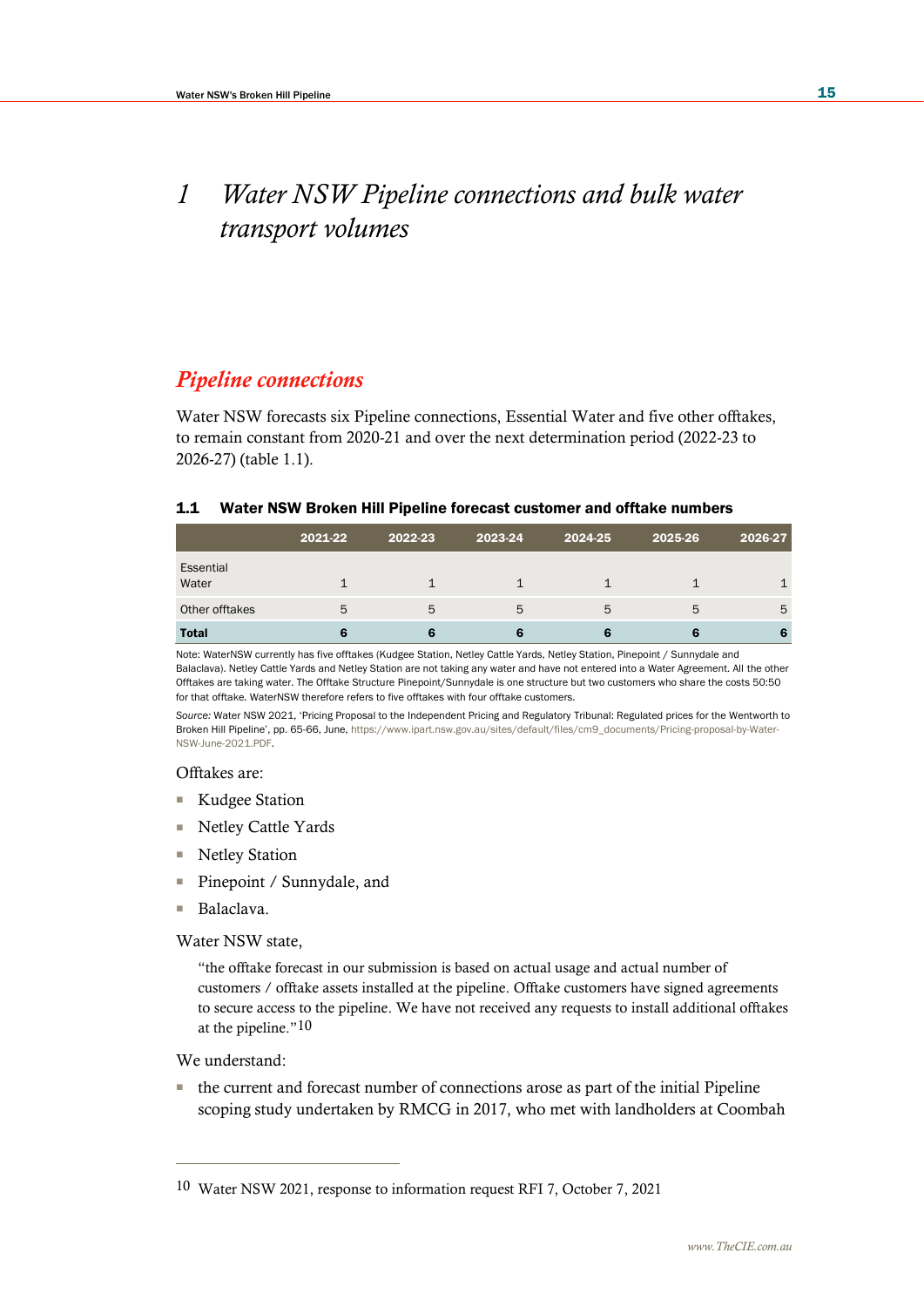Station as part of their report into determining what additional customers, beyond Essential Water, were potentially available to connect to the Pipeline.11

■ Water NSW do not have plans for additional offtake customers at the time of their pricing submission.12

We consider continuing the remaining offtake customer numbers based on existing agreements is reasonable, given that:

- **•** forecast Essential Water bulk water transport volumes account for  $\sim$  99.6 per cent of forecast Pipeline bulk water transport volumes (discussed above), and
- the remaining Pipeline transport connections collectively account for <1 per cent of total forecast Pipeline bulk water transport volumes (discussed below).

However, we understand Water NSW has not actively sought additional Pipeline bulk water transport connections, post the initial 2017 pipeline scoping study. We suggest Water NSW undertake active research to understand if additional pipeline bulk water transport connections would be sought.

## *Pipeline bulk water transport volumes*

Water NSW forecast total bulk water pipeline transport volumes to decrease by 1.8 per cent over the determination period, comparing 2026-27 forecasts with 2021-22 (table 1.2). The decline in forecast pipeline bulk water transport volumes over the determination period is wholly attributed to Essential Water, with other offtake transport volumes and evaporation losses forecast to remain constant.

| <b>Consumption</b><br><b>Volumes</b> | 2021-22  | 2022-23   | 2023-24     | 2024-25 | 2025-26 | 2026-27 | 2021-22 to<br>2026-27 |
|--------------------------------------|----------|-----------|-------------|---------|---------|---------|-----------------------|
|                                      | ML       | ML        | ML          | ML      | ML      | ML      | Per cent              |
| Essential<br>Water                   | 5596.3   | 5574.7    | 5 5 5 3 . 1 | 5531.5  | 5 509.9 | 5488.1  | $-1.9$                |
| Other offtakes                       | 2.8      | 2.8       | 2.8         | 2.8     | 2.8     | 2.8     | 0.0                   |
| Evaporation<br>losses                | 435.3    | 435.3     | 435.3       | 435.3   | 435.3   | 435.3   | 0.0                   |
| <b>Total</b>                         | 6 0 34.4 | 6 0 1 2.8 | 5991.2      | 5969.6  | 5948.0  | 5926.2  | $-1.8$                |

#### 1.2 Water NSW projected annual consumption met by the Broken Hill Pipeline

Note: Totals may not sum due to rounding.

Source: Water NSW 2021, 'Attachment 4 – Water NSW (Pipeline) AIR/SIR 2021.

- 11 Water NSW 2021, 'Pricing Proposal to the Independent Pricing and Regulatory Tribunal: Regulated prices for the Wentworth to Broken Hill Pipeline', p. 68, June, [https://www.ipart.nsw.gov.au/sites/default/files/cm9\\_documents/Pricing-proposal-by-](https://www.ipart.nsw.gov.au/sites/default/files/cm9_documents/Pricing-proposal-by-Water-NSW-June-2021.PDF)[Water-NSW-June-2021.PDF.](https://www.ipart.nsw.gov.au/sites/default/files/cm9_documents/Pricing-proposal-by-Water-NSW-June-2021.PDF)
- 12 Water NSW 2021, 'Pricing Proposal to the Independent Pricing and Regulatory Tribunal: Regulated prices for the Wentworth to Broken Hill Pipeline', p. 66, June, [https://www.ipart.nsw.gov.au/sites/default/files/cm9\\_documents/Pricing-proposal-by-](https://www.ipart.nsw.gov.au/sites/default/files/cm9_documents/Pricing-proposal-by-Water-NSW-June-2021.PDF)[Water-NSW-June-2021.PDF.](https://www.ipart.nsw.gov.au/sites/default/files/cm9_documents/Pricing-proposal-by-Water-NSW-June-2021.PDF)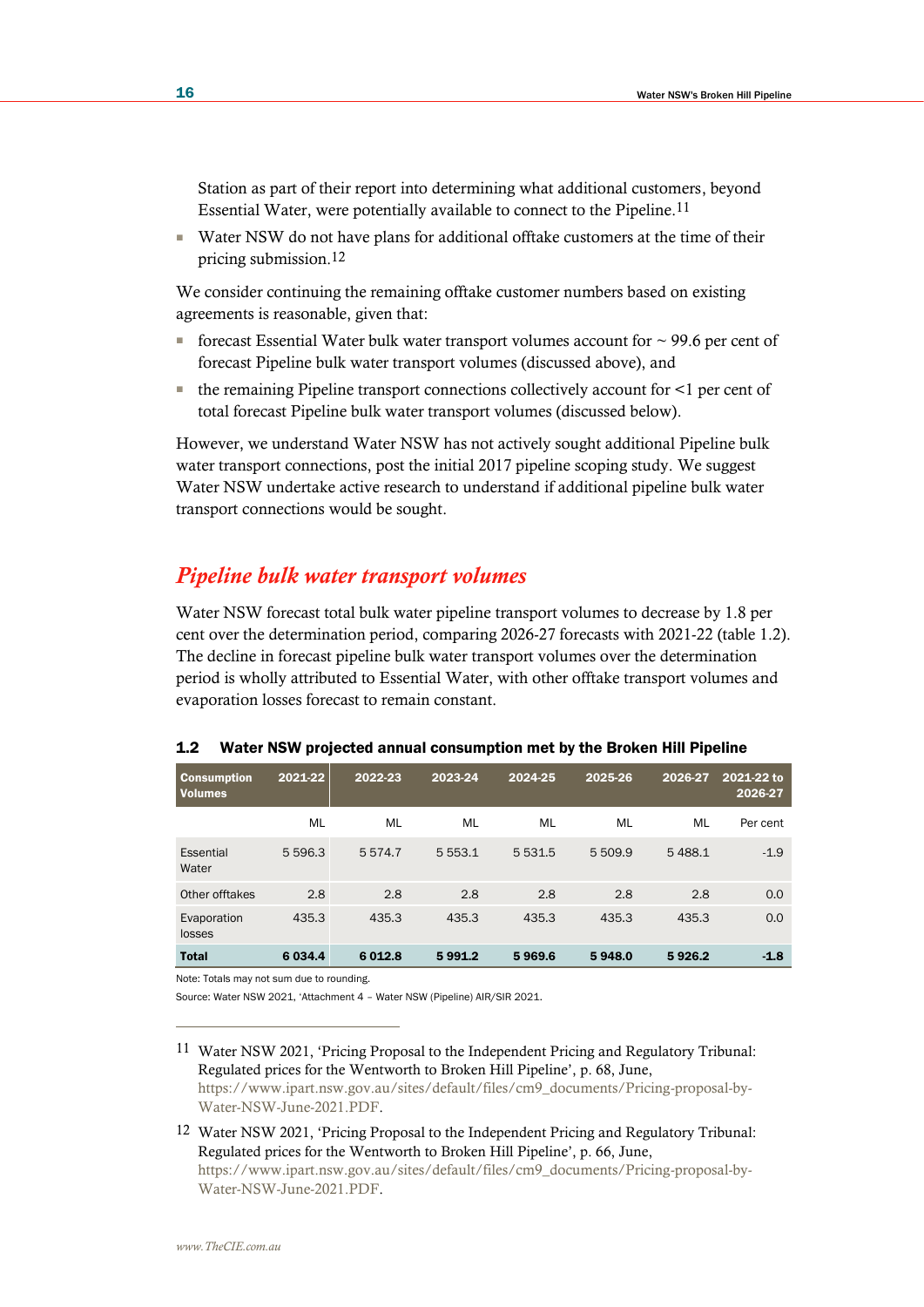## *Essential Water*

Essential Water's forecast bulk water volumes are discussed in, The CIE 2021, 'Essential Water's water and sewerage services in Broken Hill: Demand Review: Final Report', December. A relevant follow up issue, is where Essential Water will source that bulk water from? The potential options are Essential Water sources its bulk water:

- exclusively (100 per cent) from the River Murray and transported via the Pipeline to Broken Hill
- exclusively (100 per cent) from its own bulk water storages (Stephens Creek and Umberumberka Reservoirs), or
- from a combination of the River Murray via the Pipeline and its own storages.

For the 2019 determination, IPART applied a reduction in the amount of water Essential Water sourced from the River Murray and transport via the Pipeline, by the median value of available bulk water from Essential Water's own water sources (1 910 ML per annum).13 Water NSW contend, in reality, bulk water transport volumes have been approximately 30 per cent above the 2019 determination allowances, with the discrepancy wholly attributed to the 1 910 ML per annum adjustment. 14

Water NSW propose that no adjustments be made by IPART for Essential Water's metered bulk water transport volume forecasts, given Water NSW's assertion that:15

- very little (if any) water is currently sourced from Essential Water's own infrastructure (i.e. Stephens Creek Reservoir), and
- little (if any) is forecast to be sourced by Essential Water for the 2022 Determination period.

Essential Water confirmed they will source 100 per cent of their forecast bulk water demand from the River Murray and transported via the Pipeline for the 2022 determination, stating:16

■ use of the River Murray and transported via the Pipeline is the default bulk water setting, unless there is a requirement for use of Stephens Creek as the emergency reservoir, with a significant capital investment required if Stephens Creek is to become a secondary water source for Broken Hill rather than an emergency supply.

- 14 Water NSW 2021, 'Pricing Proposal to the Independent Pricing and Regulatory Tribunal: Regulated prices for the Wentworth to Broken Hill Pipeline', p. 67, June, [https://www.ipart.nsw.gov.au/sites/default/files/cm9\\_documents/Pricing-proposal-by-](https://www.ipart.nsw.gov.au/sites/default/files/cm9_documents/Pricing-proposal-by-Water-NSW-June-2021.PDF)[Water-NSW-June-2021.PDF](https://www.ipart.nsw.gov.au/sites/default/files/cm9_documents/Pricing-proposal-by-Water-NSW-June-2021.PDF)
- 15 Water NSW 2021, 'Pricing Proposal to the Independent Pricing and Regulatory Tribunal: Regulated prices for the Wentworth to Broken Hill Pipeline', p. 67, June, [https://www.ipart.nsw.gov.au/sites/default/files/cm9\\_documents/Pricing-proposal-by-](https://www.ipart.nsw.gov.au/sites/default/files/cm9_documents/Pricing-proposal-by-Water-NSW-June-2021.PDF)[Water-NSW-June-2021.PDF](https://www.ipart.nsw.gov.au/sites/default/files/cm9_documents/Pricing-proposal-by-Water-NSW-June-2021.PDF)
- 16 Essential Water responses to information request, RFI 3, 1 October 2021 and 12 October 2021.

<sup>13</sup> Water NSW 2021, 'Pricing Proposal to the Independent Pricing and Regulatory Tribunal: Regulated prices for the Wentworth to Broken Hill Pipeline', p. 67, June, [https://www.ipart.nsw.gov.au/sites/default/files/cm9\\_documents/Pricing-proposal-by-](https://www.ipart.nsw.gov.au/sites/default/files/cm9_documents/Pricing-proposal-by-Water-NSW-June-2021.PDF)[Water-NSW-June-2021.PDF](https://www.ipart.nsw.gov.au/sites/default/files/cm9_documents/Pricing-proposal-by-Water-NSW-June-2021.PDF)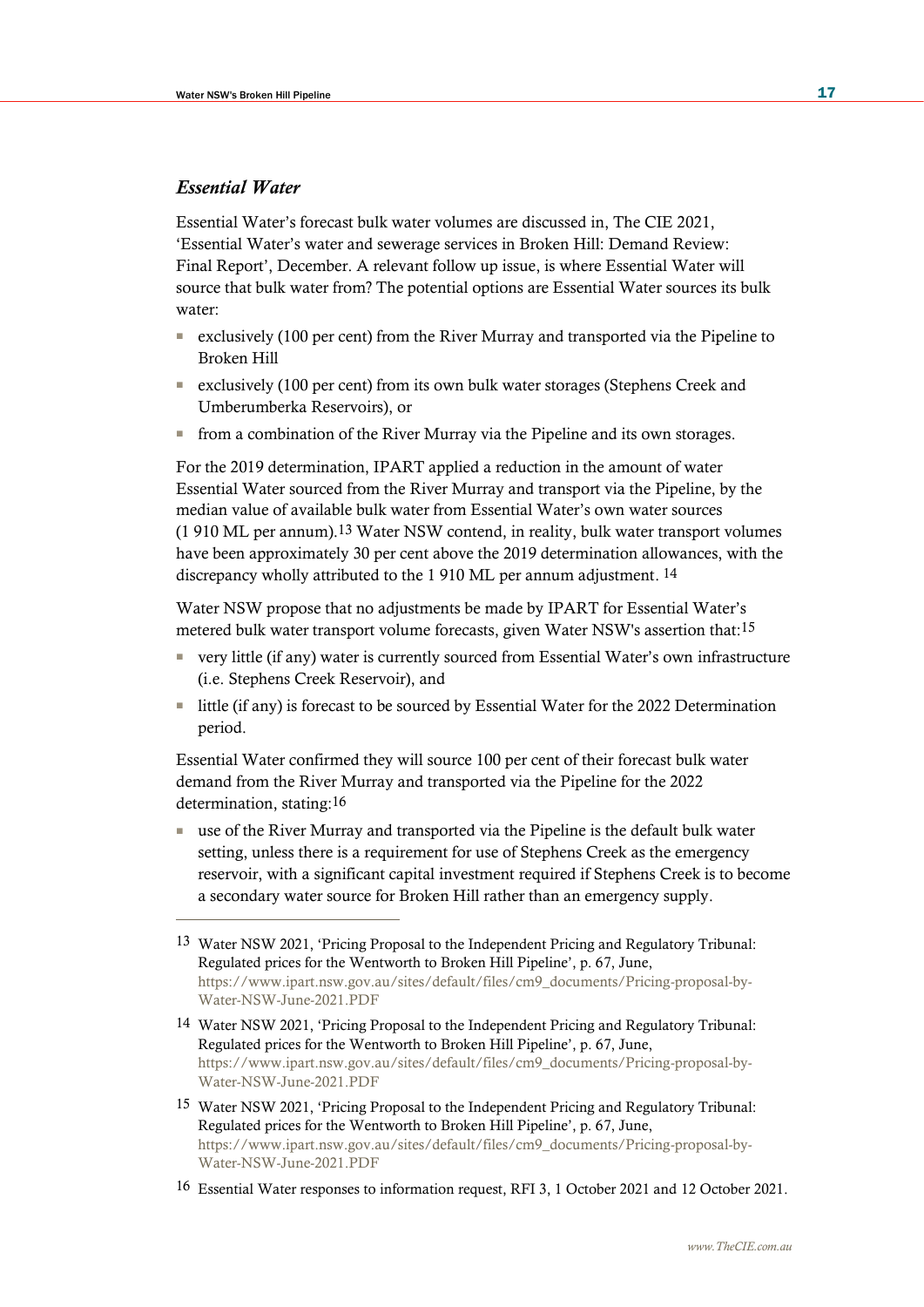- We understand Essential Water has requested \$500 000 in operational expenditure funding to complete a business case, as part of the IWCM and Water Storages Strategy, to determine:
	- … the long term functional requirements of Stephens Creek and Umberumberka Reservoirs (water supply and or alternative uses)
	- … supply reliability, and
	- … emergency/backup local storage requirements.
- Compared to sourcing bulk water from the River Murray and transporting via the Pipeline, Stephens Creek Reservoir's:
	- chemical dosage is higher due to the poorer water quality, and
	- water pumping electricity consumption is greater, noting a 500KW Solar Bank is located on the Broken Hill Bulk Supply Pump Station.
- Stephens Creek Reservoir is effectively dry 60 per cent of the time
- Essential Water is obligated to transport (and pay for) 8ML per day from the Pipeline, as per the Raw Water supply agreement (box 1.3).
	- However, we note, the Raw Water supply agreement conditions, including the minimum 8ML Essential Water daily transport volume requirement, can be renegotiated if circumstances require.
- Changing water sources creates additional tasks for the Water Treatment Operators, with additional testing and dosing process required to ensure the plant is reconfigured to treat the different water source.

### 1.3 Water NSW Pipeline and Essential Water Raw Water Supply Agreement

We understand Water NSW and Essential Water have entered into a Raw Water Supply Agreement specifying the following minimum and maximum bulk water supply from the River Murray and transported via the Pipeline to Essential Water:<sup>17</sup>

- **Minimum take** 8 ML in any 24 hour period
- Peak Day Demand 37.4 ML
- Peak Week Demand 226.4 ML
- **Peak Month Demand 927.4 ML**
- Peak Annual Demand 7 586.6 ML
- Peak Season Demand 3 708 ML
- Maximum Demand:
	- the Peak Day Demand in any 24 hour period
	- the Peak Week Demand in any 7 day period
	- the Peak Month Demand in any month
	- the Peak Season Demand between 1 December and
	- 31 March in any year, and

<sup>17</sup> Water NSW 2018, 'Raw Water Supply Agreement Schedule 1 – Details', November.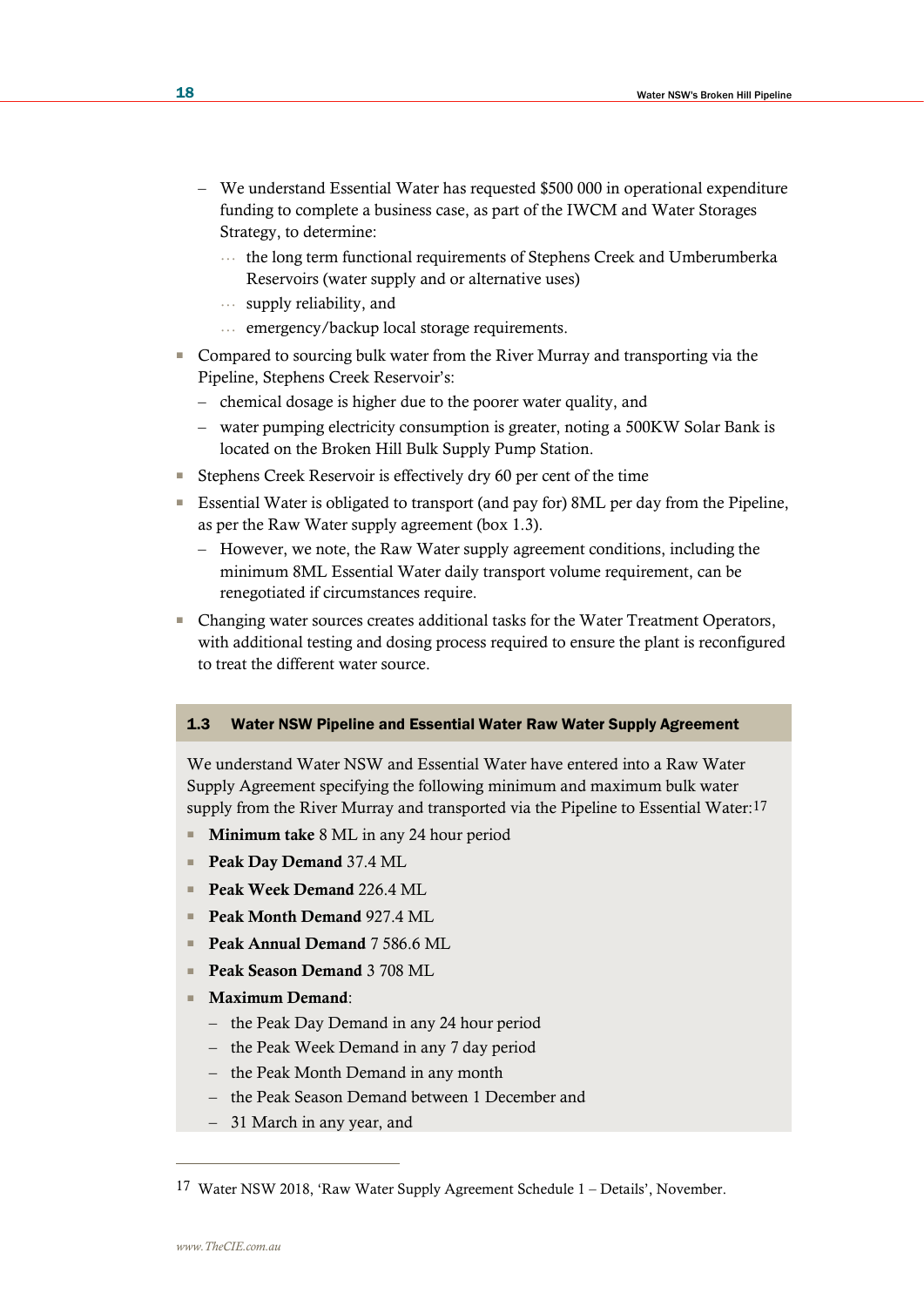the Peak Annual Demand in any year.

The above supply agreement specifics are anticipated to be in force for a period of 100 years after the Operations Date.

Chart 1.4 shows Essential Water sourced over 96 per cent of its annual bulk water supply from the River Murray and transported via the Pipeline over the current determination period, 105 per cent in 2019-2018 and 96 per cent in 2020-21, with 99.8 per cent forecast to be sourced from the Pipeline over the 2022 determination period.



#### 1.4 Essential Water bulk water Pipeline source volumes

*Note: Some purchased bulk water usage was used to replenish Stephens Creek reservoir in 2019-20 Data source:* Essential Water AIR\_SIR\_FY21 actuals update\_14Oct2021.

Further, stakeholders have noted an improvement to bulk water quality associated with changing the water source to the River Murray and transported via the Pipeline.19

We consider it reasonable that Essential Water will source most of its bulk water from the River Murray and transported via the Pipeline over the 2022 determination, given the:

- historical preference for Essential Water to source its bulk water needs from the River Murray and transport via the Pipeline, after it commenced operations in 2019-20, and
- the improved bulk water quality supplied to Broken Hill since the Pipeline commenced operations, compared to Stephen's Creek Reservoir.20

20 Essential Water 2021, 'Essential Water Pricing Proposal: Submission', p. 66, June; Essential Water responses to information request, RFI 3, 1 October 2021 and 12 October 2021; Broken

<sup>18</sup> Some purchased bulk water usage was used to replenish Stephens Creek reservoir in this year.

<sup>19</sup> Broken Hill City Council 2021, 'Broken Hill City Council's Submission to Essential Water's water and sewerage services in Broken Hill from 1 July 2022', p. 6, October, [https://www.ipart.nsw.gov.au/sites/default/files/cm9\\_documents/Online-Submission-](https://www.ipart.nsw.gov.au/sites/default/files/cm9_documents/Online-Submission-Broken-Hill-City-Council-D.-Turley-AM-22-Oct-2021-092624891.PDF)[Broken-Hill-City-Council-D.-Turley-AM-22-Oct-2021-092624891.PDF](https://www.ipart.nsw.gov.au/sites/default/files/cm9_documents/Online-Submission-Broken-Hill-City-Council-D.-Turley-AM-22-Oct-2021-092624891.PDF)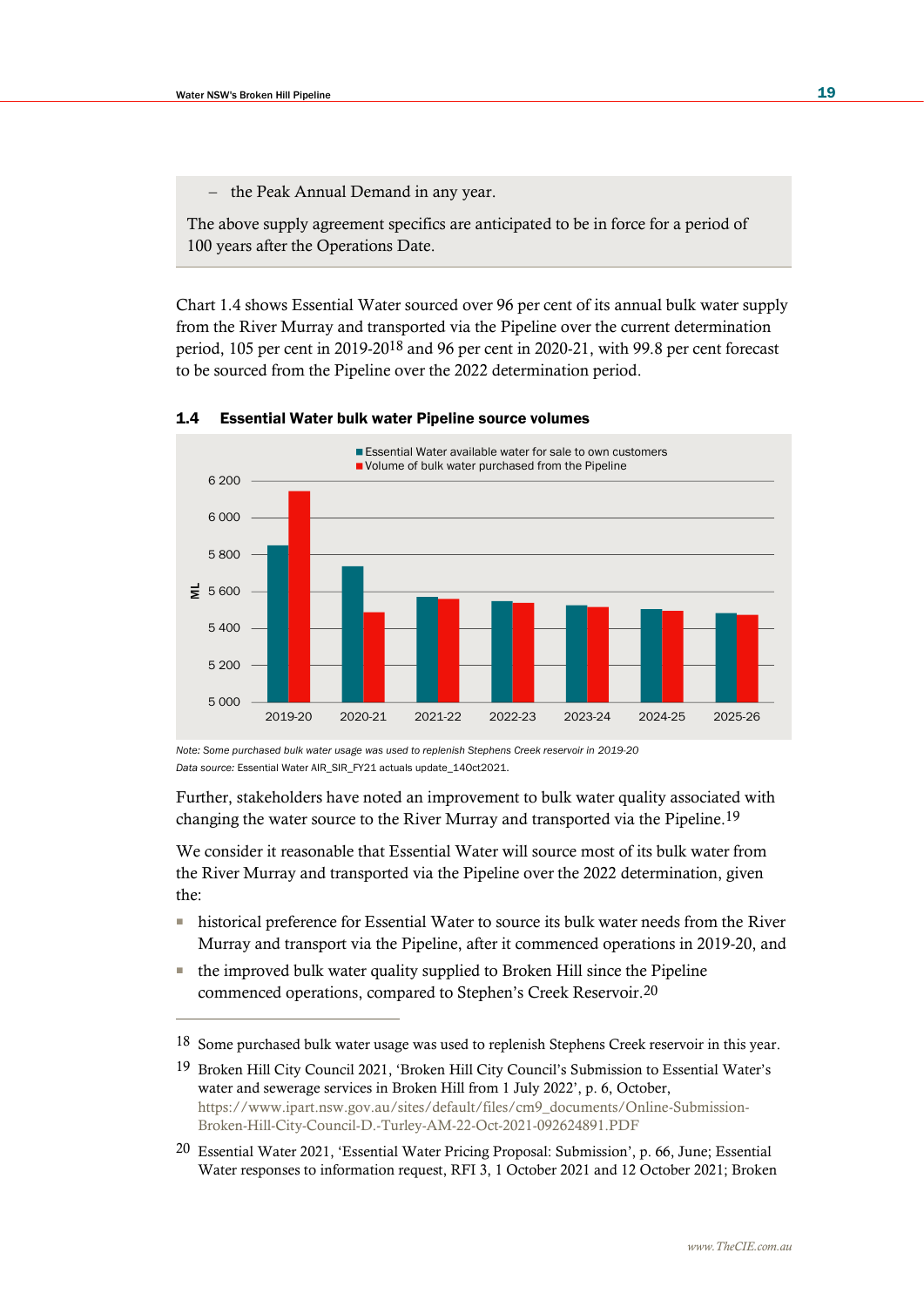#### *Other pipeline customer connections*

Water NSW forecast non-Essential Water offtake customer annual bulk water transport volumes to remain steady at 2.81 ML, 23 per cent below 2020-21 actual bulk water transport volumes of 3.64 ML (chart 1.5).

Water NSW state Netley Cattle Yards and Netley Station are not taking any water and have not entered into a Water Agreement. All the other Offtakes are taking water.<sup>21</sup> No further details are provided for the reasons why outlook year forecasts are below actuals.

1.5 Water NSW actual and forecast offtake customer annual demand



*Data source:* Water NSW 2021, 'Attachment 4 – WaterNSW (Pipeline) AIR/SIR 2021.

Historical rainfall data (chart 1.6) measured near the offtake customer locations, shows 2020-21 was a higher rainfall year, compared to 2019-20, indicating a negative correlation between offtake water demand and rainfall.

Hill City Council 2021, 'Broken Hill City Council's Submission to Essential Water's water and sewerage services in Broken Hill from 1 July 2022', p. 6, October, [https://www.ipart.nsw.gov.au/sites/default/files/cm9\\_documents/Online-Submission-](https://www.ipart.nsw.gov.au/sites/default/files/cm9_documents/Online-Submission-Broken-Hill-City-Council-D.-Turley-AM-22-Oct-2021-092624891.PDF)[Broken-Hill-City-Council-D.-Turley-AM-22-Oct-2021-092624891.PDF](https://www.ipart.nsw.gov.au/sites/default/files/cm9_documents/Online-Submission-Broken-Hill-City-Council-D.-Turley-AM-22-Oct-2021-092624891.PDF)

21 Water NSW 2021, 'Pricing Proposal to the Independent Pricing and Regulatory Tribunal: Regulated prices for the Wentworth to Broken Hill Pipeline', pp. 65-66, June, [https://www.ipart.nsw.gov.au/sites/default/files/cm9\\_documents/Pricing-proposal-by-](https://www.ipart.nsw.gov.au/sites/default/files/cm9_documents/Pricing-proposal-by-Water-NSW-June-2021.PDF)[Water-NSW-June-2021.PDF](https://www.ipart.nsw.gov.au/sites/default/files/cm9_documents/Pricing-proposal-by-Water-NSW-June-2021.PDF)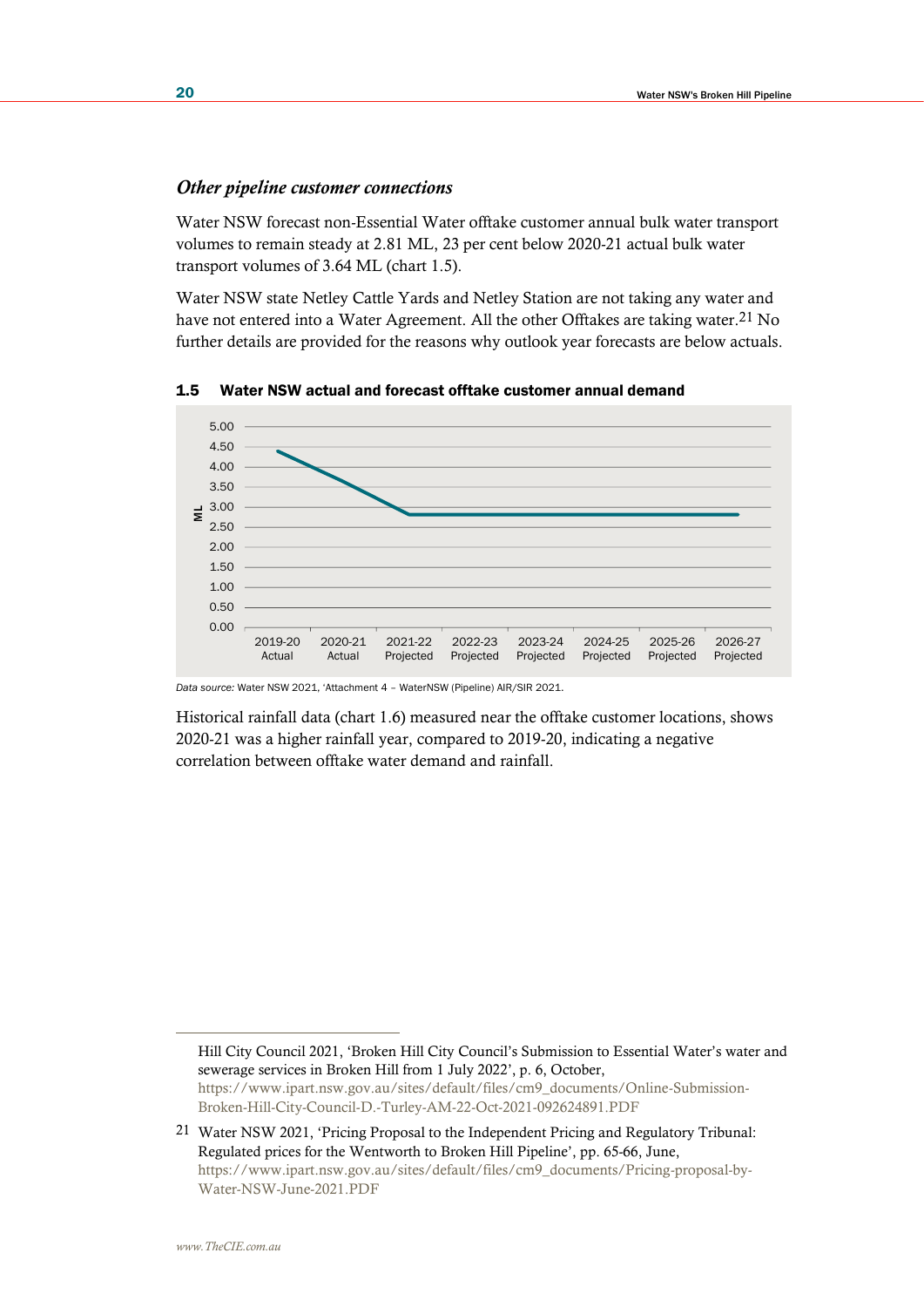

1.6 Historical rainfall at Water NSW Pipeline sites

Water NSW's forecast reduction in other offtake bulk water transport volumes appears to correlate with recent climate conditions, assuming increased rainfall carries over into the 2022 determination period. However, Water NSW has not substantiated the reduction in other customer forecast pipeline bulk water transport volumes for the 2022 determination period. We conclude the 2019-20 actual other offtake bulk water transport volume (the latest full year data currently available) of 3.64 ML per annum is used as the forecast for the 2022 determination period.

#### *Evaporation losses*

Water NSW forecast water losses to be constant at 435 ML per annum over the next regulatory period.22 In response to an information request, Water NSW state:

"The volume of water losses used was advised by the O&M contractor as the design evaporation rate, calculated using 1995 to 2018 BOM data and the Bulk Water Storage cell areas. This is the volume of evaporation expected when actual climate conditions are in line with historical averages."<sup>23</sup>

We understand the annual evaporation rate was calculated as:

- the Bureau of Meteorology monthly mean daily evaporation for Stephens Creek Reservoir weather station24, multiplied by
- $\blacksquare$  167 494m<sup>2</sup>, the total surface area of both bulk water storage cells (cell 1 is 72 756m<sup>2</sup>, cell 2 is 94 738m<sup>2</sup> ), and
- summed across all months.

Water NSW's evaporation loss calculation is shown in table 1.7.

*Data source:* Bureau of Meteorology 2021, 'Climate Data Online 'Daily rainfall, Broken Hill (Langwell)', weather station 47056, [http://www.bom.gov.au/jsp/ncc/cdio/weatherData/av?p\\_nccObsCode=136&p\\_display\\_type=dailyDataFile&p\\_startYear=&p\\_c=&p\\_st](http://www.bom.gov.au/jsp/ncc/cdio/weatherData/av?p_nccObsCode=136&p_display_type=dailyDataFile&p_startYear=&p_c=&p_stn_num=47056) [n\\_num=47056](http://www.bom.gov.au/jsp/ncc/cdio/weatherData/av?p_nccObsCode=136&p_display_type=dailyDataFile&p_startYear=&p_c=&p_stn_num=47056)

<sup>22</sup> Water NSW 2021, 'Attachment 4 – Water NSW (Pipeline) AIR/SIR 2021'

<sup>23</sup> Water NSW response to information request, RFI 6, 7 October 2021.

<sup>&</sup>lt;sup>24</sup> The closest data set available from the Bureau of Meteorology at the time of design.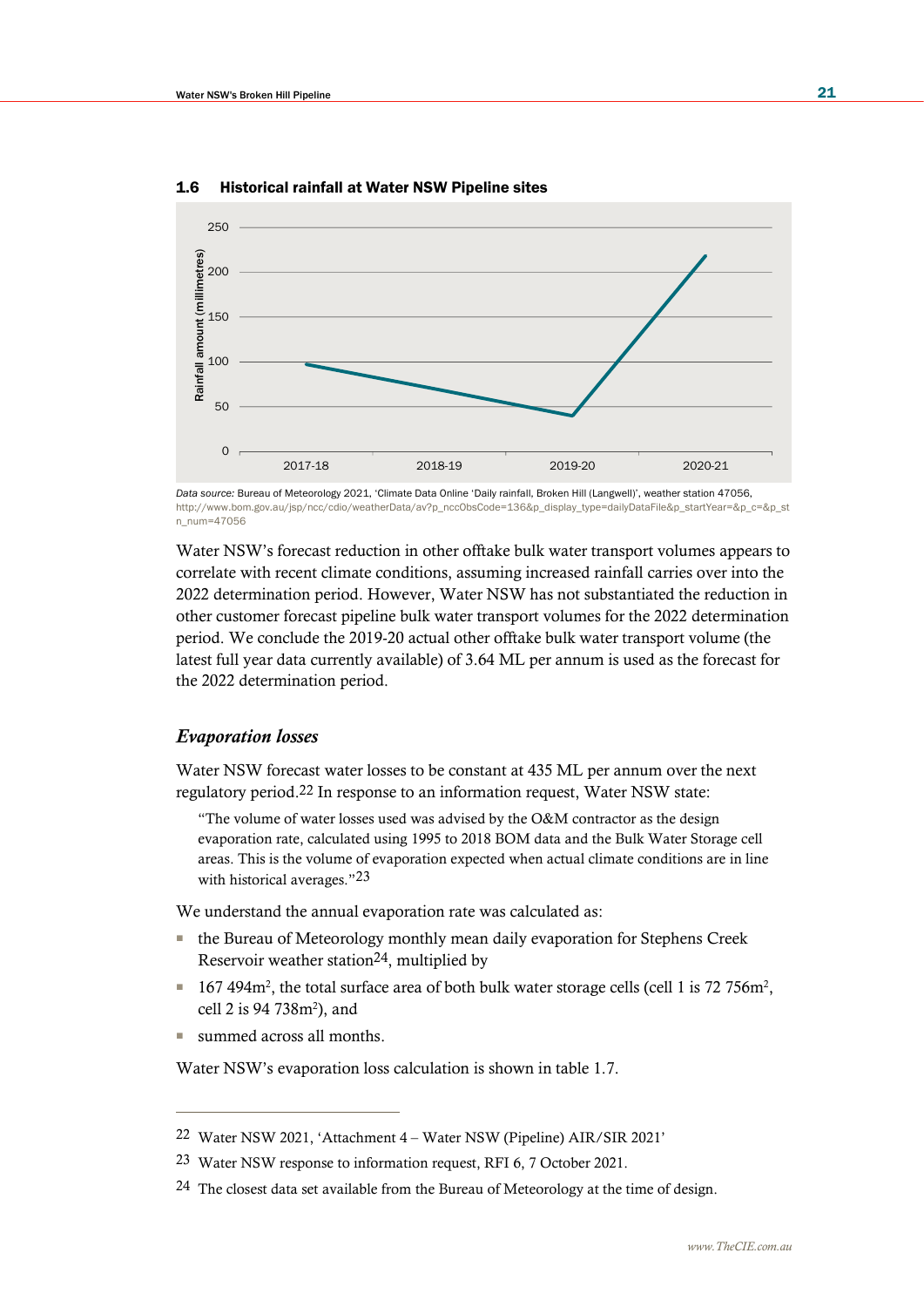|               | <b>Days</b> | <b>Mean Daily</b><br><b>Evaporation</b> | kLa   | ML/day | ML/month  |
|---------------|-------------|-----------------------------------------|-------|--------|-----------|
|               |             | mm                                      |       |        |           |
| January       | 31          | 12.7                                    | 2,127 | 2.1    | 65.9      |
| February      | 28          | 11.2                                    | 1,876 | 1.9    | 52.5      |
| March         | 31          | 8.8                                     | 1,474 | 1.5    | 45.7      |
| April         | 30          | 5.8                                     | 971   | 1.0    | 29.1      |
| May           | 31          | 3.4                                     | 569   | 0.6    | 17.7      |
| June          | 30          | 2.4                                     | 402   | 0.4    | 12.1      |
| July          | 31          | 2.6                                     | 435   | 0.4    | 13.5      |
| August        | 31          | 3.8                                     | 636   | 0.6    | 19.7      |
| September     | 30          | 5.7                                     | 955   | 1.0    | 28.6      |
| October       | 31          | 8                                       | 1,340 | 1.3    | 41.5      |
| November      | 30          | 9.7                                     | 1,625 | 1.6    | 48.7      |
| December      | 31          | 11.6                                    | 1,943 | 1.9    | 60.2      |
| <b>Annual</b> |             | 7.1 <sup>b</sup>                        |       |        | 435.4 $C$ |

#### 1.7 Water NSW's evaporation loss calculation

a Mean daily monthly evaporation multiplied by 167 494 and divided by 1 000. For example, January is 12.7 multiplied by 167 494/1000.

b Average of all months.

c Sum of all months

*Note:* Mean daily evaporation data for the period 1995 to 2018. Updating to include data for 1995 to 2021 increases estimated annual evaporation to 436.9 ML.

*Source:* Water NSW response to information request evaporation losses (RFI 6), 21 October 2021.

Chart 1.8 compares Water NSW's proposed annual evaporation to:

- the calculated evaporation for each year over the period 1996 to 2020, shown as the teal line (i.e., not an average), and
- actual Water NSW reported evaporation in their latest Annual Information Return (light grey line).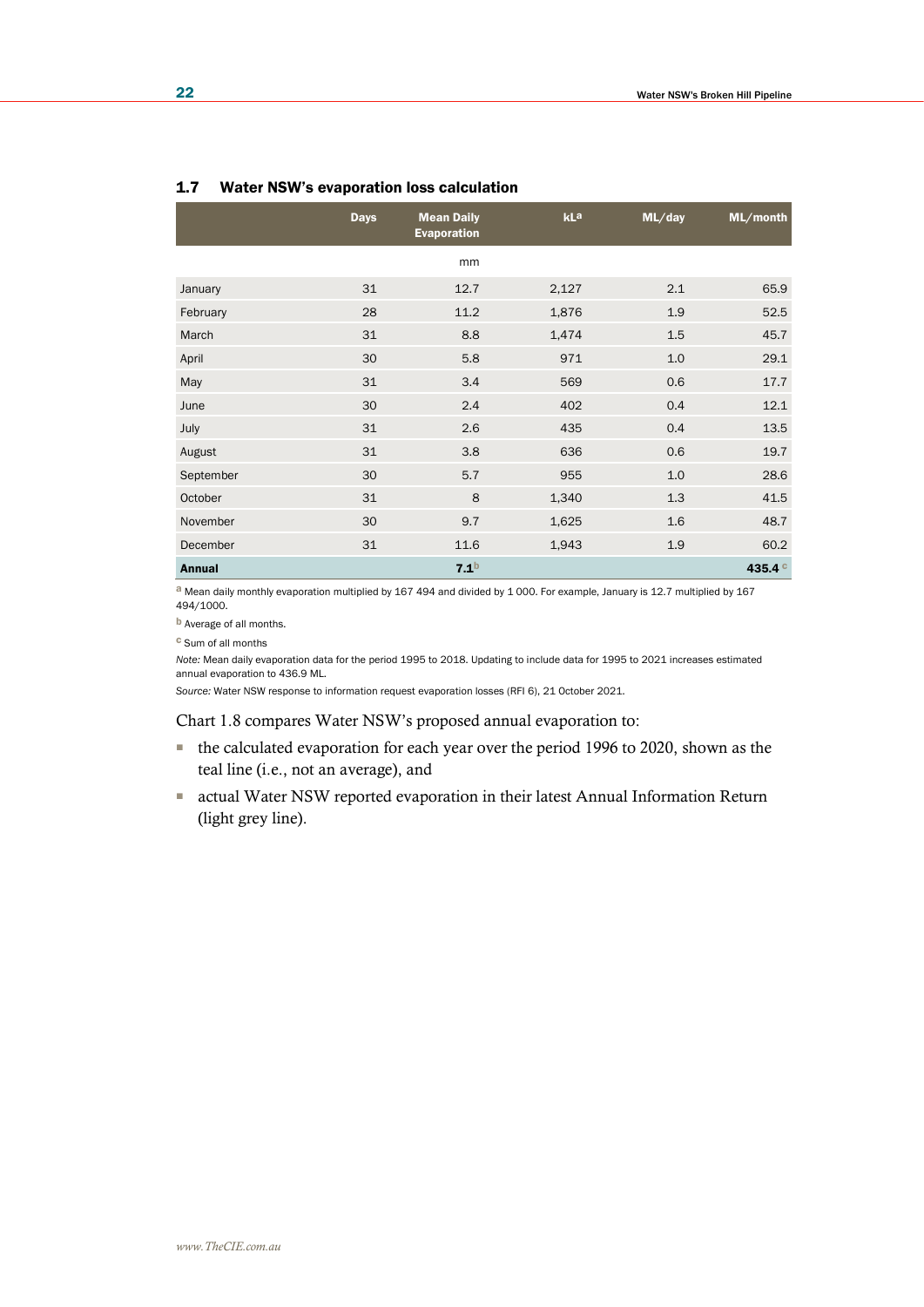

## 1.8 Water NSW's proposed evaporation losses compared to annual calculated evaporation and reported actuals

*Note: Actual Water NSW reported are financial years. 2020-21 is year to date April.* 

*Data source:* Bureau of Meteorology 2021, 'Climate statistics for Australian locations, Monthly Climate Statistics for BROKEN HILL (STEPHENS CREEK RESERVOIR) [047031], [http://www.bom.gov.au/jsp/ncc/cdio/cvg/av;](http://www.bom.gov.au/jsp/ncc/cdio/cvg/av) CIE.

Water NSW's proposed Pipeline evaporation of 435.4 ML per year is greater than the 2019-20 financial year reported actual annual evaporation of 389.8 ML (the latest full year actual data available). Given the material difference between annual calculated and actual evaporation, we recommend Water NSW further substantiate the use of Stephens Creek Reservoir Weather Station evaporation data as the basis for the 2022 determination forecasts. For example, we understand Essential Water use SILO latitude and longitude data to estimate site specific annual evaporation for its bulk water assets.25

We conclude:

- the 2019-20 actual evaporation value of 389.8ML per annum is used as the forecast for the 2022 determination period, and
- at the next Pipeline review, the actual annual reported evaporation volumes are assessed against that calculated using the Stephens Creek weather station average monthly evaporation data, to determine if it truly represents the Pipeline's forecast evaporation.

<sup>25</sup> Queensland Government 2021, 'SILO climate database - evaporation – synthetic', <https://www.longpaddock.qld.gov.au/silo/>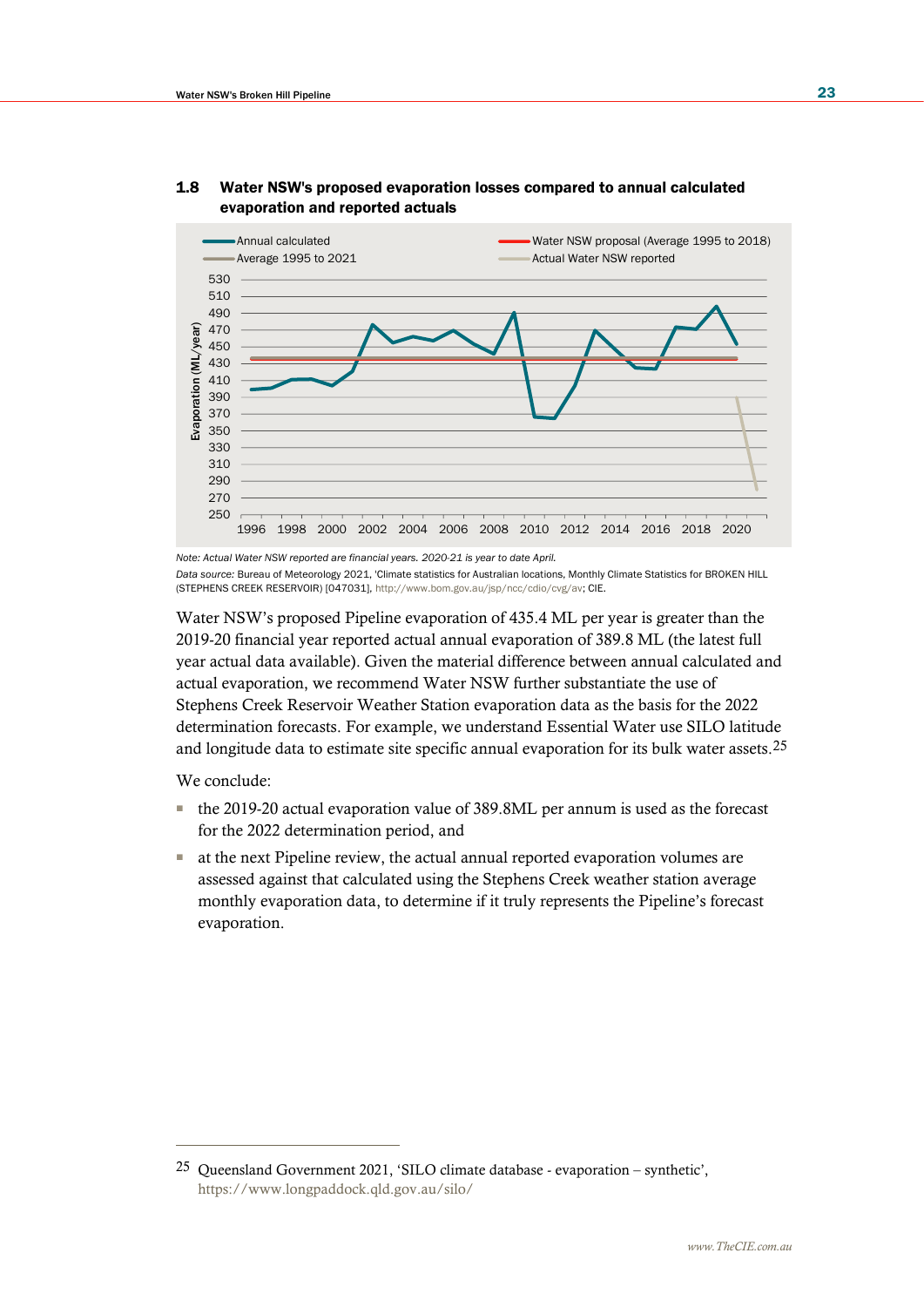## *2 Energy review*

## *Efficient energy volume*

Water NSW assume a fixed energy use of 6.39MWh per day and a pumping efficiency (variable energy use) of 1.64MWh per ML pumped, quoted as being sourced from the 2019 Determination.26 Water NSW contend:

- The fixed and variable energy Pipeline demand was derived from a bottom-up equipment load list provided by the Pipeline contract operator and maintenance provider, which was reviewed by Synergies in the 2018 Broken Hill Pipeline Price Review. Synergies recommended scope adjustments to the pipeline's fixed load on the opinion that some loads are likely to operate almost constantly (e.g. ventilation fans and air conditioning) whereas other loads are likely to operate intermittently (e.g. cranes and compressors).
- An analysis of alternative values and comparison to other relevant water utilities is of limited value as:
	- the matter was comprehensively reviewed in the last price review
	- the fixed loads are highly dependent on the equipment utilised on site, the unique operating environment of Broken Hill and the characteristics and design of the pipeline, and
	- pump stations, which was subject to a competitive tender process, deemed prudent and efficient by Synergies and IPART in 2018, and in which other proponents submitted proposals on the design, construction and operation of the pipeline, which was assessed holistically against the other submissions and tender criteria.

We understand:

- Synergies concluded the fixed and variable energy consumption parameters shown in table 2.1, which where accepted by IPART for the 2019 Final Determination, with the exception of a downward adjustment of 0.0934 to the variable energy pumping profile to remove the evaporative losses contingency, with evaporation losses instead included in the 2019 Determination water demand scenarios
- Table 2.1 values were derived following Synergies review of:
	- Trility calculator's summary outputs submitted by Water NSW, and
	- IPART's subsequent energy calculator methodology and assumptions.

<sup>26</sup> Water NSW 2021, 'Pricing Proposal to the Independent Pricing and Regulatory Tribunal: Regulated prices for the Wentworth to Broken Hill Pipeline', p. 37, June, [https://www.ipart.nsw.gov.au/sites/default/files/cm9\\_documents/Pricing-proposal-by-](https://www.ipart.nsw.gov.au/sites/default/files/cm9_documents/Pricing-proposal-by-Water-NSW-June-2021.PDF)[Water-NSW-June-2021.PDF](https://www.ipart.nsw.gov.au/sites/default/files/cm9_documents/Pricing-proposal-by-Water-NSW-June-2021.PDF)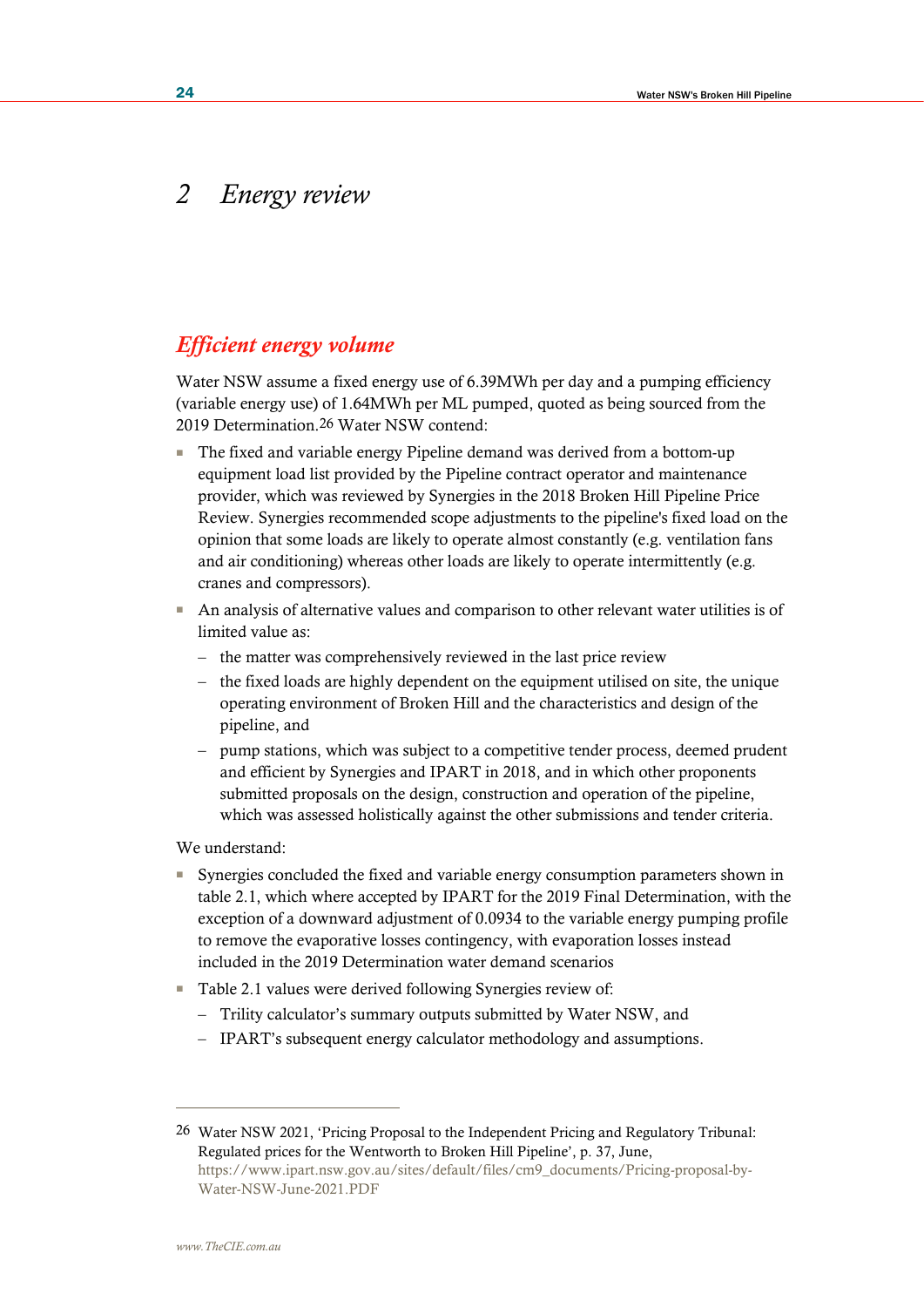|                                                   | Variable | <b>Fixed</b> |
|---------------------------------------------------|----------|--------------|
|                                                   | MWh/ML   | MWh per day  |
| Synergies 2019 review                             | 1.73     | 6.39         |
| <b>IPART 2019 determination Final</b><br>Decision | 1.64     | 6.39         |
| Water NSW 2022 determination<br>proposal          | 1.64     | 6.39         |

### 2.1 Benchmark fixed and variable electricity parameters

*Source:* Synergies Economic Consulting 2019, 'Expenditure review of Water NSW's Wentworth to Broken Hill Pipeline: Final; Report', Table 30 Recommended efficient energy volume, p. 119, January; IPART 2019, 'Murray River to Broken Hill Pipeline Water NSW: Final Report', p. 29, [https://www.ipart.nsw.gov.au/sites/default/files/documents/final-report-murray-river-to-broken-hill-pipeline](https://www.ipart.nsw.gov.au/sites/default/files/documents/final-report-murray-river-to-broken-hill-pipeline-waternsw-may-2019_0.pdf)[waternsw-may-2019\\_0.pdf](https://www.ipart.nsw.gov.au/sites/default/files/documents/final-report-murray-river-to-broken-hill-pipeline-waternsw-may-2019_0.pdf)

We acknowledge Water NSW's efficient energy parameter volumes were assessed by IPART and its engineering consultants as part of the 2019 Determination. However, we note Synergies conclusion that: 27

"… the energy demands estimated for the Pipeline are modelled outputs, and there is likely to be a large number of variables that are subject to some degree of uncertainty, whose true value/performance will not be known until the Pipeline has been in operation for a period of time."

We, therefore, consider it prudent to assess Water NSW's assumed forecast fixed and variable energy profiles against actual data. Comparing the Pipeline's actual monthly electricity and water pumped use to that implied by the assumed 6.39 MWh/day fixed and 1.64MWh/ML variable energy parameters indicates 2019-20 implied electricity use was 28 per cent above actual electricity use (table 2.2).

## 2.2 2019-20 actual monthly Pipeline electricity use compared to implied electricity use assuming 6.39 MWh/day fixed and 1.64MWh/ML variable energy parameters

| <b>Month</b> | <b>Total</b><br>actual<br>electricity<br><b>use</b> | Water<br>pumped | Days in<br>month | <b>Implied</b><br>fixed<br>electricity<br><b>use</b> | <b>Implied</b><br>variable<br>electricity<br><b>use</b> | <b>Total</b><br><i>implied</i><br>electricity<br><b>use</b> | <b>Difference</b><br>implied vs.<br>actual | <b>Difference</b><br>implied vs.<br>actual |
|--------------|-----------------------------------------------------|-----------------|------------------|------------------------------------------------------|---------------------------------------------------------|-------------------------------------------------------------|--------------------------------------------|--------------------------------------------|
|              | <b>MWh</b>                                          | ML              |                  | <b>MWh</b>                                           | <b>MWh</b>                                              | <b>MWh</b>                                                  | <b>MWh</b>                                 | Per cent                                   |
| July         | 558.9                                               | 354.0           | 31               | 198.1                                                | 580.6                                                   | 778.7                                                       | 219.8                                      | 39                                         |
| August       | 685.7                                               | 443.0           | 31               | 198.1                                                | 726.5                                                   | 924.6                                                       | 239.0                                      | 35                                         |
| September    | 660.5                                               | 431.0           | 30               | 191.7                                                | 706.8                                                   | 898.5                                                       | 238.0                                      | 36                                         |
| October      | 785.3                                               | 507.0           | 31               | 198.1                                                | 831.5                                                   | 1029.6                                                      | 244.3                                      | 31                                         |
| November     | 949.7                                               | 608.0           | 30               | 191.7                                                | 997.1                                                   | 1 1 88.8                                                    | 239.1                                      | 25                                         |
| December     | 1 0 4 0.7                                           | 665.0           | 31               | 198.1                                                | 1 0 9 0.6                                               | 1 2 8 8.7                                                   | 248.0                                      | 24                                         |
| January      | 1089.4                                              | 686.0           | 31               | 198.1                                                | 1 1 2 5 . 0                                             | 1 3 2 3 . 1                                                 | 233.7                                      | 21                                         |
| February     | 1010.8                                              | 636.0           | 28               | 178.9                                                | 1 0 4 3 .0                                              | 1 2 2 2 .0                                                  | 211.2                                      | 21                                         |
| March        | 1 0 64.0                                            | 677.0           | 31               | 198.1                                                | 1 1 1 0 . 3                                             | 1 308.4                                                     | 244.3                                      | 23                                         |

<sup>27</sup> Synergies Economic Consulting 2019, 'Expenditure review of Water NSW's Wentworth to Broken Hill Pipeline: Final; Report', Table 30 Recommended efficient energy volume, p. 116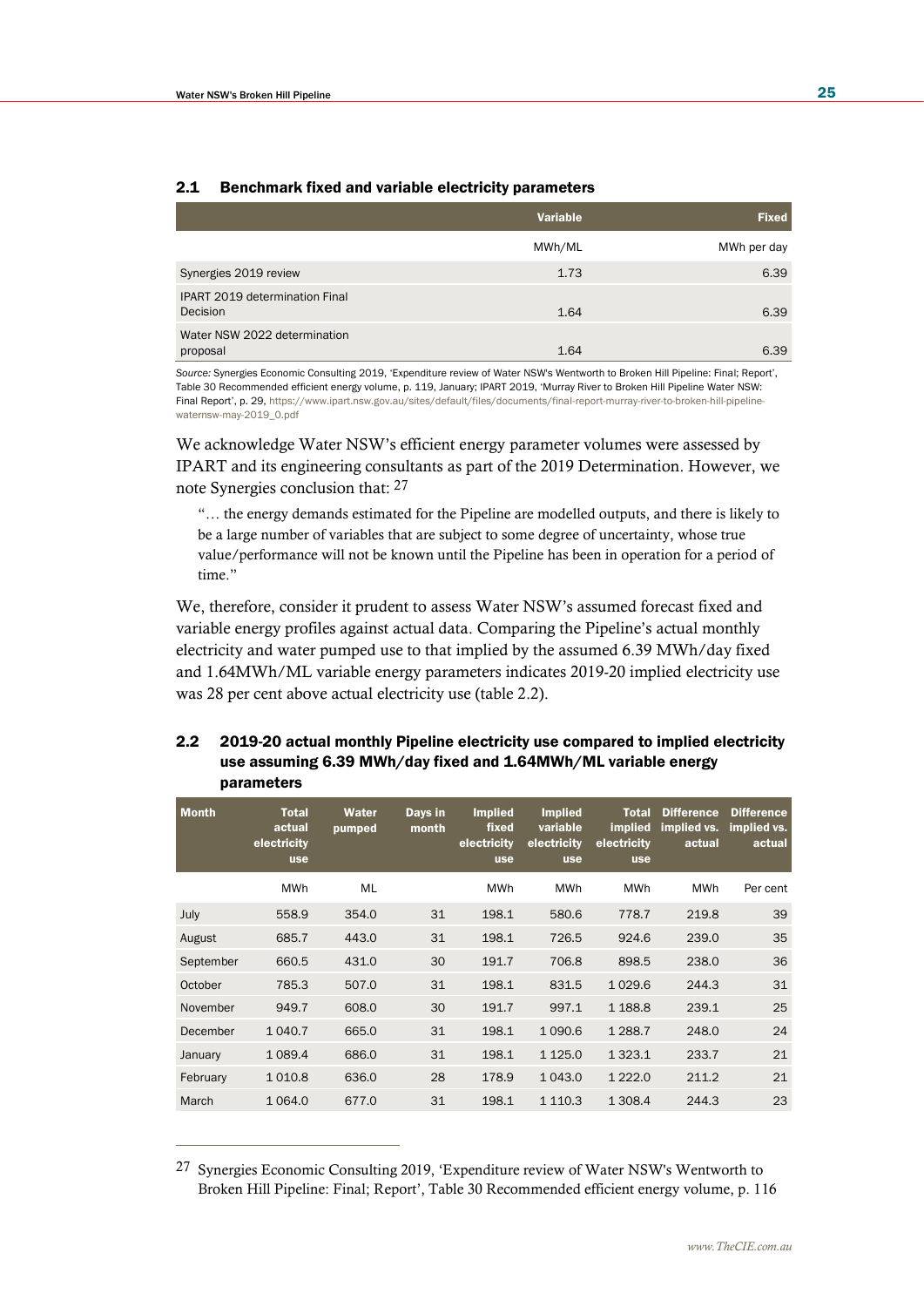| <b>Month</b> | <b>Total</b><br>actual<br>electricity<br><b>use</b> | Water<br>pumped | Days in<br>month | <b>Implied</b><br>fixed<br>electricity<br><b>use</b> | <b>Implied</b><br>variable<br>electricity<br><b>use</b> | <b>Total</b><br><i>implied</i><br>electricity<br><b>use</b> | <b>Difference</b><br>implied vs. implied vs.<br>actual | <b>Difference</b><br>actual |
|--------------|-----------------------------------------------------|-----------------|------------------|------------------------------------------------------|---------------------------------------------------------|-------------------------------------------------------------|--------------------------------------------------------|-----------------------------|
|              | MWh                                                 | ML              |                  | MWh                                                  | <b>MWh</b>                                              | MWh                                                         | MWh                                                    | Per cent                    |
| April        | 944.2                                               | 609.0           | 30               | 191.7                                                | 998.8                                                   | 1 1 9 0.5                                                   | 246.3                                                  | 26                          |
| May          | 644.9                                               | 414.0           | 31               | 198.1                                                | 679.0                                                   | 877.1                                                       | 232.1                                                  | 36                          |
| June         | 826.9                                               | 535.0           | 30               | 191.7                                                | 877.4                                                   | 1 0 6 9 . 1                                                 | 242.2                                                  | 29                          |
| <b>Total</b> | 10 260.8                                            | 6 5 6 5 .0      | 365              | 2 3 3 2 . 4                                          | 10 766.6                                                | 13 099.0                                                    | 2838.1                                                 | 28                          |

*Note:* The implied fixed electricity use calculated assuming 6.39 MWh/day and the implied variable electricity use calculated assuming 1.64MWh/ML.

*Source:* Water NSW 2021, 'Attachment 4 – Water NSW (Pipeline) AIR/SIR 2021'; CIE.

Chart 2.3 graphically shows the monthly difference between actual and implied 2019-20 electricity use. Of interest, is the relatively constant difference across all months (distance between the red and teal lines).

## 2.3 2019-20 actual monthly Pipeline electricity use compared to implied electricity use



*Note: The implied fixed electricity use calculated assuming 6.39 MWh/day and the implied variable electricity use calculated assuming 1.64MWh/ML.*

*Data source:* Water NSW 2021, 'Attachment 4 – Water NSW (Pipeline) AIR/SIR 2021'; CIE.

Water NSW advise the electricity use data submitted in the Water NSW's Pipeline Annual Information Return cannot be broken down to fixed and variable energy use and total electricity use is therefore included only in the variable section. Of interest, when the implied fixed energy parameter is reduced to 0, the difference between the 2019-20 implied and actual electricity use reduces to 5 per cent, graphically shown in chart 2.4.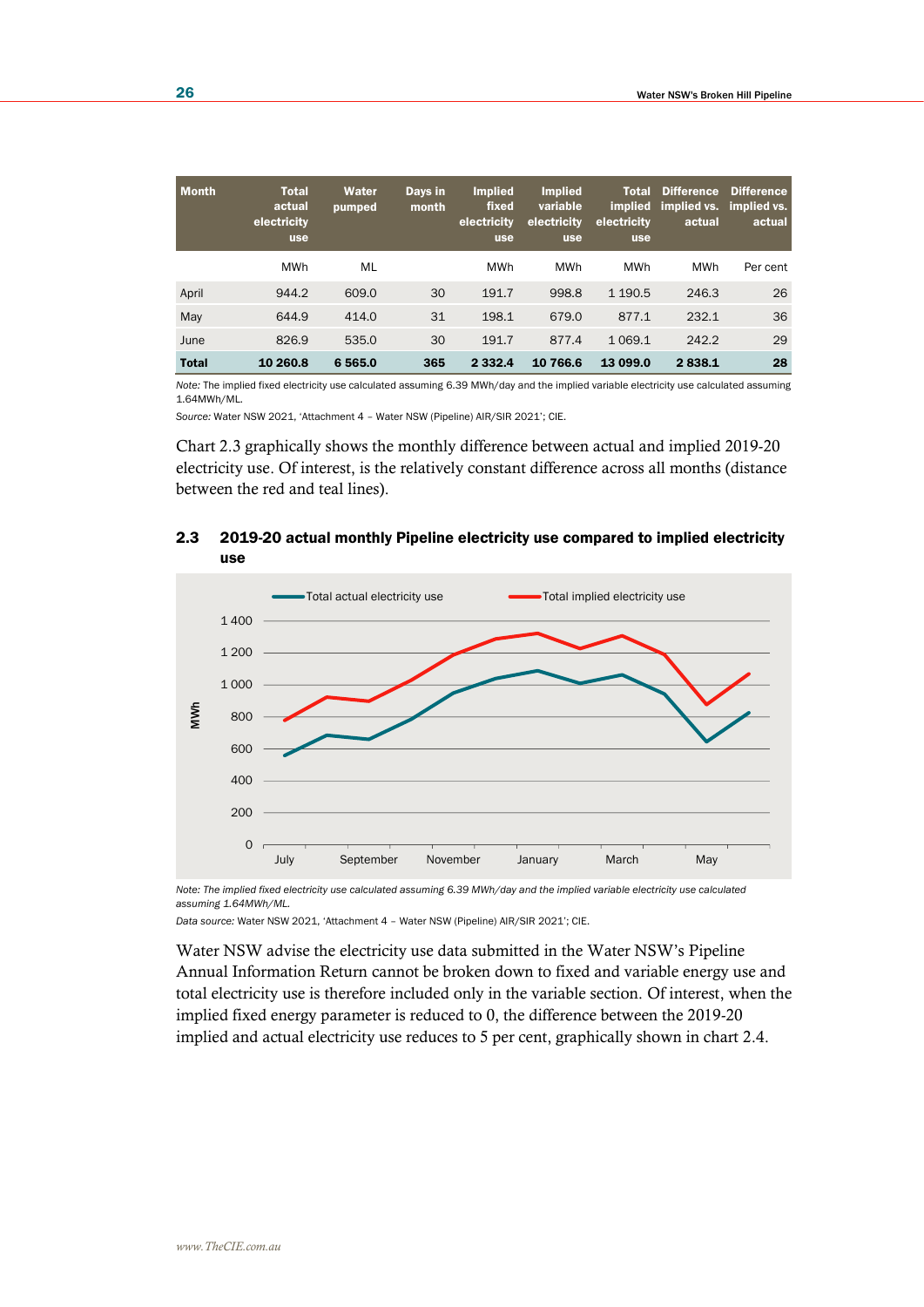

## 2.4 2019-20 actual monthly Pipeline electricity use compared to implied electricity use (no fixed energy use parameter)

*Data source:* Note: The implied fixed electricity use calculated assuming 0 MWh/day and the implied variable electricity use calculated assuming 1.64MWh/ML.

Data source: Water NSW 2021, 'Attachment 4 – Water NSW (Pipeline) AIR/SIR 2021'; CIE.

Comparing all available monthly water pumped and electricity use data (April 2019 to April 2021 inclusive) results in a similar outcome of estimated energy use being greater than actual energy use, by approximately 29 percent (table 2.5 and chart 2.6).

## 2.5 Actual monthly pipeline electricity use compared to implied electricity use assuming 6.39 MWh/day fixed and 1.64MWh/ML variable energy parameters (April 2019 to April 2021)

| <b>Month</b>  | <b>Total</b><br>actual<br>electricity<br><b>use</b> | Water<br>pumped | Days in<br>month | <b>Implied</b><br>fixed<br>electricity<br><b>use</b> | <b>Implied</b><br>variable<br>electricity<br><b>use</b> | electricity<br><b>use</b> | <b>Total Difference Difference</b><br>implied implied vs. implied vs.<br>actual | actual   |
|---------------|-----------------------------------------------------|-----------------|------------------|------------------------------------------------------|---------------------------------------------------------|---------------------------|---------------------------------------------------------------------------------|----------|
|               | MWh                                                 | ML              |                  | MWh                                                  | <b>MWh</b>                                              | <b>MWh</b>                | <b>MWh</b>                                                                      | Per cent |
| <b>Totala</b> | 20 236.8                                            | 12895           | 761              | 4862.8                                               | 21 147.8                                                | 26 010.6                  | 5 7 7 3.8                                                                       | 29       |

a *For the period April 2019 to April 2021 inclusive.*

*Note:* The implied fixed electricity use calculated assuming 6.39 MWh/day and the implied variable electricity use calculated assuming 1.64MWh/ML.

*Source:* Water NSW 2021, 'Attachment 4 – Water NSW (Pipeline) AIR/SIR 2021'; CIE.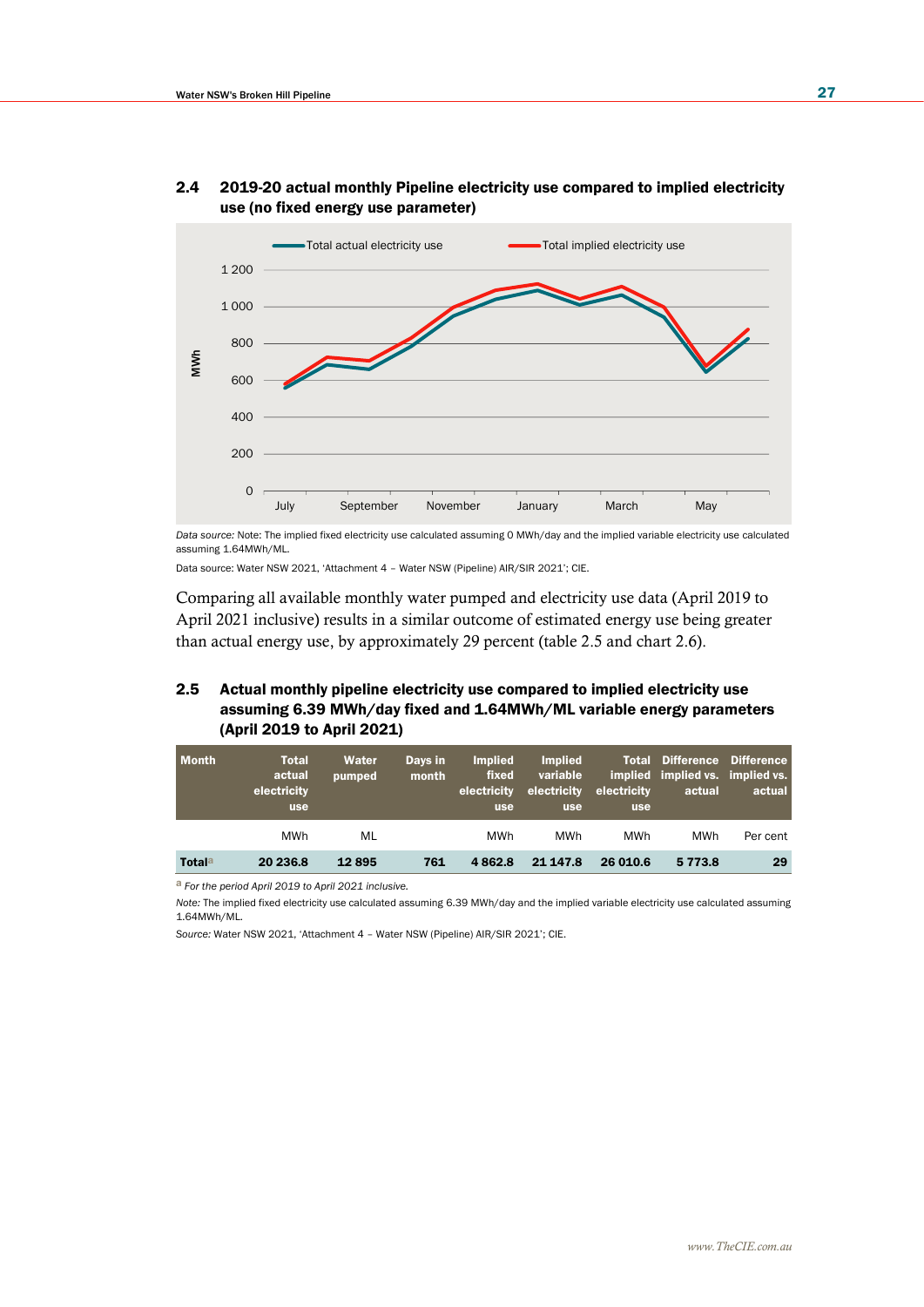

### 2.6 Actual monthly Pipeline electricity use compared to implied electricity use (April 2019 to April 2021)

*Note: The implied fixed electricity use calculated assuming 6.39 MWh/day and the implied variable electricity use calculated assuming 1.64MWh/ML.*

*Data source:* Water NSW 2021, 'Attachment 4 – Water NSW (Pipeline) AIR/SIR 2021'; CIE.

Again, the difference between the implied and actual electricity use reduces to 5 per cent when the fixed energy parameter is reduced to 0, graphically shown in chart 2.7.



## 2.7 April 2019 to April 2021 actual monthly Pipeline electricity use compared to implied electricity use (no fixed energy use parameter)

*Note: The implied fixed electricity use calculated assuming 6.39 MWh/day and the implied variable electricity use calculated assuming 1.64MWh/ML.*

*Data source:* Water NSW 2021, 'Attachment 4 – Water NSW (Pipeline) AIR/SIR 2021'; CIE.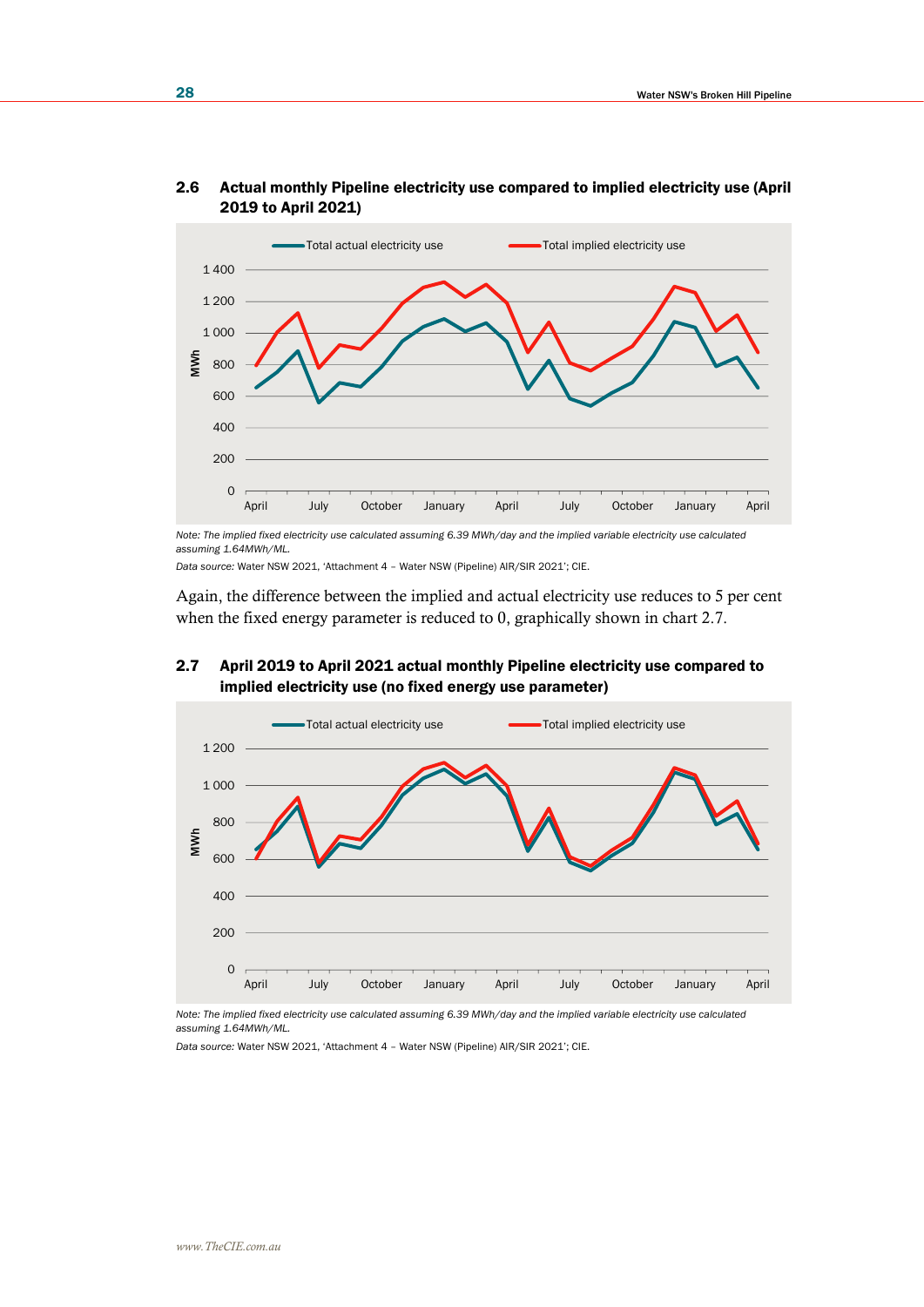### *Variable energy parameter*

#### A linear regression analysis of the form

Monthly electricity consumption =  $\beta$ 0 +  $\beta$ 1 ML pumped (table 2.8), indicates the assumed 1.64 MWh/ML variable parameter is within the 95 per cent confidence interval and aligns closely with actual variable electricity consumption MWh/ML (chart 2.9).

#### 2.8 Regression analysis output for monthly electricity consumption and ML pumped

|           | <b>Coefficients</b> | <b>Standard</b><br><b>Error</b> | t Stat   | <b>P-value</b> | Lower 95% | Upper 95% |
|-----------|---------------------|---------------------------------|----------|----------------|-----------|-----------|
| Intercept | $-22.843$           | 13.104                          | $-1.743$ | 0.112          | $-52.042$ | 6.355     |
| ML pumped | 1.605               | 0.023                           | 68.348   | 0.000          | 1.552     | 1.657     |

*Notes:* Adjusted R Square is 0.99765. Coefficients estimated using monthly electricity data. *Sources:* Water NSW 2021, 'Attachment 4 – Water NSW (Pipeline) AIR/SIR 2021'; CIE.



### 2.9 2019-20 monthly electricity consumption MWh and ML pumped line fit plot

*Data source:* Water NSW 2021, 'Attachment 4 – Water NSW (Pipeline) AIR/SIR 2021'; CIE.

However, a follow up regression excluding the intercept term,

Monthly electricity consumption  $-6.39MWh$  per day =  $\beta$ 1ML pumped indicates the variable electricity parameter is between 1.169 and 1.278 (table 2.10).

### 2.10 Regression analysis output for monthly electricity consumption and ML pumped — no intercept

|           | <b>Coefficients</b> | <b>Standard</b><br><b>Error</b> | t Stat | P-value | Lower 95% | Upper 95% |
|-----------|---------------------|---------------------------------|--------|---------|-----------|-----------|
| Intercept |                     | N/A                             | N/A    | N/A     | N/A       | N/A       |
| ML pumped | 1.224               | 0.025                           | 49.874 | 0.000   | 1.170     | 1.278     |

*Notes:* Adjusted R Square is 0.99765. Coefficients estimated using monthly electricity data.

*Sources:* Water NSW 2021, 'Attachment 4 – Water NSW (Pipeline) AIR/SIR 2021'; CIE.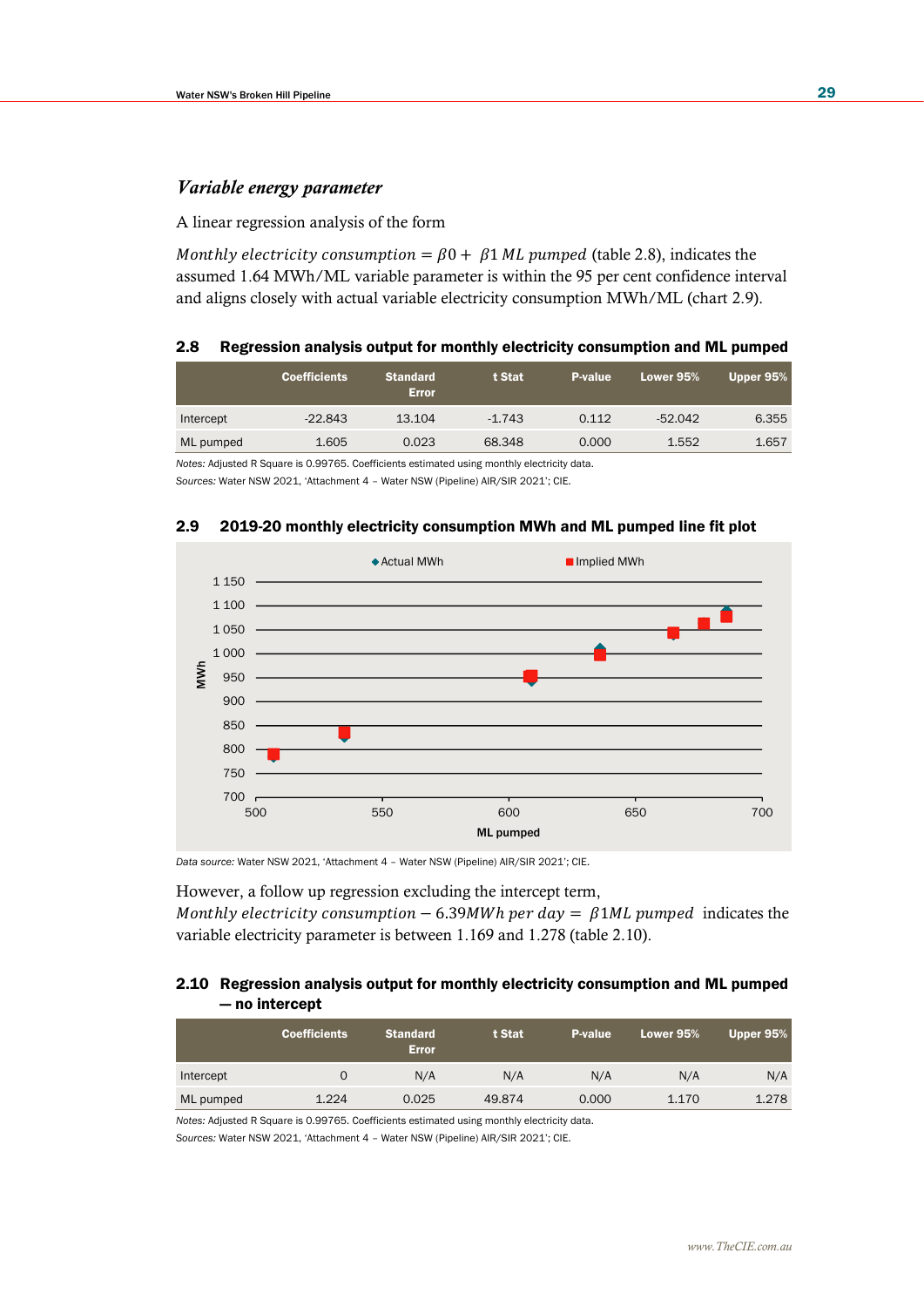Regression analysis using all available data (April 2019 to April 2021), produces a variable parameter range of:

- 1.489 to 1.641, with an intercept (table 2.11), and
- 1.173 to 1.245, without an intercept (table 2.12).

|  |  |  |  |  |  | 2.11 Regression analysis output for monthly electricity consumption and ML pumped |  |  |
|--|--|--|--|--|--|-----------------------------------------------------------------------------------|--|--|
|--|--|--|--|--|--|-----------------------------------------------------------------------------------|--|--|

|           | <b>Coefficients</b> | <b>Standard</b><br><b>Error</b> | t Stat | <b>P-value</b> | Lower $95\%$ | Upper $95%$ |
|-----------|---------------------|---------------------------------|--------|----------------|--------------|-------------|
| Intercept | 2.401               | 19.430                          | 0.124  | 0.903          | $-37.792$    | 42.594      |
| ML pumped | 1.565               | 0.037                           | 42.484 | 0.000          | 1.489        | 1.641       |

*Notes:* For the period April 2019 to April 2021 inclusive. Adjusted R Square is 0.987. Coefficients estimated using monthly electricity data.

*Sources:* Water NSW 2021, 'Attachment 4 – Water NSW (Pipeline) AIR/SIR 2021'; CIE.

## 2.12 Regression analysis output for all available monthly electricity consumption and ML pumped – no intercept

|           | <b>Coefficients</b> | <b>Standard</b><br><b>Error</b> | t Stat | P-value | Lower 95% | Upper 95% |
|-----------|---------------------|---------------------------------|--------|---------|-----------|-----------|
| Intercept | 0.000               | #N/A                            | #N/A   | #N/A    | #N/A      | #N/A      |
| ML pumped | 1.209               | 0.018                           | 69.034 | 0.000   | 1.173     | 1.245     |

*Notes:* For the period April 2019 to April 2021 inclusive. Adjusted R Square is 0.953. Coefficients estimated using monthly electricity data.

*Sources:* Water NSW 2021, 'Attachment 4 – Water NSW (Pipeline) AIR/SIR 2021'; CIE.

We, therefore, consider the assumed 1.64 MWh/ML as an upper bound estimate, with a possible lower bound estimate of 1.17 MWh/ML, based on actual monthly electricity use.

### *Fixed energy parameter*

The assumed 6.39MWh/day fixed energy parameter used by IPART to set prices in 2019 is at the most upper limit of the estimated 95% confidence interval represented by the intercept in table 2.8, however noting the fixed energy parameter is not statistically significant at 10% level. This suggests the assumed fixed energy parameter used to set prices in 2019 could have been set at the high end of the range. When comparing the actual energy use and the implied energy use based on assumed parameters used to set prices, we observed a material difference which supports our statistical finding. If the assumed fixed energy parameter is materially reduced, the implied energy use gets closer to actual energy use.

A memo provided by Water NSW from the Pipeline operator states the fixed Pipeline electricity demand under the Operations & Maintenance Contract is for the following at the River Murray, Wentworth and Silver City pumping stations:28

<sup>28</sup> Memo: Information for IPART regarding the development of the Electricity Payment under the Operations & Maintenance Contract for the Murray to Broken Hill Pipeline, To Norman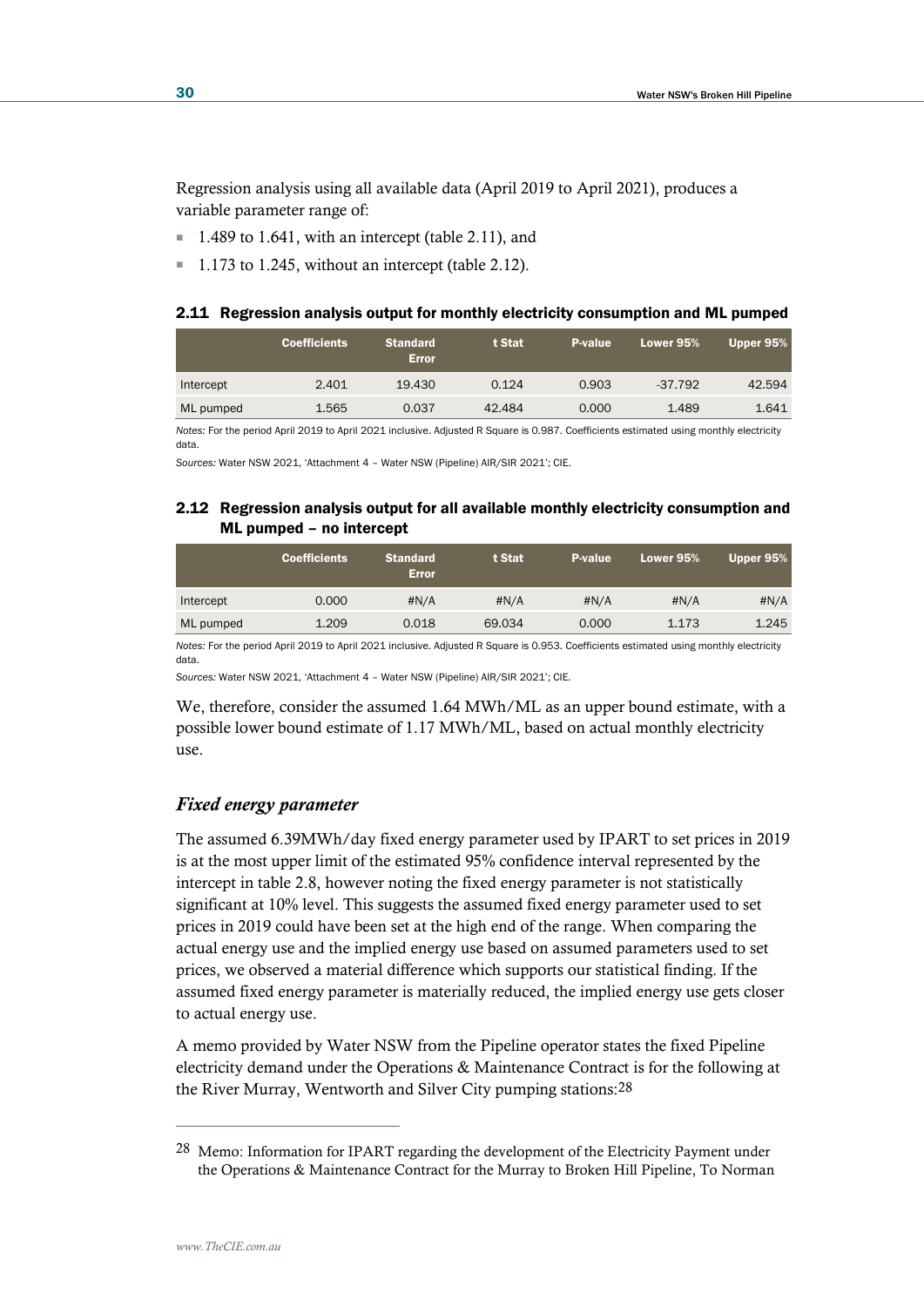- lights
- control systems
- security systems
- uninterruptible power supply (UPS) systems
- sampling equipment
- air conditioning, and
- aeration and mixing at the Bulk Water supply Storage.

Table B.1 shows the assumed maximum fixed electricity consumption for the three pumping stations, as well as the Bulk Water Storage, submitted by Water NSW for the 2019 Pipeline review.

We understand, table B.1 figures are based on a design concept and have not been verified by Water NSW, or the Pipeline operator, post operation commencement. We conclude Water NSW should undertake further assessment and provide substantiating evidence that the assumed 6.39 MWh/day reflects actual fixed energy use. This should include an engineering assessment of the fixed energy consumption at the three pumping stations, and bulk water storage, which in turn are influenced by a range of operational engineering considerations. For example:

- planned maintenance and or planned/unplanned outages
- operational factors such as flow rates, current BWS volumes, forecast and current power usage and periods, and
- algal conditions in the River Murray and water quality conditions in the Bulk Water Storage.

### *Fixed and variable energy parameter conclusion*

Table 2.13 presents Water NSW's proposed forecast pipeline variable and fixed energy parameters used to calculate benchmark energy costs, and CIE's recommendation.

#### 2.13 Forecast pipeline fixed and variable energy parameters

|                      | Variable | <b>Fixed</b> |
|----------------------|----------|--------------|
|                      | MWh/ML   | MWh/day      |
| Water NSW's proposal | 1.64     | 6.39         |
| CIE's recommendation | 1.64     | 6.39         |

*Notes: MWh/ML (Megawatt hours per megalitre); MWh/day (Megawatt hours per day).* 

*Source:* Water NSW 2021, 'Pricing Proposal to the Independent Pricing and Regulatory Tribunal: Regulated prices for the Wentworth to Broken Hill Pipeline', p. 37, June[, https://www.ipart.nsw.gov.au/sites/default/files/cm9\\_documents/Pricing-proposal-by-Water-NSW-](https://www.ipart.nsw.gov.au/sites/default/files/cm9_documents/Pricing-proposal-by-Water-NSW-June-2021.PDF)[June-2021.PDF;](https://www.ipart.nsw.gov.au/sites/default/files/cm9_documents/Pricing-proposal-by-Water-NSW-June-2021.PDF) CIE

Esber (WaterNSW) From Robran Cock (John Holland TRILITY Joint Venture), 29 November 2018, pp. 2-3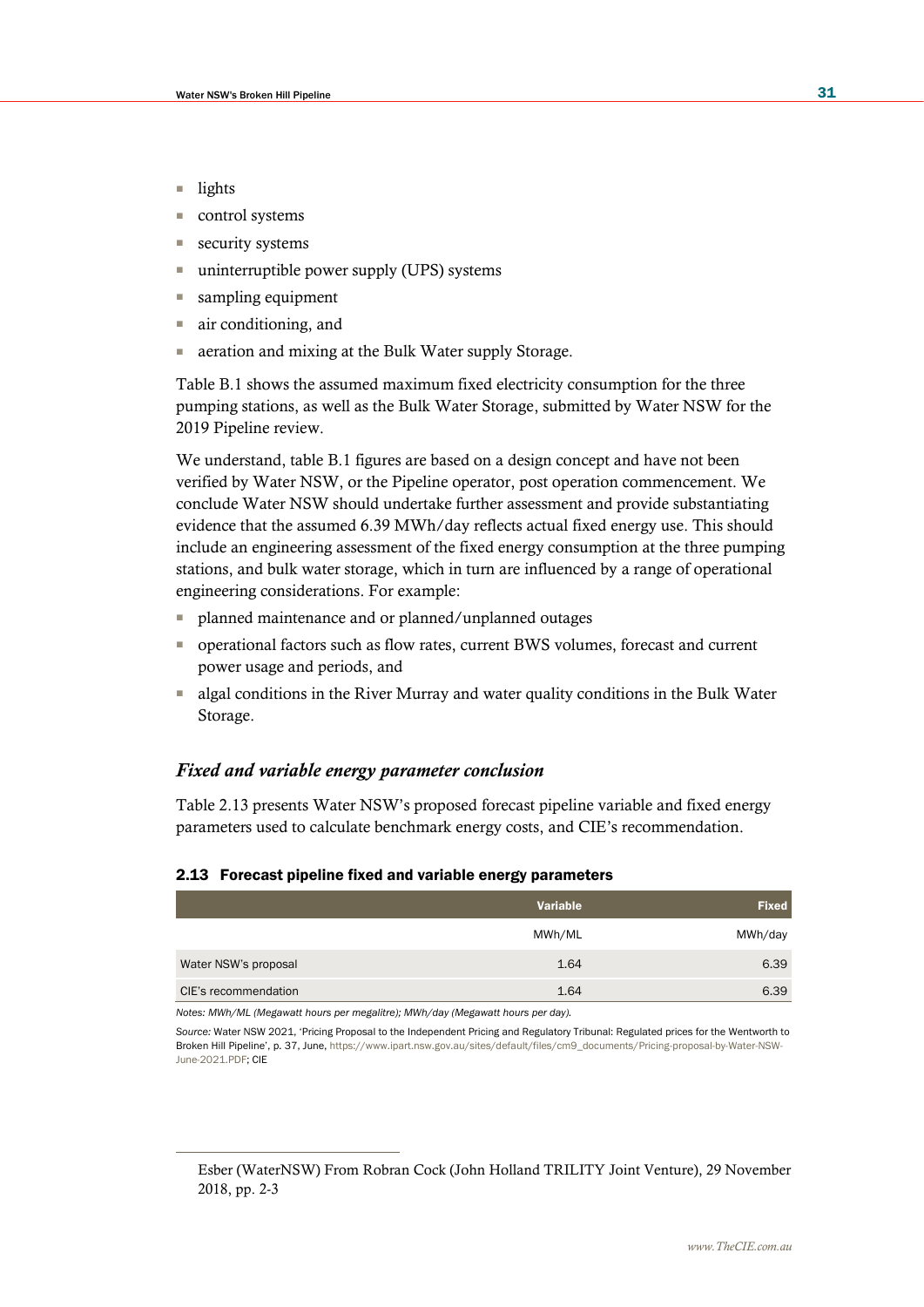Water NSW's assumed variable and fixed energy parameters are modelled outcomes, derived following an engineering assessment during the 2019 Pipeline price review.29 These modelled energy parameters are the most robust energy use estimates currently available for the Pipeline, as they consider the Pipeline's specific engineering inputs and configuration.

However, an evaluation of the Pipeline's actual monthly electricity use and water pumped data provided by Water NSW indicates the assumed energy parameters are greater than actual energy use. Regression analysis indicates the assumed 1.64 MWh/ML variable parameter is an upper bound value within the 95 per cent confidence interval, with a possible lower bound estimate of 1.17 MWh/ML. Further, if the assumed fixed energy parameter is materially reduced, the implied electricity use gets closer to actuals. Water NSW should undertake further assessment and provide substantiating evidence that the assumed 6.39 MWh/day reflects actual fixed energy use.

Given the fixed and variable energy parameters have a significant flow on impact to the pumping profile, and ultimately the benchmark forecast electricity costs, we recommend the variable and fixed energy parameters are subject to an engineering assessment at the next Pipeline review that incorporates several years of actual electricity meter read data and adjusted if necessary.

## *Pumping profile*

Water NSW converted the annual water consumption forecasts into a daily profile using the 2019-20 historical pumping profile. The pumping profile is also used to apportion pumping to the peak, shoulder and off-peak periods which is required to calculate energy costs, as prices vary across the day. This is then converted to a half hourly profile by assuming that uniform pumping during each period of a specific day.30

Water NSW argue this approach of using actual data, as opposed to an estimated or simulated efficient profile, ensures the pumping profile incorporates the Pipeline's operational constraints.31 Water NSW indicates that these constraints include, unplanned outages, avoiding blooms of blue-green algae and additional water pumping due to evaporation.

<sup>29</sup> Synergies Economic Consulting 2019, 'Expenditure review of WaterNSW's Wentworth to Broken Hill Pipeline: Final; Report', Table 30 Recommended efficient energy volume, p. 119, January; IPART 2019, 'Murray River to Broken Hill Pipeline WaterNSW: Final Report', p. 29, [https://www.ipart.nsw.gov.au/sites/default/files/documents/final-report-murray-river-to](https://www.ipart.nsw.gov.au/sites/default/files/documents/final-report-murray-river-to-broken-hill-pipeline-waternsw-may-2019_0.pdf)[broken-hill-pipeline-waternsw-may-2019\\_0.pdf](https://www.ipart.nsw.gov.au/sites/default/files/documents/final-report-murray-river-to-broken-hill-pipeline-waternsw-may-2019_0.pdf) 

<sup>30</sup> For example, during the off-peak period of a specific day, the volume pumped during each half hour block is assumed to be the same.

<sup>31</sup> Water NSW 2021, 'Pricing Proposal to the Independent Pricing and Regulatory Tribunal: Regulated prices for the Wentworth to Broken Hill Pipeline', p. 37, June, [https://www.ipart.nsw.gov.au/sites/default/files/cm9\\_documents/Pricing-proposal-by-](https://www.ipart.nsw.gov.au/sites/default/files/cm9_documents/Pricing-proposal-by-Water-NSW-June-2021.PDF)[Water-NSW-June-2021.PDF](https://www.ipart.nsw.gov.au/sites/default/files/cm9_documents/Pricing-proposal-by-Water-NSW-June-2021.PDF)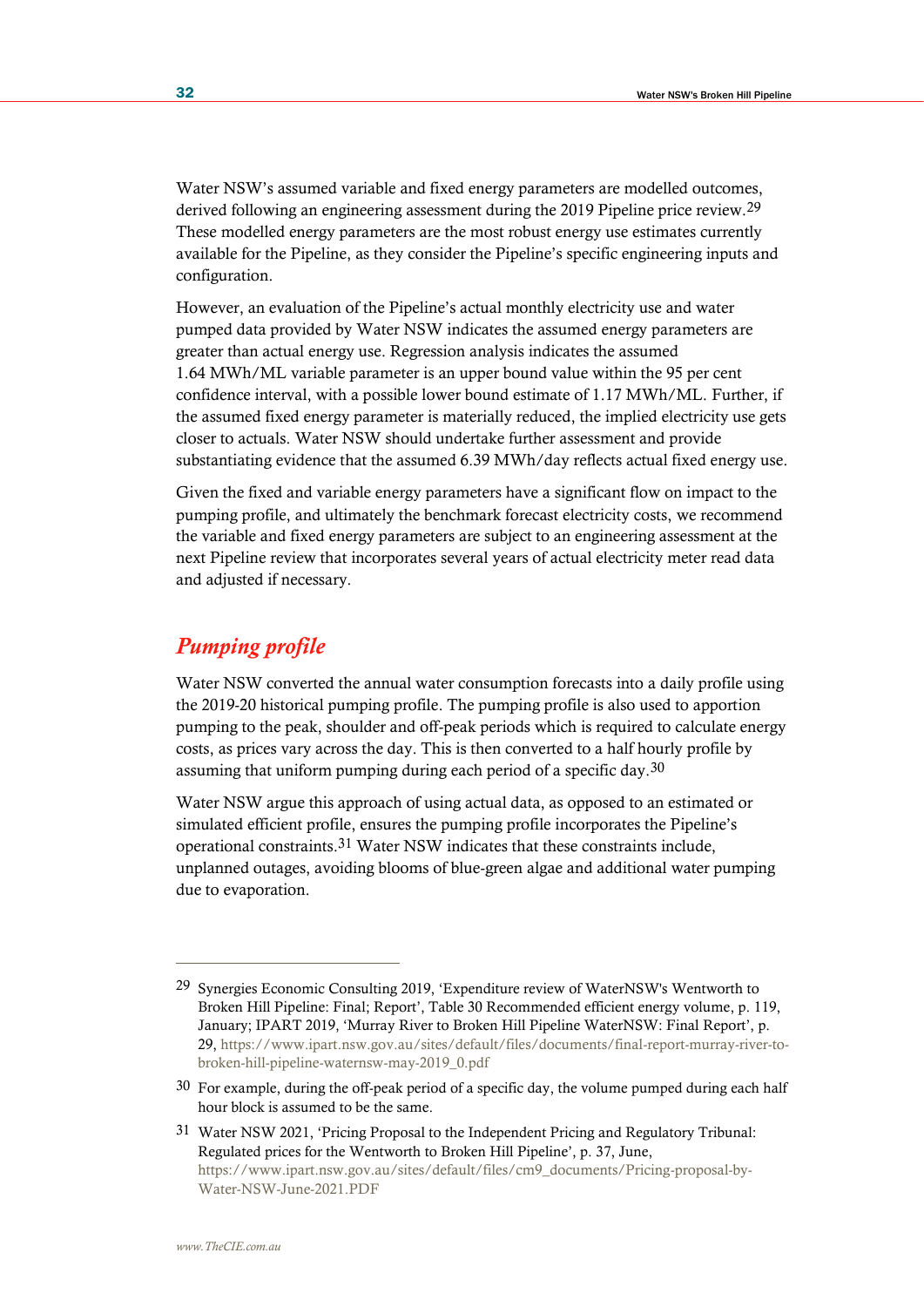In response to information requests, Water NSW provided:

- the Excel spreadsheet used to estimate the annual pumping profiles 32, and
- daily Pipeline pumping energy profile data for the period 1 July 2019 to 30 September 202133.

Charts 2.14 to 2.16 show the 2019-20 and 2020-21 daily off-peak, Shoulder and Peak variable energy use respectively.34 35



## 2.14 Variable off-peak daily energy use

*Note:* Data is adjusted for pigging. Off-peak period are 10pm to 7am on weekdays and all weekend. *Data source: Water NSW 2021, 'Pumping Profile Update', 15 October 2021.*

<sup>32</sup> Water NSW 2021, 'RFI 2-3 BH Pipeline energy costs - Data request for IPART CIE – STC

<sup>33</sup> Water NSW 2021, 'Pumping Profile Update', 15 October 2021.

<sup>34</sup> We note, the 2019-20 daily variable use data differs to that originally provided by Water NSW in response to an initial information request. We assume the latest electricity load profile data provided by Water NSW supersedes the that previously provided.

<sup>35</sup> Provided by Water NSW in the Excel file, "RFI 2-3 BH Pipeline energy costs - Data request for IPART CIE - STC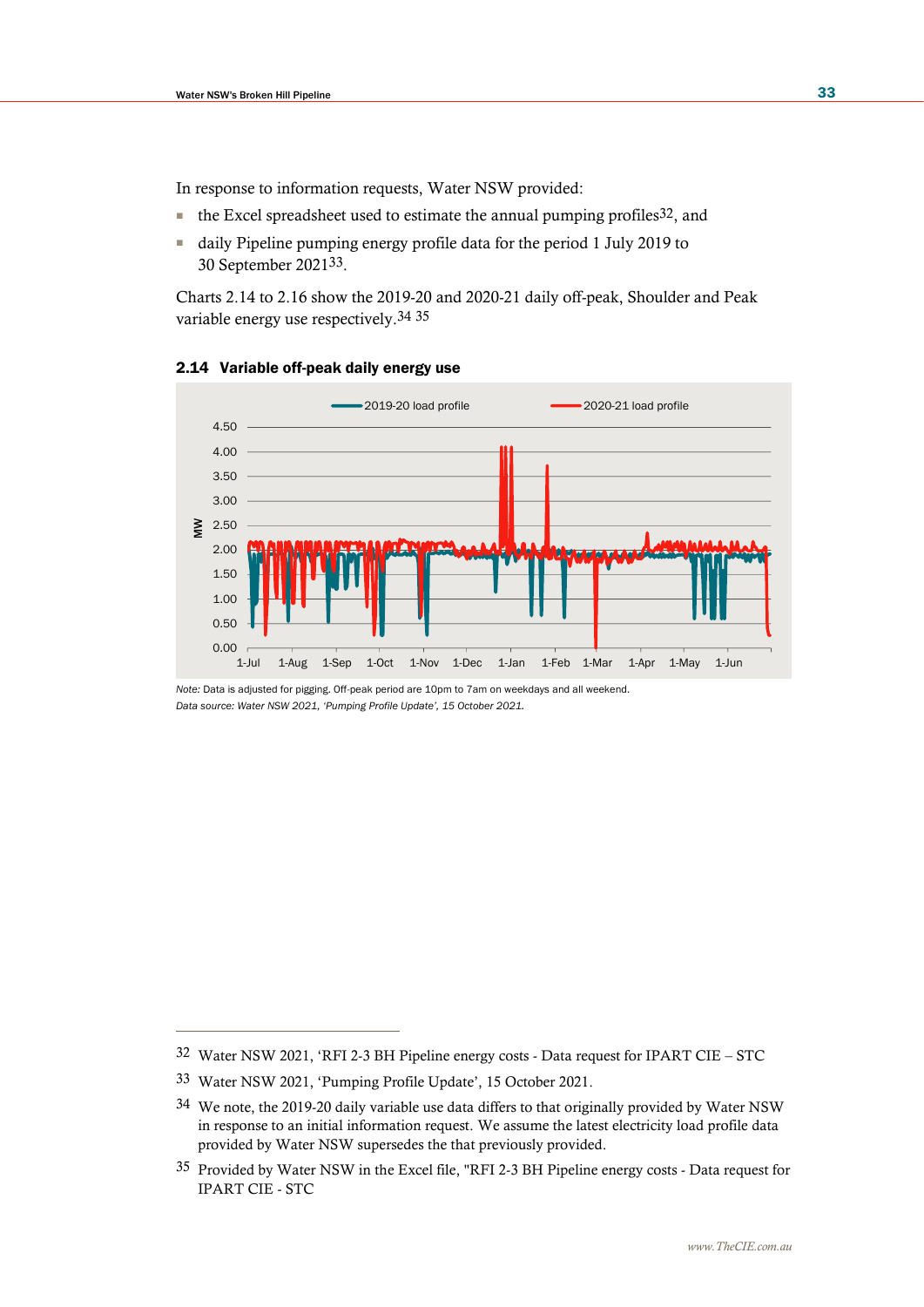

2.15 Variable shoulder daily energy use

*Note:* Data is adjusted for pigging. Shoulder periods are 7am to 5pm and 8pm to 10pm on weekdays. *Data source: Water NSW 2021, 'Pumping Profile Update', 15 October 2021.*



#### 2.16 Variable peak daily energy use

*Note:* Data is adjusted for pigging. Peak periods are 5pm to 8pm on weekdays. *Data source: Water NSW 2021, 'Pumping Profile Update', 15 October 2021.*

The charts show:

- Almost all pumping occurs during the off-peak and shoulder periods.
- Off-peak pumping is relatively constant across the year, while shoulder usage tends to mainly occur from November to April. This seasonal pattern appears to reflect water demand, which tends to be higher during summer compared to winter.
- Pumping profiles change somewhat from year to year:
	- 2019-20 appears to have a longer period of shoulder electricity use compared to 2020-21, and
	- 2020-21 has significantly higher peak electricity use.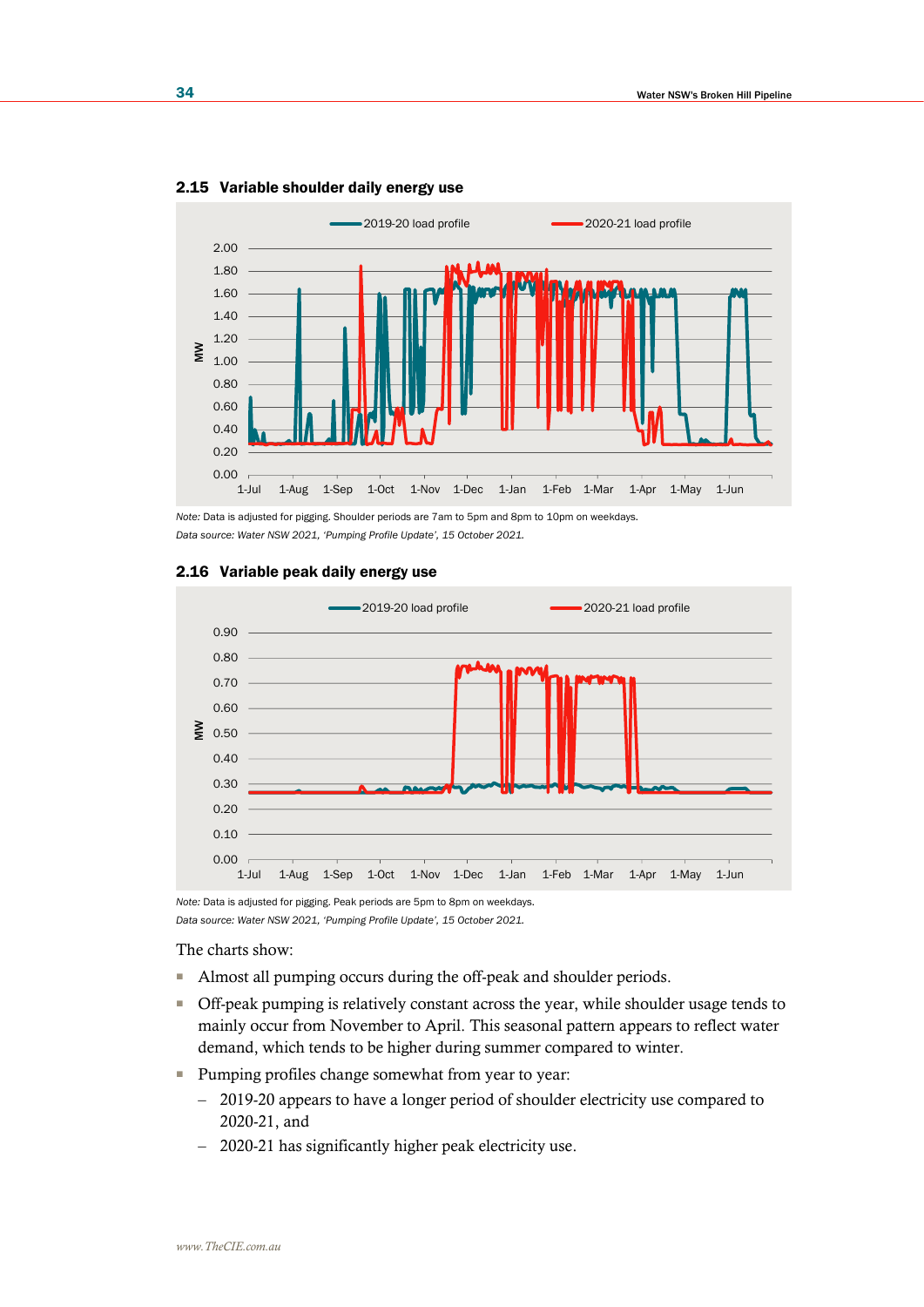In addition to considering historical pumping profiles, we have also considered a simulated pumping profile. This takes a pumping model which was developed by IPART for the 2019 Murray River to Broken Hill Pipeline determination. The model assumes that pumping is smoothed over the year, with the model seeking to pump constantly over the year to meet expected annual demand (including losses), subject to constraints (chart 2.17). The constraints in the model include the pipeline flow rate and minimum (the storage is assumed to never go below 60 per cent capacity) and maximum storage levels. Pumping is then first allocated to off-peak, then shoulder and finally peak period, based on the maximum amount of pumping which can occur during each of those periods per day. A model of pumping which meets demand and minimises electricity costs is assumed to be efficient in this model. The key assumptions of the model are summarised in appendix C.

The key driver pumping in the shoulder and peak periods are demand. Where demand is high more pumping will spill over into shoulder and peak periods, while lower demand allows proportionally more pumping to occur in the off-peak. The mapping profile is also slightly affected by starting volumes, as where capacity is reached, the pumping requirement is lower.



#### 2.17 Bulk water storage volume

*Note:* Storage volumes are based on the IPART pumping model. Starting volumes is set at 777 ML which was the storage level at the end of 2018-19. The model assumes storage levels fluctuate between 60 and 100 per cent. *Data source:* CIE.

We have compared the share of pumping occurring across peak, shoulder and off-peak periods implied by the IPART model, against the shares implied by 2019-20 actuals (table 2.18).

|          | <b>2019-20 actuals</b> | 2019-20, IPART<br>model | 2020-21, IPART<br>model | 2021-22, IPART<br>model | 2022-23, IPART<br>model |
|----------|------------------------|-------------------------|-------------------------|-------------------------|-------------------------|
|          | Per cent of total      | Per cent of total       | Per cent of total       | Per cent of total       | Per cent of total       |
| Peak     | 0.09                   | 0.94                    | 0.08                    | 0.14                    | 0.38                    |
| Shoulder | 24.50                  | 18.23                   | 12.49                   | 13.81                   | 15.08                   |

#### 2.18 Pumping by period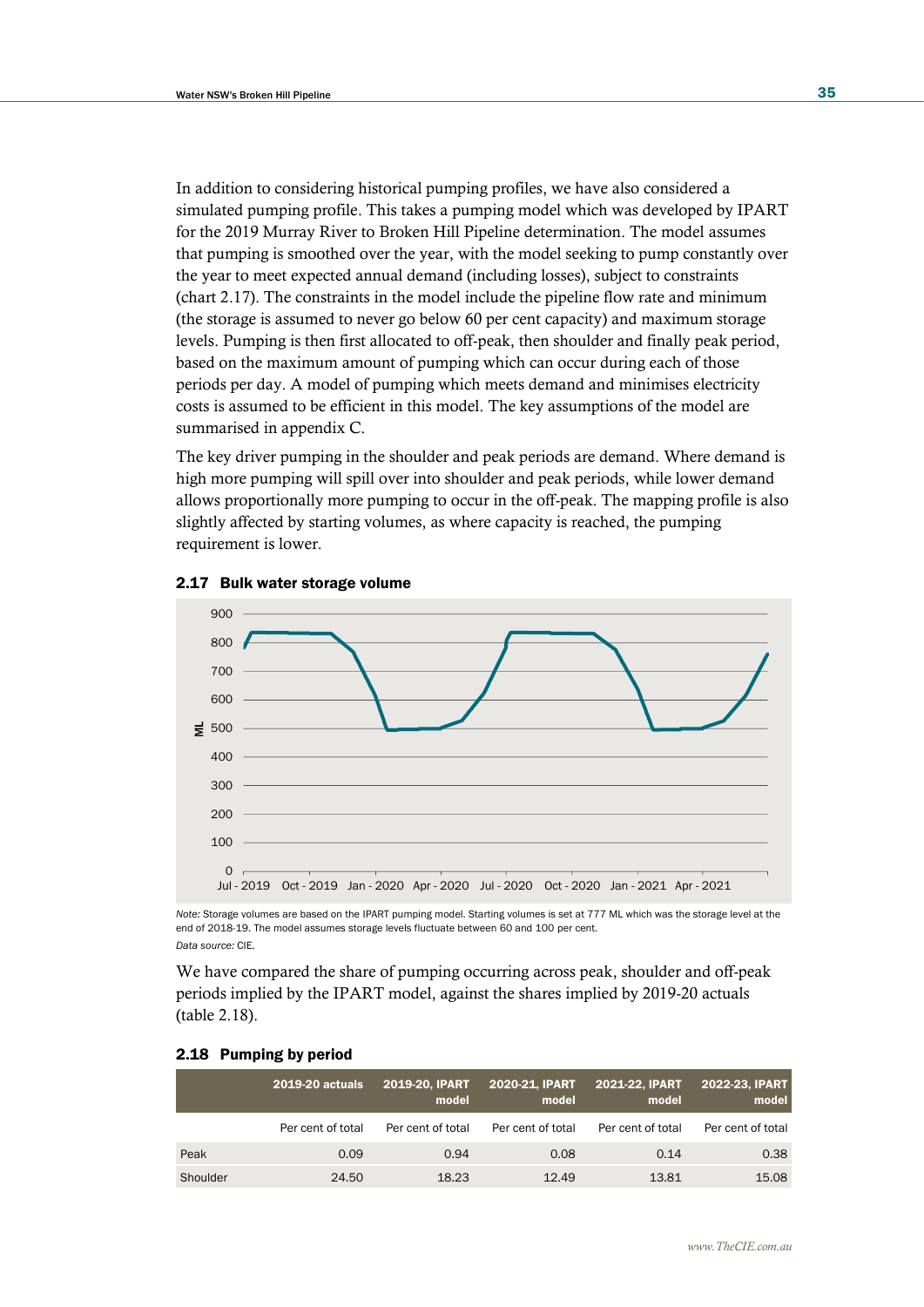|            | <b>2019-20 actuals</b> | 2019-20, IPART<br>model | 2020-21, IPART<br>model | <b>2021-22, IPART</b><br>model | 2022-23, IPART<br>model |
|------------|------------------------|-------------------------|-------------------------|--------------------------------|-------------------------|
|            | Per cent of total      | Per cent of total       | Per cent of total       | Per cent of total              | Per cent of total       |
| Off-peak   | 75.41                  | 80.83                   | 87.43                   | 86.05                          | 84.55                   |
| Demand, ML | 6 1 4 9                | 6 1 4 9                 | 5624                    | 5 5 9 9                        | 5796                    |

*Note:* 2019-20 based on actuals, 2021-21 based on partial data extrapolated to the entire year, while 2021-22 and 2022-23 data is based on CIE forecasts.

*Source:* CIE.

The share of pumping during the shoulder is higher for the IPART model in 2019-20, using actual demand data. This implies that the 2019-20 pumping profile was not efficient with too much pumping occurring in the shoulder period. In addition to the constraints noted by Water NSW, this may reflect a preference to maintain flatter storage profile across the year. The IPART model allows storage volumes to fall during summer (down to around 500ML or 60 per cent of total storage capacity), before being replenished during winter. A flatter storage profile across the year would be consistent with more pumping during shoulder, and potential peak periods.

In future years, as demand is expected to fall, the share of pumping during shoulder periods is expected to fall such that over the forecast period, we would expect around 85 per cent of pumping to occur in the off-peak, 15 per cent of pumping to occur in the shoulder and close to 0 per cent in the peak.

We consider using an efficient pumping profile to be preferred to using actual data as:

- The pumping profile depends on the level of demand. As demand is expected to fall over the determination period, we would expect the pumping profile to change – using actual data does not allow the profile to change with demand.
- 2019-20 actual data may not reflect efficient pumping. Against the cost minimisation profile estimated from the IPART model, pumping during the year was not efficient.
- The simulated pumping profile accounts for losses, pipeline downtime, and Water NSW advice that the storage levels generally do not go below 60 per cent (they are maintained at between 60 per cent and 80 per cent capacity36).

We recognise there may be some determinants of an efficient pumping profile which is not characterised in the IPART model, such as labour costs or operation risks. Also, daily data on actual storage levels was not available, which would help better understand how the pipeline is currently operated. We recommend that the model is further refined in consultations with Water NSW at the next Pipeline review.

We have applied the simulated shoulder and off-peak pumping share of total estimated for each of the forecast periods. Table 2.19 compares the estimated annual electricity consumption over the 2022 determination period under the 2019-20 and IPART model load profiles. For comparison purposes, we have used the following, as per the latest information provided by Water NSW and their price submission:

- bulk water transport volumes:
	- Essential Water's forecast bulk water transport volumes of:

<sup>36</sup> Water NSW response to IPART Stylised Pumping Profile.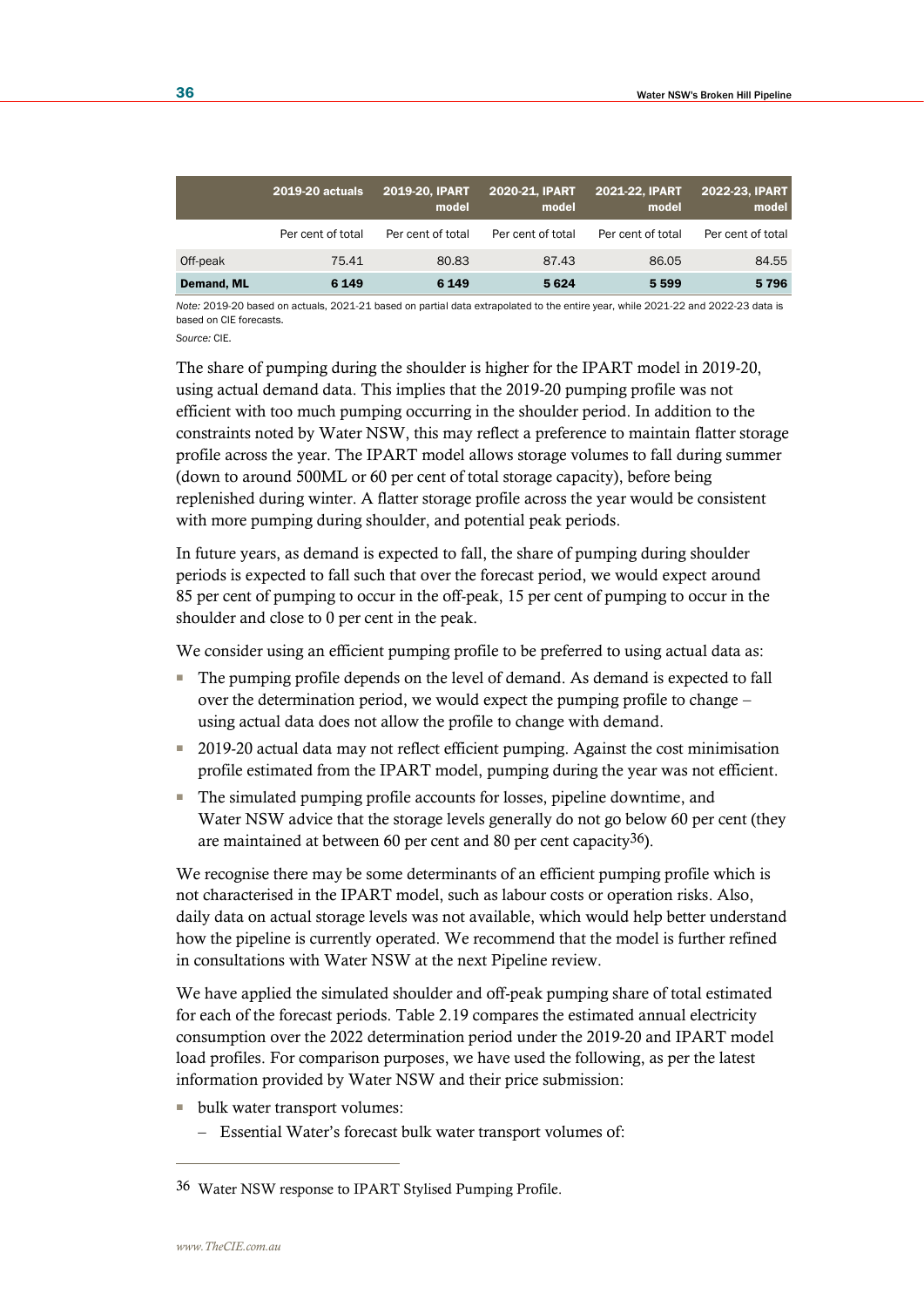- … 5 575 ML in 2022-23
- … 5 553 ML in 2023-24
- … 5 532 ML in 2024-25
- … 5 510 ML in 2025-26, and
- … 5 488 ML in 2026-27.
- losses at the bulk water supply facility of 435 ML per annum, and
- other offtake customer bulk water transport volumes of 3 ML per annum.
- fixed electricity load of 6.39 MWh per day, and
- variable electricity load of 1.64 MWh per ML.

#### 2.19 Estimated total annual electricity consumption under different pumping profile scenarios

|                      | 2022-23        | 2023-24        | 2024-25        | 2025-26        | 2026-27        |
|----------------------|----------------|----------------|----------------|----------------|----------------|
|                      | <b>MWh</b>     | <b>MWh</b>     | <b>MWh</b>     | <b>MWh</b>     | <b>MWh</b>     |
| 2019-20 load profile |                |                |                |                |                |
| Off-peak             | 8737           | 8 7 1 0        | 8684           | 8657           | 8630           |
| Shoulder             | 3 2 3 9        | 3 2 3 0        | 3 2 2 2        | 3 2 1 3        | 3 2 0 4        |
| Peak                 | 218            | 218            | 218            | 218            | 218            |
| <b>Total</b>         | 12 194         | 12 158         | 12 1 24        | 12 088         | 12052          |
|                      | Share of total | Share of total | Share of total | Share of total | Share of total |
| Off-peak             | 73%            | 73%            | 73%            | 73%            | 73%            |
| Shoulder             | 27%            | 27%            | 27%            | 27%            | 27%            |
| Peak                 | 2%             | 2%             | 2%             | 2%             | 2%             |
|                      | <b>MWh</b>     | <b>MWh</b>     | <b>MWh</b>     | <b>MWh</b>     | <b>MWh</b>     |
| <b>IPART</b> model   |                |                |                |                |                |
| Off-peak             | 9824           | 9855           | 9819           | 9812           | 9806           |
| Shoulder             | 2002           | 1939           | 1947           | 1914           | 1885           |
| Peak                 | 359            | 357            | 356            | 354            | 353            |
| <b>Total</b>         | 12 186         | 12 150         | 12 1 22        | 12 080         | 12044          |
|                      | Share of total | Share of total | Share of total | Share of total | Share of total |
| Off-peak             | 81%            | 81%            | 81%            | 81%            | 81%            |
| Shoulder             | 16%            | 16%            | 16%            | 16%            | 16%            |
| Peak                 | 3%             | 3%             | 3%             | 3%             | 3%             |

a Calculated using data provided by Water NSW in the Excel file, "Pumping and energy profile Jul 19 - 21.xlsx"

*Note:* Assumes electricity volumes of 6.39 MWh/day and 1.64MWh/ML and Essential Water's forecast volumes extracted of 5 575ML in 2022-23, 5 553 ML in 2023-24, 5 532 ML in 2024-25, 5 510 ML in 2025-26, and 5 488 ML in 2026-27; losses at the bulk supply facility of 435 ML per annum, and usage by Pipeline offtake customers of 3 ML per annum. Note the model provided by Water NSW, to estimate electricity incorrectly assumes 12 hours in the shoulder and 3 hours in the peak – this should instead be 10 hours in the shoulder and 5 hours in the peak. This results in the peak electricity consumption (primarily due to fixed consumption) being understated and shoulder electricity being overstated for the 2019-20 pumping profile.

*Sources:* Water NSW 2021, "RFI 2-3 BH Pipeline energy costs - Data request for IPART CIE - STC"; Water NSW 2021, Email 'Pumping Profile Update', 15 October 2021; CIE.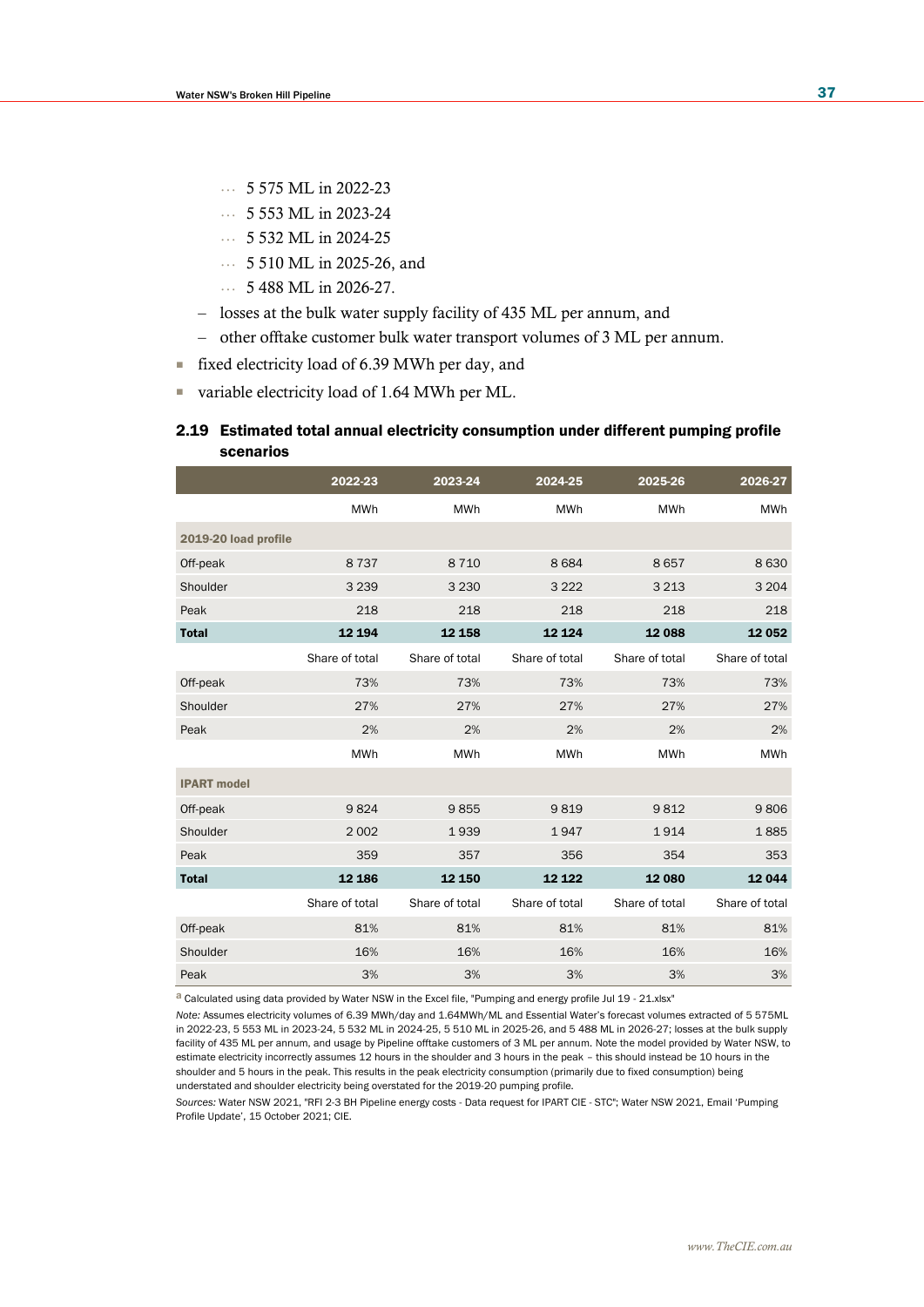Table 2.20 compares the estimated annual electricity consumption over the 2022 determination period under the 2019-20 and IPART model load profiles, with CIE's water demand recommendations:

- bulk water transport volumes:
	- Essential Water's forecast bulk water transport volumes of:
		- … 5 792 ML in 2022-23
		- … 5 769 ML in 2023-24
		- … 5 746 ML in 2024-25
		- … 5 723 ML in 2026-27, and
		- … 5 700 ML in 2026-27.
	- losses at the bulk supply facility of 389.8 ML per annum, and
	- other offtake customer bulk water transport volumes of 3 ML per annum.

### 2.20 Estimated annual electricity consumption under different pumping profile scenarios and CIE forecast water demand

|                      | 2022-23        | 2023-24        | 2024-25        | 2025-26        | 2026-27        |
|----------------------|----------------|----------------|----------------|----------------|----------------|
|                      | <b>MWh</b>     | <b>MWh</b>     | <b>MWh</b>     | <b>MWh</b>     | <b>MWh</b>     |
| 2019-20 load profile |                |                |                |                |                |
| Off-peak             | 8951           | 8923           | 8894           | 8866           | 8837           |
| Shoulder             | 3 3 0 8        | 3 2 9 9        | 3 2 8 9        | 3 2 8 0        | 3 2 7 1        |
| Peak                 | 218            | 218            | 218            | 218            | 218            |
| <b>Total</b>         | 12477          | 12 440         | 12 4 01        | 12 3 64        | 12 3 26        |
|                      | Share of total | Share of total | Share of total | Share of total | Share of total |
| Off-peak             | 73%            | 73%            | 73%            | 73%            | 73%            |
| Shoulder             | 27%            | 27%            | 27%            | 27%            | 27%            |
| Peak                 | 2%             | 2%             | 2%             | 2%             | 2%             |
|                      | <b>MWh</b>     | <b>MWh</b>     | <b>MWh</b>     | <b>MWh</b>     | <b>MWh</b>     |
| <b>IPART</b> model   |                |                |                |                |                |
| Off-peak             | 9871           | 9893           | 9857           | 9848           | 9842           |
| Shoulder             | 2 2 2 5        | 2 1 6 7        | 2 1 6 9        | 2 1 4 1        | 2 1 1 2        |
| Peak                 | 386            | 371            | 375            | 367            | 365            |
| <b>Total</b>         | 12 4 8 2       | 12 4 31        | 12 4 01        | 12 3 5 6       | 12 3 19        |
|                      | Share of total | Share of total | Share of total | Share of total | Share of total |
| Off-peak             | 79%            | 80%            | 79%            | 80%            | 80%            |
| Shoulder             | 18%            | 17%            | 17%            | 17%            | 17%            |
| Peak                 | 3%             | 3%             | 3%             | 3%             | 3%             |

a Calculated using data provided by Water NSW in the Excel file, "Pumping and energy profile Jul 19 - 21.xlsx".

*Note:* Assumes electricity volumes of 6.39 MWh/day and 1.64MWh/ML and forecast Essential Water volumes extracted of 5 792 ML in 2022-23, 5 769 ML in 2023-24, 5 746 ML in 2024-25, 5 723 ML in 2025-26, 5 700 ML in 2026-27 and losses at the bulk supply facility of 389.8 ML per annum, and usage by Pipeline offtake customers of 3 ML per annum. Note the model provided by Water NSW, to estimate electricity incorrectly assumes 12 hours in the shoulder and 3 hours in the peak – this should instead be 10 hours in the shoulder and 5 hours in the peak. This results in the peak electricity consumption (primarily due to fixed consumption) being understated and shoulder electricity being overstated for the 2019-20 pumping profile.

*Sources:* Water NSW 2021, "RFI 2-3 BH Pipeline energy costs - Data request for IPART CIE - STC"; Water NSW 2021, Email 'Pumping Profile Update', 15 October 2021; CIE.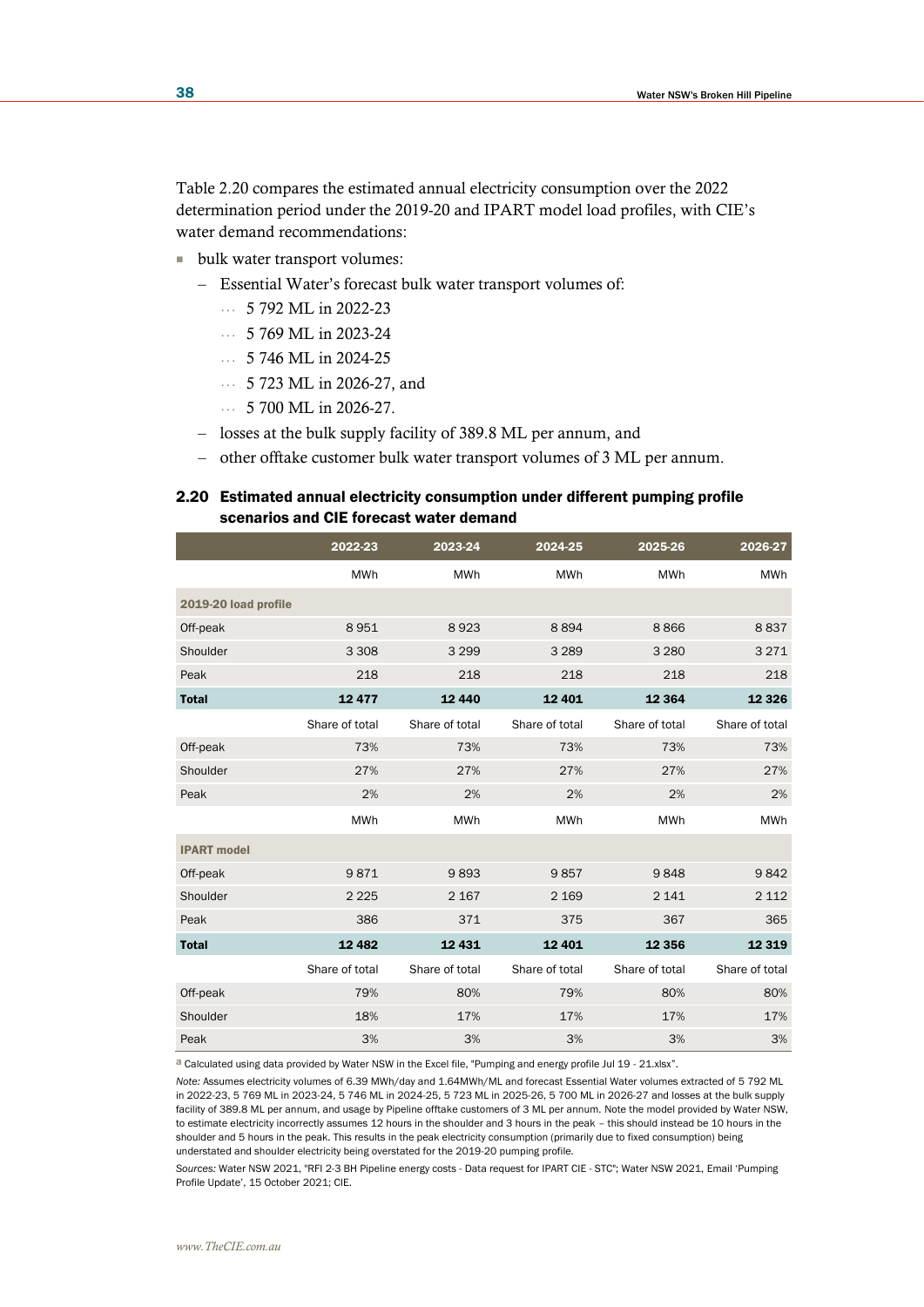|              | 2022-23        | 2023-24        | 2024-25        | 2025-26        | 2026-27        |
|--------------|----------------|----------------|----------------|----------------|----------------|
|              | <b>MWh</b>     | <b>MWh</b>     | <b>MWh</b>     | <b>MWh</b>     | <b>MWh</b>     |
| Off-peak     | 9871           | 9893           | 9857           | 9848           | 9842           |
| Shoulder     | 2 2 2 5        | 2 1 6 7        | 2 1 6 9        | 2 1 4 1        | 2 1 1 2        |
| Peak         | 386            | 371            | 375            | 367            | 365            |
| <b>Total</b> | 12 4 8 2       | 12 4 31        | 12 4 01        | 12 3 5 6       | 12 3 19        |
|              | Share of total | Share of total | Share of total | Share of total | Share of total |
| Off-peak     | 79%            | 80%            | 79%            | 80%            | 80%            |
| Shoulder     | 18%            | 17%            | 17%            | 17%            | 17%            |
| Peak         | 3%             | 3%             | 3%             | 3%             | 3%             |

We therefore recommend the pumping profile shown in table 2.21.

| We therefore recommend the pumping profile shown in table 2.2 |  |  |  |  |  |  |
|---------------------------------------------------------------|--|--|--|--|--|--|
|---------------------------------------------------------------|--|--|--|--|--|--|

| 2.21 CIE recommended pumping profile |  |
|--------------------------------------|--|
|                                      |  |

*Note:* Assumes electricity volumes of 6.39 MWh/day and 1.64MWh/ML and forecast Essential Water volumes extracted of 5 792 ML in 2022-23, 5 769 ML in 2023-24, 5 746 ML in 2024-25, 5 723 ML in 2025-26, 5 700 ML in 2026-27 and losses at the bulk supply facility of 389.8 ML per annum, and usage by Pipeline offtake customers of 3 ML per annum.

*Sources:* Water NSW 2021, "RFI 2-3 BH Pipeline energy costs - Data request for IPART CIE - STC"; Water NSW 2021, Email 'Pumping Profile Update', 15 October 2021; CIE.

## *Benchmark energy prices*

Water NSW engaged Frontier Economics to provide forecast energy prices for the five-year determination period. A cost build-up approach was used, incorporating:37

- wholesale electricity costs for the assumed demand profile
- costs of complying with state and federal government policies
- costs associated with the New South Wales Energy Savings Scheme
- National Electricity Market fees, ancillary services charges and costs of meeting prudential requirements
- energy losses incurred during the transmission and distribution of electricity to customers
- network costs (including the Climate Change Fund Levy)
- retail margin, and
- retail operating cost.

Water NSW noted several potentially material assumptions in the placeholder forecasts, which they anticipate will change and require updating over time (table 2.22).

<sup>37</sup> Water NSW 2021, 'Pricing Proposal to the Independent Pricing and Regulatory Tribunal: Regulated prices for the Wentworth to Broken Hill Pipeline', p. 130, June, [https://www.ipart.nsw.gov.au/sites/default/files/cm9\\_documents/Pricing-proposal-by-](https://www.ipart.nsw.gov.au/sites/default/files/cm9_documents/Pricing-proposal-by-Water-NSW-June-2021.PDF)[Water-NSW-June-2021.PDF](https://www.ipart.nsw.gov.au/sites/default/files/cm9_documents/Pricing-proposal-by-Water-NSW-June-2021.PDF)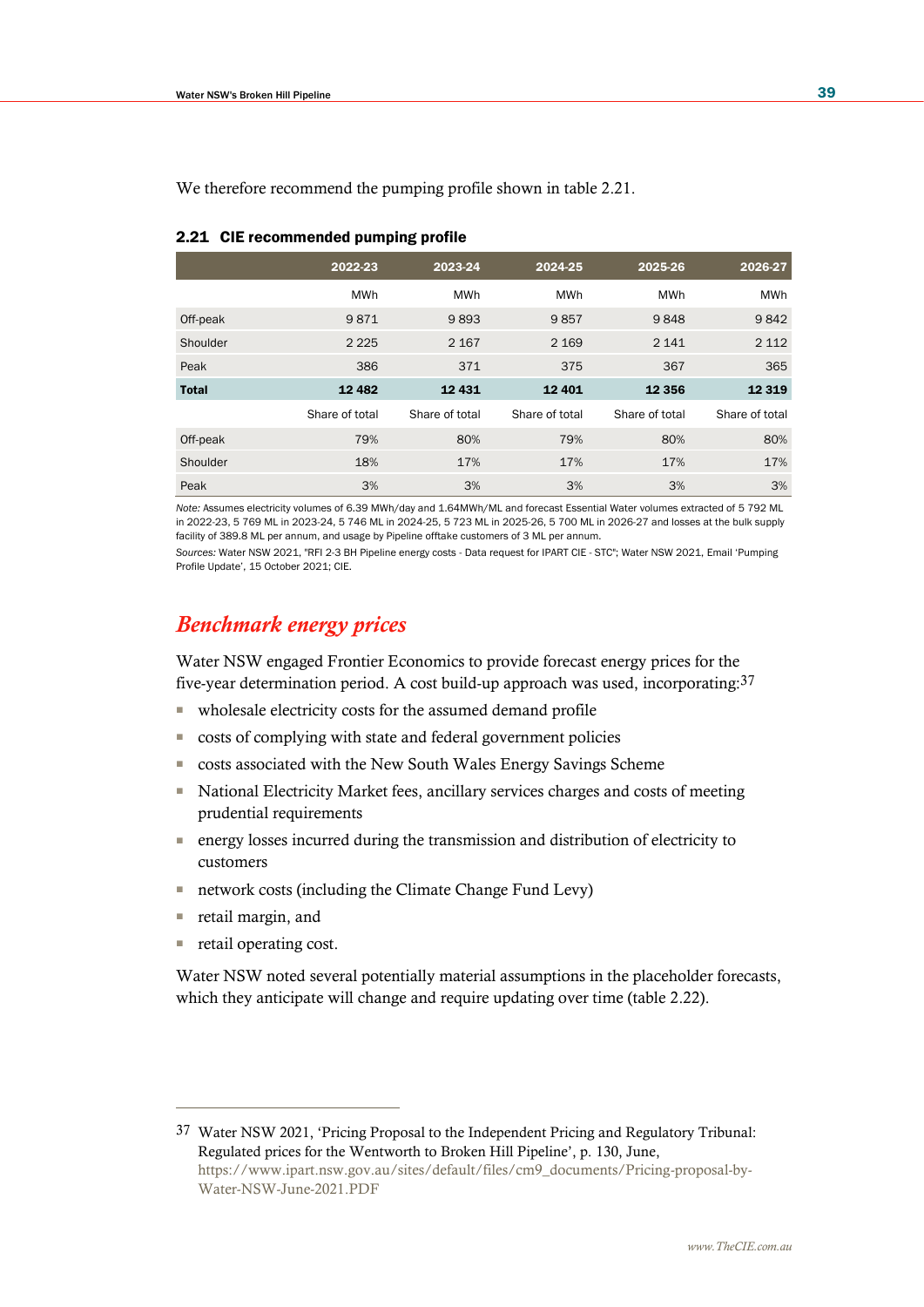| <b>Element</b>          | <b>Water NSW submission</b><br>placeholder assumption                                                 | <b>Potential updated</b><br>assumption                                   | Volatility and/or<br>materiality |
|-------------------------|-------------------------------------------------------------------------------------------------------|--------------------------------------------------------------------------|----------------------------------|
| Wholesale costs         | Future prices as at<br>ш.<br>31/05/2021<br>19-20 load profile<br>ш                                    | Updated futures prices<br>20-21 load profile                             | High                             |
| Network costs           | Essential energy 2021-<br>$\blacksquare$<br>22 pricing proposal                                       | <b>Essential Energy 2022-</b><br>23 pricing proposal                     | High                             |
| Renewable energy costs  | LGC prices as at<br>ш<br>14/01/2021<br>RPP from CER<br>ш<br>Non-binding STP<br>ш<br>estimate from CER | Updated LGC prices<br>Updated RPP from CER<br>ш.<br>Updated STP from CER | Medium                           |
| Losses                  | AEMO published DLF and<br>TLF from 2020-21<br>estimates                                               | Update to 2021-22<br>estimates                                           | Medium                           |
| Market fees             | From AEMO 2021-22<br>budget                                                                           | Updated estimate from<br>AEMO's 2022-23 budget                           | Medium                           |
| Ancillary services      | Ancillary services data up<br>to April 2021                                                           | <b>Updated Ancillary services</b><br>data                                | Medium                           |
| Retail operating cost   | Escalated from 2018-19<br><b>IPART</b> determination                                                  | Update escalation values<br>for inflation                                | Low                              |
| Retail operating margin | From QCA and IPART<br>determinations                                                                  | Likely no update                                                         | Low                              |

#### 2.22 Energy data inputs and potential changes

*Source:* Email from Water NSW (Stevan Munic) 15 October 2021.

To account for the potential changes, Water NSW propose a true-up mechanism where movements in the wholesale and network cost components of the benchmark electricity price are assessed at the end of the 2022 determination period, with true-up for movements in the wholesale and network components of the benchmark electricity price over the 2022 Determination period.38

We assess each of these in the following sections.

## *Wholesale costs*

Wholesale electricity purchase costs are highly volatile as the price balances electricity supply and demand in real time. Chart 2.23 shows the 30-minute wholesale electricity spot price for 2019-20 and 2020-21.

<sup>38</sup> Water NSW 2021, 'Pricing Proposal to the Independent Pricing and Regulatory Tribunal: Regulated prices for the Wentworth to Broken Hill Pipeline', p. 130, June, [https://www.ipart.nsw.gov.au/sites/default/files/cm9\\_documents/Pricing-proposal-by-](https://www.ipart.nsw.gov.au/sites/default/files/cm9_documents/Pricing-proposal-by-Water-NSW-June-2021.PDF)[Water-NSW-June-2021.PDF](https://www.ipart.nsw.gov.au/sites/default/files/cm9_documents/Pricing-proposal-by-Water-NSW-June-2021.PDF)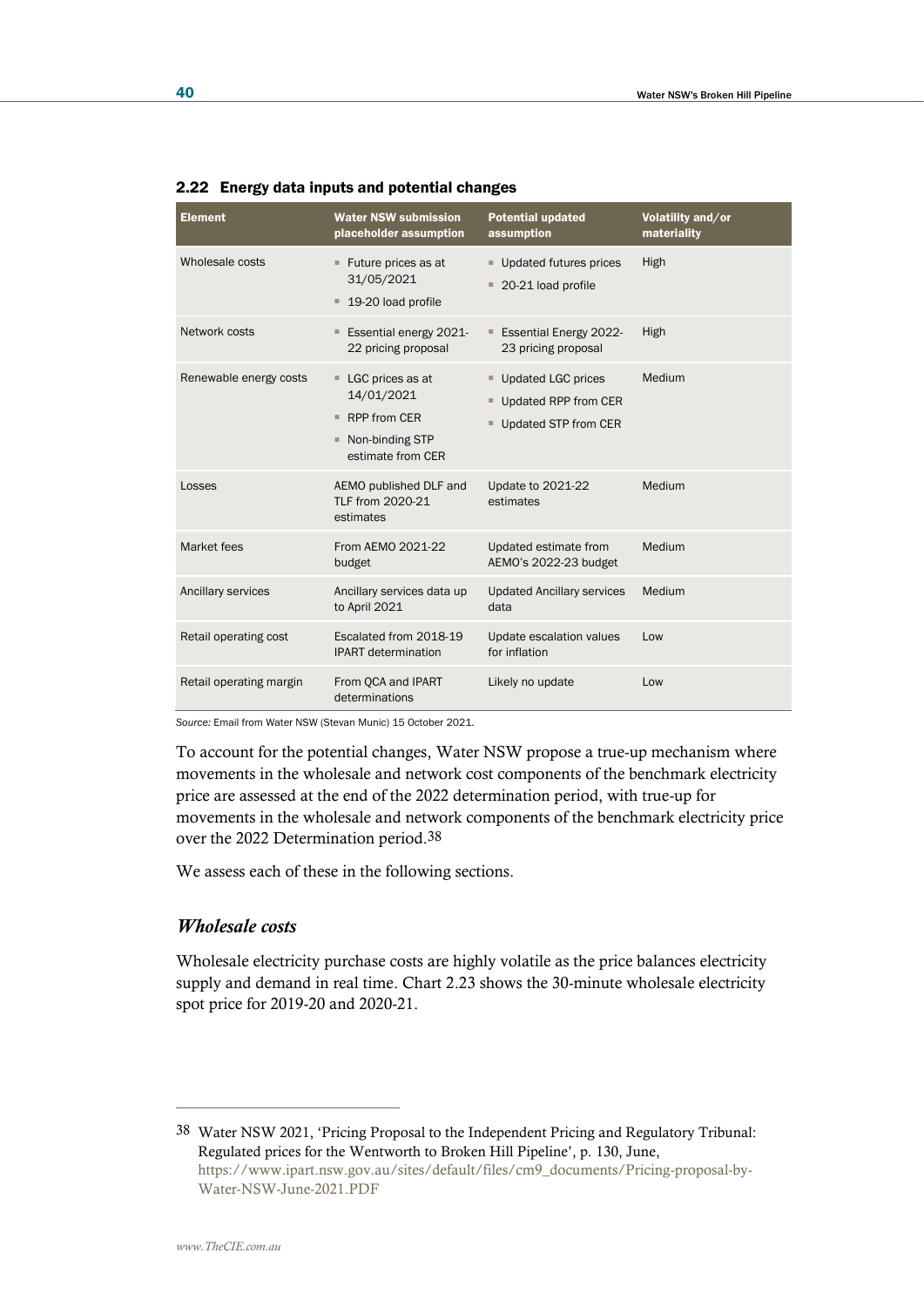

2.23 30-minute electricity purchase costs for 2019-20 and 2020-21

Large electricity purchases use future wholesale contracts to manage the wholesale electricity market financial risk, by fixing the wholesale price paid for electricity over the course of the contract. This in turn reduces the buyer's exposure to the highs and lows of the spot market. Wholesale contract prices are broadly based on expectations of average future spot prices.39

We understand Frontier Economics has estimated future wholesale electricity purchase costs as follows:

- taken the NSW 30-minute historical spot price for 2019-20<sup>40</sup>
- matched the 30-minute historical price to the respective estimated 30-minute load profile, and
- forecast future 30-minute wholesale costs by scaling to wholesale futures contracts traded on the ASX.41 42

41 ASX 2021, 'Electricity NSW', [https://www.asxenergy.com.au/futures\\_au](https://www.asxenergy.com.au/futures_au)

*Data source:* Australian Energy Market Operator 2021, 'Aggregated price and demand data', [https://aemo.com.au/energy](https://aemo.com.au/energy-systems/electricity/national-electricity-market-nem/data-nem/aggregated-data)[systems/electricity/national-electricity-market-nem/data-nem/aggregated-data](https://aemo.com.au/energy-systems/electricity/national-electricity-market-nem/data-nem/aggregated-data)

<sup>39</sup> Australian Energy Market Commission 2021, 'Spot and contract markets', [https://www.aemc.gov.au/energy-system/electricity/electricity-market/spot-and-contract](https://www.aemc.gov.au/energy-system/electricity/electricity-market/spot-and-contract-markets)[markets](https://www.aemc.gov.au/energy-system/electricity/electricity-market/spot-and-contract-markets)

<sup>40</sup> Australian Energy Market Operator 2021, 'Aggregated price and demand data', [https://aemo.com.au/energy-systems/electricity/national-electricity-market-nem/data](https://aemo.com.au/energy-systems/electricity/national-electricity-market-nem/data-nem/aggregated-data)[nem/aggregated-data](https://aemo.com.au/energy-systems/electricity/national-electricity-market-nem/data-nem/aggregated-data)

<sup>42</sup> Water NSW 2021, 'Pricing Proposal to the Independent Pricing and Regulatory Tribunal: Regulated prices for the Wentworth to Broken Hill Pipeline', p. 130, June, [https://www.ipart.nsw.gov.au/sites/default/files/cm9\\_documents/Pricing-proposal-by-](https://www.ipart.nsw.gov.au/sites/default/files/cm9_documents/Pricing-proposal-by-Water-NSW-June-2021.PDF)[Water-NSW-June-2021.PDF](https://www.ipart.nsw.gov.au/sites/default/files/cm9_documents/Pricing-proposal-by-Water-NSW-June-2021.PDF)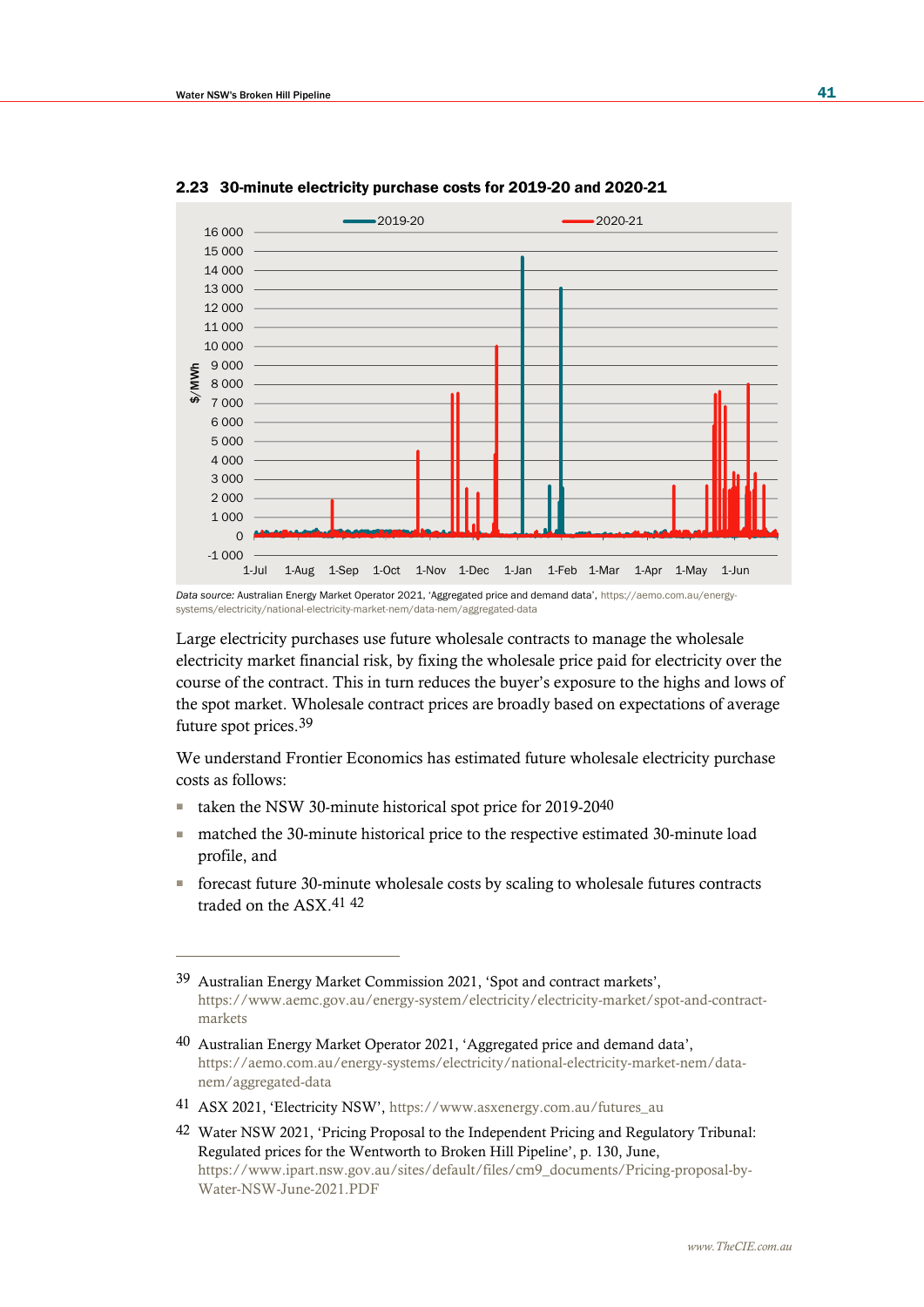- Wholesale contracts are currently available for the 2022-23 and 2023-24 financial years.
- Frontier Economics has assumed that future contract prices remain constant in real terms for the period to 2026-27.

This effectively applies a scaling factor to map prices from futures contracts to average prices for off-peak, shoulder and peak periods. The ratio of peak to off-peak, shoulder and peak prices to annual average prices varies considerable from year to year (table 2.24) due to the high volatility in wholesale prices (chart 2.23).

Using the 2019-20 profile is relatively conservative as off-peak and shoulder prices are relatively low compared to 2020-21. The volatility in wholesale prices, supports the use of a wholesale electricity price true up, for average wholesale prices paid across off-peak, shoulder and peak periods respectively.

## 2.24 Ratio of off-peak, shoulder and peak prices to average annual wholesale electricity price

|         | Off-peak<br>Ratio to average price | <b>Shoulder</b><br>Ratio to average annual<br>price | Peak<br>Ratio to average<br>annual price |
|---------|------------------------------------|-----------------------------------------------------|------------------------------------------|
|         | Per cent                           | Per cent                                            | Per cent                                 |
| 2019-20 | 88.4                               | 95.4                                                | 152.0                                    |
| 2020-21 | 71.9                               | 94.4                                                | 217.4                                    |

*Source:* CIE.

Future wholesale energy contracts have increased by 17 and 9 per cent per cent for 2023-24 and 2024-25 respectively since Water NSW submitted its proposal (table 2.25).

#### 2.25 Wholesale energy contract prices

|                                      | <b>Water NSW submission</b> |         | <b>Current</b> |         | <b>Difference</b> |          |  |
|--------------------------------------|-----------------------------|---------|----------------|---------|-------------------|----------|--|
|                                      | 2022-23                     | 2023-24 | 2022-23        | 2023-24 | 2022-23           | 2023-24  |  |
|                                      | \$/MWh                      | \$/MWh  | \$/MWh         | \$/MWh  | Per cent          | Per cent |  |
| Contract price<br>(\$/MWh)           | 57.47                       | 60.25   | 67.12          | 65.91   | 17                | 9        |  |
| Equivalent<br>spot price<br>(\$/MWh) | 54.73                       | 57.38   | 63.92          | 62.77   | 17                | 9        |  |

*Note:* Assumes annual 2.5 per cent inflation rate. Current ASX energy future contract prices retrieved 5 November 2021.

*Sources:* ASX 2021, 'Electricity NSW', [https://www.asxenergy.com.au/futures\\_au,](https://www.asxenergy.com.au/futures_au) accessed 2 November 202; Water NSW 2021, "RFI 2-3 BH Pipeline energy costs - Data request for IPART CIE - STC"; CIE.

However, it is unclear if the recent higher wholesale energy contract prices will continue, and therefore if current wholesale energy contract prices are the best forecast with which to calculate benchmark energy costs. The Australian Energy Market Commission anticipate NSW's wholesale electricity costs will:43

■ fall in 2021-22

<sup>43</sup> Compared to 2020-21.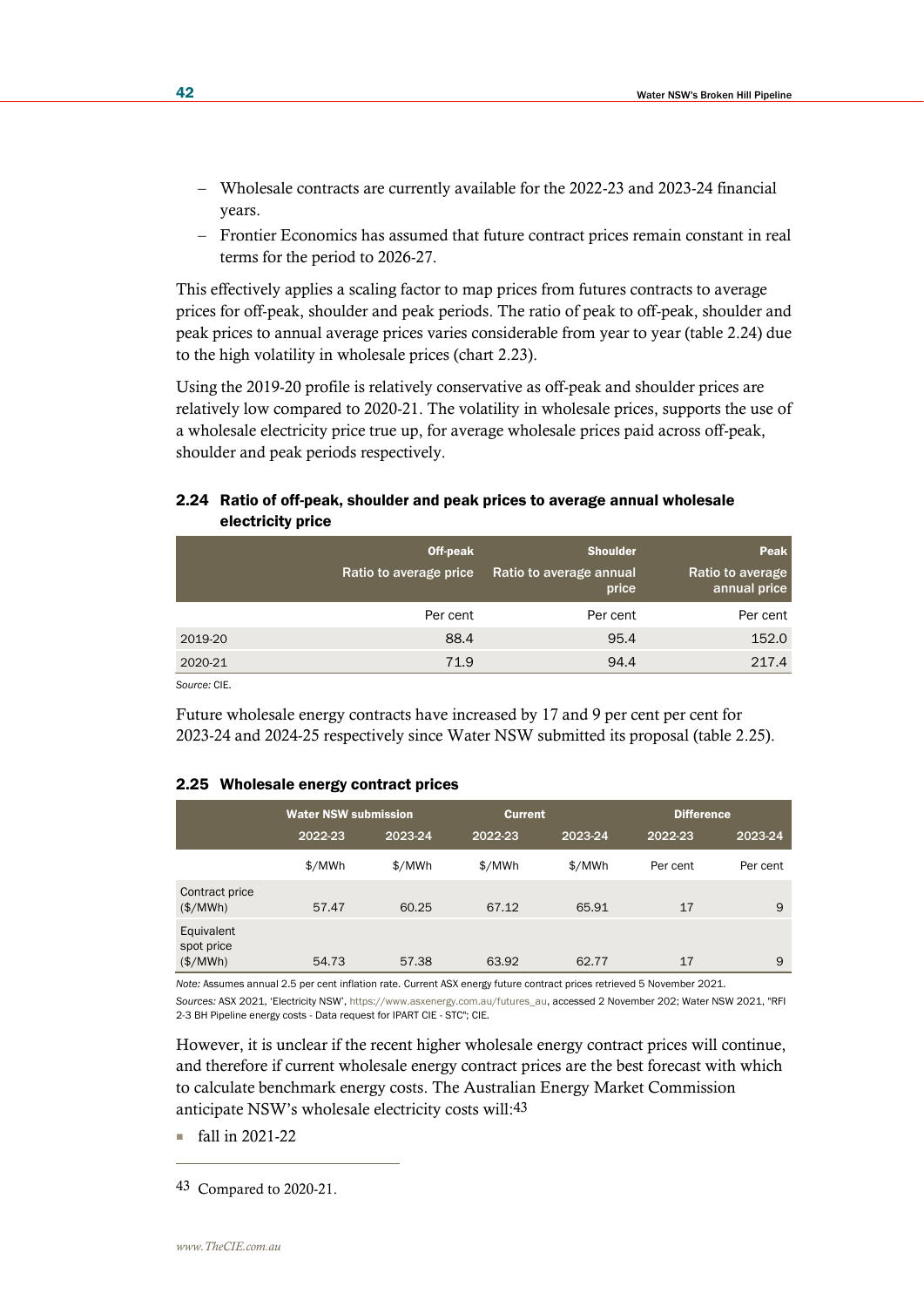- increase in 2022-23, and
- finally fall again in 2023-24.

The Australian Energy Market Commission's forecast wholesale electricity price variations are due to: 44

- 2022-23 price increase:
	- higher natural gas prices, and
	- reduction to electricity generation supply, with coal fired power stations coming offline in 2022-23
- 2023-24 price decrease, anticipated addition of new wind, solar and gas fired electricity generation capacity, expanding overall electricity generation supply.

Further, we note to account for wholesale energy contract variation, Water NSW propose an annual wholesale electricity cost true up as follows:

- the movement in annual wholesale electricity price above/below the "benchmark wholesale electricity price" set for the 2022 determination period is measured
- the movement in the wholesale electricity price is then applied to the energy use profile to calculate the true up amount for each year in the determination period, and
- the annual true up amounts are accounted for at the end of the determination period.

We therefore maintain Water NSW's submitted contract price values.

In summary, Frontier Economics' wholesale electricity forecast approach is reasonable, as it accounts for historical data and publicly available future forecast contract prices. The proposed forecast approach, combined with a true-up process also accounts for the variable nature of wholesale electricity prices. However, we update the estimated energy purchase costs for our recommended pumping profile and forecast bulk water transport volumes.

Table 2.26 shows:

- forecast unit wholesale electricity costs submitted by Water NSW's, which use:
	- Water NSW submitted contract prices in table 2.25, and
	- the 2019-20 actual load profile, and
	- Water NSW's proposed bulk water transport volumes.
- CIE's recommended forecast unit wholesale electricity costs, which use:
	- Water NSW's submitted contract prices in table 2.25
	- our recommended load profile, and
	- our recommended bulk water transport volumes.

<sup>44</sup> Australian Energy Market Commission 2021, 'Residential Electricity Price Trends 2021: Final Report, pp. 4 & 10-11, November, [https://www.aemc.gov.au/sites/default/files/2021-](https://www.aemc.gov.au/sites/default/files/2021-11/2021_residential_electricity_price_trends_report.pdf) [11/2021\\_residential\\_electricity\\_price\\_trends\\_report.pdf](https://www.aemc.gov.au/sites/default/files/2021-11/2021_residential_electricity_price_trends_report.pdf)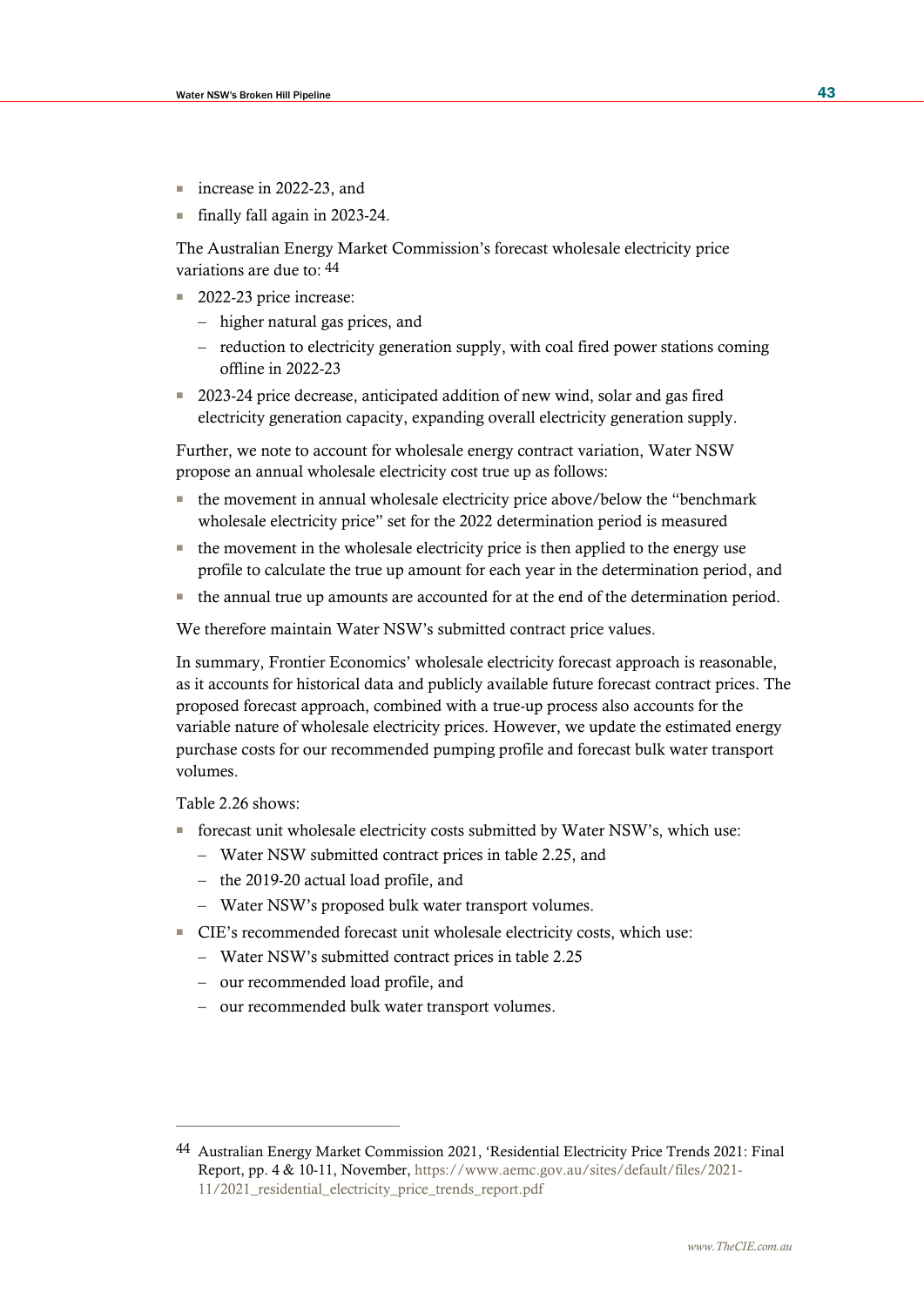|                           | <b>E.EU TURGUST MINICSUR CICOLIGITY COSTS</b> |         |         |         |         |  |  |  |  |
|---------------------------|-----------------------------------------------|---------|---------|---------|---------|--|--|--|--|
|                           | 2022-23                                       | 2023-24 | 2024-25 | 2025-26 | 2026-27 |  |  |  |  |
|                           | \$/MWh                                        | \$/MWh  | \$/MWh  | \$/MWh  | \$/MWh  |  |  |  |  |
| Water NSW<br>submission   | 51.80                                         | 52.99   | 52.99   | 52.99   | 52.99   |  |  |  |  |
| <b>CIE</b><br>recommended | 51.17                                         | 52.33   | 52.33   | 52.33   | 52.33   |  |  |  |  |

#### 2.26 Forecast wholesale electricity costs

*Sources:* ASX 2021, 'Electricity NSW', [https://www.asxenergy.com.au/futures\\_au,](https://www.asxenergy.com.au/futures_au) accessed 2 November 202; Water NSW 2021, "RFI 2-3 BH Pipeline energy costs - Data request for IPART CIE - STC"; CIE.

#### *Network costs*

We understand Frontier Economics estimated placeholder future network costs as follows:45

- take network tariffs from Essential Energy's pricing proposal 2020-21 (tariff BHND3AO):
	- The Pipeline is located within Essential Energy's distribution network
	- An assessment of electricity bills determined that the pumping stations are on the high voltage time of use monthly demand tariff (tariff code: BHND3AO)
- multiply by respective energy consumption and peak demand by peak/shoulder/offpeak taken from the load profile, and
- add daily fixed charge.

The Australian Energy Regulator (AER) have since approved Essential Energy's annual pricing proposal for the period 1 July 2021 to 30 June 2022.46 The respective BHND3AO tariffs are shown in table 2.27.

## 2.27 Essential Energy network tariffs (Tariff BHND3AO)

| shoulder<br>access charge                 | peak    |            | shoulder   | peak       |
|-------------------------------------------|---------|------------|------------|------------|
| (\$/MWh)<br>(\$/MWh)<br>$(\frac{\pi}{4})$ | (S/MWh) | (\$/kVA/M) | (\$/kVA/M) | (\$/kVA/M) |
| 19.16<br>37.26<br>31.94                   | 26.42   | 9.10       | 8.23       | 2.46       |

*Note:* Usage charges converted from \$/kWh to \$/MWh.

*Source:* Essential Energy 2021, 'Essential Energy Network Price List (Excluding GST): Effective 1 July 2021, Tariff Code BHND3AO', [https://www.aer.gov.au/networks-pipelines/determinations-access-arrangements/pricing-proposals-tariffs/essential-energy-annual](https://www.aer.gov.au/networks-pipelines/determinations-access-arrangements/pricing-proposals-tariffs/essential-energy-annual-pricing-2021-22)[pricing-2021-22](https://www.aer.gov.au/networks-pipelines/determinations-access-arrangements/pricing-proposals-tariffs/essential-energy-annual-pricing-2021-22)

45 Water NSW 2021, 'Pricing Proposal to the Independent Pricing and Regulatory Tribunal: Regulated prices for the Wentworth to Broken Hill Pipeline', p. 132, June, [https://www.ipart.nsw.gov.au/sites/default/files/cm9\\_documents/Pricing-proposal-by-](https://www.ipart.nsw.gov.au/sites/default/files/cm9_documents/Pricing-proposal-by-Water-NSW-June-2021.PDF)[Water-NSW-June-2021.PDF](https://www.ipart.nsw.gov.au/sites/default/files/cm9_documents/Pricing-proposal-by-Water-NSW-June-2021.PDF)

46 Australian Energy Regulator 2021, 'Essential Energy - Annual pricing 2021-22', [https://www.aer.gov.au/networks-pipelines/determinations-access-arrangements/pricing](https://www.aer.gov.au/networks-pipelines/determinations-access-arrangements/pricing-proposals-tariffs/essential-energy-annual-pricing-2021-22)[proposals-tariffs/essential-energy-annual-pricing-2021-22](https://www.aer.gov.au/networks-pipelines/determinations-access-arrangements/pricing-proposals-tariffs/essential-energy-annual-pricing-2021-22)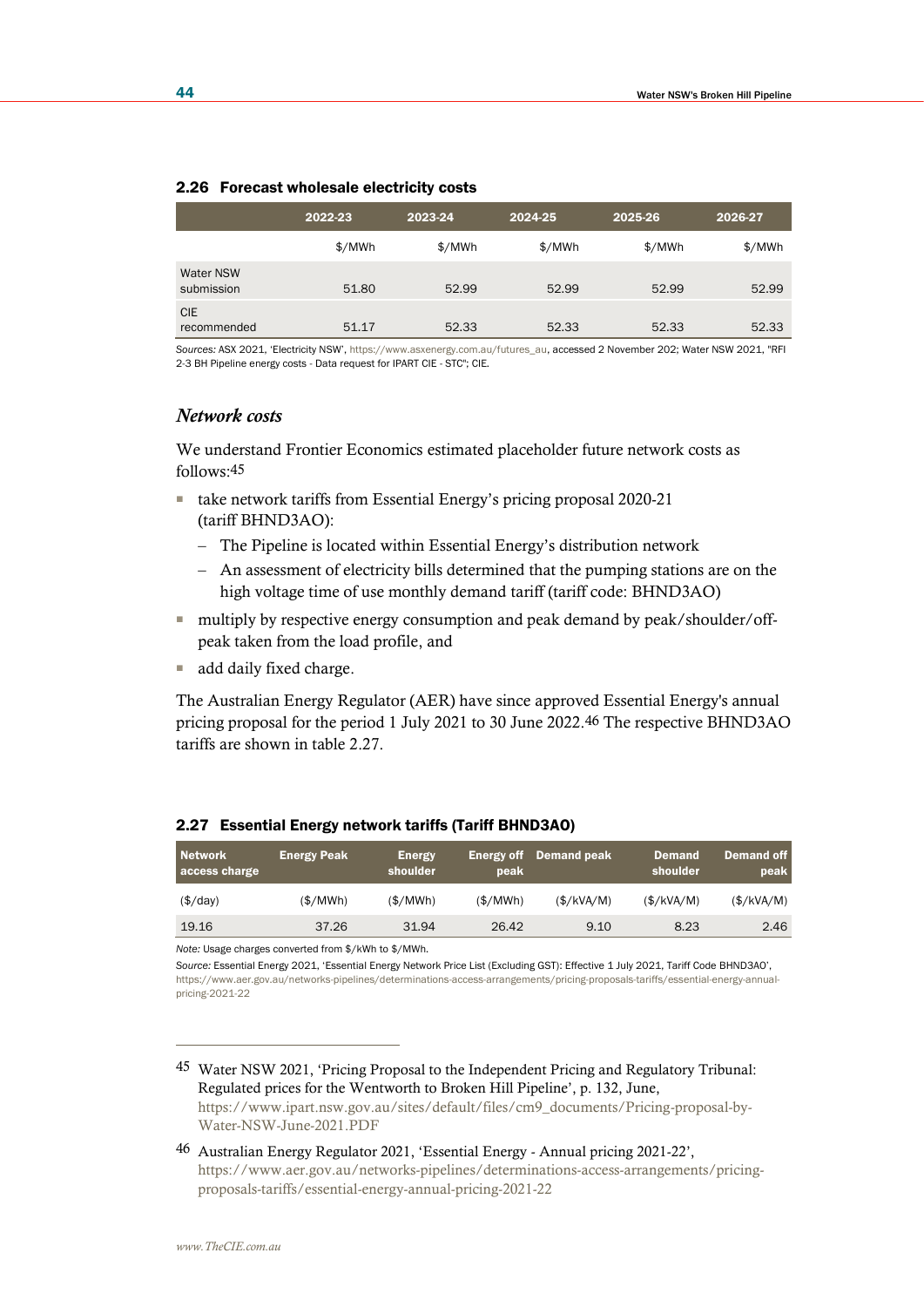Frontier Economics made the placeholder assumption that future network tariffs will remain constant in real terms over the projection period from 2021-22 to 2026-27. Essential Energy are likely to change the current network tariffs in its submission to the AER for revenue to be earned beyond 1 July 2024. As such, Water NSW propose an annual network cost true up where the benchmark electricity price is updated with reference to actual network charges over the 2022 Determination period.

Frontier Economics network electricity forecast approach and Water NSW's proposed network cost true up are reasonable, as the latest published data has been used and will be used in the true-up process, with network charges independently regulated.

## *Renewable energy costs*

Frontier Economics have forecast renewable energy costs associated with the Large-scale Renewable Energy Target (LRET) and Small-scale Renewable Energy Scheme (SRET), both of which place obligations on electricity retailers to obtain and surrender renewable certificates.47

#### *LRET*

Frontier Economics have calculated LRET costs as follows:

- certificate price multiplied by the renewable power percentages (RPP)
- **The LRET certificate price has been sourced from Mercari**<sup>48</sup>, taking the average of two calendar years to get a financial year, and held constant after 2024-25
- An RPP value of 18.83 per cent has been sourced from the Clean Energy Regulator <sup>49</sup> and held constant over the modelling period.

Table 2.28 shows the forward certificate prices have increased post Water NSW lodging its submission. Calendar year data has also become available for calendar year 2025, allowing for an estimated financial year 2024-25.

| <b>Product</b>                | <b>Price</b> | <b>Product</b>         | <b>Price</b> |
|-------------------------------|--------------|------------------------|--------------|
|                               | \$           |                        | \$           |
| <b>Submitted by Water NSW</b> |              |                        |              |
| Spot                          | 40.25        |                        |              |
| Calendar 2020                 | 41.30        | Financial Year 2020-21 | 38.78        |

#### 2.28 Large-Scale Generation Certificates forward prices

47 Water NSW 2021, 'Pricing Proposal to the Independent Pricing and Regulatory Tribunal: Regulated prices for the Wentworth to Broken Hill Pipeline', p. 131, June, [https://www.ipart.nsw.gov.au/sites/default/files/cm9\\_documents/Pricing-proposal-by-](https://www.ipart.nsw.gov.au/sites/default/files/cm9_documents/Pricing-proposal-by-Water-NSW-June-2021.PDF)[Water-NSW-June-2021.PDF](https://www.ipart.nsw.gov.au/sites/default/files/cm9_documents/Pricing-proposal-by-Water-NSW-June-2021.PDF)

48 <http://lgc.mercari.com.au/>

49 Australian Government 2021, 'The renewable power percentage', Clean Energy Regulator, March, [http://www.cleanenergyregulator.gov.au/RET/Scheme-participants-and](http://www.cleanenergyregulator.gov.au/RET/Scheme-participants-and-industry/the-renewable-power-percentage#Renewable-electricity-required-for-the-year)[industry/the-renewable-power-percentage#Renewable-electricity-required-for-the-year](http://www.cleanenergyregulator.gov.au/RET/Scheme-participants-and-industry/the-renewable-power-percentage#Renewable-electricity-required-for-the-year)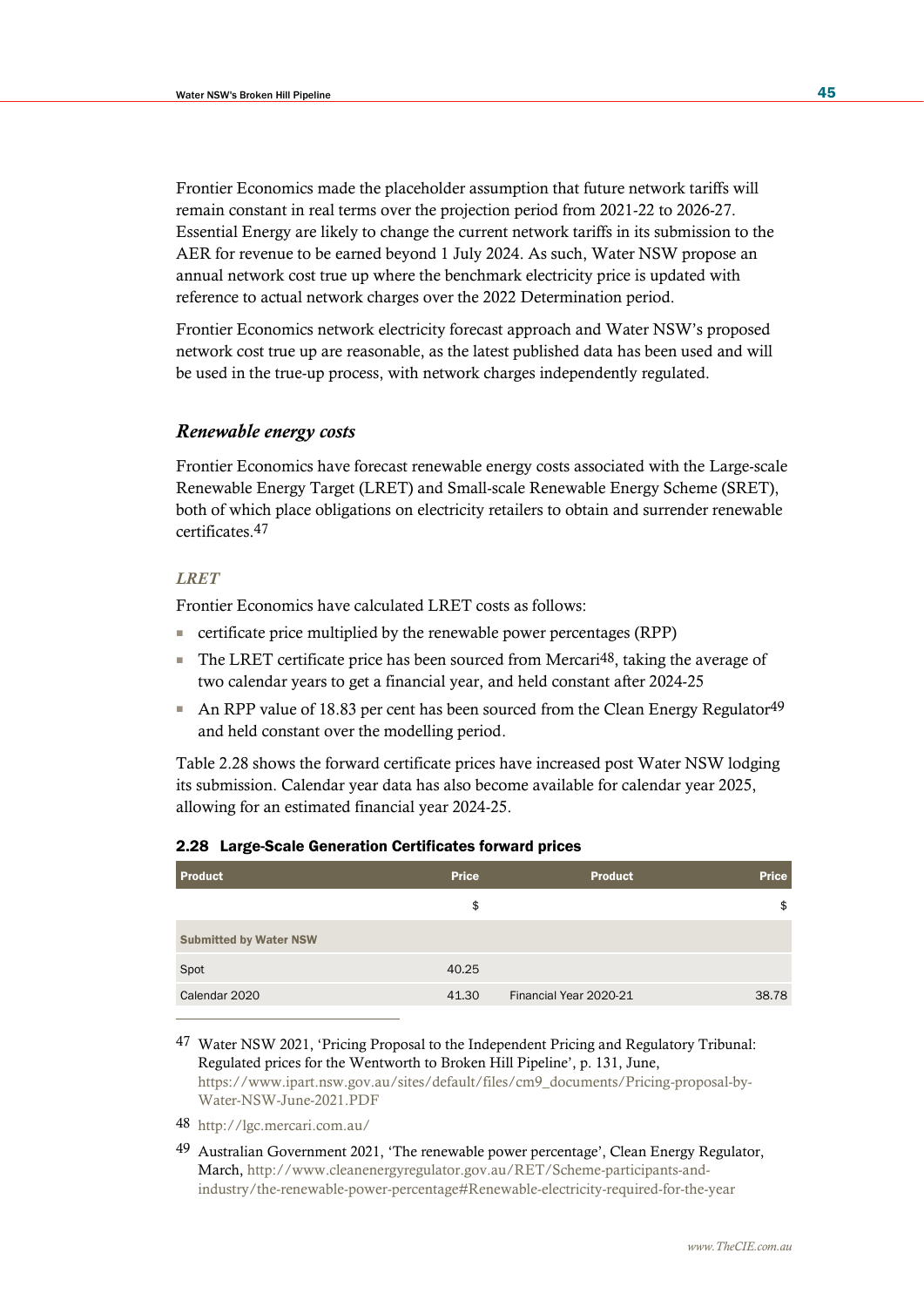| <b>Product</b> | <b>Price</b> | <b>Product</b>         | <b>Price</b> |
|----------------|--------------|------------------------|--------------|
|                | \$           |                        | \$           |
| Calendar 2021  | 36.25        | Financial Year 2021-22 | 31.44        |
| Calendar 2022  | 26.63        | Financial Year 2022-23 | 22.94        |
| Calendar 2023  | 19.25        | Financial Year 2023-24 | 14.64        |
| Calendar 2024  | 10.03        |                        |              |
| <b>Updated</b> |              |                        |              |
| Spot           | 41.50        |                        |              |
| Calendar 2020  | 41.30        | Financial Year 2020-21 | \$40.65      |
| Calendar 2021  | 40.00        | Financial Year 2021-22 | \$39.31      |
| Calendar 2022  | 38.63        | Financial Year 2022-23 | \$37.29      |
| Calendar 2023  | 35.95        | Financial Year 2023-24 | \$33.23      |
| Calendar 2024  | 30.50        | Financial Year 2024-25 | \$26.06      |
| Calendar 2025  | 21.63        |                        |              |

*Note:* Financial year estimated values are the average of the corresponding calendar year.

*Source:* Water NSW 2021, "RFI 2-3 BH Pipeline energy costs - Data request for IPART CIE – STC; [http://lgc.mercari.com.au/;](http://lgc.mercari.com.au/) CIE.

The RRP is recommended by the Clean Energy Agency to the Minister for Energy and Emissions Reduction (the Minister) using actual data or estimates for the matters the Minister must consider, as set out by legislation. The 2021 RPP is 18.54 per cent,<sup>50</sup> which we assume carries forward over the determination period. This differs slightly to the 18.83 per cent value used by Frontier Economics.

Table 2.29 shows the cost of complying with the LRET submitted by Water NSW and the value calculated using the updated certificate and RRP values.

|                                                       | 2022-23 | 2023-24 | 2024-25 | 2025-26 | 2026-27 |
|-------------------------------------------------------|---------|---------|---------|---------|---------|
| <b>Submitted by Water NSW</b>                         |         |         |         |         |         |
| Certificate price (\$/MWh,<br>nominal)                | 22.94   | 14.64   |         |         |         |
| Certificate price (\$/MWh,<br>2021-22)                | 22.38   | 13.93   | 13.93   | 13.93   | 13.93   |
| Renewable power percentage<br>(RPP)                   | 18.83   | 18.83   | 18.83   | 18.83   | 18.83   |
| Cost of complying with the LRET<br>$(S/MWh, 2021-22)$ | 4.21    | 2.62    | 2.62    | 2.62    | 2.62    |
| <b>Updated</b>                                        |         |         |         |         |         |
| Certificate price (\$/MWh,<br>nominal)                | 37.29   | 33.23   | 26.06   | 26.06   | 26.06   |

## 2.29 Estimated cost of complying with LRET

<sup>50</sup> Australian Government 2021, 'The renewable power percentage', Clean Energy Regulator, March, [http://www.cleanenergyregulator.gov.au/RET/Scheme-participants-and](http://www.cleanenergyregulator.gov.au/RET/Scheme-participants-and-industry/the-renewable-power-percentage#Renewable-electricity-required-for-the-year)[industry/the-renewable-power-percentage#Renewable-electricity-required-for-the-year](http://www.cleanenergyregulator.gov.au/RET/Scheme-participants-and-industry/the-renewable-power-percentage#Renewable-electricity-required-for-the-year)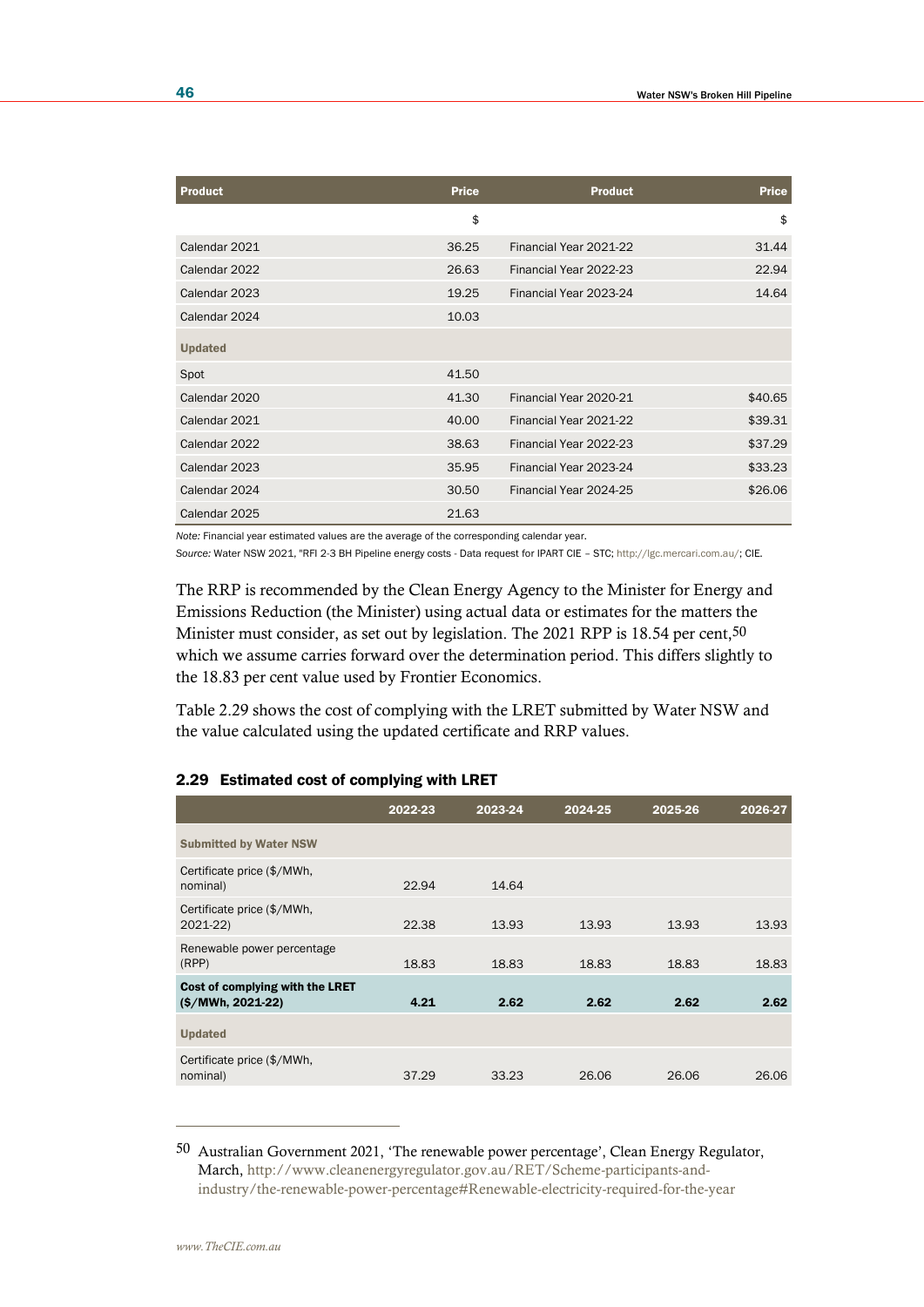|                                                                 | 2022-23 | 2023-24 | 2024-25 | 2025-26 | 2026-27 |
|-----------------------------------------------------------------|---------|---------|---------|---------|---------|
| Certificate price (\$/MWh,<br>$2021 - 22$                       | 36.38   | 31.62   | 31.62   | 31.62   | 31.62   |
| Renewable power percentage<br>(RPP)                             | 18.54   | 18.54   | 18.54   | 18.54   | 18.54   |
| <b>Cost of complying</b><br>with the LRET<br>$(S/MWh, 2021-22)$ | 6.74    | 5.86    | 5.86    | 5.86    | 5.86    |

*Note:* Assumes forecast 2.5 per cent annual inflation rate.

*Source:* Water NSW 2021, "RFI 2-3 BH Pipeline energy costs - Data request for IPART CIE – STC[; http://lgc.mercari.com.au/;](http://lgc.mercari.com.au/) CIE.

#### *SRET*

Frontier Economics have calculated SRET costs as follows:

- certificate price multiplied by the small-scale technology percentage (STP):
	- The SRET certificate price has been assumed to be \$40 (nominal) for each year, based on the Clean Energy Regulator's fixed clearing house price
	- An STP value of 21.78 per cent has been sourced from the Clean Energy Regulator51 and held constant over the modelling period.

The STP is recommended by the Clean Energy Agency to the Minister for Energy and Emissions Reduction (the Minister) using actual data or estimates for the matters the Minister must consider, as set out by legislation. The 2021 STP is 28.8 per cent,<sup>52</sup> with non-binding values of 17.92 and 21.15 for 2022 and 2023 respectively. We assume the 2023 non-binding value carries forward across the determination period. This differs slightly to the 21.78 per cent value used by Frontier Economics.

Table 2.30 shows the cost of complying with the SRET submitted by Water NSW and the value calculated using the updated STP values.

|                                                       | 2022-23 | 2023-24 | 2024-25 | 2025-26 | 2026-27 |
|-------------------------------------------------------|---------|---------|---------|---------|---------|
| <b>Submitted by Water NSW</b>                         |         |         |         |         |         |
| Certificate price (\$/MWh, nominal)                   | 40.00   | 40.00   | 40.00   | 40.00   | 40.00   |
| Certificate price (\$/MWh, 2021-22)                   | 39.02   | 38.07   | 37.14   | 36.24   | 35.35   |
| Small-scale technology percentage<br>(STP)            | 21.78   | 21.78   | 21.78   | 21.78   | 21.78   |
| Cost of complying with the SRET<br>$(S/MWh, 2021-22)$ | 8.50    | 8.29    | 8.09    | 7.89    | 7.70    |

#### 2.30 Estimated cost of complying with SRET

51 Australian Government 2021, 'The renewable power percentage', Clean Energy Regulator, March, [http://www.cleanenergyregulator.gov.au/RET/Scheme-participants-and](http://www.cleanenergyregulator.gov.au/RET/Scheme-participants-and-industry/the-renewable-power-percentage#Renewable-electricity-required-for-the-year)[industry/the-renewable-power-percentage#Renewable-electricity-required-for-the-year](http://www.cleanenergyregulator.gov.au/RET/Scheme-participants-and-industry/the-renewable-power-percentage#Renewable-electricity-required-for-the-year)

<sup>52</sup> Australian Government 2021, 'The renewable power percentage', Clean Energy Regulator, March, [http://www.cleanenergyregulator.gov.au/RET/Scheme-participants-and](http://www.cleanenergyregulator.gov.au/RET/Scheme-participants-and-industry/the-renewable-power-percentage#Renewable-electricity-required-for-the-year)[industry/the-renewable-power-percentage#Renewable-electricity-required-for-the-year](http://www.cleanenergyregulator.gov.au/RET/Scheme-participants-and-industry/the-renewable-power-percentage#Renewable-electricity-required-for-the-year)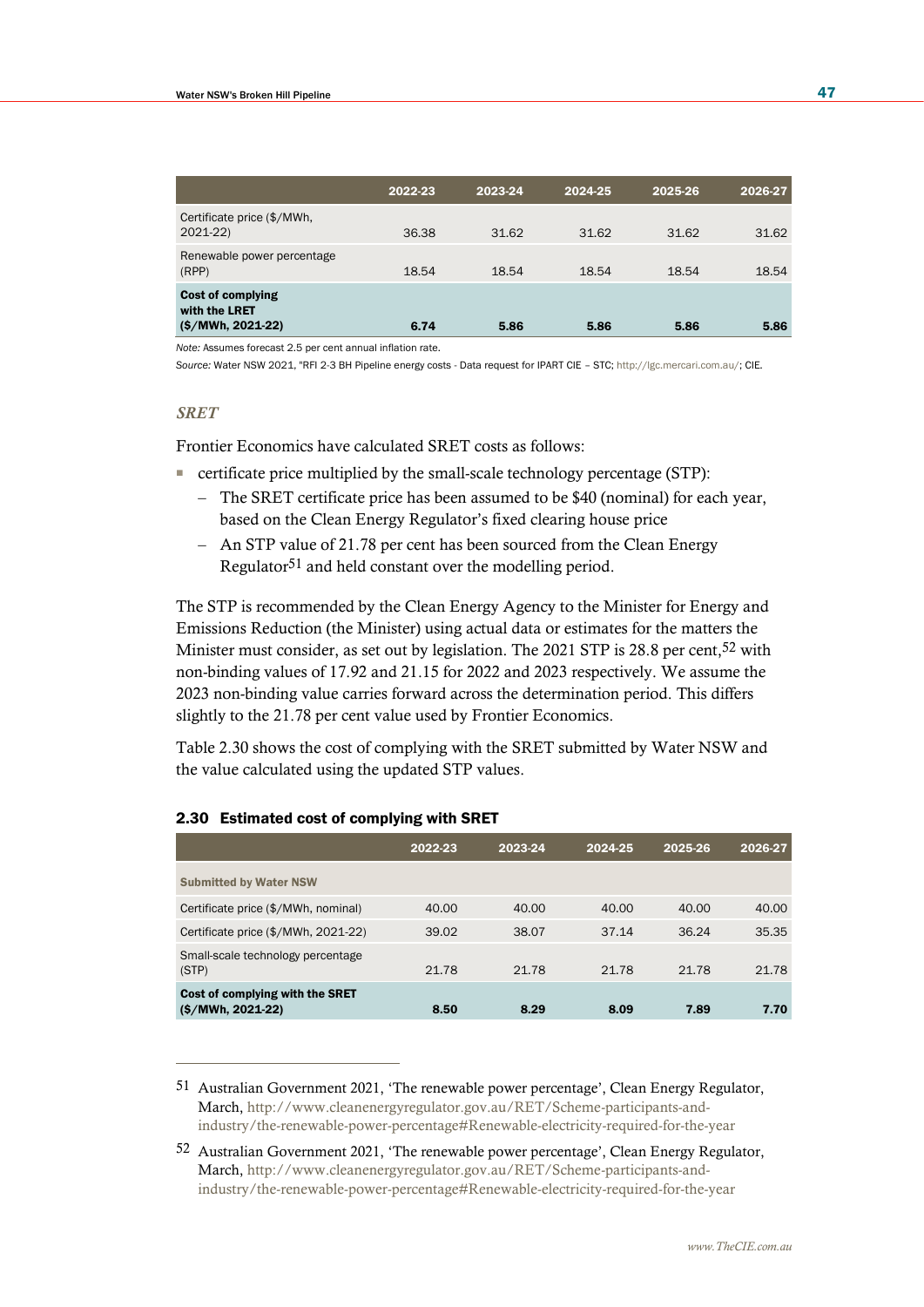|                                                       | 2022-23 | 2023-24 | 2024-25 | 2025-26 | 2026-27 |
|-------------------------------------------------------|---------|---------|---------|---------|---------|
| <b>Updated</b>                                        |         |         |         |         |         |
| Certificate price (\$/MWh, nominal)                   | 40.00   | 40.00   | 40.00   | 40.00   | 40.00   |
| Certificate price (\$/MWh, 2021-22)                   | 39.02   | 38.07   | 37.14   | 36.24   | 35.35   |
| Renewable power percentage (RPP)                      | 21.15   | 21.15   | 21.15   | 21.15   | 21.15   |
| Cost of complying with the LRET<br>$(S/MWh, 2021-22)$ | 8.25    | 8.05    | 7.86    | 7.66    | 7.48    |

*Note:* Assumes forecast 2.5 per cent annual inflation rate.

*Source:* Water NSW 2021, "RFI 2-3 BH Pipeline energy costs - Data request for IPART CIE – STC[; http://lgc.mercari.com.au/;](http://lgc.mercari.com.au/) CIE.

#### *NSW Energy Savings Scheme*

We understand Frontier Economics has used a value of \$4.10 \$/MWh (\$2018-19), held constant in real terms to estimate the cost of complying with the NSW Energy Savings Scheme (ESS). We understand Frontier Economics sourced this value from the 'Australian Energy Market Commission, 2017 Residential Electricity Price Trends Final Report'53 The 2021 Residential Electricity Price Trends Final Report shows Energy Savings Scheme costs are forecast to be lower in 2022-23, than that previously estimated for 2019-20.54

Table 2.31 shows the Energy Savings Scheme unit costs submitted by Water NSW and the CIE's updated values using the 2021 Residential Electricity Price Trends Final Report.

|                                        | 2022-23 | 2023-24 | 2024-25                                                                               | 2025-26 | 2026-27 |
|----------------------------------------|---------|---------|---------------------------------------------------------------------------------------|---------|---------|
|                                        | 22      | 22      | \$/MWh, \$2021- \$/MWh, \$2021- \$/MWh, \$2021- \$/MWh, \$2021- \$/MWh, \$2021-<br>22 | 22      | 22      |
| Submitted by<br>Water NSW <sup>a</sup> | 4.29    | 4.29    | 4.29                                                                                  | 4.29    | 4.29    |
| Updated <b>D</b>                       | 2.87    | 2.87    | 2.87                                                                                  | 2.87    | 2.87    |

#### 2.31 Forecast costs of complying with the NSW Energy Savings Scheme

a Sourced from Australian Energy Market Commission, '2017 Residential Electricity Price Trends Final Report'. \$4.10 \$/MWh (\$2018-19), inflated to \$2021-22 using actual 2019 and 2020 June to June inflation (CPI) figures from the ABS, and assuming 2.5 per cent inflation for June 2021 and June 2022.

b Sourced from Australian Energy Market Commission 2021, 'Residential Electricity Price Trends 2021: Final Report'. 0.28 c/kWh (\$2020-21), multiplied by 1 000 and divided by 100 to calculate \$/MWh of \$2.80 and assumed 2.5 per cent June 2022 inflation. *Source:* Australian Energy Market Commission 2017, '2017 Residential Electricity Price Trends: Final Report', December, [https://www.aemc.gov.au/sites/default/files/content/bf56a5d5-e2b2-4c21-90ed-79dda97eb8a4/2017-Residential-Electricity-Price-](https://www.aemc.gov.au/sites/default/files/content/bf56a5d5-e2b2-4c21-90ed-79dda97eb8a4/2017-Residential-Electricity-Price-Trends.pdf)[Trends.pdf;](https://www.aemc.gov.au/sites/default/files/content/bf56a5d5-e2b2-4c21-90ed-79dda97eb8a4/2017-Residential-Electricity-Price-Trends.pdf) Australian Energy Market Commission 2021, 'Australian Energy Market Commission 2021, Residential Electricity Price Trends 2021: Final Report', November p. 10, [https://www.aemc.gov.au/sites/default/files/2021-](https://www.aemc.gov.au/sites/default/files/2021-11/2021_residential_electricity_price_trends_report.pdf) [11/2021\\_residential\\_electricity\\_price\\_trends\\_report.pdf.](https://www.aemc.gov.au/sites/default/files/2021-11/2021_residential_electricity_price_trends_report.pdf)

54 Australian Energy Market Commission 2020, '2020 Residential Electricity Price Trends: Final Report', December p. 9[, https://www.aemc.gov.au/sites/default/files/2020-](https://www.aemc.gov.au/sites/default/files/2020-12/2020%20Residential%20Electricity%20Price%20Trends%20report%20-%2015122020.pdf) [12/2020%20Residential%20Electricity%20Price%20Trends%20report%20-%2015122020.pdf](https://www.aemc.gov.au/sites/default/files/2020-12/2020%20Residential%20Electricity%20Price%20Trends%20report%20-%2015122020.pdf)

<sup>53</sup> Australian Energy Market Commission 2017, '2017 Residential Electricity Price Trends: Final Report', December, [https://www.aemc.gov.au/sites/default/files/content/bf56a5d5-e2b2-](https://www.aemc.gov.au/sites/default/files/content/bf56a5d5-e2b2-4c21-90ed-79dda97eb8a4/2017-Residential-Electricity-Price-Trends.pdf) [4c21-90ed-79dda97eb8a4/2017-Residential-Electricity-Price-Trends.pdf](https://www.aemc.gov.au/sites/default/files/content/bf56a5d5-e2b2-4c21-90ed-79dda97eb8a4/2017-Residential-Electricity-Price-Trends.pdf)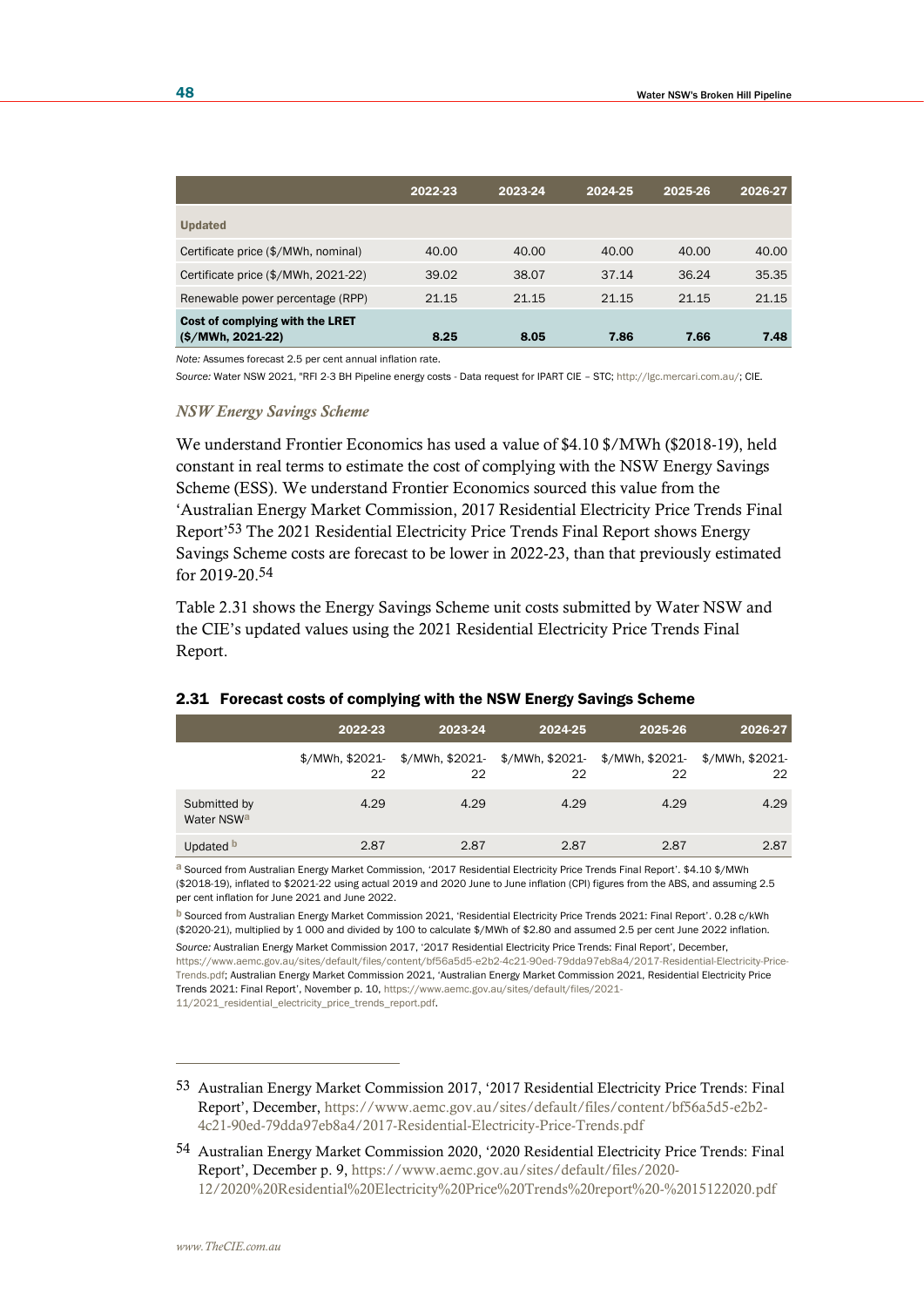### *Losses*

Energy is lost due to electrical resistance and the heating of conductors as electricity flows through the transmission and distribution networks. The impact of network losses on spot prices is represented as transmission and distribution loss factors, calculated annually, and reported by the Australian Energy Market Operator.55

We understand Frontier Economics has used the published 2020-21 (the latest available at the time of Water NSW's submission):56

- distribution loss factors (DLF) for the Essential Energy zone, as the pipeline is located within Essential Energy's distribution network, and
- transmission loss factor (TLF) for Red Cliff, quoted as the relevant connection point based on the Pipeline's electricity bill.

Frontier Economics estimate a combined annual loss factor by multiplying the DLF and TLF and assume the combined loss factor remains constant throughout the 2022 determination period.

We have made the following changes:

- updated the DLF and TLF with 2021-22 published data, and
- applied a demand weighted average TLF to include Red Cliff and Broken Hill connection points, based on the approach used for the 2019 determination.

Table 2.32 shows the DLF and TLF calculated for Water NSW's submission and our annual forecast. Note, a loss factor below 1 reduces the wholesale electricity cost and vice versa, a loss factor above 1 increases the wholesale electricity cost.

|                                              | Weight   | <b>Region</b>           | <b>TNI</b>       | Loss factor |
|----------------------------------------------|----------|-------------------------|------------------|-------------|
|                                              | Per cent |                         |                  |             |
| <b>Water NSW submission</b>                  |          |                         |                  |             |
| <b>DLF</b>                                   | N/A      | <b>Essential Energy</b> | N/A              | 1.0301      |
| <b>River Murray</b><br>Pumping station       | $\circ$  | <b>Red Cliff</b>        | VRC <sub>2</sub> | 0.9406      |
| Wentworth<br><b>Pumping Station</b>          | 100      | <b>Red Cliff</b>        | <b>VRCA</b>      | 0.9406      |
| <b>Silver City</b><br><b>Pumping Station</b> | $\Omega$ | <b>Broken Hill</b>      | <b>NBKH</b>      | 0.8317      |
| <b>Bulk Water</b><br>Storage                 | $\circ$  | <b>Broken Hill</b>      | <b>NBKH</b>      | 0.8317      |
| <b>TLF</b>                                   | 100      |                         |                  | 0.9406a     |

### 2.32 Forecast annual distribution and transmission loss factors

<sup>55</sup> Australian Energy Market Operator 2021, 'Loss factors and regional boundaries', [https://aemo.com.au/en/energy-systems/electricity/national-electricity-market-nem/market](https://aemo.com.au/en/energy-systems/electricity/national-electricity-market-nem/market-operations/loss-factors-and-regional-boundaries)[operations/loss-factors-and-regional-boundaries](https://aemo.com.au/en/energy-systems/electricity/national-electricity-market-nem/market-operations/loss-factors-and-regional-boundaries)

<sup>56</sup> Water NSW 2021, "RFI 2-3 BH Pipeline energy costs - Data request for IPART CIE – STC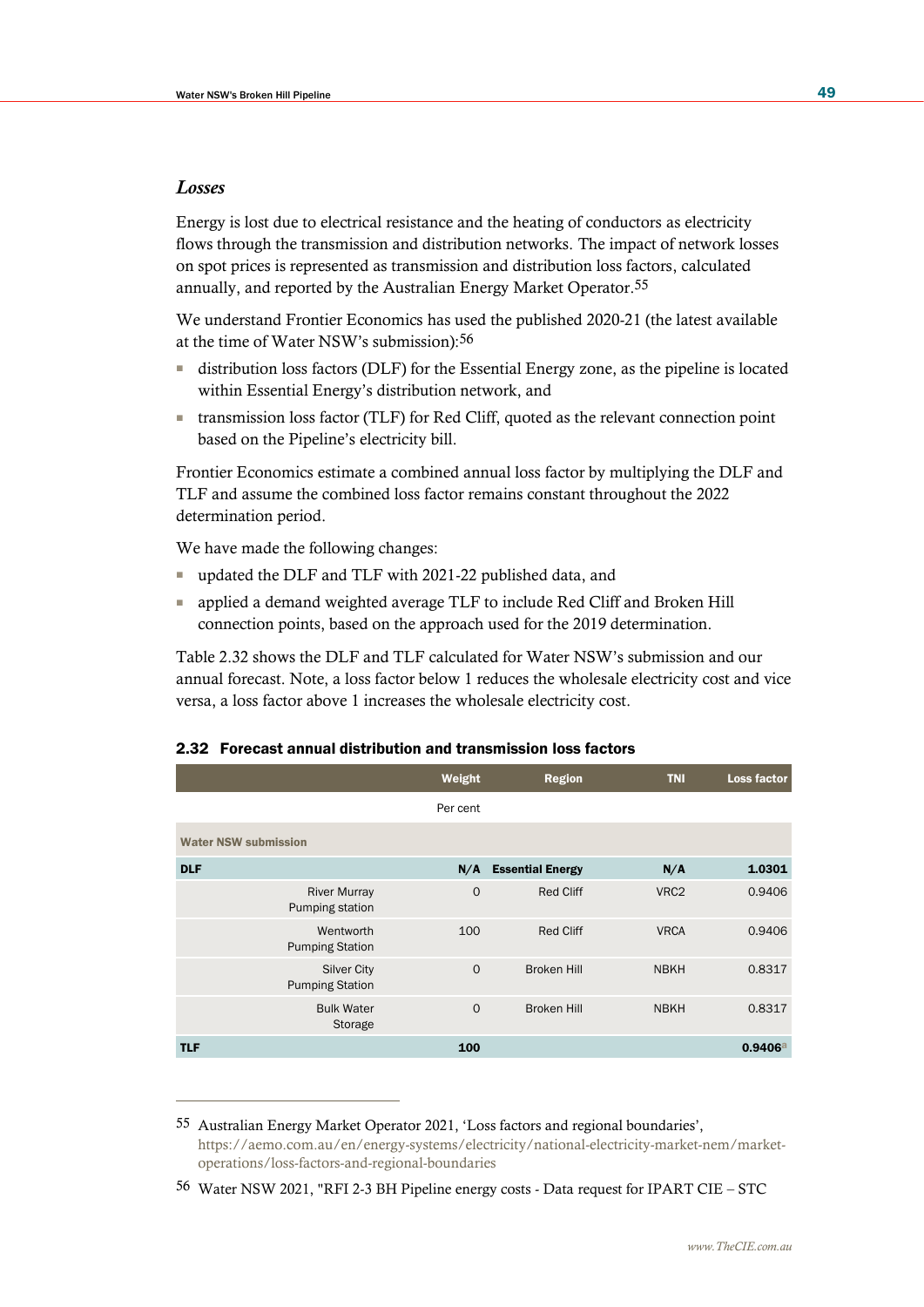|                                             |                                              | Weight   | <b>Region</b>           | <b>TNI</b>       | <b>Loss factor</b> |
|---------------------------------------------|----------------------------------------------|----------|-------------------------|------------------|--------------------|
|                                             |                                              | Per cent |                         |                  |                    |
| <b>Combined DLF</b><br>and TLF <sup>b</sup> |                                              |          |                         |                  | 0.9689             |
| <b>CIE</b> recommendation                   |                                              |          |                         |                  |                    |
| <b>DLF</b>                                  |                                              | N/A      | <b>Essential Energy</b> | N/A              | 1.0309             |
|                                             | <b>River Murray</b><br>Pumping station       | 9        | Red Cliff               | VRC <sub>2</sub> | 0.9721             |
|                                             | Wentworth<br><b>Pumping Station</b>          | 57       | <b>Red Cliff</b>        | <b>VRCA</b>      | 0.9730             |
|                                             | <b>Silver City</b><br><b>Pumping Station</b> | 31       | <b>Broken Hill</b>      | <b>NBKH</b>      | 0.8423             |
|                                             | <b>Bulk Water</b><br>Storage                 | 3        | <b>Broken Hill</b>      | <b>NBKH</b>      | 0.8423             |
| <b>TLF</b>                                  |                                              | 100      |                         |                  | 0.9281c            |
| <b>Combined DLF</b><br>and TLFb             |                                              |          |                         |                  | 0.9568             |

a TLF for Red Cliff, quoted as the relevant connection point based on the Pipeline's electricity bill

**b** DLF multiplied by TLF.

c Applied a demand weighted average TLF to include Red Cliff and Broken Hill connection points, based on the approach used for the 2019 determination.

*Note:* TNI is transmission node identifier.

*Sources: Australian Energy Market Operator 2020, Distribution Loss Factors for the 2020/21 Financial Year, July,* 

*[https://aemo.com.au/-/media/files/electricity/nem/security\\_and\\_reliability/loss\\_factors\\_and\\_regional\\_boundaries/2020-21/dlf-](https://aemo.com.au/-/media/files/electricity/nem/security_and_reliability/loss_factors_and_regional_boundaries/2020-21/dlf-2020-2021.pdf)[2020-2021.pdf;](https://aemo.com.au/-/media/files/electricity/nem/security_and_reliability/loss_factors_and_regional_boundaries/2020-21/dlf-2020-2021.pdf) Australian Energy Market Operator 2020,* 'Regions and Marginal Loss Factors: FY 2020-21: A report for the National Electricity Market', July, [https://www.aemo.com.au/-](https://www.aemo.com.au/-/media/files/electricity/nem/security_and_reliability/loss_factors_and_regional_boundaries/2020-21/marginal-loss-factors-for-the-2020-21-financial-year.pdf?la=en)

[/media/files/electricity/nem/security\\_and\\_reliability/loss\\_factors\\_and\\_regional\\_boundaries/2020-21/marginal-loss-factors-for-the-](https://www.aemo.com.au/-/media/files/electricity/nem/security_and_reliability/loss_factors_and_regional_boundaries/2020-21/marginal-loss-factors-for-the-2020-21-financial-year.pdf?la=en)[2020-21-financial-year.pdf?la=en;](https://www.aemo.com.au/-/media/files/electricity/nem/security_and_reliability/loss_factors_and_regional_boundaries/2020-21/marginal-loss-factors-for-the-2020-21-financial-year.pdf?la=en) *Australian Energy Market Operator 2021, Distribution Loss Factors for the 2021/22 Financial Year, July,* p. 20, *[https://aemo.com.au/-](https://aemo.com.au/-/media/files/electricity/nem/security_and_reliability/loss_factors_and_regional_boundaries/2021-22/distribution-loss-factors-for-the-2021-22-financial-year.pdf?la=en)*

*[/media/files/electricity/nem/security\\_and\\_reliability/loss\\_factors\\_and\\_regional\\_boundaries/2021-22/distribution-loss-factors-for](https://aemo.com.au/-/media/files/electricity/nem/security_and_reliability/loss_factors_and_regional_boundaries/2021-22/distribution-loss-factors-for-the-2021-22-financial-year.pdf?la=en)[the-2021-22-financial-year.pdf?la=en;](https://aemo.com.au/-/media/files/electricity/nem/security_and_reliability/loss_factors_and_regional_boundaries/2021-22/distribution-loss-factors-for-the-2021-22-financial-year.pdf?la=en) Australian Energy Market Operator 2021,* 'Regions and Marginal Loss Factors: FY 2021-22: A report for the National Electricity Market', July, pp, 17 and 25[, https://aemo.com.au/-](https://aemo.com.au/-/media/files/electricity/nem/security_and_reliability/loss_factors_and_regional_boundaries/2021-22/marginal-loss-factors-for-the-2021-22-financial-year.pdf?la=en)

[/media/files/electricity/nem/security\\_and\\_reliability/loss\\_factors\\_and\\_regional\\_boundaries/2021-22/marginal-loss-factors-for-the-](https://aemo.com.au/-/media/files/electricity/nem/security_and_reliability/loss_factors_and_regional_boundaries/2021-22/marginal-loss-factors-for-the-2021-22-financial-year.pdf?la=en)[2021-22-financial-year.pdf?la=en;](https://aemo.com.au/-/media/files/electricity/nem/security_and_reliability/loss_factors_and_regional_boundaries/2021-22/marginal-loss-factors-for-the-2021-22-financial-year.pdf?la=en) Water NSW 2021, "RFI 2-3 BH Pipeline energy costs - Data request for IPART CIE – STC; CIE.

We assume the 2021-22 combined loss factor remains constant throughout the 2022 determination period (table 2.33).

### 2.33 Forecast determination combined distribution and transmission loss factors

|                        | 2022-23 | 2023-24 | 2024-25 | 2025-26 | 2026-27 |
|------------------------|---------|---------|---------|---------|---------|
| Submitted by Water NSW | 0.9689  | 0.9689  | 0.9689  | 0.9689  | 0.9689  |
| CIE recommended        | 0.9568  | 0.9568  | 0.9568  | 0.9568  | 0.9568  |

*Note: A loss factor below 1 reduces the wholesale electricity cost and vice versa, a loss factor above 1 increases the wholesale electricity cost.*

*Source:* Water NSW 2021, "RFI 2-3 BH Pipeline energy costs - Data request for IPART CIE – STC; CIE.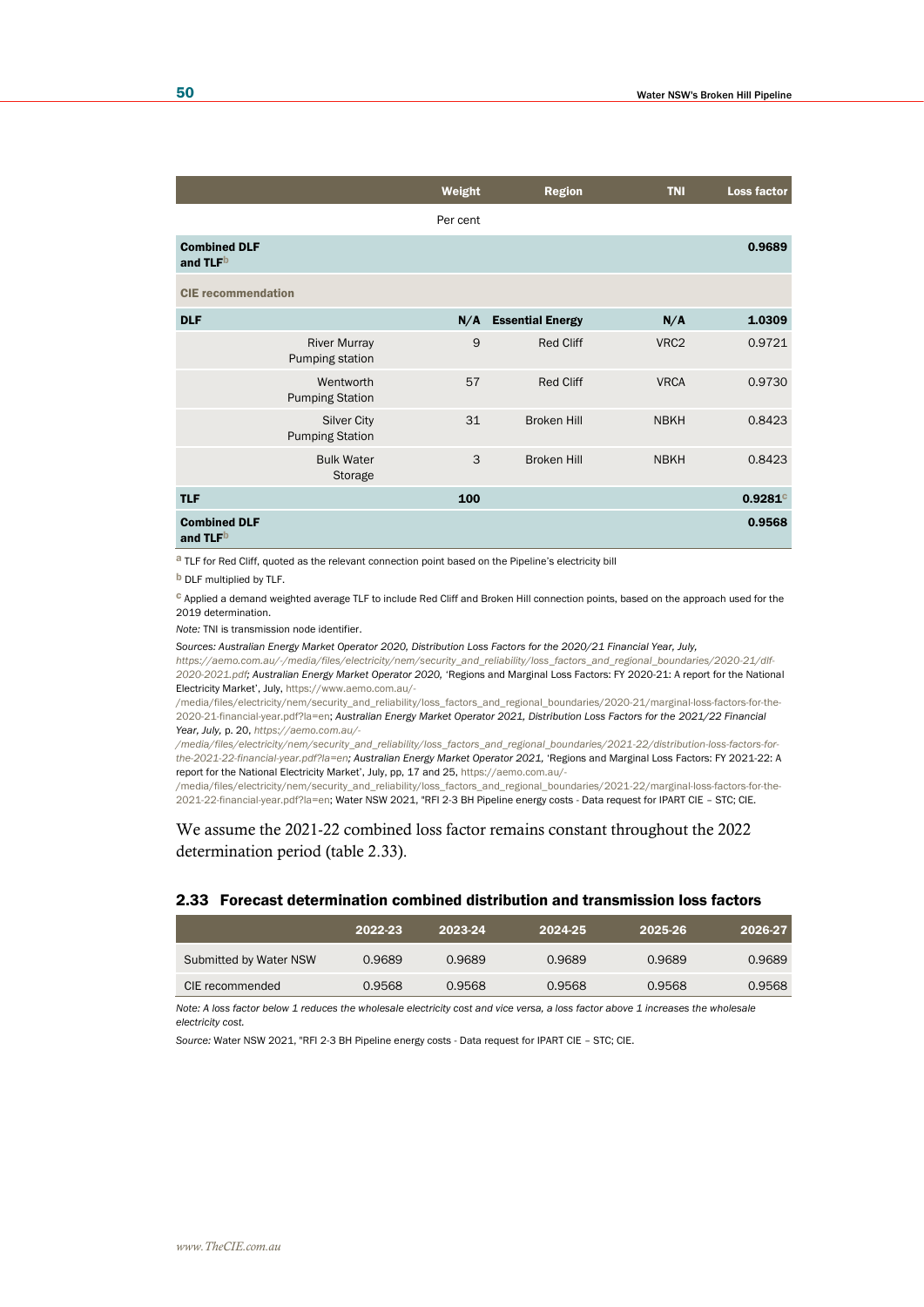## *Market fees*

Australian Energy Market Operator's 2019-2020 budget statement<sup>57</sup> and forecast growth rates have been used to estimate market fees. The recently released 2021-22 Australian Energy Market Operator's budget statement suggests market fees will be slightly lower than that previously indicated and forecast by Frontier Economics, as shown in table 2.34.

|  | 2.34 Australian Energy Market Operator National Electricity Market fees |  |  |  |  |  |  |  |
|--|-------------------------------------------------------------------------|--|--|--|--|--|--|--|
|--|-------------------------------------------------------------------------|--|--|--|--|--|--|--|

|                                      | 2019-20            | 2020-21            | 2021-22            | 2022-23            | 2023-24            | 2024-25            | 2025-26            | 2026-27            |
|--------------------------------------|--------------------|--------------------|--------------------|--------------------|--------------------|--------------------|--------------------|--------------------|
|                                      | \$/MWh.<br>nominal | \$/MWh.<br>nominal | \$/MWh.<br>nominal | \$/MWh.<br>nominal | \$/MWh.<br>nominal | \$/MWh.<br>nominal | \$/MWh.<br>nominal | \$/MWh.<br>nominal |
| Submitted<br>by Water<br><b>NSWa</b> | 0.50               | 0.55               | 0.61               | 0.68               | 0.70               | 0.72               | 0.74               | 0.75               |
| Updated <sup>b</sup>                 |                    |                    | 0.59               | 0.60               | 0.62               | 0.64               | 0.65               | 0.67               |

a The 2019-20 fee is sourced from the Australian Energy Market Operator's 2019-2020 budget statement. A 9 per cent growth rate has been applied for 2021-22, 12 per cent growth rate applied for 2021-22 and 2022-23, with fees held constant in real terms afterwards (assuming 2.5 per cent forecast inflation). <sup>b</sup> The 2021-22 fee is sourced from the Australian Energy Market Operator's 2021-2022 budget statement, with fees held constant in real terms afterwards (assuming 2.5 per cent forecast inflation). *Source:* Australian Energy Market Operator 2019, '2019-20 AEMO Final Budget and Fees', June, p. 9[, https://aemo.com.au](https://aemo.com.au-media/files/about_aemo/energy_market_budget_and_fees/2019/final-2019-20-aemo-final-budget-and-fees.pdf?la=en)[media/files/about\\_aemo/energy\\_market\\_budget\\_and\\_fees/2019/final-2019-20-aemo-final-budget-and-fees.pdf?la=en;](https://aemo.com.au-media/files/about_aemo/energy_market_budget_and_fees/2019/final-2019-20-aemo-final-budget-and-fees.pdf?la=en) Australian Energy Market Operator 2021, '2021-22 AEMO Final Budget and Fees', June, p. 7, [https://aemo.com.au](https://aemo.com.au-media/files/about_aemo/energy_market_budget_and_fees/2019/final-2019-20-aemo-final-budget-and-fees.pdf?la=en)[media/files/about\\_aemo/energy\\_market\\_budget\\_and\\_fees/2019/final-2019-20-aemo-final-budget-and-fees.pdf?la=en](https://aemo.com.au-media/files/about_aemo/energy_market_budget_and_fees/2019/final-2019-20-aemo-final-budget-and-fees.pdf?la=en)

## *Ancillary service fees*

Frontier Economics used the average of historical ancillary service payment data58, calculated over the 5-year period 2015-16 to 2019-20 and inflated to \$2021-22 using the Australian Bureau of Statistics all groups Australian Consumer Price Index59, to forecast ancillary service costs. The forecast ancillary service fee has been held constant in \$nominal over the determination period. Using recent data as a basis to forecast future ancillary service costs is reasonable, given historical ancillary services costs have been volatile, as shown in chart 2.35.

We have updated the ancillary service data to include 2020-21, as well as updated for actual 2020-21 inflation, to estimate forecast ancillary service costs based on a 7-year period 2014-17 to 2020-21. The two forecast estimates are shown in table 2.36.

<sup>57</sup> Australian Energy Market Operator 2019, '2019-20 AEMO Final Budget and Fees', June, p. 7, [https://aemo.com.au-media/files/about\\_aemo/energy\\_market\\_budget\\_and\\_fees/2019/final-](https://aemo.com.au-media/files/about_aemo/energy_market_budget_and_fees/2019/final-2019-20-aemo-final-budget-and-fees.pdf?la=en)[2019-20-aemo-final-budget-and-fees.pdf?la=en](https://aemo.com.au-media/files/about_aemo/energy_market_budget_and_fees/2019/final-2019-20-aemo-final-budget-and-fees.pdf?la=en)

<sup>58</sup> Available at [http://www.nemweb.com.au/REPORTS/CURRENT/Ancillary\\_Services\\_Payments/](http://www.nemweb.com.au/REPORTS/CURRENT/Ancillary_Services_Payments/)

<sup>59</sup> 2.5 per cent annual inflation was assumed for 2021-22 and 2022-23.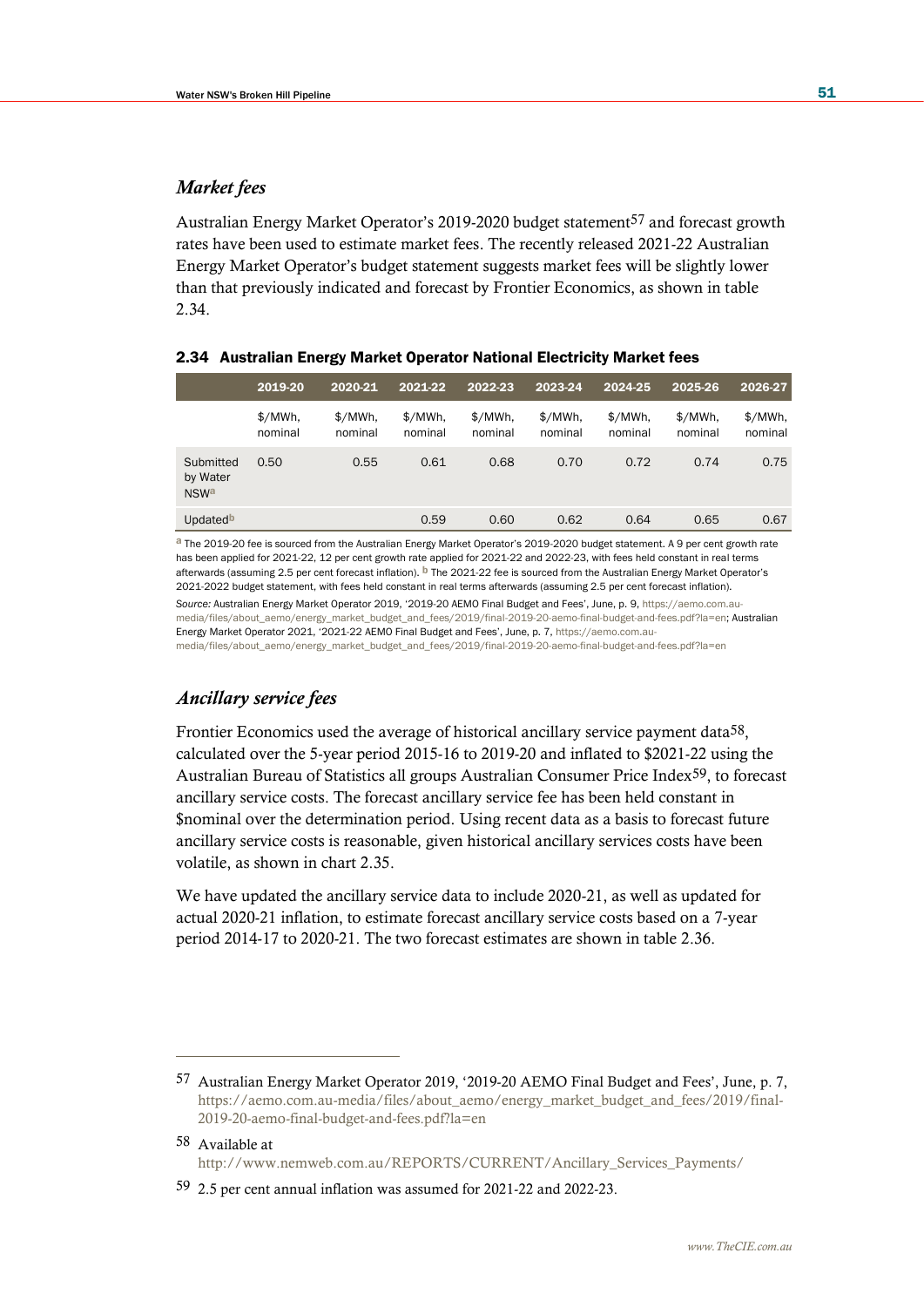

#### 2.35 Historical and forecast ancillary service costs

*Note: Frontier Economics used a 5-year average (2015-16 to 2019-2020), actual June 2019, and 2020 CPI and assumed 2.5 per cent inflation for June 2021 and June 2022 to inflate to \$2021-22. CIE have used a 7-year average (2014-15 to 2020-21), actual June 2019, 2020 and 2021 CPI and assumed 2.5 per cent inflation for June 2022.*

*Data source:* [http://www.nemweb.com.au/REPORTS/CURRENT/Ancillary\\_Services\\_Payments/;](http://www.nemweb.com.au/REPORTS/CURRENT/Ancillary_Services_Payments/) Water NSW 2021, "RFI 2-3 BH Pipeline energy costs - Data request for IPART CIE – STC; CIE.

#### 2.36 Forecast ancillary service fees

|                           | 2022-23   | 2023-24   | 2024-25   | 2025-26   | 2026-27   |
|---------------------------|-----------|-----------|-----------|-----------|-----------|
|                           | \$/MWh    | \$/MWh    | \$/MWh    | \$/MWh    | \$/MWh    |
|                           | \$2021-22 | \$2021-22 | \$2021-22 | \$2021-22 | \$2021-22 |
| Submitted by<br>Water NSW | 0.366     | 0.366     | 0.366     | 0.366     | 0.366     |
| Updated                   | 0.362     | 0.362     | 0.362     | 0.362     | 0.362     |

*Note: Frontier Economics used a 5-year average (2015-16 to 2019-2020), actual June 2019, and 2020 CPI and assumed 2.5 per cent inflation for June 2021 and June 2022 to inflate to \$2021-22. CIE have used a 7-year average (2014-15 to 2020-21), actual June 2019, 2020 and 2021 CPI and assumed 2.5 per cent inflation for June 2022.*

Source: [http://www.nemweb.com.au/REPORTS/CURRENT/Ancillary\\_Services\\_Payments/;](http://www.nemweb.com.au/REPORTS/CURRENT/Ancillary_Services_Payments/) Water NSW 2021, "RFI 2-3 BH Pipeline energy costs - Data request for IPART CIE - STC; CIE.

## *Retail margin*

Frontier Economics state they included an allowance for the retail margin of 5.7 per cent<sup>60</sup> of total costs, based on analysis of regulatory allowances by the

<sup>60</sup> The 5.70 per cent retail margin in dollar terms is calculated by multiplying all energy costs (including the retail operating margin) by 6.04 per cent.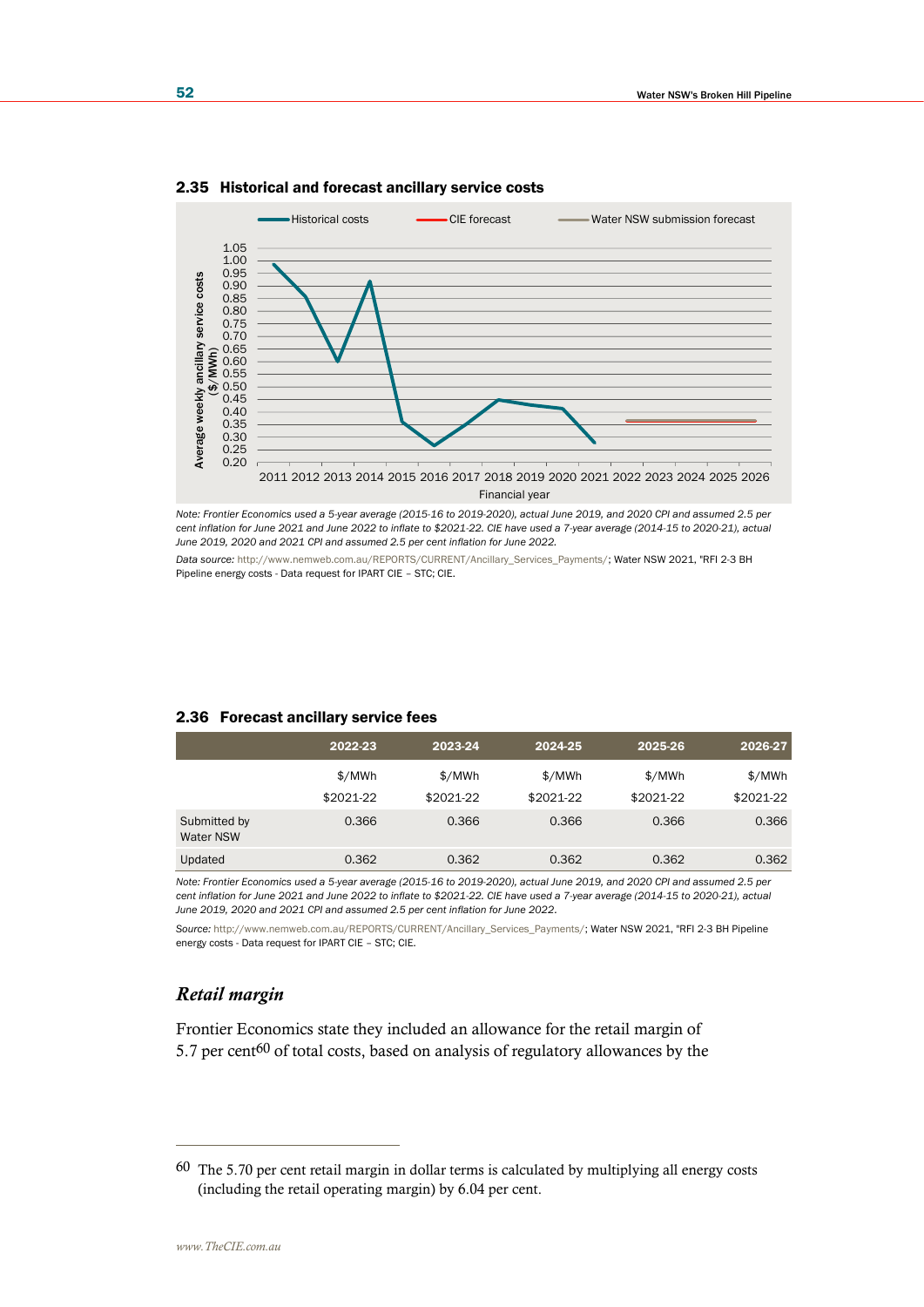Queensland Competition Authority, the Independent Competition and Regulatory Commission - ACT, Office of the Tasmanian Economic Regulator and IPART.61

We consider this approach reasonable.

## *Retail operating costs*

Water NSW state they did not include a separate allowance for retail operating costs, as retail operating costs account for a very small proportion of total retail prices for large customers.62

However, an assessment of their spreadsheet model63 suggests a retail operating cost allowance of \$2 387 per annum (\$2021-22) has been included in estimated electricity costs. In response to our Draft Report64, Water NSW state there is precedence to include a retail operating cost allowance in the estimated electricity cost, namely Queensland Competition Authority's65 and IPART's historical approach to regulating retail electricity prices and in setting energy allowances in water sector.

We have included a retail operating cost allowance of \$2 418 per annum (\$2021-22), as per Frontier Economics' methodology, which includes a fixed annual amount of \$2,279.60 (\$2018-19), determined by the Queensland Competition Authority66, updated for inflation.

Our estimate is slightly higher than Frontier Economics' estimate, due to the actual June 2021 CPI figure released by the Australian Bureau of Statistics, being higher than that assumed for Water NSW's submission.

- 63 RFI 2-3 BH Pipeline energy costs Data request for IPART CIE STC
- 64 Email from Stevan Munic, 'RE: WaterNSW expenditure and demand review draft reports', 26 November 2021.

<sup>61</sup> Water NSW 2021, 'Pricing Proposal to the Independent Pricing and Regulatory Tribunal: Regulated prices for the Wentworth to Broken Hill Pipeline', p. 132, June, [https://www.ipart.nsw.gov.au/sites/default/files/cm9\\_documents/Pricing-proposal-by-](https://www.ipart.nsw.gov.au/sites/default/files/cm9_documents/Pricing-proposal-by-Water-NSW-June-2021.PDF)[Water-NSW-June-2021.PDF](https://www.ipart.nsw.gov.au/sites/default/files/cm9_documents/Pricing-proposal-by-Water-NSW-June-2021.PDF)

<sup>62</sup> Water NSW 2021, 'Pricing Proposal to the Independent Pricing and Regulatory Tribunal: Regulated prices for the Wentworth to Broken Hill Pipeline', p. 132, June, [https://www.ipart.nsw.gov.au/sites/default/files/cm9\\_documents/Pricing-proposal-by-](https://www.ipart.nsw.gov.au/sites/default/files/cm9_documents/Pricing-proposal-by-Water-NSW-June-2021.PDF)[Water-NSW-June-2021.PDF](https://www.ipart.nsw.gov.au/sites/default/files/cm9_documents/Pricing-proposal-by-Water-NSW-June-2021.PDF)

<sup>65</sup> Queensland Competition Authority 2021, 'Regulated retail electricity prices for 2021–22: Technical Appendices', p. 32, [https://www.qca.org.au/wp-content/uploads/2021/03/qca](https://www.qca.org.au/wp-content/uploads/2021/03/qca-regulated-retail-electricity-prices-for-2021-22-draft-determination-technical-appendices.pdf)[regulated-retail-electricity-prices-for-2021-22-draft-determination-technical-appendices.pdf](https://www.qca.org.au/wp-content/uploads/2021/03/qca-regulated-retail-electricity-prices-for-2021-22-draft-determination-technical-appendices.pdf)

<sup>66</sup> As quoted in Frontier Economics 2019, 'WaterNSW's Energy Purchase Costs – Broken Hill Pipeline: Final Report For IPART, February, p. 31,

[https://www.ipart.nsw.gov.au/sites/default/files/documents/consultant-report-by-frontier](https://www.ipart.nsw.gov.au/sites/default/files/documents/consultant-report-by-frontier-waternsw-energy-purchase-costs-broken-hill-pipeline-8-february-2019.pdf)[waternsw-energy-purchase-costs-broken-hill-pipeline-8-february-2019.pdf](https://www.ipart.nsw.gov.au/sites/default/files/documents/consultant-report-by-frontier-waternsw-energy-purchase-costs-broken-hill-pipeline-8-february-2019.pdf)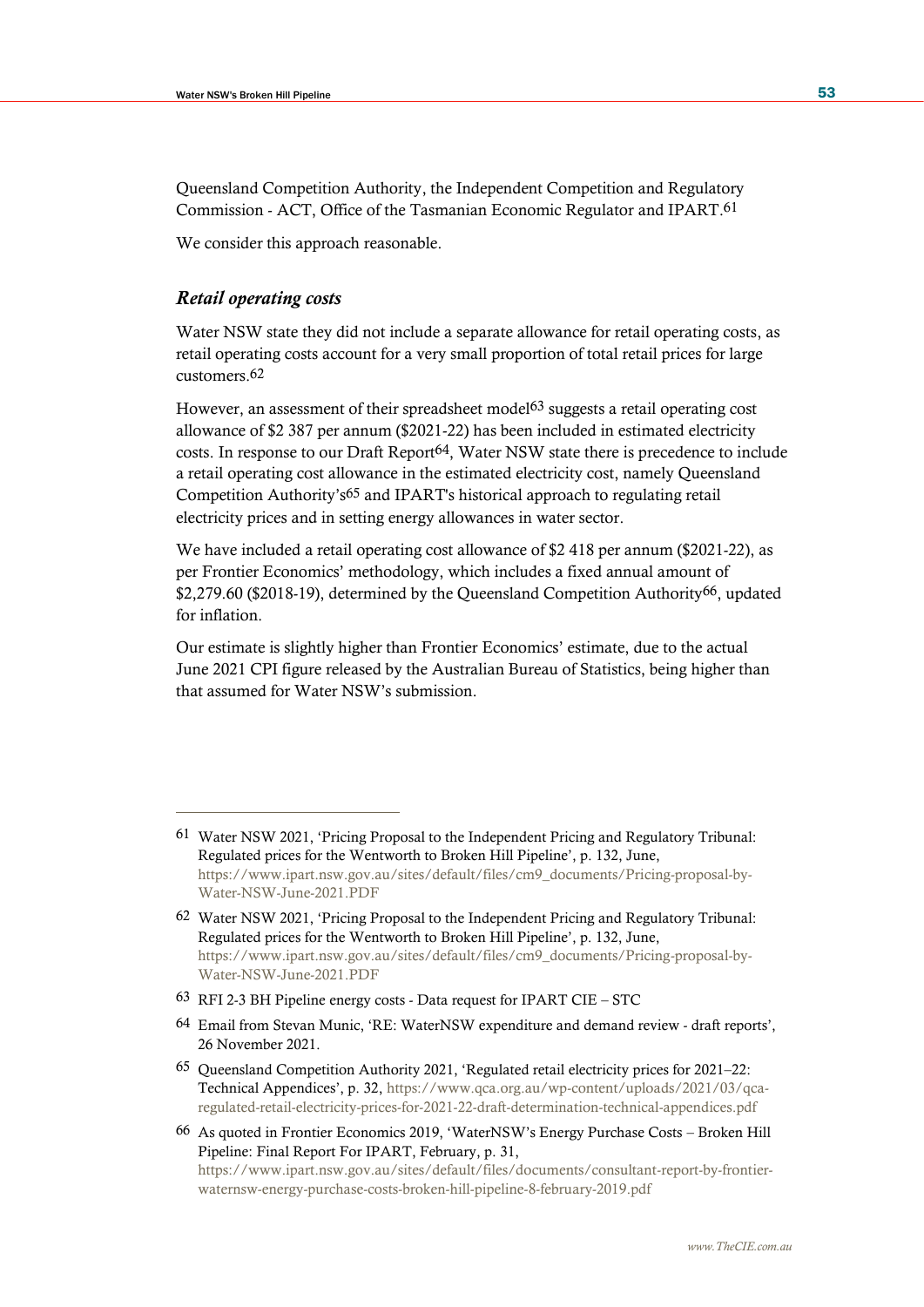#### *Summary*

We consider Frontier Economics electricity forecast approach and Water NSW's proposed cost true up are reasonable as:

- all energy cost components likely to be included in the Pipeline's electricity bill have been incorporated
- the latest published data at the time of Water NSW's submission has been used, and will be used to estimate electricity costs in the true-up process, and
- both wholesale and network charges are largely exogenous.

However, in summary we have made the following amendments to the forecast energy costs, with further details in tables 2.37 to 2.39:

- updated benchmark energy price components where new information has become available since Water NSW lodged its submission, and
- amended wholesale and network prices associated with the recommended bulk water transport volumes and pumping profile.

|                                              | 2022-23<br>forecast   | 2023-24<br>forecast  | 2024-25<br>forecast  | 2025-26<br>forecast  | 2026-27<br>forecast   | <b>Comment</b>                                                  | <b>Energy</b><br>price<br>impacta |
|----------------------------------------------|-----------------------|----------------------|----------------------|----------------------|-----------------------|-----------------------------------------------------------------|-----------------------------------|
|                                              | $(*/MWh,$<br>2021-22) | (\$/MWh.<br>2021-22) | (\$/MWh.<br>2021-22) | (\$/MWh,<br>2021-22) | $(*/MWh,$<br>2021-22) |                                                                 |                                   |
| Wholesale energy purchase costs <sup>b</sup> |                       |                      |                      |                      |                       |                                                                 |                                   |
| Water NSW's<br>submission                    | 51.80                 | 52.99                | 52.99                | 52.99                | 52.99                 | Impacted by:<br>amended<br>ш                                    | Decrease                          |
| CIE's<br>recommendation <sup>c</sup>         | 51.17                 | 52.33                | 52.33                | 52.33                | 52.33                 | bulk water<br>transport<br>volumes<br>and<br>pumping<br>profile |                                   |
| <b>Network costs</b>                         |                       |                      |                      |                      |                       |                                                                 |                                   |
| <b>Water NSW's submission</b>                |                       |                      |                      |                      |                       |                                                                 |                                   |
| Network access<br>charge                     | 19.16                 | 19.16                | 19.16                | 19.16                | 19.16                 | ×,<br>No change<br>to the unit                                  | No change                         |
| Energy peak                                  | 37.26                 | 37.26                | 37.26                | 37.26                | 37.26                 | prices                                                          |                                   |
| Energy shoulder                              | 31.94                 | 31.94                | 31.94                | 31.94                | 31.94                 | recommend<br>ed.                                                |                                   |
| Energy off-peak                              | 26.42                 | 26.42                | 26.42                | 26.42                | 26.42                 |                                                                 |                                   |
| Demand peak                                  | 9.10                  | 9.10                 | 9.10                 | 9.10                 | 9.10                  |                                                                 |                                   |
| Demand shoulder                              | 8.23                  | 8.23                 | 8.23                 | 8.23                 | 8.23                  |                                                                 |                                   |
| Demand off-peak                              | 2.46                  | 2.46                 | 2.46                 | 2.46                 | 2.46                  |                                                                 |                                   |

#### 2.37 Summary of energy price amendments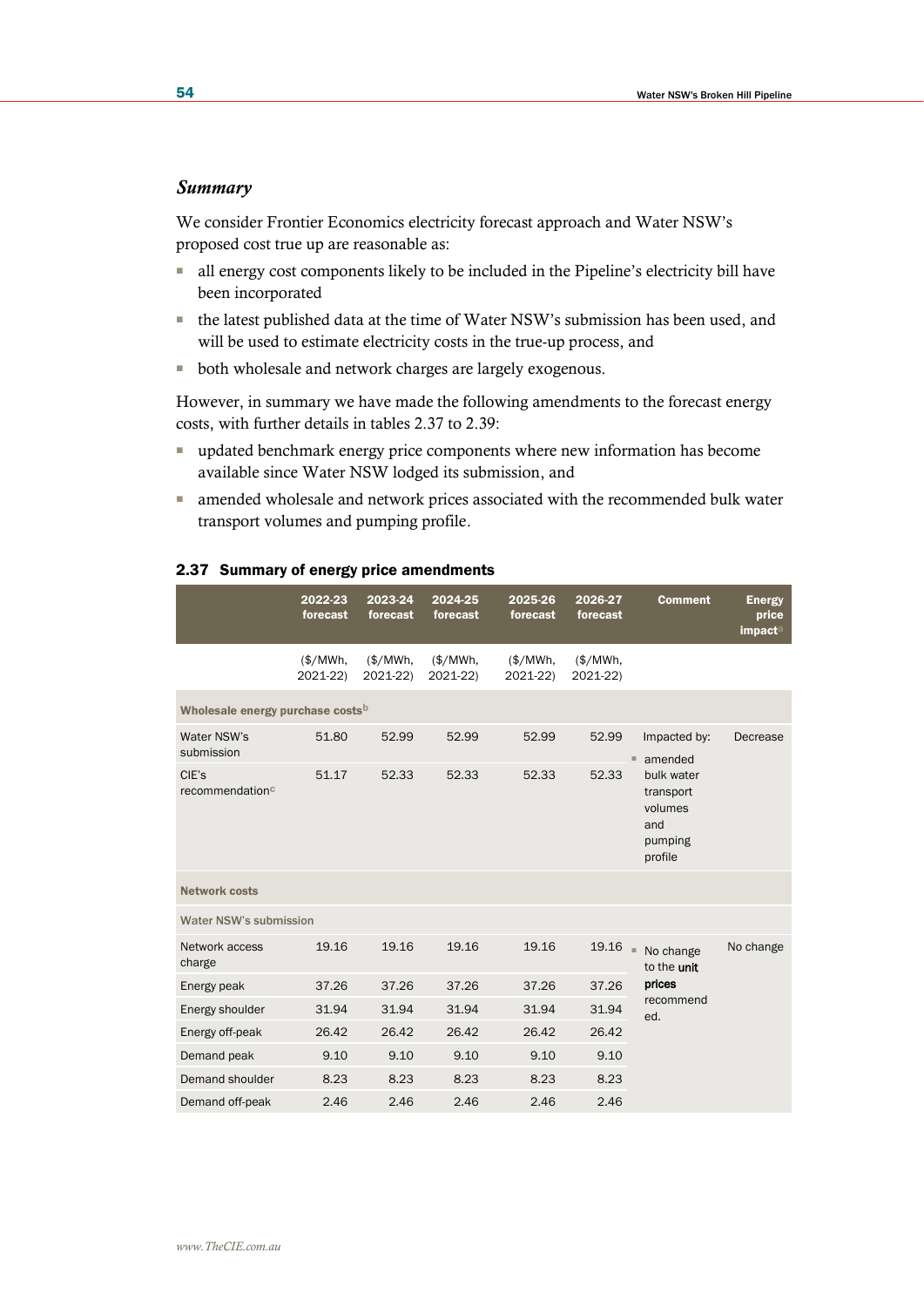|                             | 2022-23<br>forecast  | $2023 - 24$<br>forecast | 2024-25<br>forecast  | 2025-26<br>forecast  | 2026-27<br>forecast  |   | <b>Comment</b>                                                                                                                                               | <b>Energy</b><br>price<br>impacta |
|-----------------------------|----------------------|-------------------------|----------------------|----------------------|----------------------|---|--------------------------------------------------------------------------------------------------------------------------------------------------------------|-----------------------------------|
|                             | (\$/MWh,<br>2021-22) | (\$/MWh,<br>2021-22)    | (\$/MWh,<br>2021-22) | (\$/MWh,<br>2021-22) | (\$/MWh,<br>2021-22) |   |                                                                                                                                                              |                                   |
|                             |                      |                         |                      |                      |                      |   | ■ However,<br>estimated<br>total<br>network<br>costs<br>impacted by<br>the change<br>to the<br>pumping<br>profile and<br>bulk water<br>transport<br>volumes. |                                   |
| <b>CIE's recommendation</b> |                      |                         |                      |                      |                      |   |                                                                                                                                                              |                                   |
| Network access<br>charge    | 19.16                | 19.16                   | 19.16                | 19.16                | 19.16                |   |                                                                                                                                                              |                                   |
| Energy peak                 | 37.26                | 37.26                   | 37.26                | 37.26                | 37.26                |   |                                                                                                                                                              |                                   |
| Energy shoulder             | 31.94                | 31.94                   | 31.94                | 31.94                | 31.94                |   |                                                                                                                                                              |                                   |
| Energy off-peak             | 26.42                | 26.42                   | 26.42                | 26.42                | 26.42                |   |                                                                                                                                                              |                                   |
| Demand peak                 | 9.10                 | 9.10                    | 9.10                 | 9.10                 | 9.10                 |   |                                                                                                                                                              |                                   |
| Demand shoulder             | 8.23                 | 8.23                    | 8.23                 | 8.23                 | 8.23                 |   |                                                                                                                                                              |                                   |
| Demand off-peak             | 2.46                 | 2.46                    | 2.46                 | 2.46                 | 2.46                 |   |                                                                                                                                                              |                                   |
| <b>LRET</b>                 |                      |                         |                      |                      |                      |   |                                                                                                                                                              |                                   |
| Water NSW's<br>submission   | 4.21                 | 2.62                    | 2.62                 | 2.62                 | 2.62                 |   | Higher<br>forward                                                                                                                                            | Increase                          |
| CIE's<br>recommendation     | 6.74                 | 5.86                    | 5.86                 | 5.86                 | 5.86                 |   | certificate<br>prices.<br>■ Slight<br>decrease to<br>the RRP                                                                                                 |                                   |
| <b>SRET</b>                 |                      |                         |                      |                      |                      |   |                                                                                                                                                              |                                   |
| Water NSW's<br>submission   | 8.50                 | 8.29                    | 8.09                 | 7.89                 |                      |   | $7.70$ = Slight<br>decrease to                                                                                                                               | Decrease                          |
| CIE's<br>recommendation     | 8.25                 | 8.05                    | 7.86                 | 7.66                 | 7.48                 |   | the STP                                                                                                                                                      |                                   |
| <b>NSW ESS</b>              |                      |                         |                      |                      |                      |   |                                                                                                                                                              |                                   |
| Water NSW's<br>submission   | 4.29                 | 4.29                    | 4.29                 | 4.29                 | 4.29                 | × | Decrease to<br>the AEMC's                                                                                                                                    | Decrease                          |
| CIE's<br>recommendationd    | 2.87                 | 2.87                    | 2.87                 | 2.87                 | 2.87                 |   | forecast<br>published in<br>the 2021<br>Residential<br>Electricity<br>Price<br>Trends.                                                                       |                                   |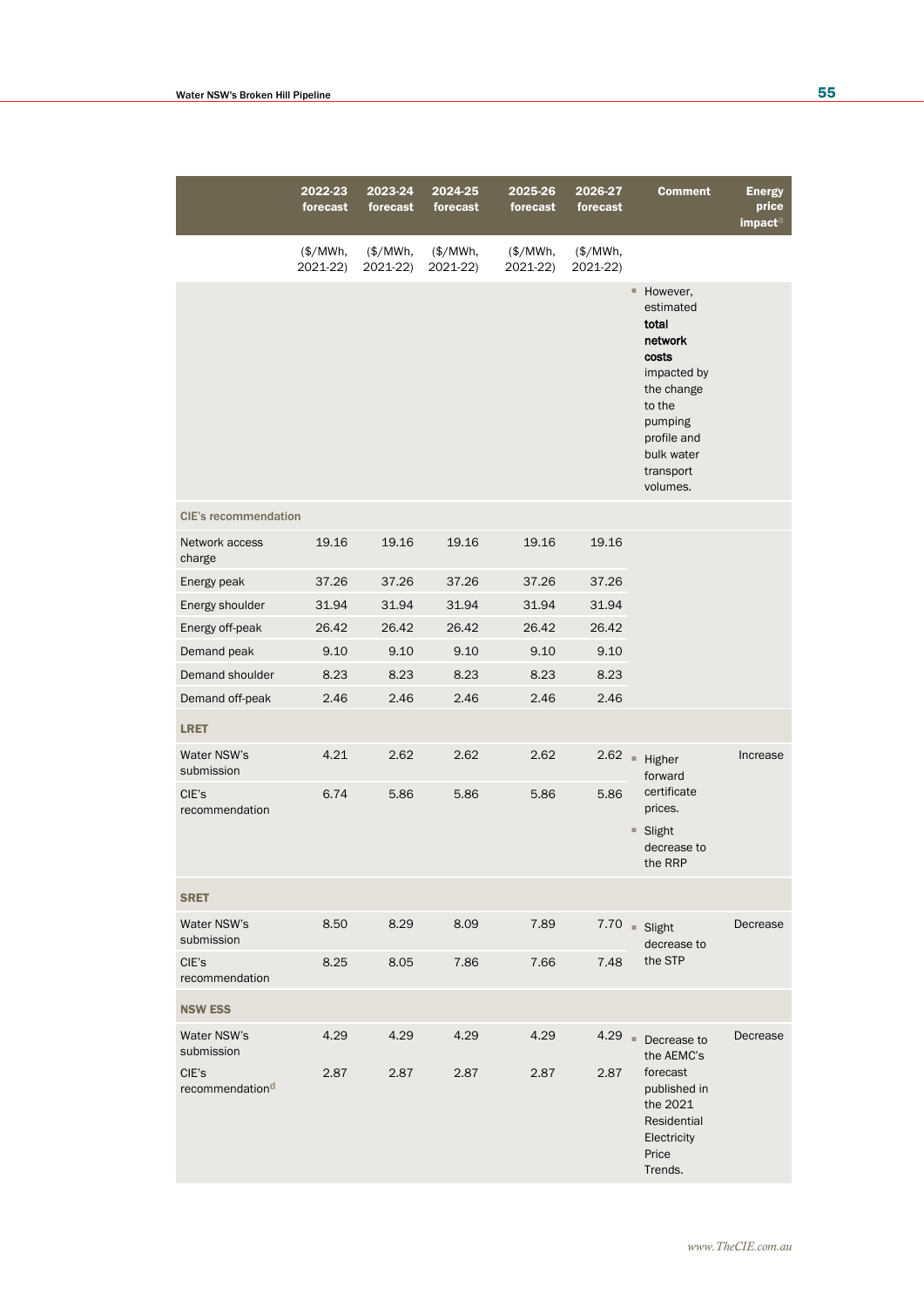|                               | 2022-23<br>forecast | 2023-24<br>forecast              | 2024-25<br>forecast  | 2025-26<br>forecast | 2026-27<br>forecast | <b>Comment</b>                                               | <b>Energy</b><br>price<br>impacta |
|-------------------------------|---------------------|----------------------------------|----------------------|---------------------|---------------------|--------------------------------------------------------------|-----------------------------------|
|                               | \$/MWh.<br>2021-22) | $(\frac{4}{3})$ MWh,<br>2021-22) | (\$/MWh.<br>2021-22) | \$/MWh.<br>2021-22) | \$/MWh.<br>2021-22) |                                                              |                                   |
| <b>Market fees</b>            |                     |                                  |                      |                     |                     |                                                              |                                   |
| Water NSW's<br>submissione    | 0.65                | 0.65                             | 0.65                 | 0.65                | 0.65                | ٠<br>Decrease to<br>AEMO's                                   | Decrease                          |
| CIE's<br>recommendatione      | 0.58                | 0.58                             | 0.58                 | 0.58                | 0.58                | forecast<br>fees.                                            |                                   |
| <b>Ancillary service fees</b> |                     |                                  |                      |                     |                     |                                                              |                                   |
| Water NSW's<br>submissione    | 0.366               | 0.366                            | 0.366                | 0.366               | 0.366               | ٠<br>Applied a<br>longer                                     | Decrease                          |
| CIE's<br>recommendatione      | 0.362               | 0.362                            | 0.362                | 0.362               | 0.362               | averaging<br>period of<br>7 years,<br>compared<br>to 5 years |                                   |
|                               |                     |                                  |                      |                     |                     | Updated<br>ш<br>June 2021<br>inflation<br>values             |                                   |

a Compared to Water NSW's submission.

b CIE's recommended total wholesale electricity costs also differ to Water NSW's proposal due to a lower combined distribution and transmission loss factor of 0.9568 per annum, compared to Water NSW's proposed 0.9689 per annum.

c Figures differ to Draft Report due to amendments to the recommended pumping profile, following new information provided by Water NSW. For example, accounting for pipeline downtime and Water NSW advice that the storage levels generally do not go below 60 per cent.

 $d$  Figures differ to the Draft Report due to updated AEMC's forecast published residential electricity price trends, released on 25 November 2021.

e Minor adjustments made to Draft Report figures following final review.

*Notes: LRET is Large-scale Renewable Energy Target; SRET is Small-scale Renewable Energy Scheme; RRP is renewable power percentages; STP is Small-scale Renewable Energy Scheme; AEMC is the Australian Energy Market Commission; AEMO is the Australian Energy Market Operator; ESS is the NSW Energy Savings Scheme.*

*Source:* Water NSW 2021, "RFI 2-3 BH Pipeline energy costs - Data request for IPART CIE – STC; CIE

#### 2.38 Summary of energy price amendments (retail margin)

|                           | 2022-23<br>forecast | 2023-24<br>forecast                    | 2024-25<br>forecast        | 2025-26<br>forecast        | 2026-27<br>forecast        |           | <b>Comment Energy price</b><br>impact <sup>a</sup> |
|---------------------------|---------------------|----------------------------------------|----------------------------|----------------------------|----------------------------|-----------|----------------------------------------------------|
|                           | total costs         | Per cent of Per cent of<br>total costs | Per cent of<br>total costs | Per cent of<br>total costs | Per cent of<br>total costs |           |                                                    |
| Water NSW's<br>submission | 5.70                | 5.70                                   | 5.70                       | 5.70                       | 5.70                       | No change | No change                                          |
| CIE's<br>recommendation   | 5.70                | 5.70                                   | 5.70                       | 5.70                       | 5.70                       |           |                                                    |

a Compared to Water NSW's submission.

*Source:* Water NSW 2021, "RFI 2-3 BH Pipeline energy costs - Data request for IPART CIE – STC; CIE.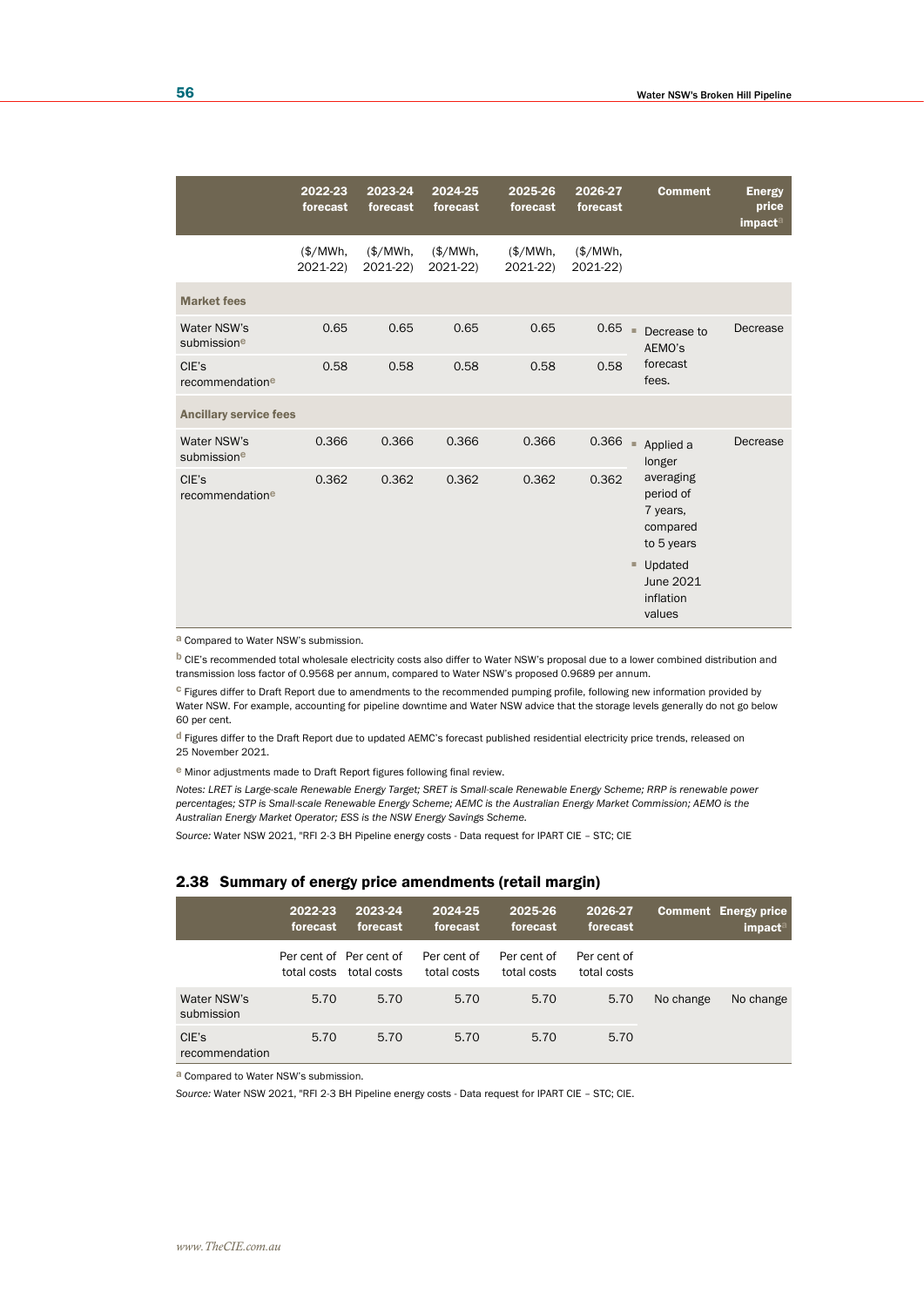|                                  | 2022-23<br>forecast | 2023-24<br>forecast | 2024-25<br>forecast | 2025-26<br>forecast | 2026-27<br>forecast | <b>Comment</b>            | <b>Energy</b><br>price<br>impact |
|----------------------------------|---------------------|---------------------|---------------------|---------------------|---------------------|---------------------------|----------------------------------|
|                                  | \$2021-22           | \$2021-22 \$2021-22 |                     | \$2021-22           | \$2021-22           |                           |                                  |
| Water NSW's<br>submission        | 2 3 8 7             | 2 3 8 7             | 2 3 8 7             | 2 3 8 7             | 2 3 8 7             | Updated<br>٠<br>inflation | Increase                         |
| CIE's<br>recommendation <b>b</b> | 2418                | 2418                | 2418                | 2418                | 2418                | figures.                  |                                  |

#### 2.39 Summary of energy price amendments (retail operating costs)

a Compared to Water NSW's submission.

b Figures differ to the Draft Report following new information provided by Water NSW.

*Source:* Water NSW 2021, "RFI 2-3 BH Pipeline energy costs - Data request for IPART CIE – STC; CIE.

Table 2.40 shows Water NSW's submitted benchmark electricity costs and our recommendation.

#### 2.40 Forecast benchmark electricity costs

|                                       | 2022-23 | 2023-24 | 2024-25 | 2025-26 | 2026-27 | <b>Total</b> |
|---------------------------------------|---------|---------|---------|---------|---------|--------------|
|                                       | \$'000  | \$'000  | \$'000  | \$'000  | \$'000  | \$'000       |
| Water NSW proposal <sup>a</sup>       |         |         |         |         |         |              |
| Wholesale                             | 612     | 624     | 622     | 621     | 619     | 3098         |
| Renewable                             | 203     | 181     | 178     | 175     | 172     | 908          |
| Market fees and ancillary<br>services | 12      | 12      | 12      | 12      | 12      | 12           |
| Network charges                       | 644     | 643     | 641     | 639     | 637     | 3 2 0 4      |
| Retail operating cost & margin        | 91      | 91      | 90      | 90      | 90      | 452          |
| <b>Total electricity costs</b>        | 1563    | 1551    | 1544    | 1537    | 1530    | 7 7 2 4      |
| CIE's recommendation b                |         |         |         |         |         |              |
| Wholesale                             | 611     | 622     | 621     | 619     | 617     | 3 0 9 0      |
| Renewable                             | 213     | 200     | 197     | 194     | 191     | 995          |
| Market fees and ancillary<br>services | 11      | 11      | 11      | 11      | 11      | 56           |
| Network charges                       | 616     | 612     | 611     | 608     | 606     | 3053         |
| Retail operating cost & margin        | 90      | 90      | 90      | 89      | 89      | 447          |
| <b>Total electricity costs</b>        | 1542    | 1536    | 1529    | 1521    | 1513    | 7640         |

a Assumes electricity volumes of 6.39 MWh/day and 1.64MWh/ML and Essential Water's forecast bulk water transport volumes of 5 575ML in 2022-23, 5 553 ML in 2023-24, 5 532 ML in 2024-25, 5 510 ML in 2025-26, and 5 488 ML in 2026-27; losses at the bulk supply facility of 435 ML per annum, and other offtake bulk water transport volumes of 3 ML per annum. <sup>b</sup> Assumes electricity volumes of 6.39 MWh/day and 1.64MWh/ML and forecast Essential Water bulk water transport volumes of 5 792 ML in 2022-23, 5 769 ML in 2023-24, 5 746 ML in 2024-25, 5 723 ML in 2025-26, and 5 700 ML in 2026-27; losses at the bulk supply facility of 389.8 ML per annum, and other offtake bulk water transport volumes of 3 ML per annum.

*Source:* Water NSW 2021, 'Pricing Proposal to the Independent Pricing and Regulatory Tribunal: Regulated prices for the Wentworth to Broken Hill Pipeline', p. 130, June, [https://www.ipart.nsw.gov.au/sites/default/files/cm9\\_documents/Pricing-proposal-by-Water-NSW-](https://www.ipart.nsw.gov.au/sites/default/files/cm9_documents/Pricing-proposal-by-Water-NSW-June-2021.PDF)[June-2021.PDF;](https://www.ipart.nsw.gov.au/sites/default/files/cm9_documents/Pricing-proposal-by-Water-NSW-June-2021.PDF) CIE.

Note, the figures in table 2.40 assume the variable and fixed electricity loads of 6.39 MWh per day and 1.64 MWh per ML respectively. Therefore, updates to these figures will change the forecast electricity costs.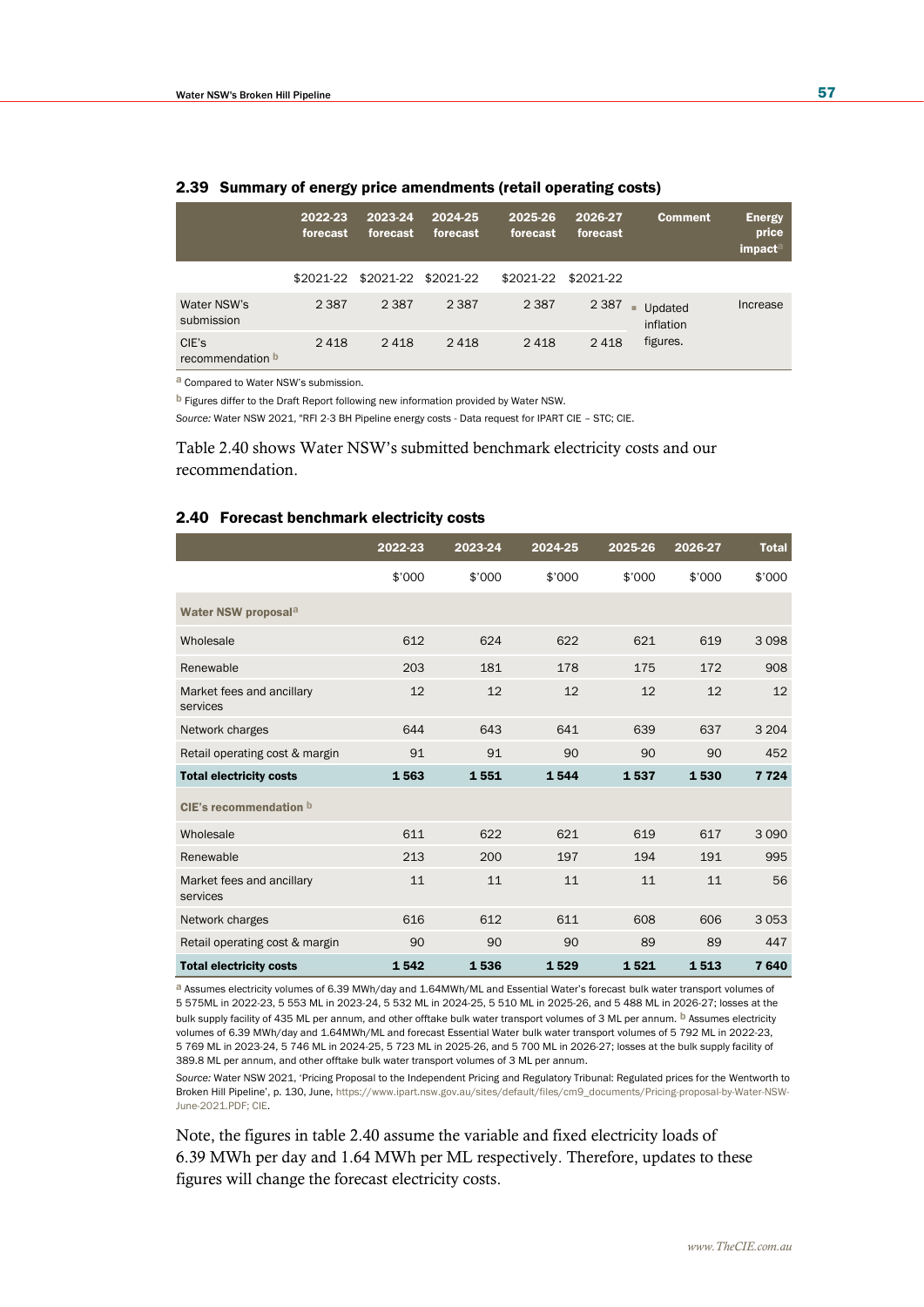# *A Essential Water's and Water NSW's Broken Hill Pipeline customer and water demand forecasts*

## *Essential Water*

### A.1 Essential Water forecast customer numbers for potable water (excl mines)

| <b>Number of</b><br>customers                                          | 2021-22 | 2022-23 | 2023-24 | 2024-25 | 2025-26 | 2026-27 |
|------------------------------------------------------------------------|---------|---------|---------|---------|---------|---------|
| Total<br>population                                                    | 17819   | 17652   | 17485   | 17318   | 17 152  | 16974   |
| Total<br>residential<br>billable<br>entities                           | 9952    | 9958    | 9963    | 9969    | 9974    | 9980    |
| Number of<br>non-residential<br>customers                              | 798     | 798     | 798     | 798     | 798     | 798     |
| Number of<br>non-residential<br>customers<br>20mm meter<br>equivalents | 1957    | 1957    | 1957    | 1957    | 1957    | 1957    |

*Source:* Essential Water 2021, 'Pricing Proposal: Submission', table 24: forecast customer numbers for potable water (excl mines), p. 71, June[, https://www.ipart.nsw.gov.au/sites/default/files/cm9\\_documents/Pricing-Proposal-by-Essential-Water-June-2021.PDF](https://www.ipart.nsw.gov.au/sites/default/files/cm9_documents/Pricing-Proposal-by-Essential-Water-June-2021.PDF)

| Number of<br>customers                                                 | 2021-22 | 2022-23 | 2023-24 | 2024-25 | 2025-26 | 2026-27 |
|------------------------------------------------------------------------|---------|---------|---------|---------|---------|---------|
| Total<br>population                                                    | 17 148  | 16987   | 16827   | 16 6 66 | 16 506  | 16 3 35 |
| Total<br>residential<br>billable<br>entities                           | 9375    | 9377    | 9379    | 9381    | 9 3 8 3 | 9 3 8 5 |
| Number of<br>non-residential<br>customers                              | 675     | 675     | 675     | 675     | 675     | 675     |
| Number of<br>non-residential<br>customers<br>20mm meter<br>equivalents | 1602    | 1602    | 1602    | 1602    | 1602    | 1602    |

## A.2 Essential Water forecast sewerage customer numbers (excl mines)

*Source:* Essential Water 2021, 'Pricing Proposal: Submission', table 28: Forecast sewerage customer numbers (excl. mines), p. 72, June[, https://www.ipart.nsw.gov.au/sites/default/files/cm9\\_documents/Pricing-Proposal-by-Essential-Water-June-2021.PDF](https://www.ipart.nsw.gov.au/sites/default/files/cm9_documents/Pricing-Proposal-by-Essential-Water-June-2021.PDF)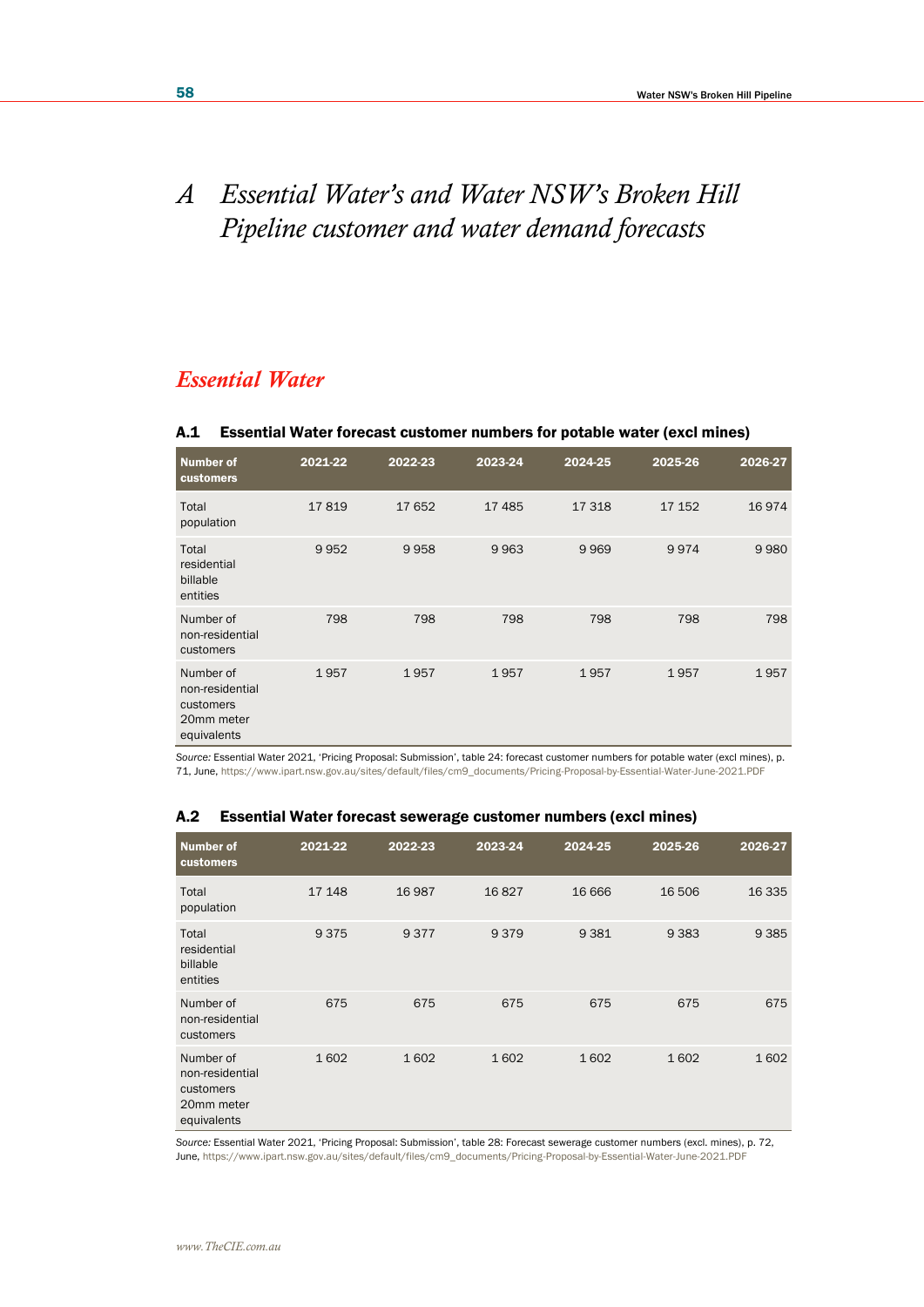| <b>Consumption</b><br><b>Volumes</b> | 2021-22 | 2022-23 | 2023-24 | 2024-25 | 2025-26 | 2026-27 |
|--------------------------------------|---------|---------|---------|---------|---------|---------|
| Residential                          | 2 3 6 2 | 2 3 4 2 | 2 3 2 3 | 2 3 0 3 | 2 2 8 3 | 2 2 6 3 |
| Non-residential<br>(excl. mines)     | 305     | 305     | 305     | 305     | 305     | 305     |
| <b>Mines</b>                         | 1055    | 1055    | 1055    | 1055    | 1055    | 1055    |
| Exempt customers                     | 337     | 337     | 337     | 337     | 337     | 337     |
| <b>Total</b>                         | 4 0 5 9 | 4 0 4 0 | 4 0 2 0 | 4 0 0 0 | 3981    | 3961    |

#### A.3 Essential Water forecast treated water sales (ML)

*Source:* Essential Water 2021, 'Pricing Proposal: Submission', table 25: forecast treated water sales (ML), p. 71, June, [https://www.ipart.nsw.gov.au/sites/default/files/cm9\\_documents/Pricing-Proposal-by-Essential-Water-June-2021.PDF](https://www.ipart.nsw.gov.au/sites/default/files/cm9_documents/Pricing-Proposal-by-Essential-Water-June-2021.PDF)

#### A.4 Essential Water forecast chlorinated water sales (ML)

| <b>Consumption</b><br><b>Volumes</b> | 2021-22 | 2022-23 | 2023-24 | 2024-25 | 2025-26 | 2026-27 |
|--------------------------------------|---------|---------|---------|---------|---------|---------|
| <b>Total</b><br>chlorinated          | 43      | 43      | 43      | 43      | 43      | 43      |

*Source:* Essential Water 2021, 'Pricing Proposal: Submission', table 26Chlorinated water sales (ML), p. 72, June, [https://www.ipart.nsw.gov.au/sites/default/files/cm9\\_documents/Pricing-Proposal-by-Essential-Water-June-2021.PDF](https://www.ipart.nsw.gov.au/sites/default/files/cm9_documents/Pricing-Proposal-by-Essential-Water-June-2021.PDF)

#### A.5 Essential Water forecast untreated water sales (ML/year)

| <b>Consumption</b><br><b>Volumes</b> | 2021-22 | 2022-23 | 2023-24 | 2024-25 | 2025-26 | 2026-27 |
|--------------------------------------|---------|---------|---------|---------|---------|---------|
| Pipeline<br>customers                | 70      | 70      | 70      | 70      | 70      | 70      |
| <b>Mines</b>                         | 520     | 520     | 520     | 520     | 520     | 520     |
| Other non-<br>residential            | 416     | 416     | 416     | 416     | 416     | 416     |
| <b>Total</b>                         | 1006    | 1006    | 1006    | 1006    | 1006    | 1006    |

*Source:* Essential Water 2021, 'Pricing Proposal: Submission', table 29: forecast untreated water sales (ML/year), p. 72, June, [https://www.ipart.nsw.gov.au/sites/default/files/cm9\\_documents/Pricing-Proposal-by-Essential-Water-June-2021.PDF](https://www.ipart.nsw.gov.au/sites/default/files/cm9_documents/Pricing-Proposal-by-Essential-Water-June-2021.PDF)

#### A.6 Essential Water forecast sewerage volumes (ML)

| <b>Consumption</b><br><b>Volumes</b> | 2021-22 | 2022-23 | 2023-24 | 2024-25 | 2025-26 | 2026-27 |
|--------------------------------------|---------|---------|---------|---------|---------|---------|
| Residential <sup>a</sup>             | 844     | 938     | 938     | 938     | 938     | 939     |
| Non-residential<br>(excl. mines)     | 249     | 249     | 249     | 249     | 249     | 249     |
| <b>Mines</b>                         | 30      | 30      | 30      | 30      | 30      | 30      |
| Exempt customers                     | 280     | 280     | 280     | 280     | 280     | 280     |
| <b>Total</b>                         | 1403    | 1497    | 1497    | 1497    | 1497    | 1498    |

a Deemed usage amount of 90kL in 2021-22 and 100kL in the 2022 determination period, multiplied by the forecast residential billable sewerage entities.

*Note:* Residential customers are charged a deemed sewerage usage amount - currently 90kL per annum multiplied by the sewerage usage price, which Essential Water propose to increase to 100kL per annum for the 2022 determination period.

*Source:* Essential Water 2021, 'Essential Water Pricing Proposal: Submission', table 25: Forecast non-residential sewerage volumes (ML), p. 73, June[, https://www.ipart.nsw.gov.au/sites/default/files/cm9\\_documents/Pricing-Proposal-by-Essential-Water-June-](https://www.ipart.nsw.gov.au/sites/default/files/cm9_documents/Pricing-Proposal-by-Essential-Water-June-2021.PDF)[2021.PDF;](https://www.ipart.nsw.gov.au/sites/default/files/cm9_documents/Pricing-Proposal-by-Essential-Water-June-2021.PDF) CIE.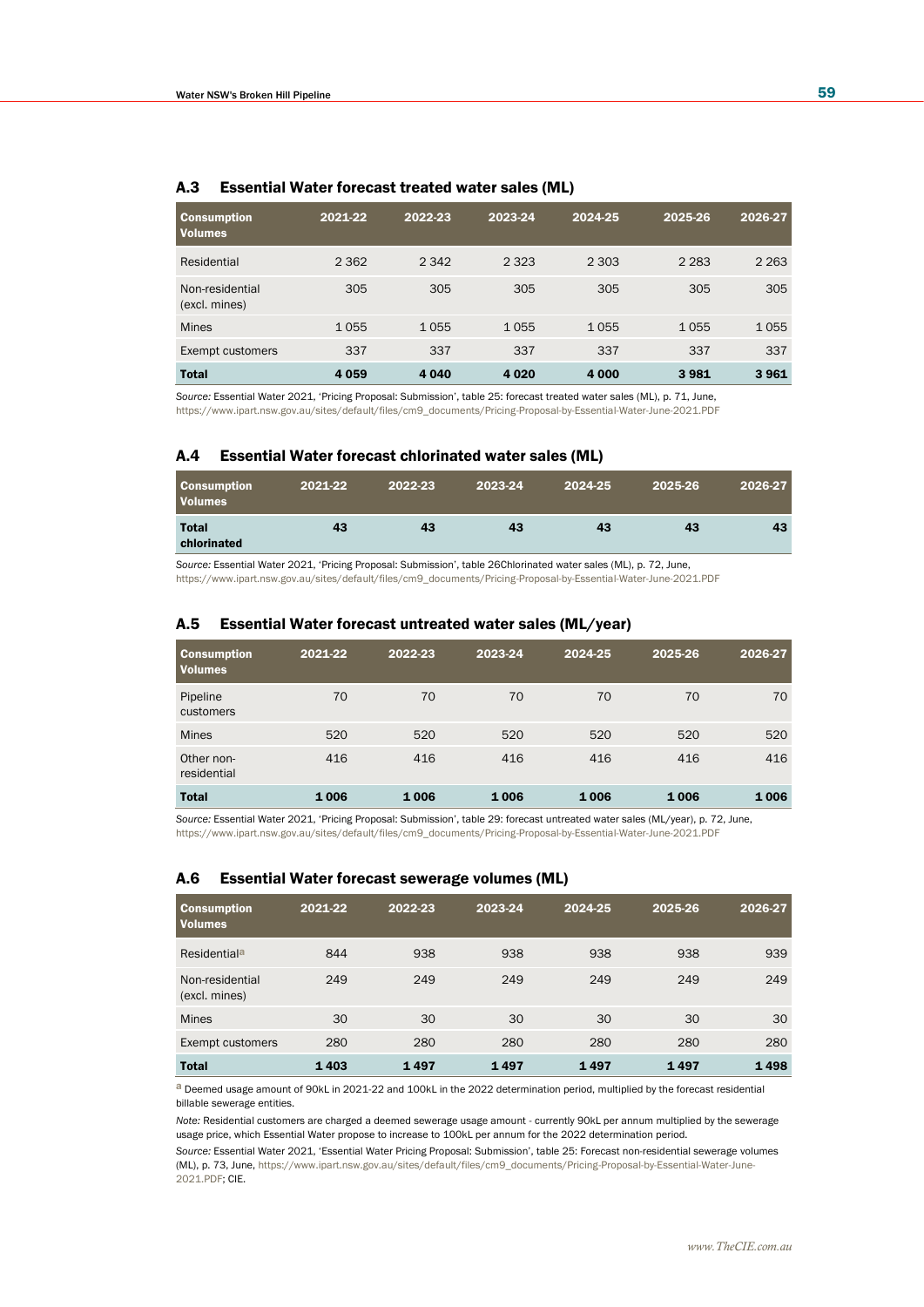## *Water NSW Broken Hill Pipeline*

### A.7 Water NSW Broken Hill Pipeline forecast customer and offtake numbers

|                    | 2021-22 | 2022-23 | 2023-24 | 2024-25 | 2025-26 | 2026-27 |
|--------------------|---------|---------|---------|---------|---------|---------|
| Essential<br>Water |         |         |         |         |         |         |
| <b>Offtakes</b>    | 5       | 5       | 5       | 5       | 5       | 5       |
| <b>Total</b>       |         |         |         |         |         | 6       |

Note: Water NSW currently has five offtakes (Kudgee Station, Netley Cattle Yards, Netley Station, Pinepoint /Sunnydale and Balaclava). Netley Cattle Yards and Netley Station are not taking any water and have not entered into a Water Agreement. All the other Offtakes are taking water. The Offtake Structure Pinepoint/Sunnydale is one structure but two customers who share the costs 50:50 for that offtake. Water NSW therefore refers to five offtakes with four offtake customers.

*Source:* Water NSW 2021, 'Pricing Proposal to the Independent Pricing and Regulatory Tribunal: Regulated prices for the Wentworth to Broken Hill Pipeline', pp. 65-66, June[, https://www.ipart.nsw.gov.au/sites/default/files/cm9\\_documents/Pricing-proposal-by-Water-](https://www.ipart.nsw.gov.au/sites/default/files/cm9_documents/Pricing-proposal-by-Water-NSW-June-2021.PDF)[NSW-June-2021.PDF.](https://www.ipart.nsw.gov.au/sites/default/files/cm9_documents/Pricing-proposal-by-Water-NSW-June-2021.PDF) 

#### A.8 Water NSW projected annual pipeline bulk water transport volumes

| <b>Consumption</b><br><b>Volumes</b> | 2021-22   | 2022-23     | 2023-24   | 2024-25   | 2025-26 | 2026-27 |
|--------------------------------------|-----------|-------------|-----------|-----------|---------|---------|
|                                      | ML        | ML          | ML        | <b>ML</b> | ML      | ML      |
| Essential<br>Water                   | 5 5 9 6.3 | 5 5 7 4 . 7 | 5 5 5 3.1 | 5 5 3 1.5 | 5 509.9 | 5488.1  |
| <b>Offtakes</b>                      | 2.8       | 2.8         | 2.8       | 2.8       | 2.8     | 2.8     |
| Evaporation<br>losses                | 435.3     | 435.3       | 435.3     | 435.3     | 435.3   | 435.3   |
| <b>Total</b>                         | 6 0 34.4  | 6 0 1 2.8   | 5991.2    | 5969.6    | 5948.0  | 5926.2  |

Source: Water NSW 2021, 'Attachment 4 – Water NSW (Pipeline) AIR/SIR 2021.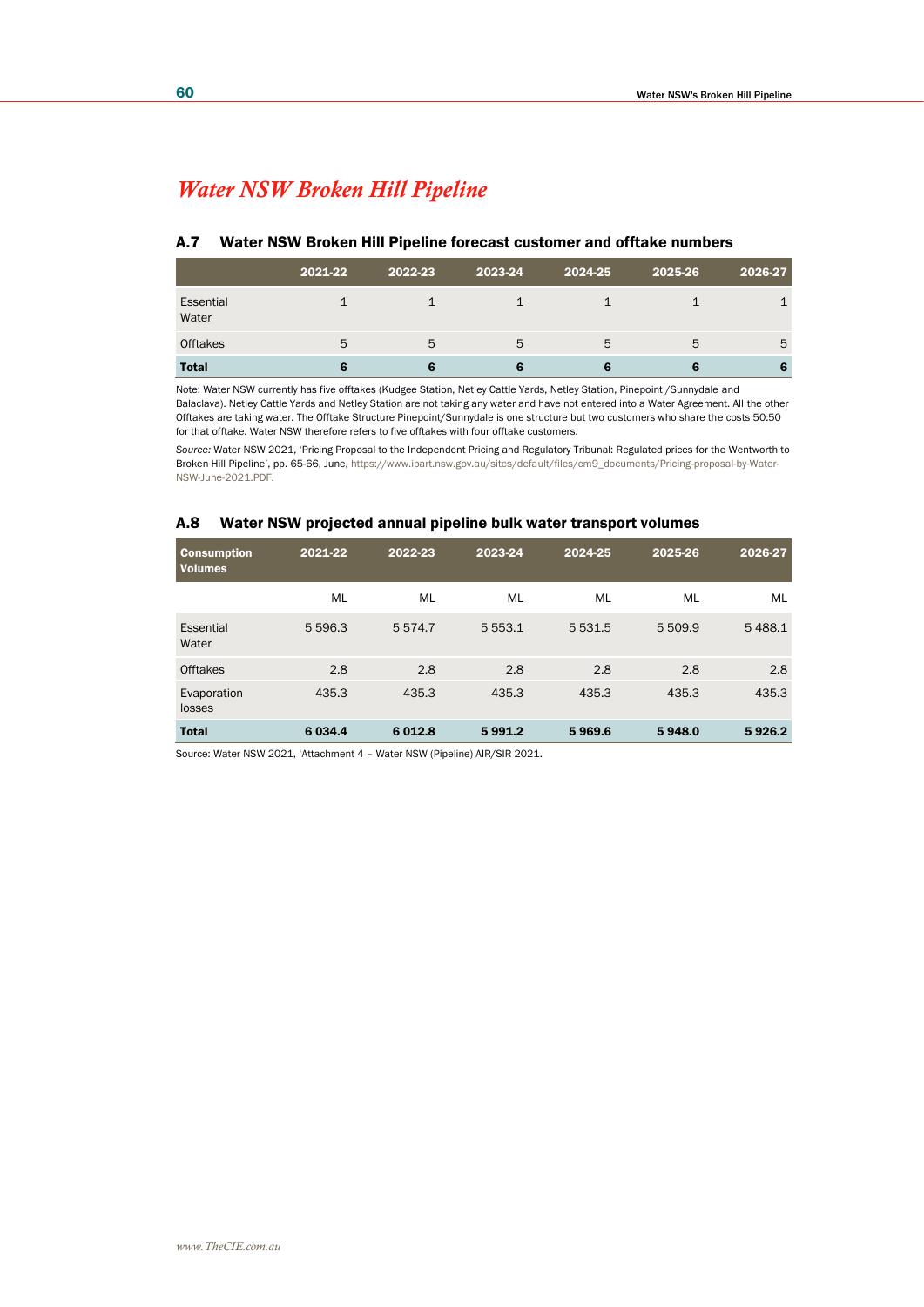# *B Pipeline operator assumed maximum fixed electricity consumption by Pipeline assets*

## B.1 Pipeline operator assumed maximum fixed electricity consumption by Pipeline assets

| <b>Site</b>               | <b>Assumed Maximum Fixed Electricity Consumption</b><br>(Independent of Flow) |
|---------------------------|-------------------------------------------------------------------------------|
|                           | MWh/day <sup>a</sup>                                                          |
| <b>River Murray PS</b>    |                                                                               |
| Wentworth PS              |                                                                               |
| Silver City PS            |                                                                               |
| <b>Bulk Water Storage</b> |                                                                               |
| <b>Total</b>              |                                                                               |

a Converted from kWh/day by dividing by 1 000.

*Source:* Memo: Information for IPART regarding the development of the Electricity Payment under the Operations & Maintenance Contract for the Murray to Broken Hill Pipeline, To Norman Esber (Water NSW) From Robran Cock (John Holland TRILITY Joint Venture), 29 November 2018, pp. 2-3.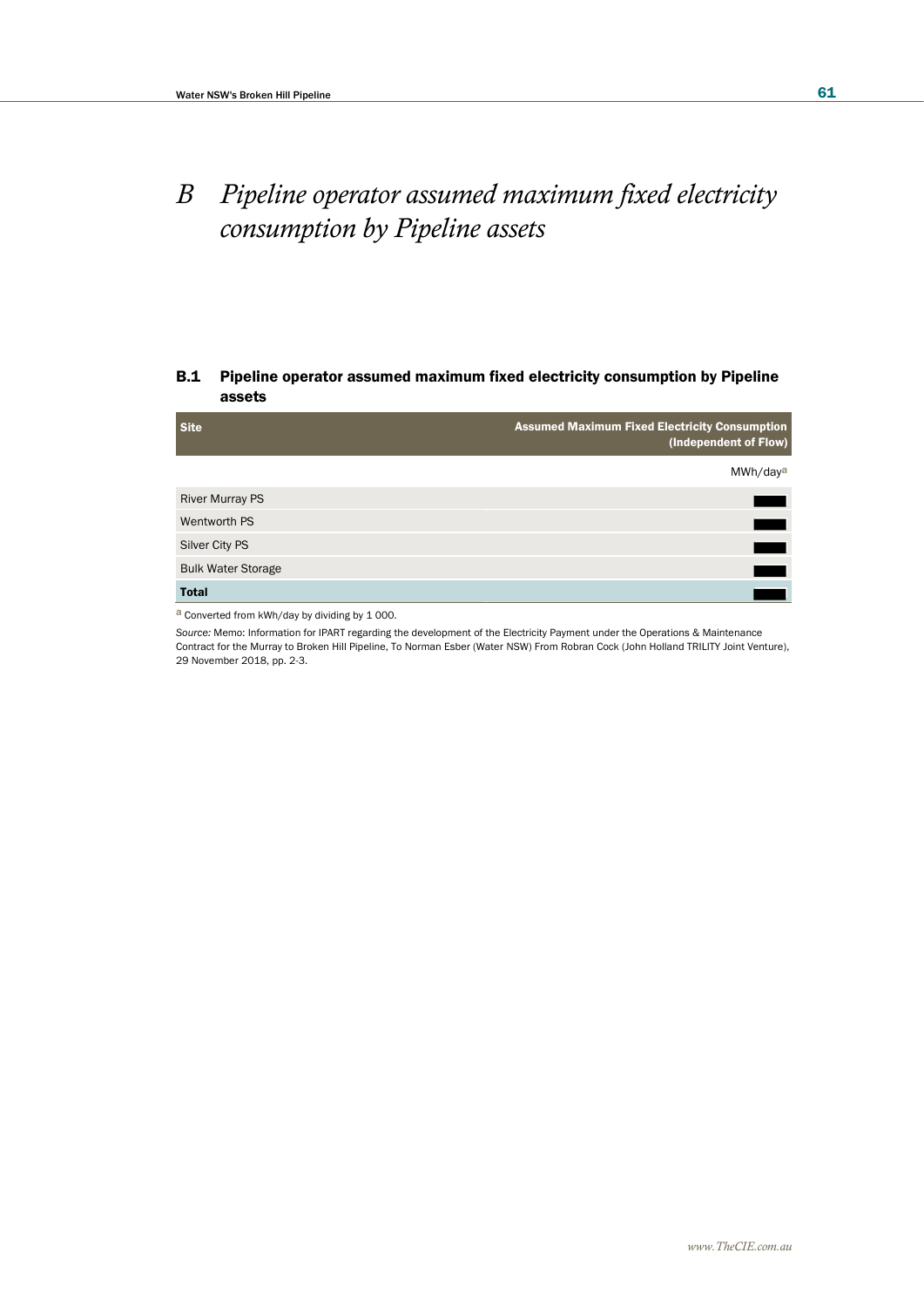# *C IPART pumping model*

We have developed a pumping model to estimate an efficient pumping profile. This is based on a model developed by IPART for the 2019 Murray River to Broken Hill Pipeline determination.

The model assumes that pumping is smoothed over the year, with the model seeking to pump constantly over the year to meet expected annual demand (including losses), subject to constraints.<sup>67</sup> Constraints are summarised in table C.1.

Pumping is first allocated to off-peak, then shoulder and finally peak period, based on the maximum amount of pumping which can occur during each of those periods per day (table C.2). A model of pumping which meets demand and minimises electricity costs is assumed to be efficient in this model. The model does not consider other costs, such as labour.

|                                         | <b>Parameter</b>                            | <b>Source</b>                             | <b>Comments</b>                                                                            |
|-----------------------------------------|---------------------------------------------|-------------------------------------------|--------------------------------------------------------------------------------------------|
| Pipeline flow rate                      | 27 ML/day                                   | Water NSW AIR                             |                                                                                            |
| Peak, shoulder, and<br>off-peak periods | See table C.2                               | Water NSW correspondence                  |                                                                                            |
| Maximum pumped<br>during off-peak       | 14.65 ML/day                                | CIE calculation                           | Calculated as:<br>$\left(\frac{27}{24} \times 0.98 \times 9\right) \times \frac{93}{168}$  |
| Maximum pumped<br>during shoulder       | 7.88 ML/day                                 | CIE calculation                           | Calculated as:<br>$\left(\frac{27}{24} \times 0.98 \times 10\right) \times \frac{50}{168}$ |
| Pipeline availability                   | 98 per cent                                 | Water NSW correspondence                  | Each day only 27 ML<br>$\times$ 98 per cent of pumping<br>capacity is available.           |
| Storage capacity                        | 836 ML                                      | Water NSW AIR                             |                                                                                            |
| Minimum storage                         | 502 ML (60 per cent of<br>storage capacity) | CIE, based on Water NSW<br>correspondence | Based on observation that<br>storages are maintained at<br>between 60 and 80 per<br>cent.  |
| Storage opening<br>volume               | Based on actuals                            | Water NSW AIR                             |                                                                                            |

#### C.1 Constraints in IPART pumping model

*Source:* Provided in the table.

<sup>67</sup> We understand that Water NSW plans its pumping schedule on a weekly basis (using weekly demand forecasts). The IPART model is based on annual demand forecasts.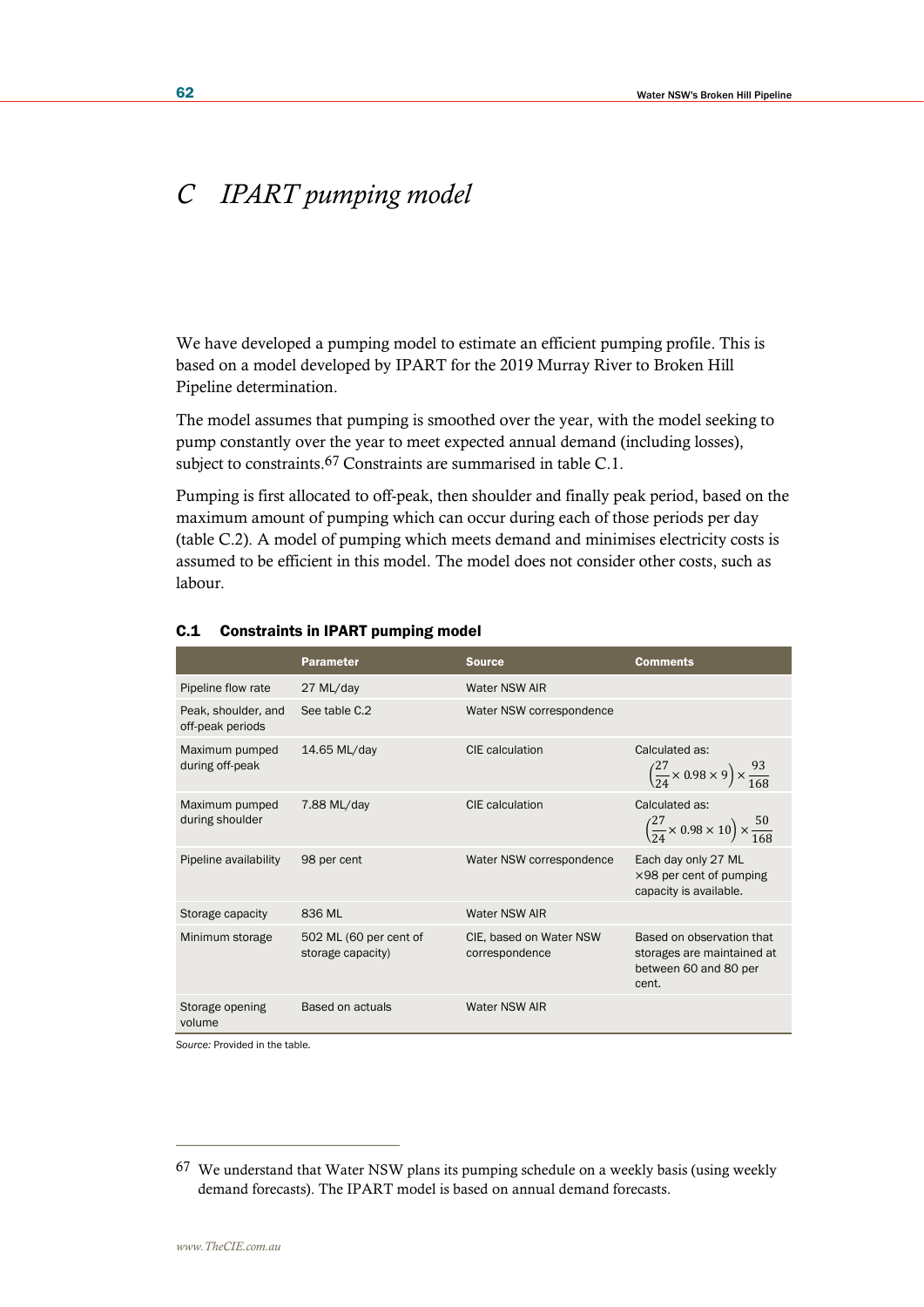|          | <b>Time periods</b>                                                | <b>Hours per business</b><br>day | <b>Hours</b> per<br>weekend/public<br>holiday | Hours per week<br>(assume 5<br>business days and<br>2 weekend days) |
|----------|--------------------------------------------------------------------|----------------------------------|-----------------------------------------------|---------------------------------------------------------------------|
|          |                                                                    | No.                              | Hours                                         | Hours                                                               |
| Off-Peak | All times outside of<br>shoulder periods and<br>peak periods       | 9                                | 24                                            | 93                                                                  |
| Shoulder | 9am to 5pm and<br>8pm to 10pm<br><b>AEST/AEDT business</b><br>days | 10                               | $\circ$                                       | 50                                                                  |
| Peak     | 7am to 9am and<br>5pm to 8pm<br><b>AEST/AEDT business</b><br>days  | 5                                | $\Omega$                                      | 25                                                                  |

## C.2 Peak, shoulder, and off-peak periods

*Source:* CIE, Water NSW correspondence.